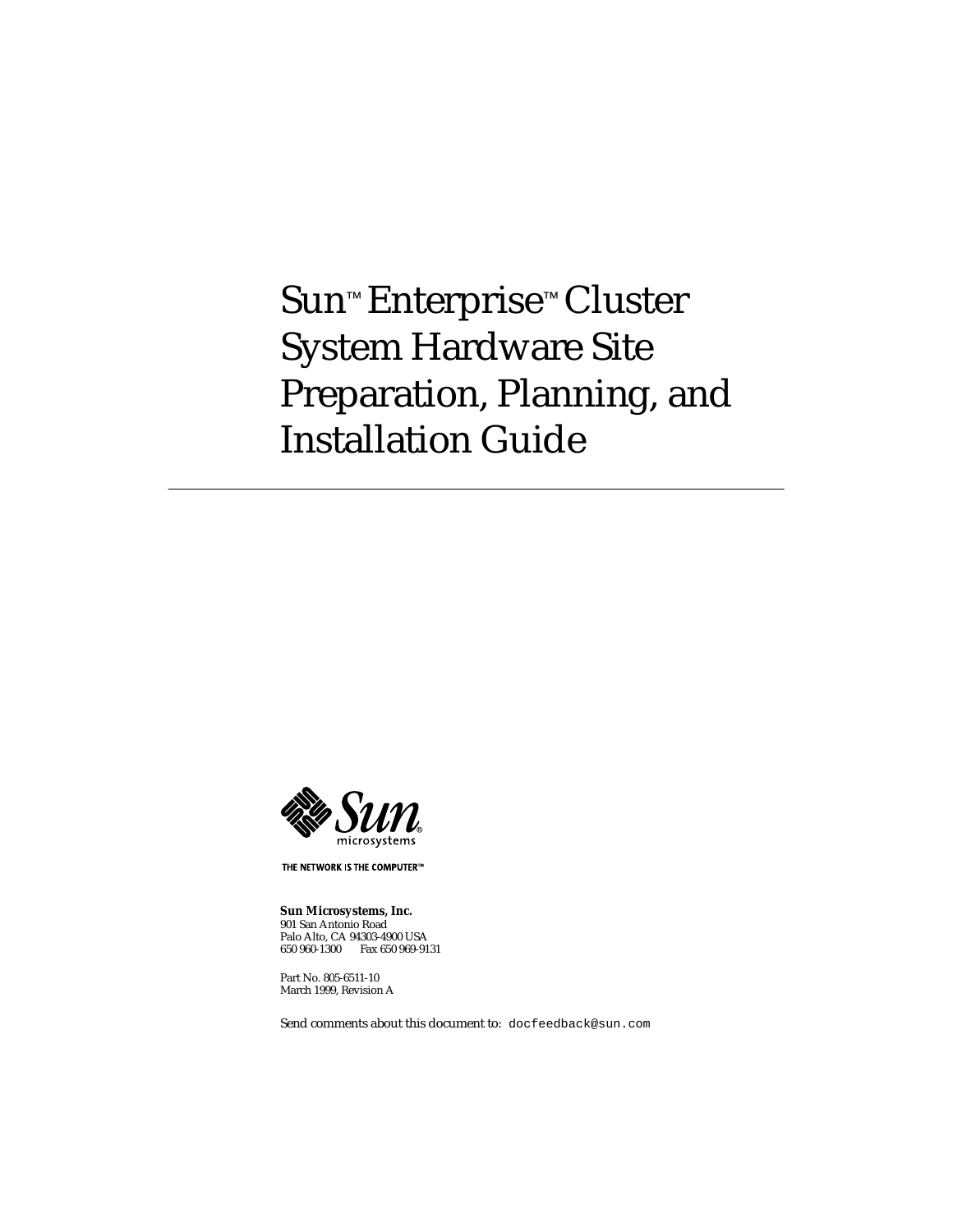Copyright 1999 Sun Microsystems, Inc., 901 San Antonio Road • Palo Alto, CA 94303 USA. All rights reserved.

This product or document is protected by copyright and distributed under licenses restricting its use, copying, distribution, and decompilation. No part of this product or document may be reproduced in any form by any means without prior written authorization of Sun and its licensors, if any. Third-party software, including font technology, is copyrighted and licensed from Sun suppliers.

Parts of the product may be derived from Berkeley BSD systems, licensed from the University of California. UNIX is a registered trademark in the U.S. and other countries, exclusively licensed through X/Open Company, Ltd.

Sun, Sun Microsystems, the Sun logo, AnswerBook, Solaris, Ultra, StorEdge, SunSwift, SunFastEthernet, Ultra SPARC, Solstice, SyMON, SunVTS, Online: DiskSuite OpenBoot, SunCD, SPARCstation, SPARCstorage, and Enterprise are trademarks, registered trademarks, or service marks of Sun Microsystems, Inc. in the U.S. and other countries. All SPARC trademarks are used under license and are trademarks or registered trademarks of SPARC International, Inc. in the U.S. and other countries. Products bearing SPARC trademarks are based upon an architecture developed by Sun Microsystems, Inc.

The OPEN LOOK and Sun™ Graphical User Interface was developed by Sun Microsystems, Inc. for its users and licensees. Sun acknowledges the pioneering efforts of Xerox in researching and developing the concept of visual or graphical user interfaces for the computer industry. Sun holds a nonexclusive license from Xerox to the Xerox Graphical User Interface, which license also covers Sun's licensees who implement OPEN LOOK GUIs and otherwise comply with Sun's written license agreements.

XPM library, Copyright 1990-93 GROUPE BULL

Permission to use, copy, modify, and distribute this software and its documentation for any purpose and without fee is hereby granted, provided that the above copyright notice appear in all copies and that both that copyright notice and this permission notice appear in supporting documentation, and that the name of GROUPE BULL not be used in advertising or publicity pertaining to distribution of the software without specific, written prior permission. GROUPE BULL makes no representations about the suitability of this software for any purpose. It is provided "as is" without express or implied warranty.

**RESTRICTED RIGHTS**: Use, duplication, or disclosure by the U.S. Government is subject to restrictions of FAR 52.227-14(g)(2)(6/87) and FAR 52.227- 19(6/87), or DFAR 252.227-7015(b)(6/95) and DFAR 227.7202-3(a).

DOCUMENTATION IS PROVIDED "AS IS" AND ALL EXPRESS OR IMPLIED CONDITIONS, REPRESENTATIONS AND WARRANTIES, INCLUDING ANY IMPLIED WARRANTY OF MERCHANTABILITY, FITNESS FOR A PARTICULAR PURPOSE OR NON-INFRINGEMENT, ARE DISCLAIMED, EXCEPT TO THE EXTENT THAT SUCH DISCLAIMERS ARE HELD TO BE LEGALLY INVALID.

Copyright 1999 Sun Microsystems, Inc., 901 San Antonio Road • Palo Alto, CA 94303 Etats-Unis. Tous droits réservés.

Ce produit ou document est protégé par un copyright et distribué avec des licences qui en restreignent l'utilisation, la copie, la distribution, et la décompilation. Aucune partie de ce produit ou document ne peut être reproduite sous aucune forme, par quelque moyen que ce soit, sans l'autorisation préalable et écrite de Sun et de ses bailleurs de licence, s'il y en a. Le logiciel détenu par des tiers, et qui comprend la technologie relative aux polices de caractères, est protégé par un copyright et licencié par des fournisseurs de Sun.

Des parties de ce produit pourront être dérivées des systèmes Berkeley BSD licenciés par l'Université de Californie. UNIX est une marque déposée aux Etats-Unis et dans d'autres pays et licenciée exclusivement par X/Open Company, Ltd.

Sun, Sun Microsystems, le logo Sun, AnswerBook, Solaris, Ultra, RSM, SunSwift, SunFastEthernet, Ultra SPARC, Solstice, SyMON, SunVTS, Online: DiskSuite OpenBoot, SunCD, SPARCstation, SPARCstorage, et Enterprise sont des marques de fabrique ou des marques déposées, ou marques de service, de Sun Microsystems, Inc. aux Etats-Unis et dans d'autres pays. Toutes les marques SPARC sont utilisées sous licence et sont des marques de fabrique ou des marques déposées de SPARC International, Inc. aux Etats-Unis et dans d'autres pays. Les produits portant les marques SPARC sont basés sur une architecture développée par Sun Microsystems, Inc.

L'interface d'utilisation graphique OPEN LOOK et Sun™ a été développée par Sun Microsystems, Inc. pour ses utilisateurs et licenciés. Sun reconnaît les efforts de pionniers de Xerox pour la recherche et le développement du concept des interfaces d'utilisation visuelle ou graphique pour l'industrie de l'informatique. Sun détient une licence non exclusive de Xerox sur l'interface d'utilisation graphique Xerox, cette licence couvrant également les licenciés de Sun qui mettent en place l'interface d'utilisation graphique OPEN LOOK et qui en outre se conforment aux licences écrites de Sun.

Bibliothèque XPM, Copyright 1990-93 GROUPE BULL. L'utilisation, la copie, la modification et la distribution de ce logiciel et de sa documentation à quelque fin que ce soit sont autorisées à titre gracieux, à condition que la mention du copyright ci-dessus apparaisse dans tous les exemplaires, que cette mention et cette autorisation apparaissent sur la documentation associée et que l'utilisation du nom du GROUPE BULL à des fins publicitaires ou de distribution soit soumise dans tous les cas à une autorisation préalable et écrite. Le GROUPE BULL ne donne aucune garantie relative à l'aptitude du logiciel à répondre à une utilisation particulière. Le logiciel est fourni en l'état, sans garantie explicite ou implicite.

CETTE PUBLICATION EST FOURNIE "EN L'ETAT" ET AUCUNE GARANTIE, EXPRESSE OU IMPLICITE, N'EST ACCORDEE, Y COMPRIS DES GARANTIES CONCERNANT LA VALEUR MARCHANDE, L'APTITUDE DE LA PUBLICATION A REPONDRE A UNE UTILISATION PARTICULIERE, OU LE FAIT QU'ELLE NE SOIT PAS CONTREFAISANTE DE PRODUIT DE TIERS. CE DENI DE GARANTIE NE S'APPLIQUERAIT PAS, DANS LA MESURE OU IL SERAIT TENU JURIDIQUEMENT NUL ET NON AVENU.



Please Recycle

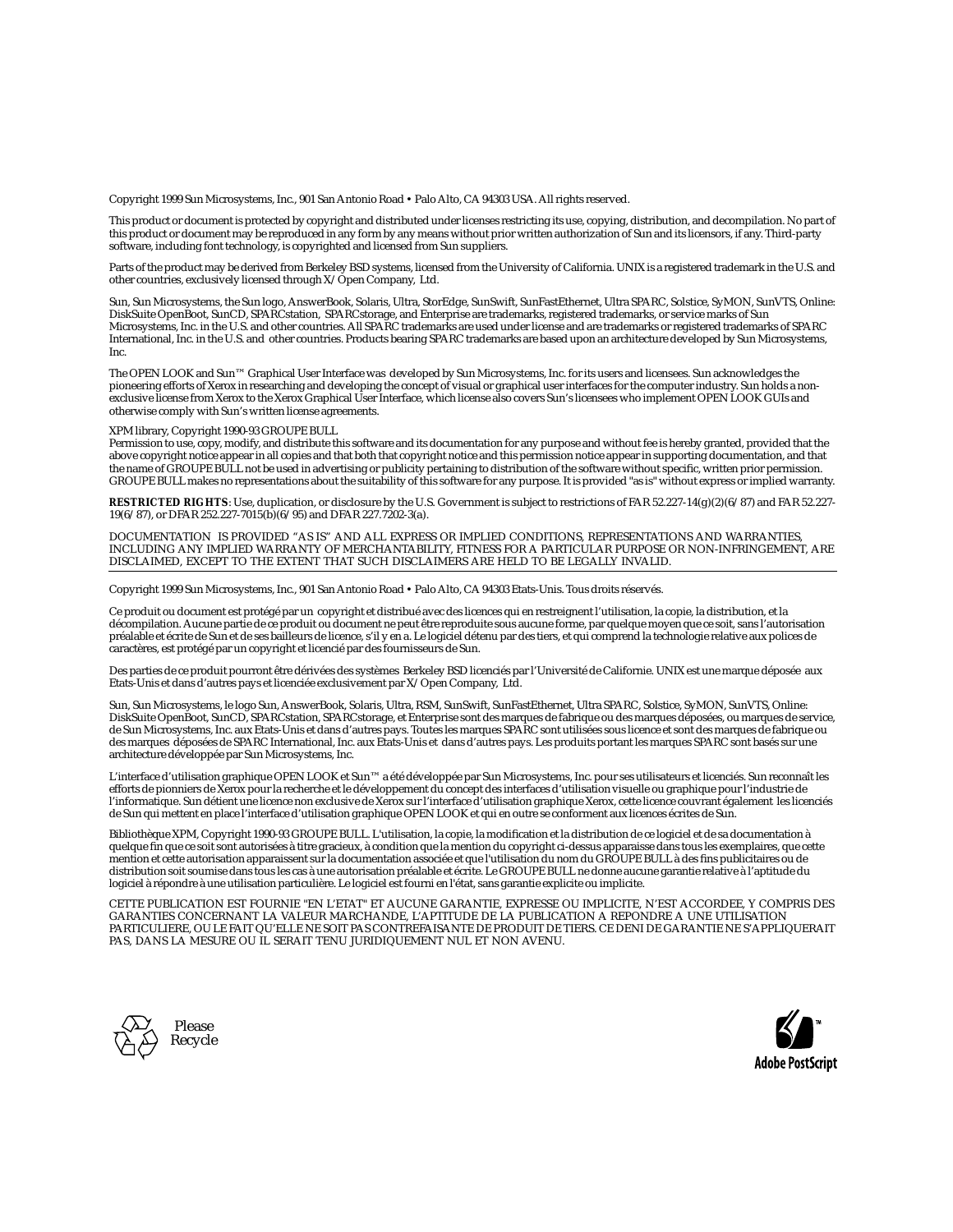### **Contents**

#### **Preface xv**

#### **1. Product Description 1-1**

- 1.1 Standard Features 1-1
- 1.2 Topology 1-2
- 1.3 Sun Enterprise Cluster Configurations 1-3
- 1.4 Scalability 1-31
	- 1.4.1 Nodes 1-31
	- 1.4.2 Database Storage 1-31
	- 1.4.3 SCI Switches 1-31
	- 1.4.4 Terminal Concentrator 1-32

#### **2. Checklists and Planning for Hardware, Power, and Networks 2-1**

- 2.1 Sun Enterprise 1 and 2 Systems 2-2
	- 2.1.1 General Description 2-2
	- 2.1.2 Checklist 2-4
- 2.2 Sun Enterprise 250 and 450 Systems 2-6
	- 2.2.1 General Description 2-6
	- 2.2.2 Checklist 2-7
- 2.3 Sun Enterprise *3*x00 Systems 2-9
	- 2.3.1 General Description 2-9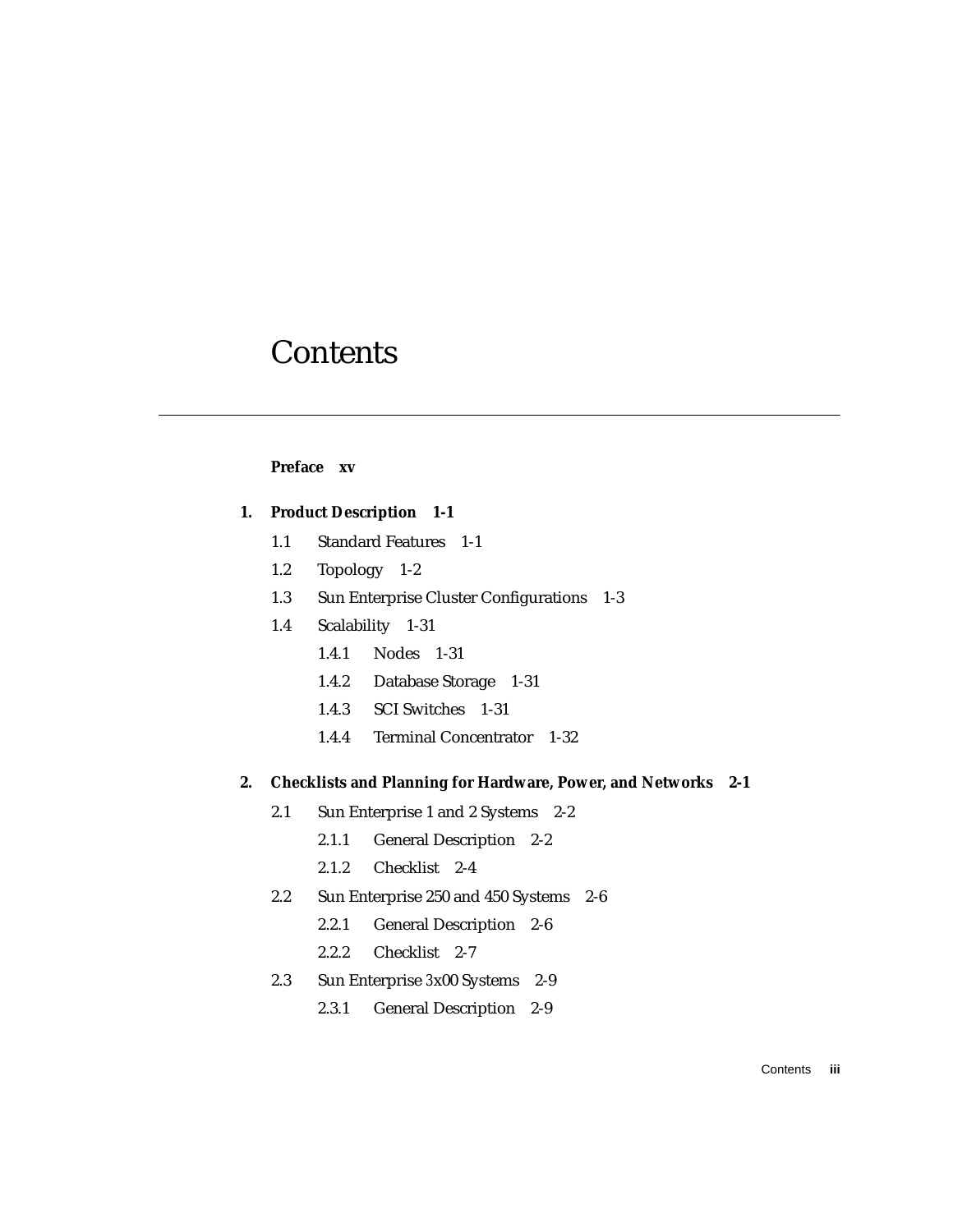2.3.2 Checklist 2-11

- 2.4 Sun Enterprise *4*x00 Systems 2-13
	- 2.4.1 General Description 2-13
	- 2.4.2 Checklist 2-15
- 2.5 Sun Enterprise *5*x00 Systems 2-17
	- 2.5.1 General Description 2-17
	- 2.5.2 Checklist 2-19
- 2.6 Sun Enterprise *6*x00 Systems 2-21
	- 2.6.1 General Description 2-21
	- 2.6.2 Checklist 2-23
- 2.7 Sun Enterprise 10000 Systems 2-24
	- 2.7.1 General Description 2-24
	- 2.7.2 Checklist 2-26
- 2.8 Specifications 2-27
- 2.9 Floor Space Planning 2-27
	- 2.9.1 Sun Enterprise 1, 2, 250, and 450 Systems 2-27
	- 2.9.2 Sun Enterprise 3*x*00 System 2-28
	- 2.9.3 Sun Enterprise 4*x*00 System 2-29
	- 2.9.4 Sun Enterprise 5*x*00 and 6*x*00 Systems 2-30
	- 2.9.5 Sun Enterprise 10000 System 2-31
- 2.10 Power Requirements and Options 2-32
	- 2.10.1 Sun Enterprise 1, 2, 250, and 450 Systems 2-33
	- 2.10.2 Sun Enterprise 5*x*00 and 6*x*000 Systems 2-34
	- 2.10.3 Sun Enterprise 10000 Systems 2-36
- 2.11 Campus Clustering for SPARCstorage Arrays 2-37
- 2.12 Ethernet Networks 2-37
	- 2.12.1 Ethernet Design Considerations 2-37
	- 2.12.2 Serial Cables RS-232C and RS-423A 2-39

#### **3. Powering Off and On 3-1**

**iv** Sun Enterprise Cluster System Hardware Site Preparation, Planning, and Installation Guide • March 1999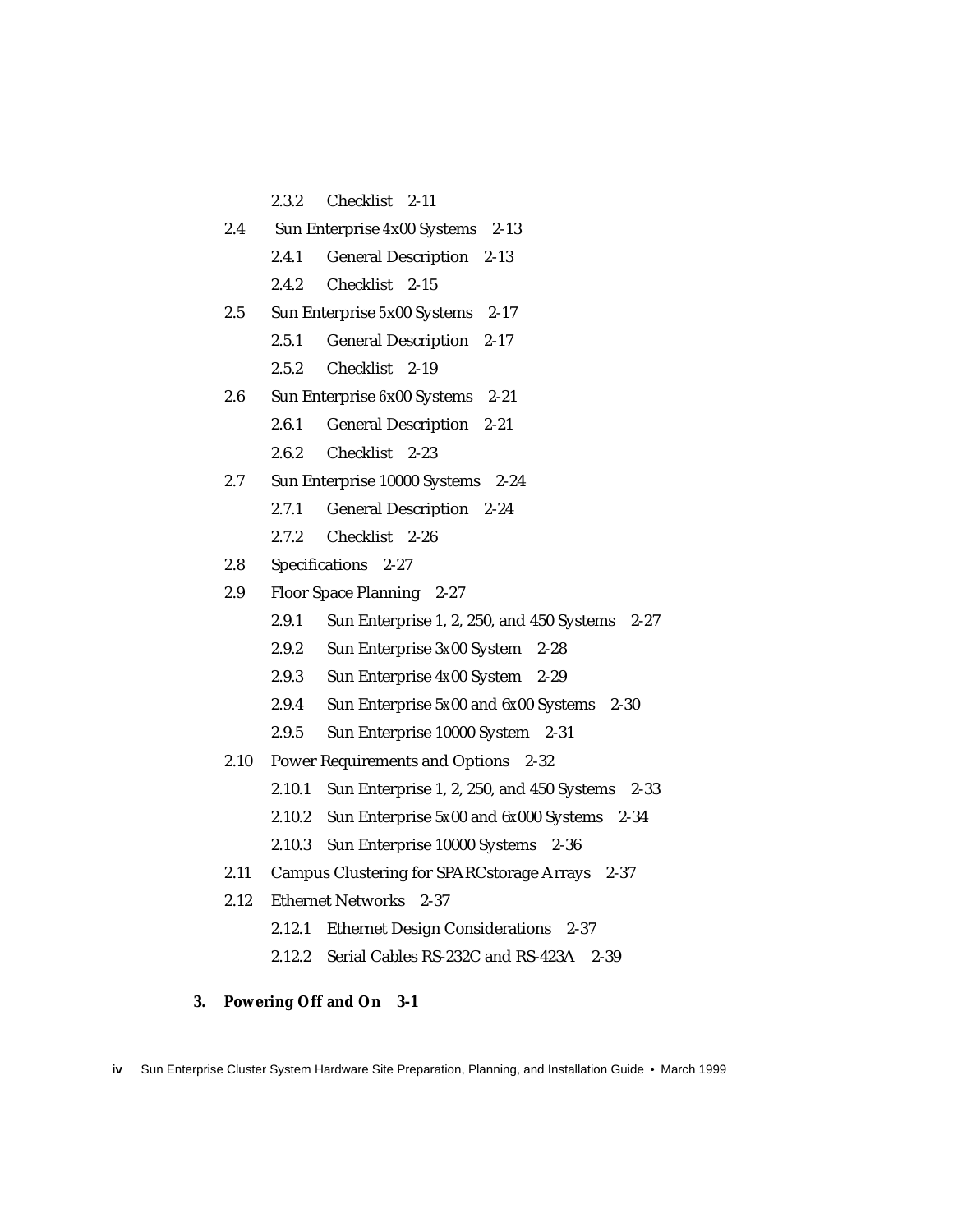3.1 Reading POST Messages and Boot Messages 3-1

#### **4. Hardware Installation 4-1**

- 4.1 Preparing Servers 4-1
- 4.2 Connecting the Power Cords 4-1
- 4.3 Installing Disk Arrays 4-2
	- 4.3.1 Installing Sun StorEdge MultiPack 2s 4-2
	- 4.3.2 Installing SPARCstorage Arrays 4-7
	- 4.3.3 Installing Sun StorEdge A1000 and D1000s 4-9
	- 4.3.4 Installing Sun StorEdge A3*x*00s 4-10
	- 4.3.5 Installing Sun StorEdge A5000s 4-10
- 4.4 Installing Terminal Concentrator 4-11
	- 4.4.1 Sun Enterprise 1, 2, 250, 450, 3*x*00, and 4*x*00 4-11
	- 4.4.2 Sun Enterprise 3*x*00 through 6*x*00 4-11
	- 4.4.3 Sun Enterprise 10000 4-15
- 4.5 Installing SCI Switches or FastEthernet Hubs 4-15
	- 4.5.1 SCI Switch 4-16
	- 4.5.2 FastEthernet Hub 4-16
- 4.6 Power Cooling Modules (Sun Enterprise 3*x*00 through 6*x*00 only) 4-16
- 4.7 Configuring the System, I/O, and Motherboards 4-17
	- 4.7.1 Sun Enterprise 1, 2, 250, and 450 4-17
	- 4.7.2 Sun Enterprise 3*x*00 Through 6*x*00 4-17
	- 4.7.3 Sun Enterprise 10000 4-17
- 4.8 Cabling System Components 4-17
	- 4.8.1 Cluster Cabling 4-17
	- 4.8.2 Administration Workstation Cabling 4-18
	- 4.8.3 Terminal Concentrator Cabling 4-19
	- 4.8.4 Private Net Cabling 4-23
	- 4.8.5 Internal SCSI Devices Cabling 4-31
	- 4.8.6 SPARCstorage Array Cabling 4-31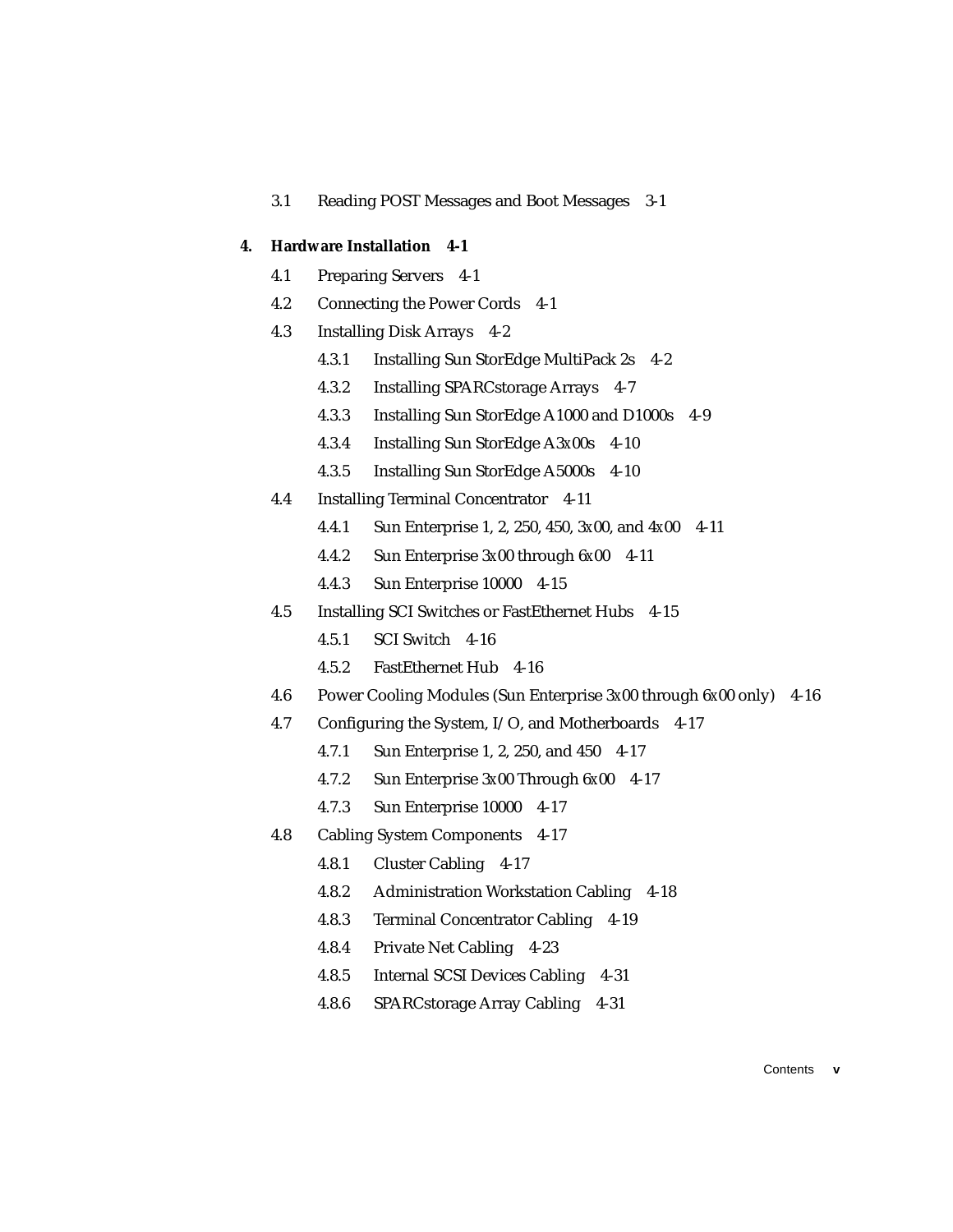- 4.8.7 Sun StorEdge A3*x*00 Cabling 4-35
- 4.8.8 Sun StorEdge A5000 Cabling 4-35

#### **5. Configuring the Terminal Concentrator and Installing the Software 5-1**

- 5.1 Configuring the Terminal Concentrator 5-1
	- 5.1.1 Connecting Host to Terminal Concentrator 5-6
	- 5.1.2 Accessing the SSP on Sun Enterprise 10000 Platforms: 5-6
	- 5.1.3 Setting Port Parameters 5-6
	- 5.1.4 Resetting Terminal Concentrator Configuration Parameters 5-8
- 5.2 Installing Solaris 2.6 and Subsequent Compatible Versions of Operating Environments 5-9
- 5.3 Acceptance Test 5-9
	- 5.3.1 Using SunVTS 5-10
	- 5.3.2 Acceptance Test Criteria 5-16
- 5.4 Software Installation 5-16

#### **A. Rackmounted Disk Arrays and Hubs A-1**

#### **B. Configuring the SCI SBus Adapter Cards and Switches B-1**

B.1 Scrubber Assignment B-1

B.1.1 Two-Node SCI-Unswitched Clusters B-2

- B.2 SCI Nodeid Values B-5
- B.3 SCI Driver Installation and Configuration B-6
- B.4 SCI Card Troubleshooting B-7

#### **C. Mixed Compute Platforms C-1**

- C.1 Platform and Processor Equivalency C-1
- C.2 Node-to-Node Cabling Instructions C-2
- C.3 Sample Clusters C-3

#### **D. Direct Connectivity D-1**

D.1 Supported Configurations D-1

D.1.1 Nodes D-1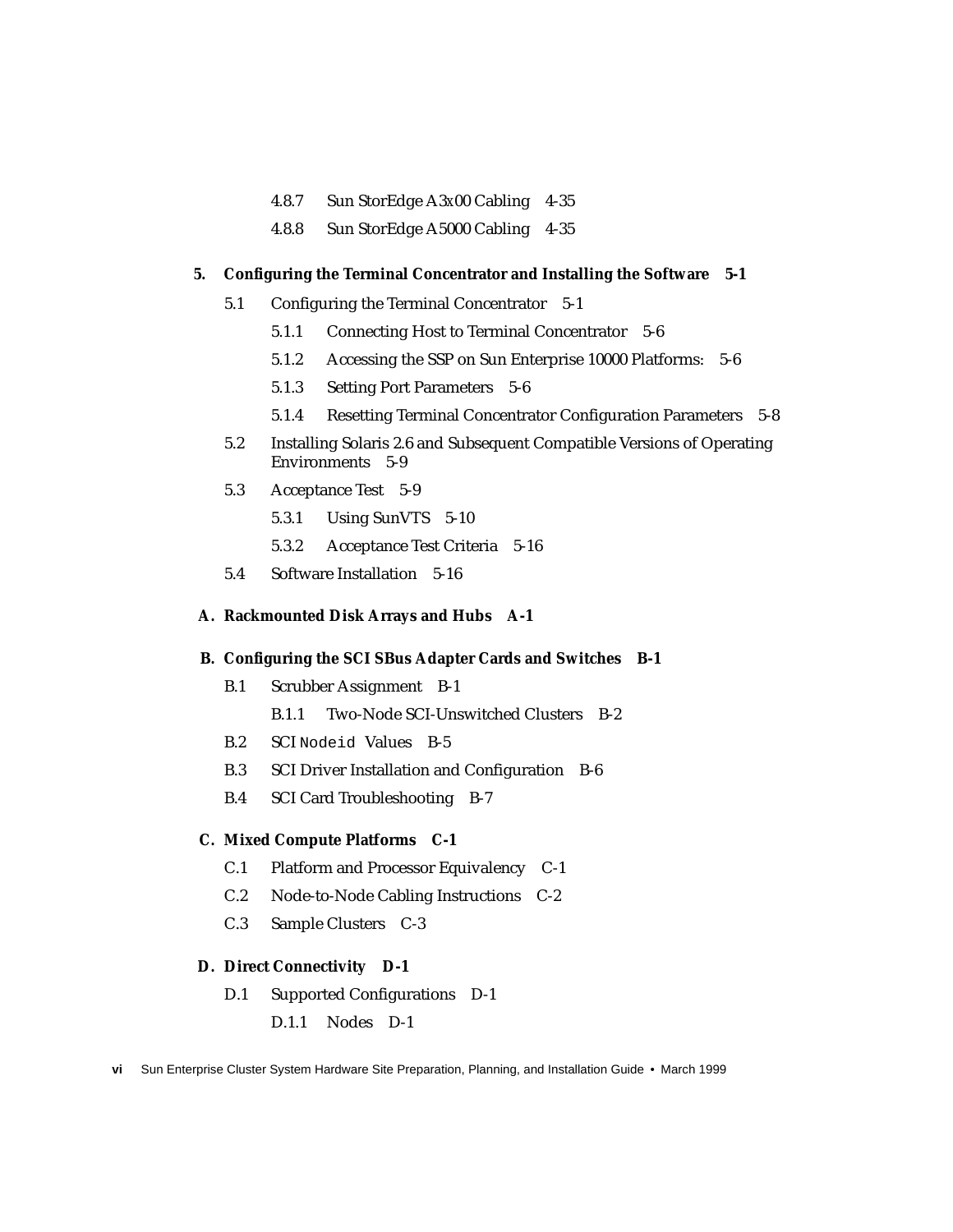- D.1.2 Storage Chain D-1
- D.1.3 Configurations D-1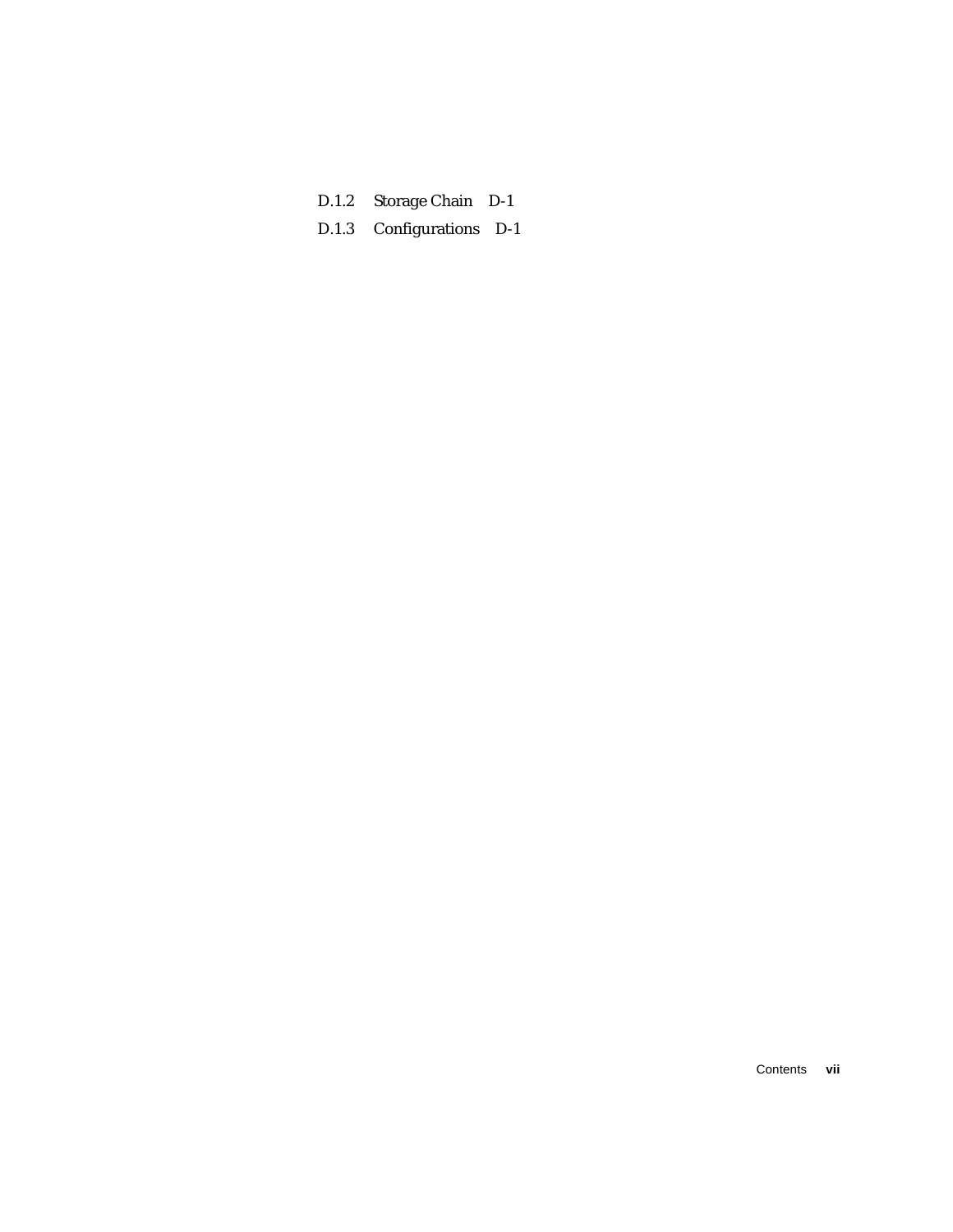**viii** Sun Enterprise Cluster System Hardware Site Preparation, Planning, and Installation Guide • March 1999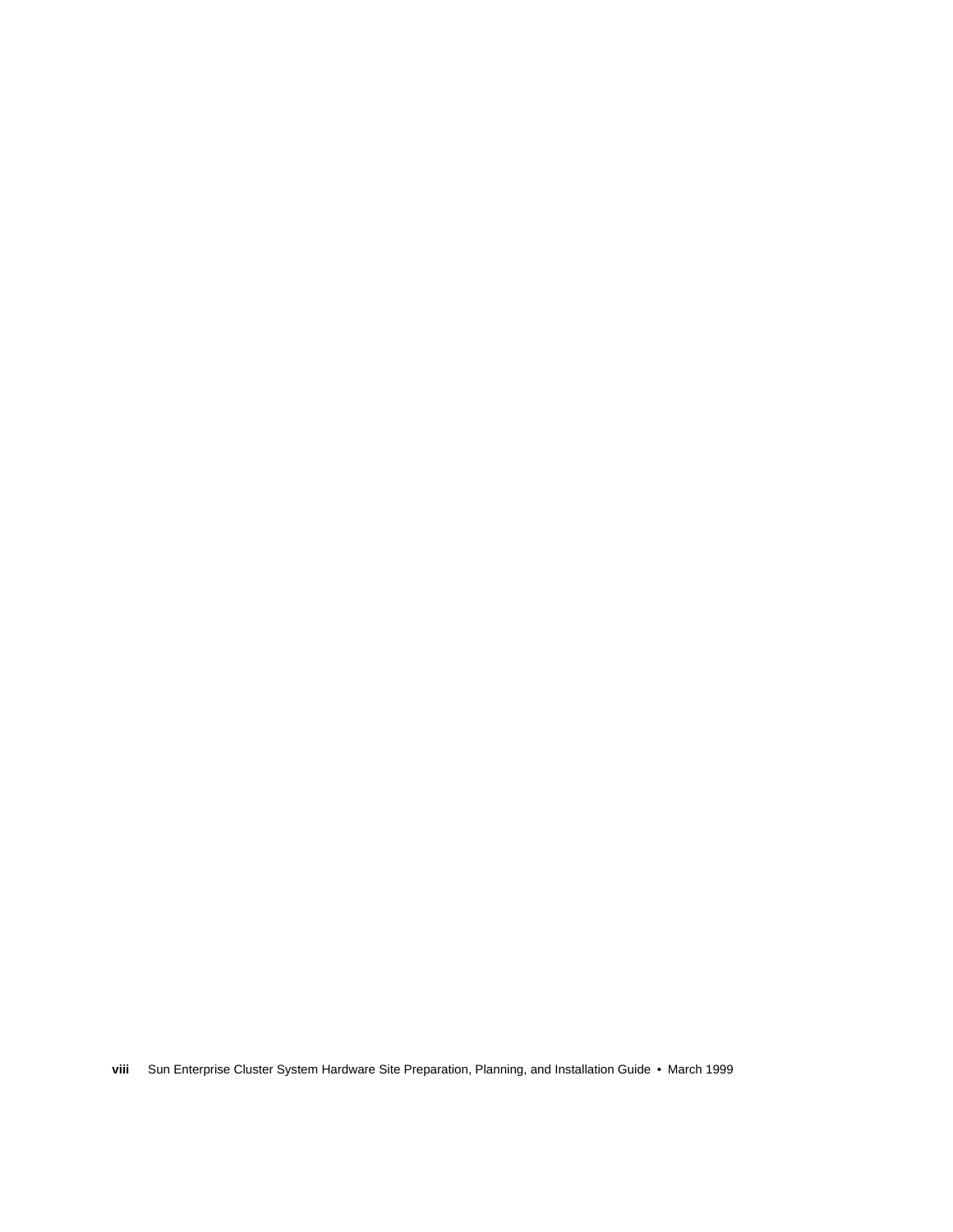# Figures

| FIGURE 1-1  | Typical Sun Enterprise 2 Two-Node Cluster Using Sun StorEdge MultiPack 2s 1-5                 |
|-------------|-----------------------------------------------------------------------------------------------|
| FIGURE 1-2  | Typical Sun Enterprise 2 Two-Node Cluster Using SPARCstorage Arrays 1-6                       |
| FIGURE 1-3  | Typical Sun Enterprise 2 Two-Node Cluster Using Sun StorEdge A3x00 1-7                        |
| FIGURE 1-4  | Typical Sun Enterprise 2 Two-Node Cluster Using Sun StorEdge A5000s 1-8                       |
| FIGURE 1-5  | Typical Sun Enterprise 450 Two-Node Cluster Using Sun StorEdge<br>MultiPack 2s 1-9            |
| FIGURE 1-6  | Typical Sun Enterprise 3x00 Through 6x00 Two-Node Cluster Using SPARCstorage<br>Arrays 1-10   |
| FIGURE 1-7  | Typical Sun Enterprise 3x00 Through 6x00 Four-Node Cluster Using SPARCstorage<br>Arrays 1-11  |
| FIGURE 1-8  | Typical Sun Enterprise 10000 Two-Node Cluster Using SPARCstorage Array 1-12                   |
| FIGURE 1-9  | Typical Two-Node Cluster Using Sun StorEdge A1000 1-13                                        |
| FIGURE 1-10 | Typical Two-Node Cluster Using Daisy-Chained Sun StorEdge A1000s 1-14                         |
| FIGURE 1-11 | Typical Two-Node Cluster Using Sun StorEdge A1000 (Single SCSI Bus) 1-15                      |
| FIGURE 1-12 | Typical Two-Node Cluster Using Sun StorEdge D1000 (Dual SCSI Bus) 1-16                        |
| FIGURE 1-13 | Typical Sun Enterprise 10000 Two-Node Cluster Using Sun StorEdge A3x00 1-17                   |
| FIGURE 1-14 | Typical Sun Enterprise 3x00 Through 6x00 Two-Node Cluster Using Sun StorEdge<br>A3x00 1-18    |
| FIGURE 1-15 | Typical Sun Enterprise 3x00 Through 6x000 Four-Node Cluster Using Sun StorEdge<br>A3x00s 1-19 |
| FIGURE 1-16 | Typical Sun Enterprise 3x00 Two-Node Cluster Using Sun StorEdge MultiPack 2s 1-20             |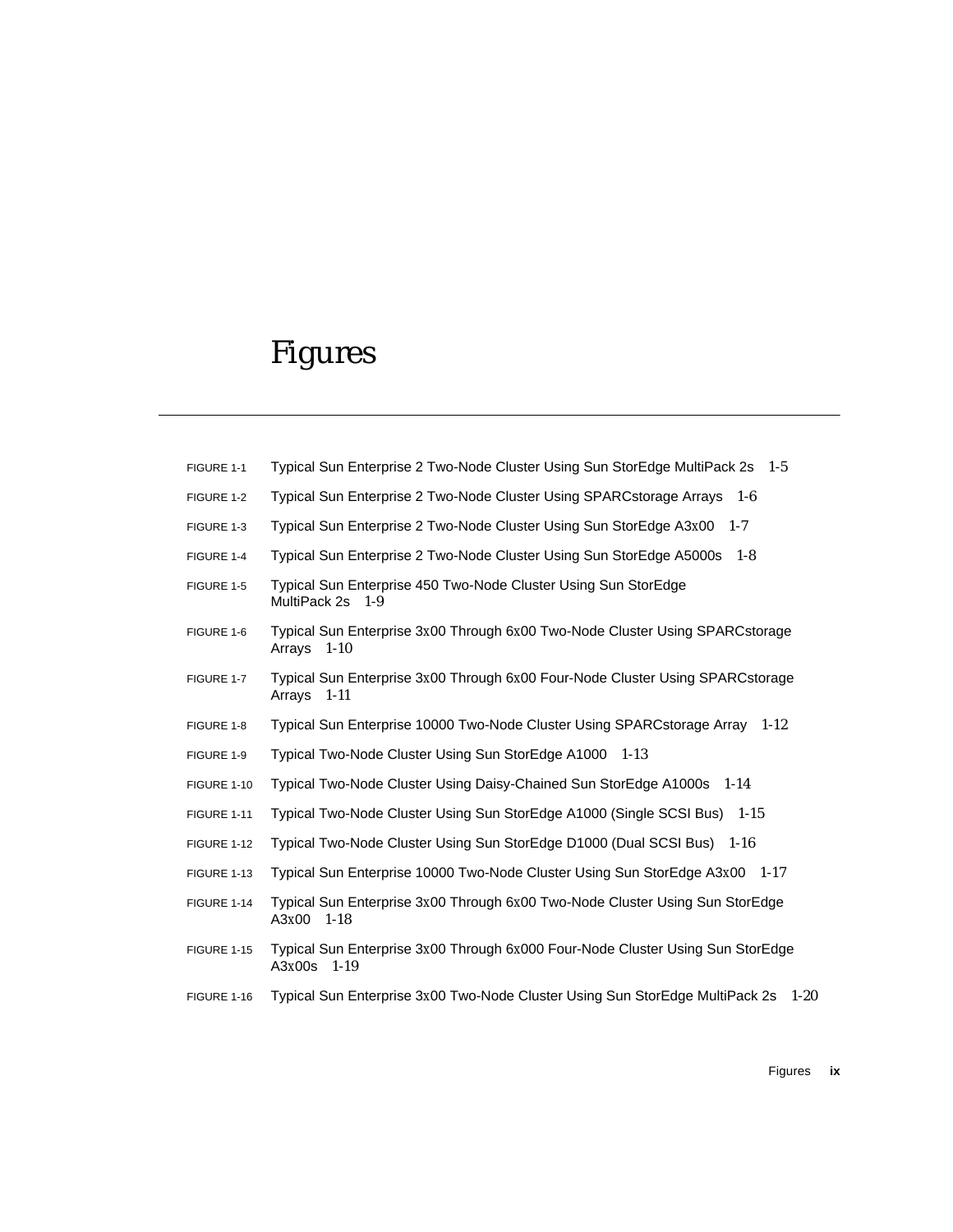| FIGURE 1-17 | Typical Sun Enterprise 3x00 Through 6x00 Two-Node Cluster Using Sun StorEdge<br>A5000s 1-21             |
|-------------|---------------------------------------------------------------------------------------------------------|
| FIGURE 1-18 | Typical Sun Enterprise 10000 Two-Node Cluster Using Sun StorEdge A5000s 1-22                            |
| FIGURE 1-19 | Typical Sun Enterprise Four-Node Cluster Using Sun StorEdge A5000s 1-23                                 |
| FIGURE 1-20 | Typical Sun Enterprise 3x00 Through 6x00 Two-Node Cluster Using Sun StorEdge A5000s<br>with Hubs $1-24$ |
| FIGURE 1-21 | Typical Sun Enterprise 10000 Two-Node Cluster Using Sun StorEdge A5000s With Hubs 1-<br>25              |
| FIGURE 1-22 | Typical Sun Enterprise 3x00 Through 6x00 Four-Node Cluster Using Sun StorEdge A5000s<br>With Hubs 1-26  |
| FIGURE 1-23 | Typical Sun Enterprise 3x00 Through 6x00 Two-Node Cluster Using SPARCstorage<br>Arrays 1-27             |
| FIGURE 1-24 | Typical Sun Enterprise 3x00 Through 6x00 Two-Node Cluster Using Sun StorEdge<br>$A3x00s$ 1-28           |
| FIGURE 1-25 | Typical Four-Node Sun Enterprise Clusters Using Switched SCI Private Nets 1-29                          |
| FIGURE 1-26 | Typical Four-Node Sun Enterprise Clusters Using FastEthernet Private Net With Hubs 1-30                 |
| FIGURE 2-1  | Sun Enterprise 2 Cluster with SPARCstorage Arrays 2-28                                                  |
| FIGURE 2-2  | Sun Enterprise 1, 2, 250, and 450 with SPARCstorage Arrays 2-28                                         |
| FIGURE 2-3  | Stand-alone Server Access Areas—Top View 2-29                                                           |
| FIGURE 2-4  | Sun Enterprise 5x00 and 6x00 Floor Plan Example Minimum Configuration—Top View 2-30                     |
| FIGURE 2-5  | Sun Enterprise 5x00 and 6x00 Floor Plan Maximum Configuration-Top View 2-31                             |
| FIGURE 2-6  | Sun Enterprise 10000 Server Floor Plan Example Configurations-Top View 2-32                             |
| FIGURE 2-7  | Sun Enterprise 5x00 and 6x00 Power Connector and Detachable Cable 2-35                                  |
| FIGURE 2-8  | Example of 10BASE-T (Twisted-pair) Ethernet 2-38                                                        |
| FIGURE 2-9  | Example of 10/100BASE-T (Twisted-pair) Ethernet 2-39                                                    |
| FIGURE 4-1  | SPARCstorage Array Voltage Rating on the Serial Number Label 4-7                                        |
| FIGURE 4-2  | SPARCstorage Array AC Power Connector and Power Switch 4-8                                              |
| FIGURE 4-3  | Connecting SPARCstorage Arrays and the Terminal Concentrator Into the Power<br>Sequencer(s) 4-9         |
| FIGURE 4-4  | Installing the Terminal Concentrator Hinge 4-12                                                         |
| FIGURE 4-5  | Assembling the Terminal Concentrator Bracket 4-13                                                       |
|             |                                                                                                         |

**x** Sun Enterprise Cluster System Hardware Site Preparation, Planning, and Installation Guide • March 1999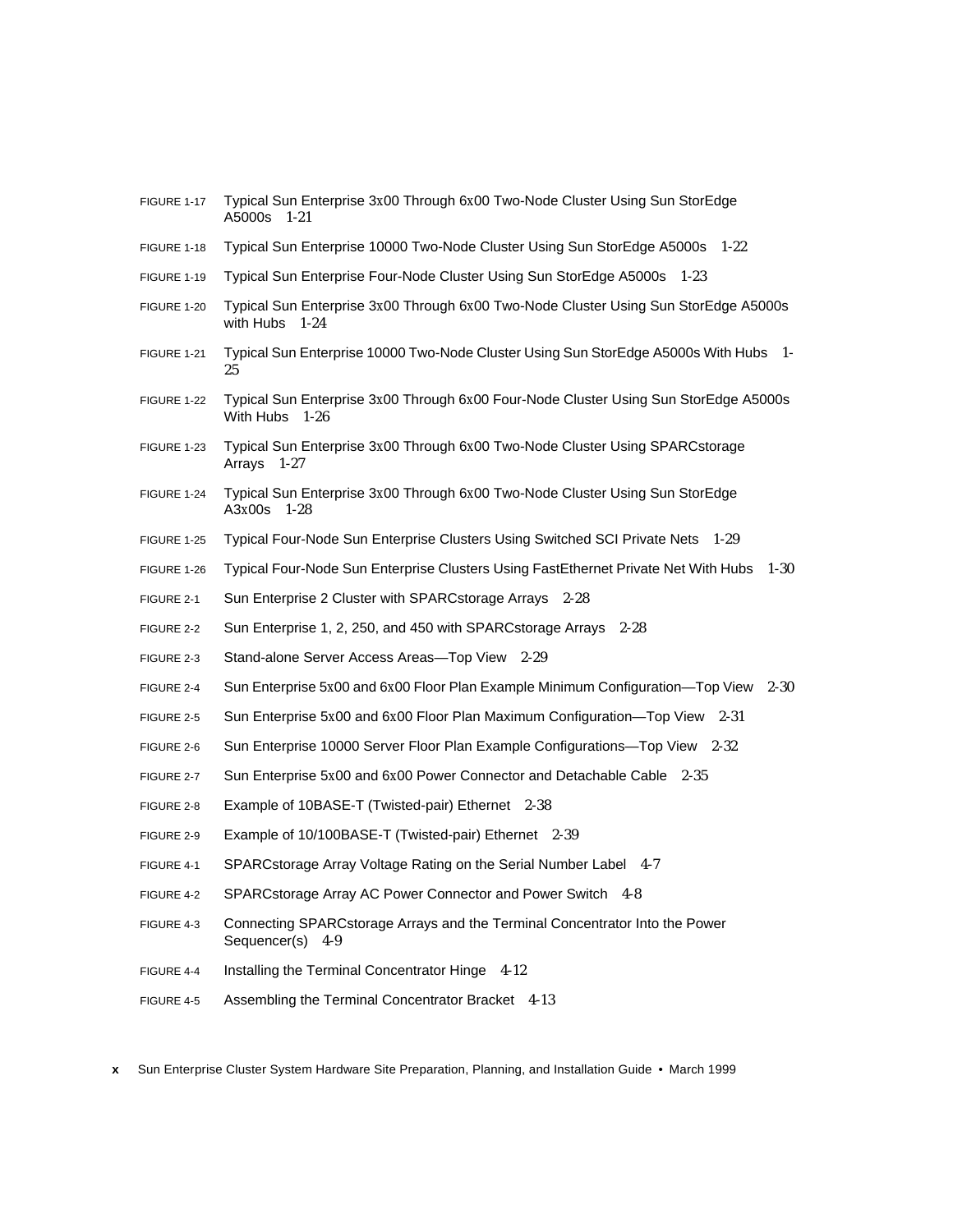- FIGURE 4-6 Terminal Concentrator Installed on the Hinge 4-14
- FIGURE 4-7 Terminal Concentrator Cable Locations 4-15
- FIGURE 4-8 Connecting SCI Switch Power 4-16
- FIGURE 4-9 Connecting the Administration Workstation 4-19
- FIGURE 4-10 Connecting the Terminal Concentrator to Sun Enterprise 1 and 2 Nodes 4-20
- FIGURE 4-11 Connecting the Terminal Concentrator to Sun Enterprise 250 and 450 Nodes 4-21
- FIGURE 4-12 Serial Port A on the Clock Board (Sun Enterprise 3*x*00 through 6*x*00) 4-22
- FIGURE 4-13 Node Interface to the Terminal Concentrator 4-23
- FIGURE 4-14 Typical Two-Node Sun Enterprise Cluster Private Nets 4-24
- FIGURE 4-15 Typical Four-Node Sun Enterprise Clusters Using Switched SCI Private Nets 4-25
- FIGURE 4-16 Typical Four-Node Sun Enterprise Clusters Using Ethernet Private Net With Hubs 4-26
- FIGURE 4-17 Installing the Two SCI Cables in the Cable Bracket 4-29
- FIGURE 4-18 SCI Cable Bracket Installation 4-30
- FIGURE 4-19 SCSI Terminator Installation on the I/O Board 4-31
- FIGURE 4-20 SPARCstorage Array 0 and 1 Connection Example 4-33
- FIGURE 4-21 SPARCstorage Array Fiber-Optic Cable Connection 4-34
- FIGURE 4-22 Connecting the D-SCSI Cables to the Controller Module 4-35
- FIGURE 4-23 Keyed Fiber-Optic Cable 4-36
- FIGURE 5-1 Terminal Concentrator Test Button 5-2
- FIGURE 5-2 Determining the Terminal Concentrator Version 5-7
- FIGURE B-1 Scrubber Jumper Positions B-2
- FIGURE B-2 Two-Node Unswitched Cluster—SCI SBus Card Configuration in Node 0 and Node 1 B-3
- FIGURE B-3 Two-Node Switched Cluster—SCI SBus Card Configuration in Node 0 and Node 1 B-5
- FIGURE B-4 nodeid, Adapter Number, and IP Assignment for Each SCI SBus Card B-6
- FIGURE C-1 Sun Enterprise 3*x*00 to Sun Enterprise 5*x*00/4*x*00 Node-to-Node Connection C-3
- FIGURE C-2 Sun Enterprise 3*x*00 to Sun Enterprise 6*x*00 Node-to-Node Connection C-4
- FIGURE C-3 Sun Enterprise 5*x*00/4*x*00 to Sun Enterprise 6*x*00 Node-to-Node Connection C-4
- FIGURE D-1 Two-Node System With Non-Linked Storage Units D-2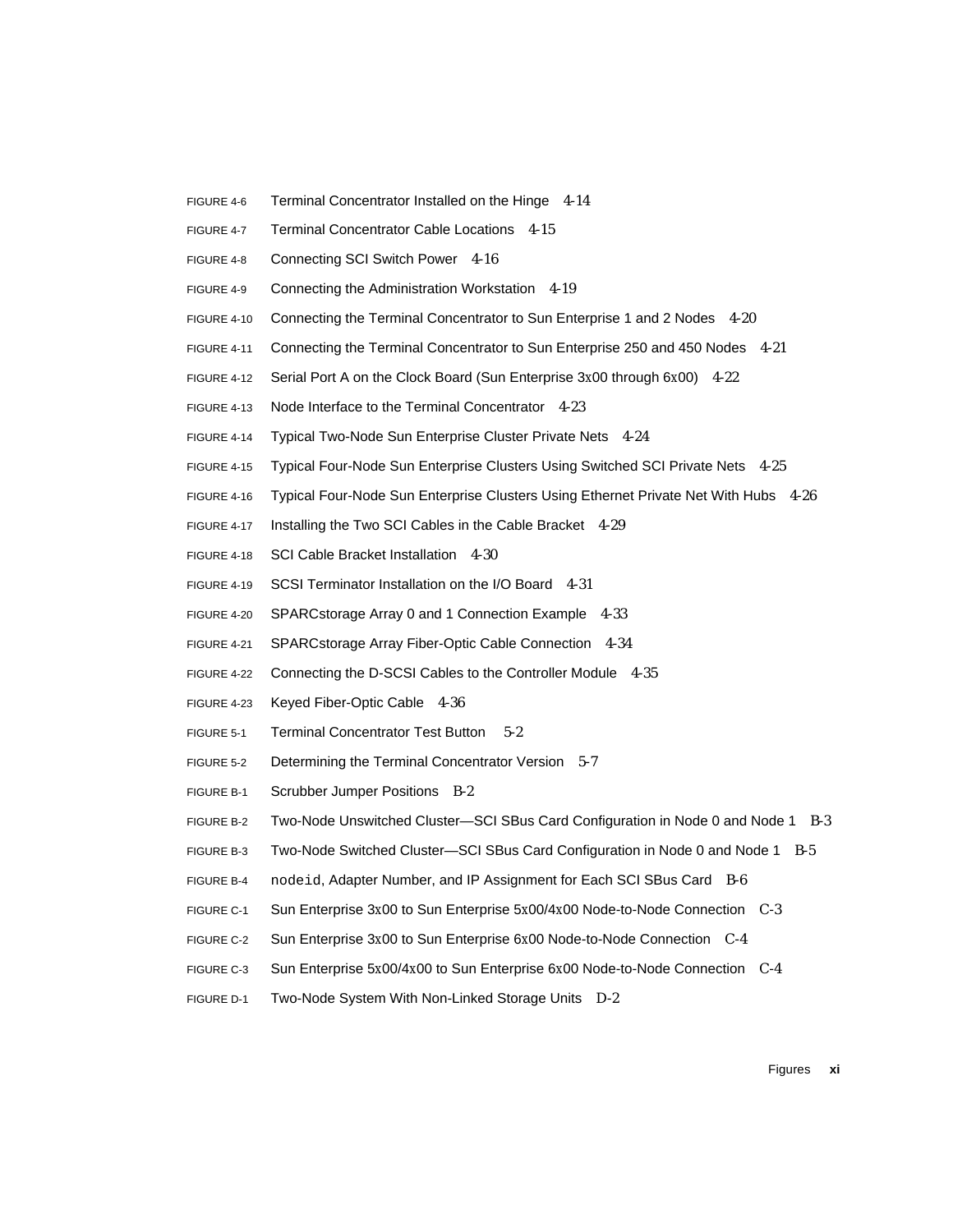FIGURE D-2 Two-Node System With Linked Storage Units D-3

**xii** Sun Enterprise Cluster System Hardware Site Preparation, Planning, and Installation Guide • March 1999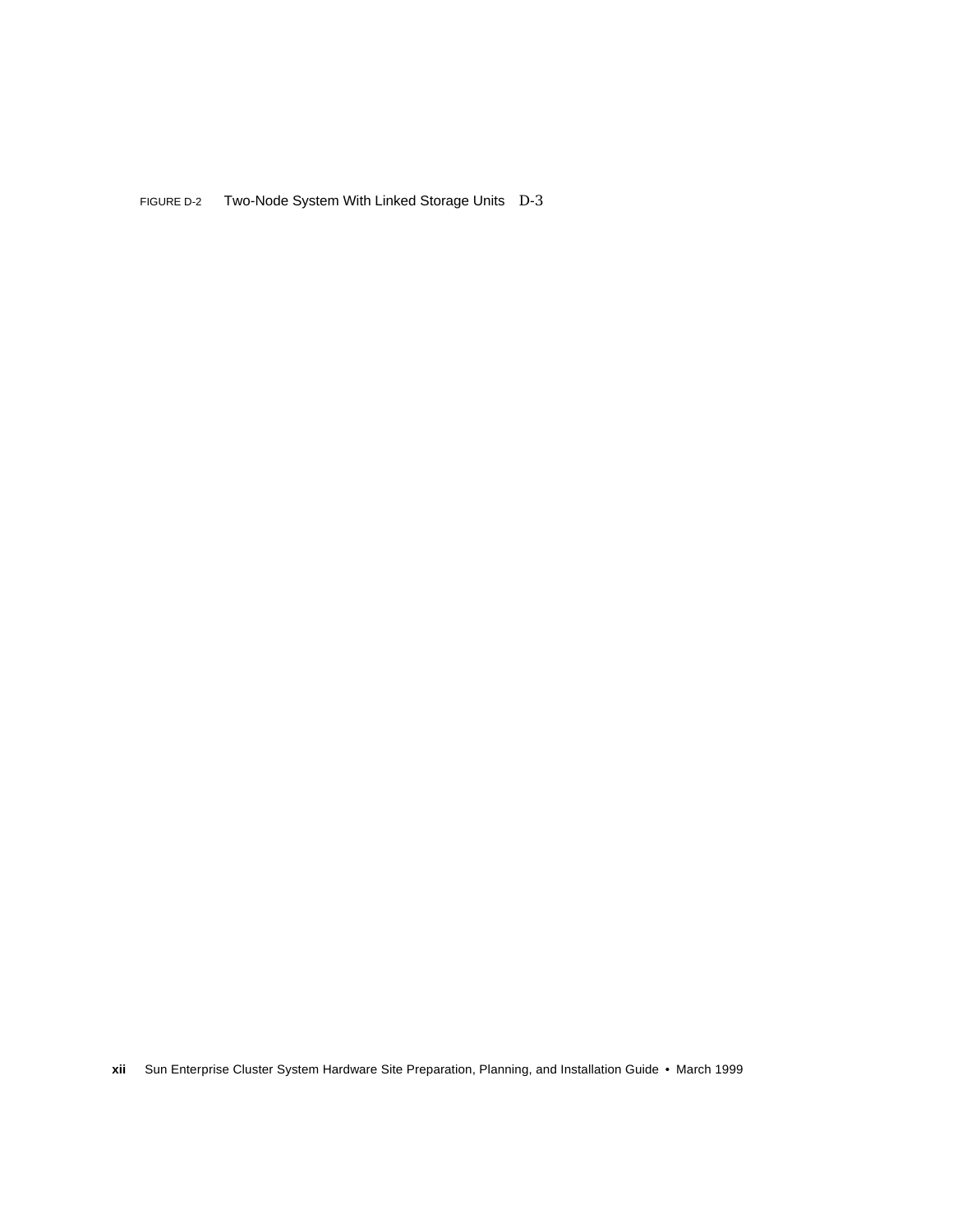## Tables

| TABLE 1-1         | Configurations Supported Using Solaris 2.6 and Subsequent Compatible Versions (and all<br>SHWP versions)<br>$1-3$ |
|-------------------|-------------------------------------------------------------------------------------------------------------------|
| TABLE 2-1         | Requirements for Sun Enterprise 1 and 2 Systems<br>$2 - 2$                                                        |
| TABLE 2-2         | Checklist for Sun Enterprise 1 and 2 Systems<br>$2 - 4$                                                           |
| TABLE 2-3         | Requirements for Sun Enterprise 250 and 450 Systems<br>$2 - 6$                                                    |
| TABLE 2-4         | Checklist for Sun Enterprise 250 and 450 Systems<br>$2 - 7$                                                       |
| TABLE 2-5         | Requirements for Sun Enterprise 3x00 Systems<br>$2-9$                                                             |
| TABLE 2-6         | Checklist for Sun Enterprise 3x00 Systems<br>$2 - 11$                                                             |
| TABLE 2-7         | Requirements for Sun Enterprise 4x00 Systems<br>2-13                                                              |
| TABLE 2-8         | Checklist for Sun Enterprise 4x00 Systems<br>$2 - 15$                                                             |
| TABLE 2-9         | Requirements for Sun Enterprise 5x00 Systems<br>2-17                                                              |
| <b>TABLE 2-10</b> | Checklist for Sun Enterprise 5x00 Systems<br>$2 - 19$                                                             |
| <b>TABLE 2-11</b> | Requirements for Sun Enterprise 6x00 Systems 2-21                                                                 |
| <b>TABLE 2-12</b> | Checklist for Sun Enterprise 6x00 Systems 2-23                                                                    |
| <b>TABLE 2-13</b> | Requirements for Sun Enterprise 10000 Systems<br>$2 - 24$                                                         |
| <b>TABLE 2-14</b> | Checklist for Sun Enterprise 10000 Systems 2-26                                                                   |
| <b>TABLE 2-15</b> | Base Configuration Power Requirements 2-34                                                                        |
| <b>TABLE 2-16</b> | Platform and Chassis Connector Requirements 2-36                                                                  |
| <b>TABLE 2-17</b> | Open-Circuit Voltages 2-40                                                                                        |
| TABLE 4-1         | SPARCstorage Array 100 Series Nominal Power and Maximum Current Parameters 4-8                                    |

Tables **xiii**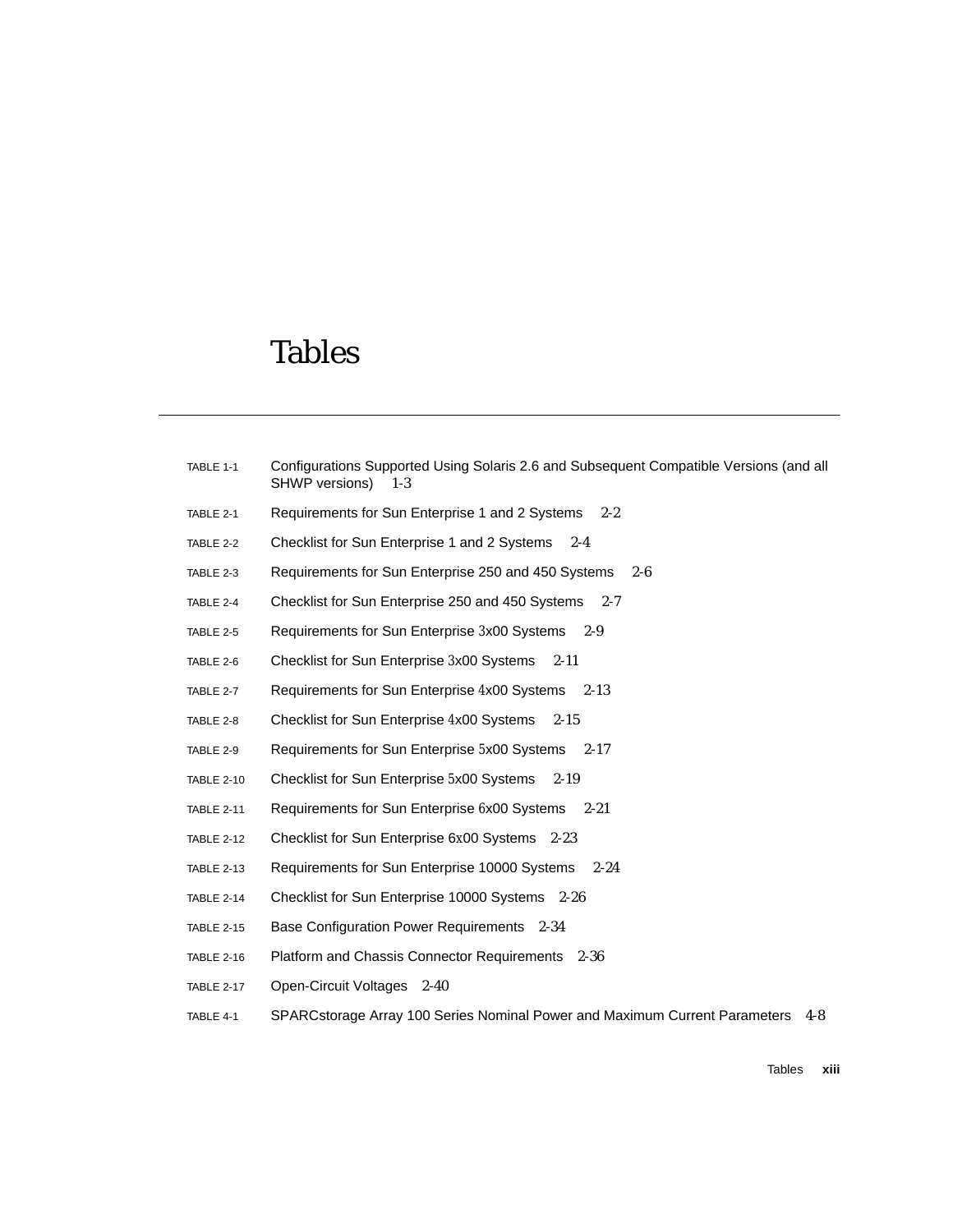- TABLE 4-2 Cable Connections (Except Fiber Optic) 4-18
- TABLE 4-3 Two-Node Private Network Cabling 4-24
- TABLE 4-4 Three- or Four-Node SCI/Ethernet Private Network Cabling 4-26
- TABLE 4-5 Node to SPARCstorage Array Cable Connection Example 4-34
- TABLE 5-1 Front Panel LEDs Indicating a Successful Boot 5-2
- TABLE 5-2 Front Panel LEDs Indicating a Failed Boot 5-3
- TABLE B-1 Node 0 Scrubber Card Assignment B-2
- TABLE B-2 Node 1 Nonscrubber Card Asignment B-3
- TABLE B-3 Node 0/1 Scrubber Card Assignment B-4
- TABLE C-1 Sun Enterprise Platform Combinations C-2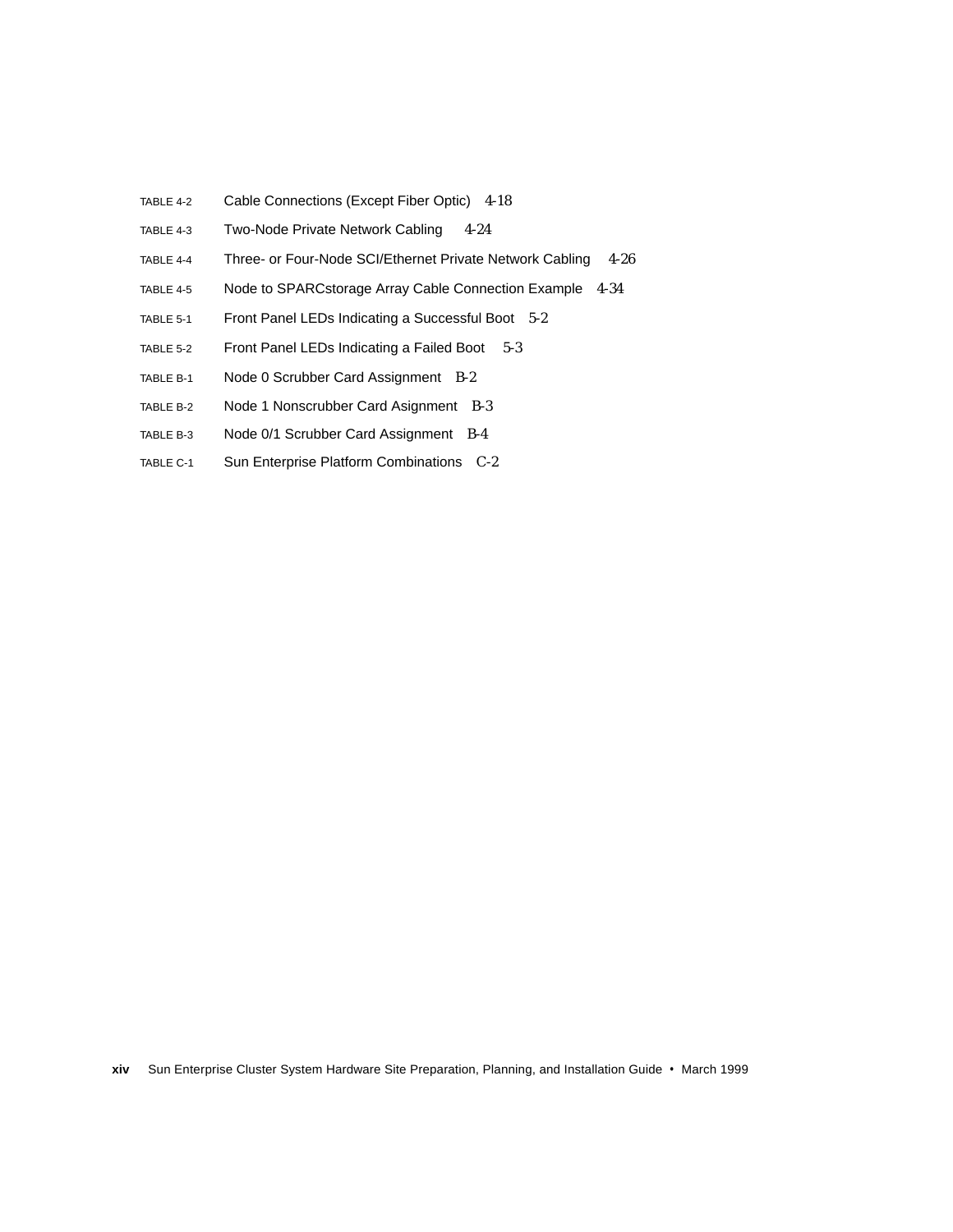### Preface

This manual provides installation instructions for Sun™ Enterprise™ Cluster systems. These instructions are designed for a qualified trained service provider and/or system administrator with networking knowledge.

### Using UNIX Commands

This document may not contain information on basic  $UNIX^{\circledast}$  commands and procedures such as shutting down the system, booting the system, and configuring devices.

For this information, see one or more of the following:

- *Solaris 2.x Handbook for SMCC Peripherals*
- AnswerBook™ online documentation for the Solaris™ 2.x software environment
- Other software documentation that you received with your system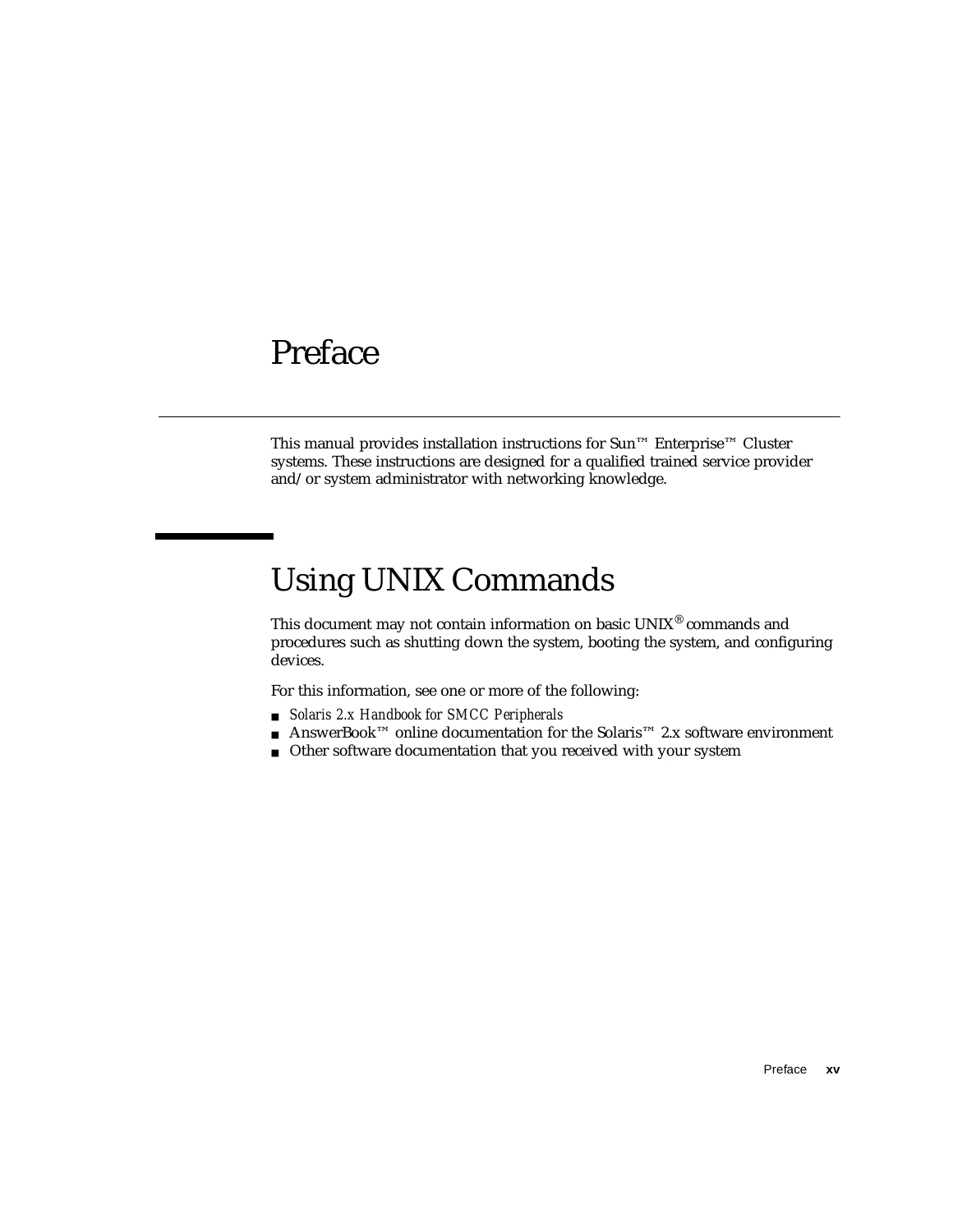## Typographic Conventions

#### **TABLE P-1** Typographic Conventions

| <b>Typeface or</b><br>Symbol | Meaning                                                                                                                        | <b>Examples</b>                                                                                                                                              |
|------------------------------|--------------------------------------------------------------------------------------------------------------------------------|--------------------------------------------------------------------------------------------------------------------------------------------------------------|
| $A$ a $BbCc123$              | The names of commands, files,<br>and directories; on-screen<br>computer output.                                                | Edit your . login file.<br>Use $1s$ -a to list all files.<br>% You have mail.                                                                                |
| AaBbCc123                    | What you type, when<br>contrasted with on-screen<br>computer output.                                                           | ៖ su<br>Password:                                                                                                                                            |
| $A$ a $BhCr123$              | Book titles, new words or<br>terms, words to be emphasized.<br>Command-line variable:<br>replace with a real name or<br>value. | Read Chapter 6 in the User's Guide.<br>These are called <i>class</i> options.<br>You must be root to do this.<br>To delete a file, type rm <i>filename</i> . |

## Shell Prompts

| TABLE P-2 |  | <b>Shell Prompts</b> |
|-----------|--|----------------------|
|-----------|--|----------------------|

| Shell                                    | Prompt                    |
|------------------------------------------|---------------------------|
| C shell                                  | machine name <sup>§</sup> |
| C shell superuser                        | machine name#             |
| Bourne shell and Korn shell              | Ŝ                         |
| Bourne shell and Korn shell<br>superuser | #                         |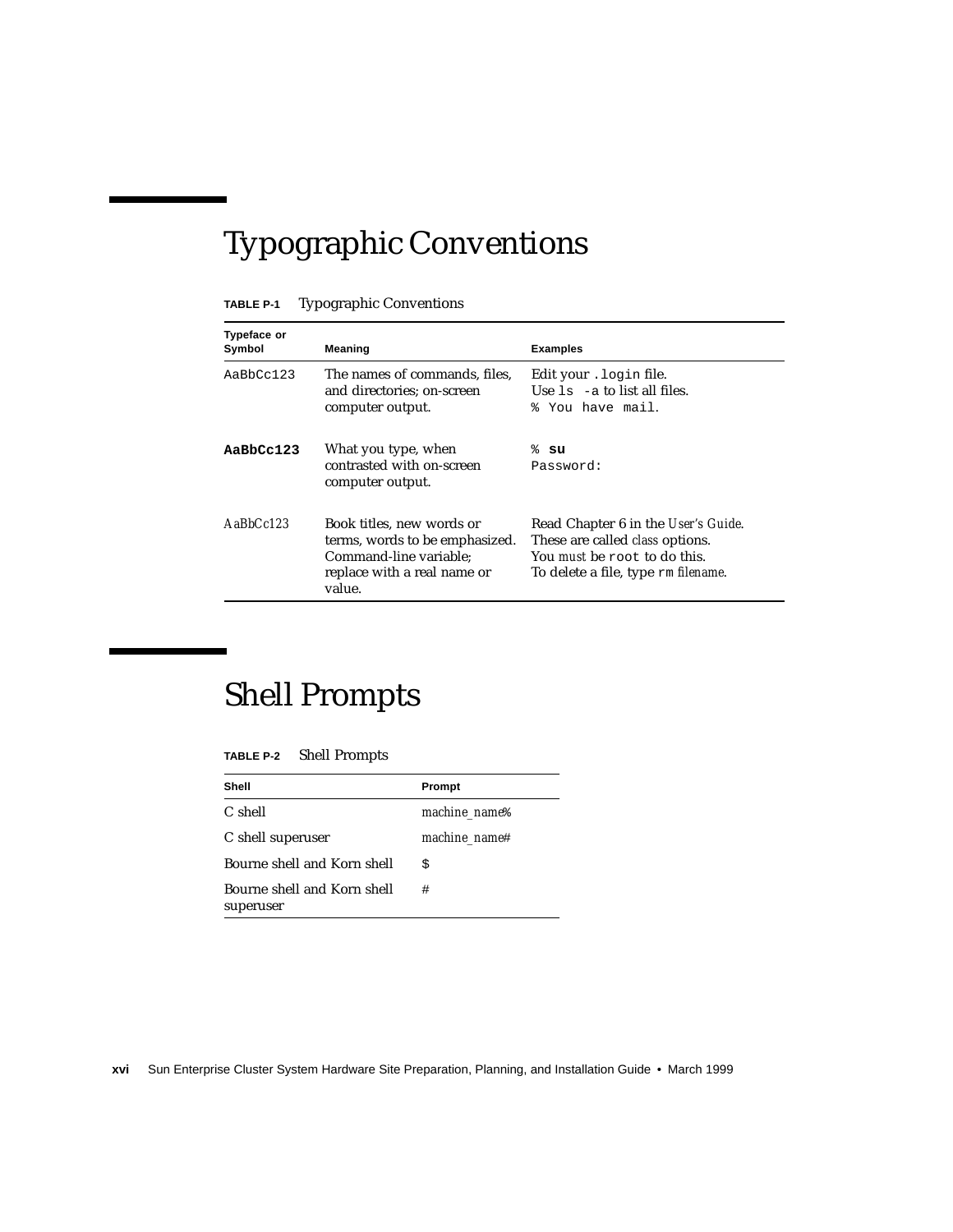## Related Documentation

#### **TABLE P-3** Sun Enterprise Cluster System Documents

| Title                                                    | <b>Part Number</b> |
|----------------------------------------------------------|--------------------|
| Sun Cluster 2.2 Software Planning and Installation Guide | 805-4239           |
| Sun Cluster System 2.2 System Administration Guide       | 805-4238           |
| Sun Enterprise Cluster System Hardware Service Manual    | 805-6512           |
| Sun Cluster 2.2 API Developers Guide                     | 805-4241           |
| Sun Cluster 2.2 Cluster Volume Manager Guide             | 805-4240           |
| Sun Cluster 2.2 Error Messages Manual                    | 805-4242           |
| <b>Sun Cluster 2.2 Release Notes</b>                     | 805-4243           |
| Rackmount Placement Matrix                               | 805-4748           |

#### **TABLE P-4** Software Documents

| Title                                                          | <b>Part Number</b> |
|----------------------------------------------------------------|--------------------|
| Solstice DiskSuite 4.2 User's Guide                            | 805-5961           |
| Solstice DiskSuite 4.2 Installation and Product Notes          | 805-5960           |
| Solstice DiskSuite 4.2 Reference Guide                         | 805-5962           |
| Platform Notes: RAID Manager User's Guide                      | 805-1636           |
| SMCC SPARC Hardware Platform Guide Solaris 2.6                 | 802-7289           |
| Sun Enterprise Volume Manager 2.5 Manual Set                   | 825-4025           |
| Sun Enterprise Volume Manager 2.5 User's Guide                 | 805-1603           |
| Sun Enterprise Volume Manager 2.5 Installation Guide           | 805-1604           |
| Sun Enterprise Volume Manager 2.5 Release Notes                | 805-1605           |
| Sun Enterprise Volume Manager 2.5 Product Notes                | 805-1606           |
| Sun Enterprise Volume Manager 2.5 System Administrator's Guide | 805-1607           |
| RAID Manager User's Guide                                      | 805-1636           |
| SunVTS Version 2.1 Users Guide Solaris 2.6                     | 805-3011           |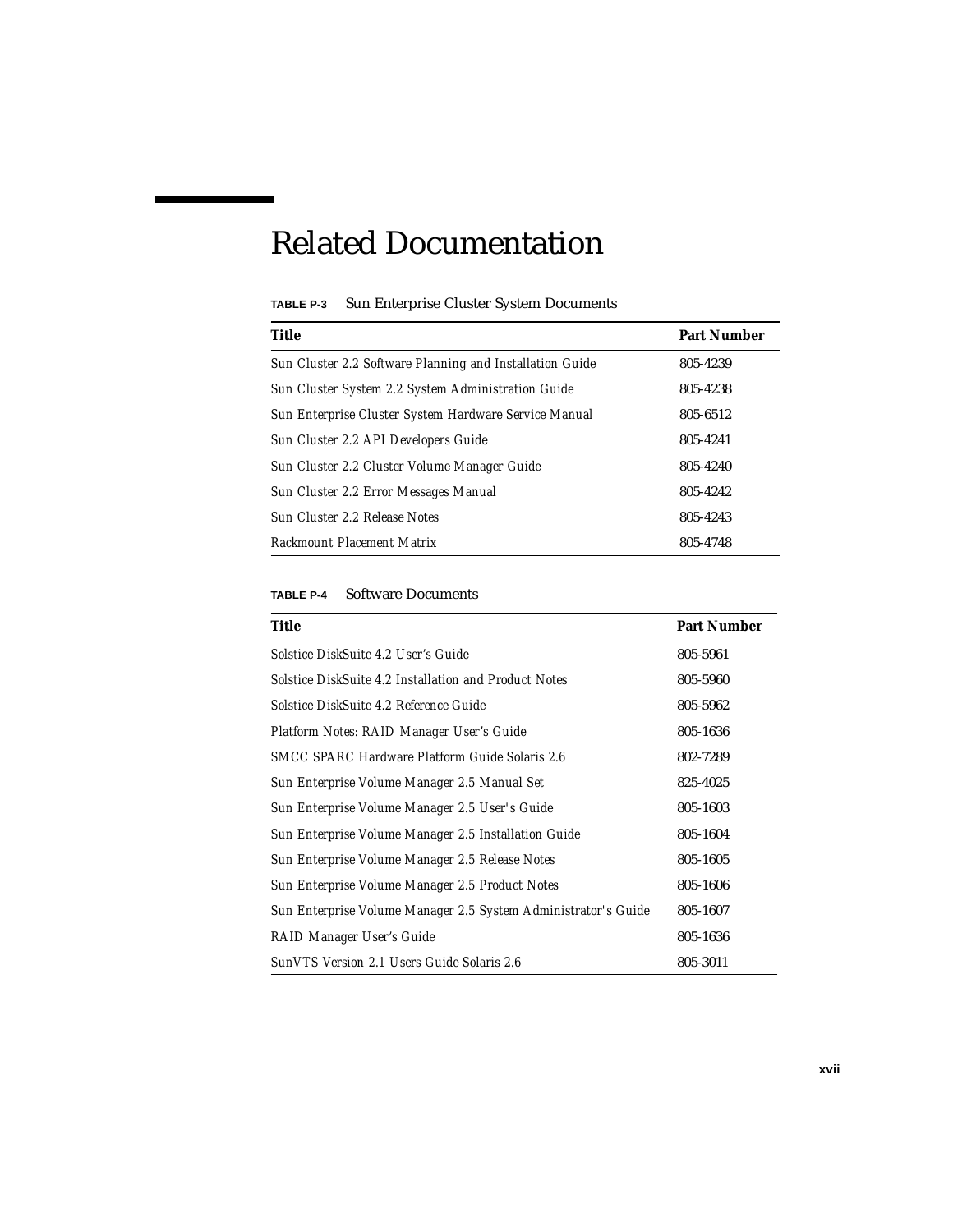### Cautions and Notes



**Caution –** This equipment contains lethal voltage. Accidental contact can result in serious injury or death.

**Caution –** Improper handling by unqualified personnel can seriously damage this equipment. Unqualified personnel who tamper with this equipment may be held liable for any resultant damage to the equipment.

Procedures contained in this document must be performed by qualified servicetrained maintenance providers.

Individuals who remove any outer panels or open covers to access this equipment must observe all safety precautions and ensure compliance with skill-level requirements, certification, and all applicable local and national laws.

**Note –** Before you begin, carefully read each of the procedures in this manual. If you have not performed similar procedures on comparable equipment, *do not attempt* to perform these procedures.

### Sun Documentation on the Web

The docs.sun.comsm web site enables you to access Sun technical documentation on the Web. You can browse the docs.sun.com archive or search for a specific book title or subject at:

http://docs.sun.com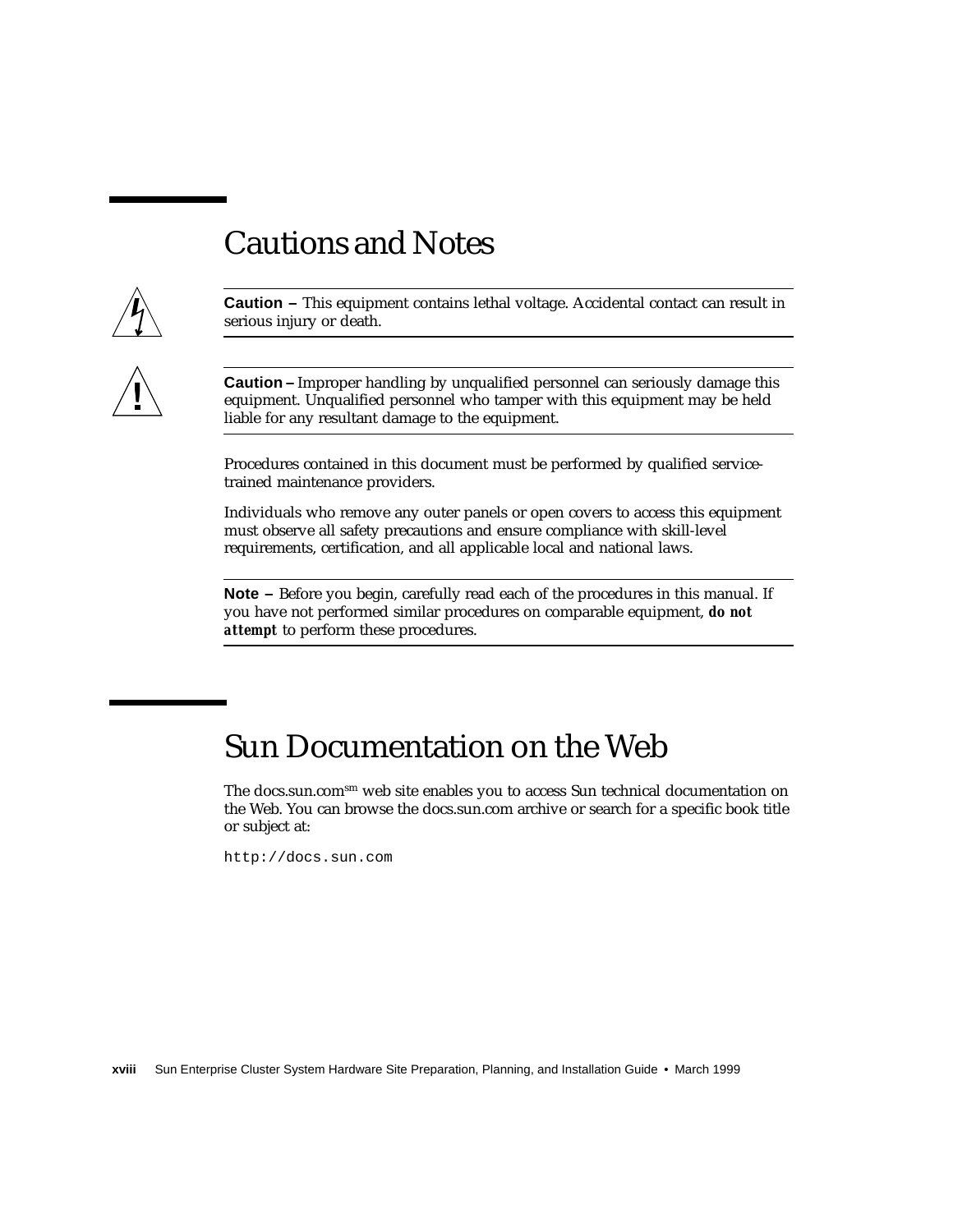## Sun Welcomes Your Comments

We are interested in improving our documentation and welcome your comments and suggestions. You can email your comments to us at:

docfeedback@sun.com

Please include the part number of your document in the subject line of your email.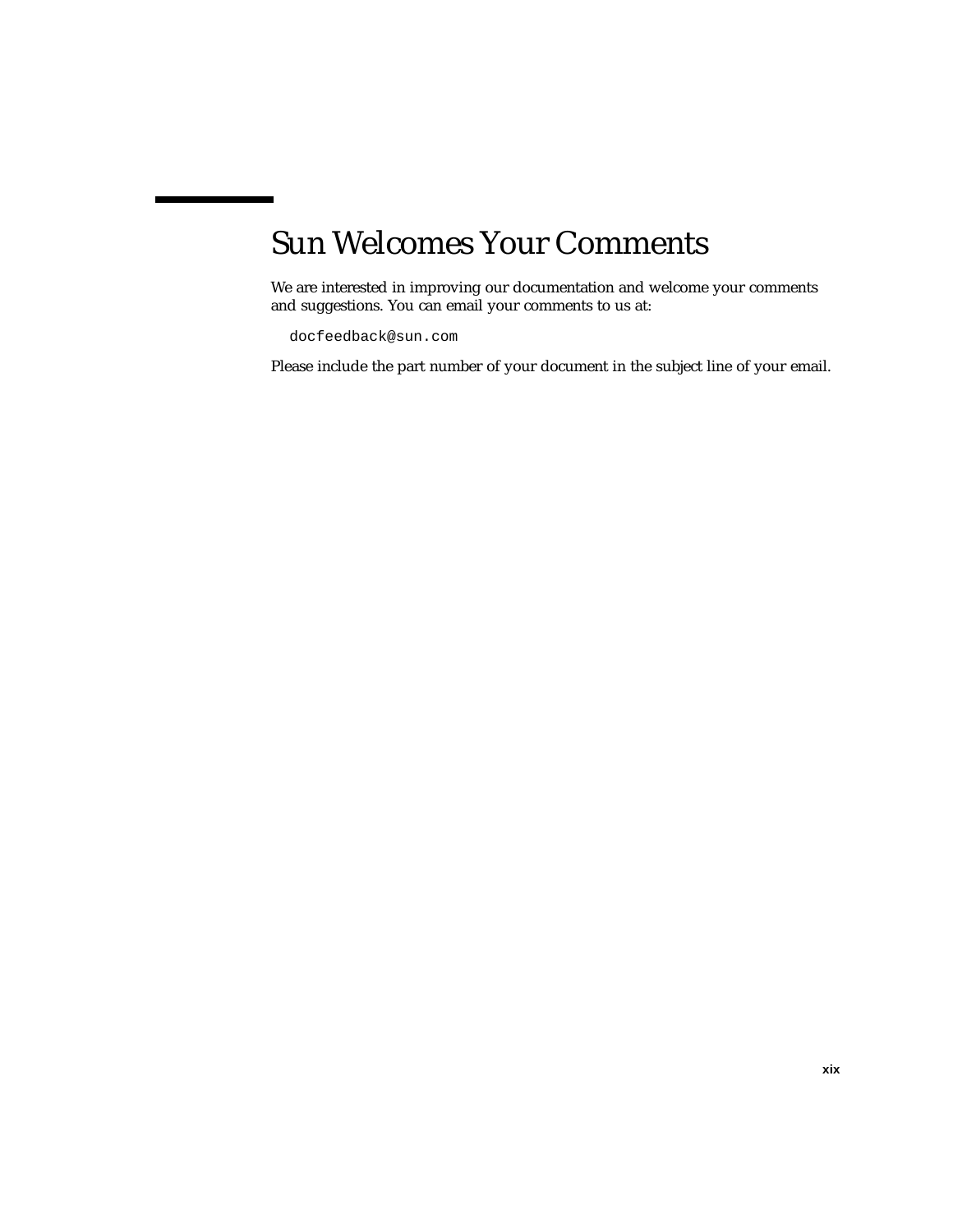**xx** Sun Enterprise Cluster System Hardware Site Preparation, Planning, and Installation Guide • March 1999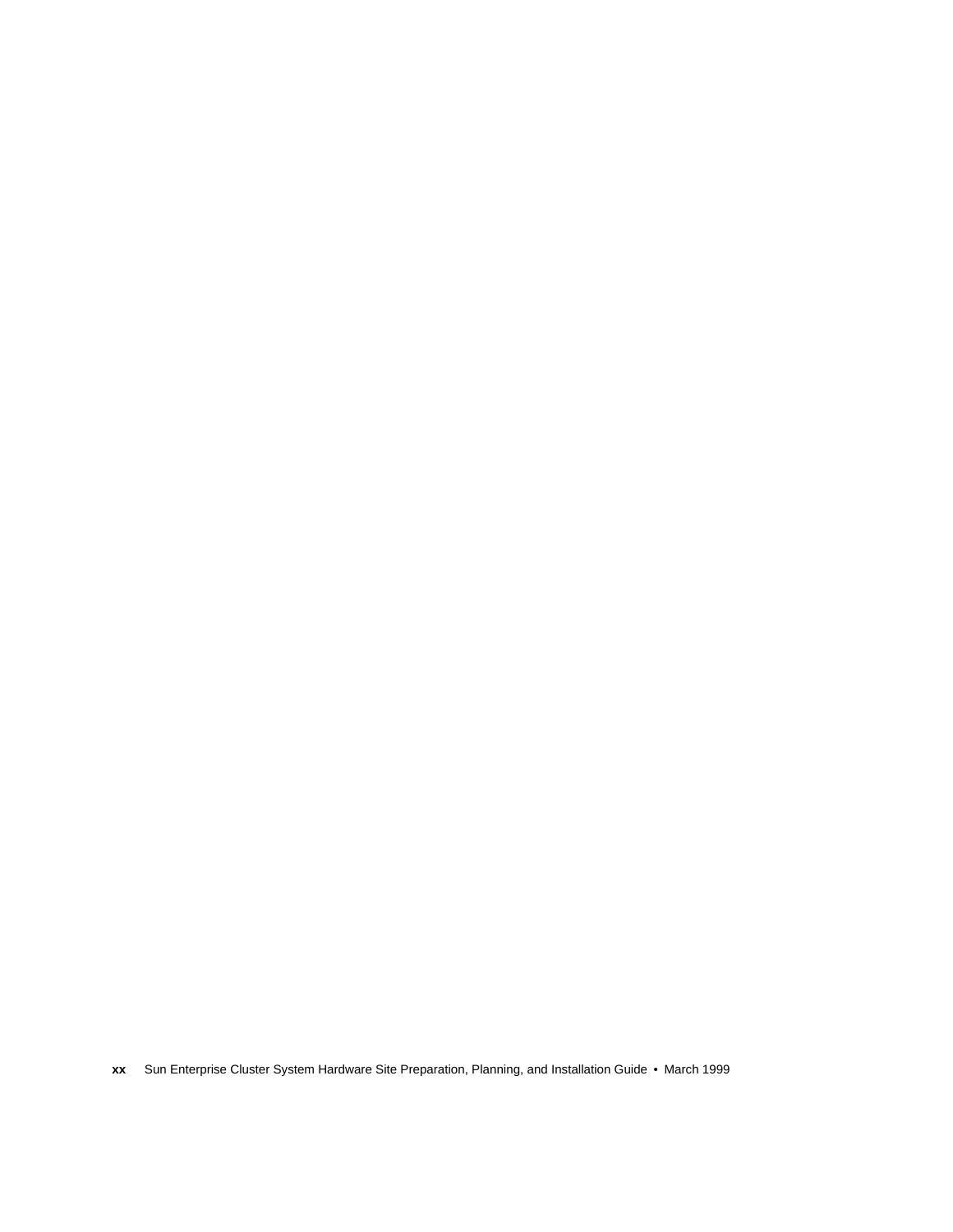#### CHAPTER **1**

### Product Description

### 1.1 Standard Features

Sun Enterprise clustered systems support various hardware platforms, including Sun Enterprise 1, 2, 250, 450, 3*x*000 through 6*x*000, and 10000 (TABLE 1-1). These systems are used in enterprise-wide, mission-critical database applications.

Sun Enterprise clustered systems support several database products. For information on products supported, refer to the applicable system administration guide for your type of database service.

A cluster consists of two or more compute nodes (servers). Communication between nodes is accomplished by using redundant SCI or FastEthernet private network links.

**Note –** When three or more nodes are installed, SCI switches or FastEthernet hubs are employed to enable communication among nodes.

Coupling the databases increases performance and database availability.

The database services are implemented on clustered platforms using one or more of the following redundant disk arrays (see TABLE 1-1):

- Sun StorEdge™ MultiPack 2
- SPARCstorage Array Model 100 series
- SPARCstorage Array Model 200s or 210s, which are used with SPARCstorage RSM™ units (removable storage media) units, or 9-Gbyte differential disk trays
- Sun StorEdge™ A1000 and D1000
- Sun StorEdge A3*x*00
- Sun StorEdge A5000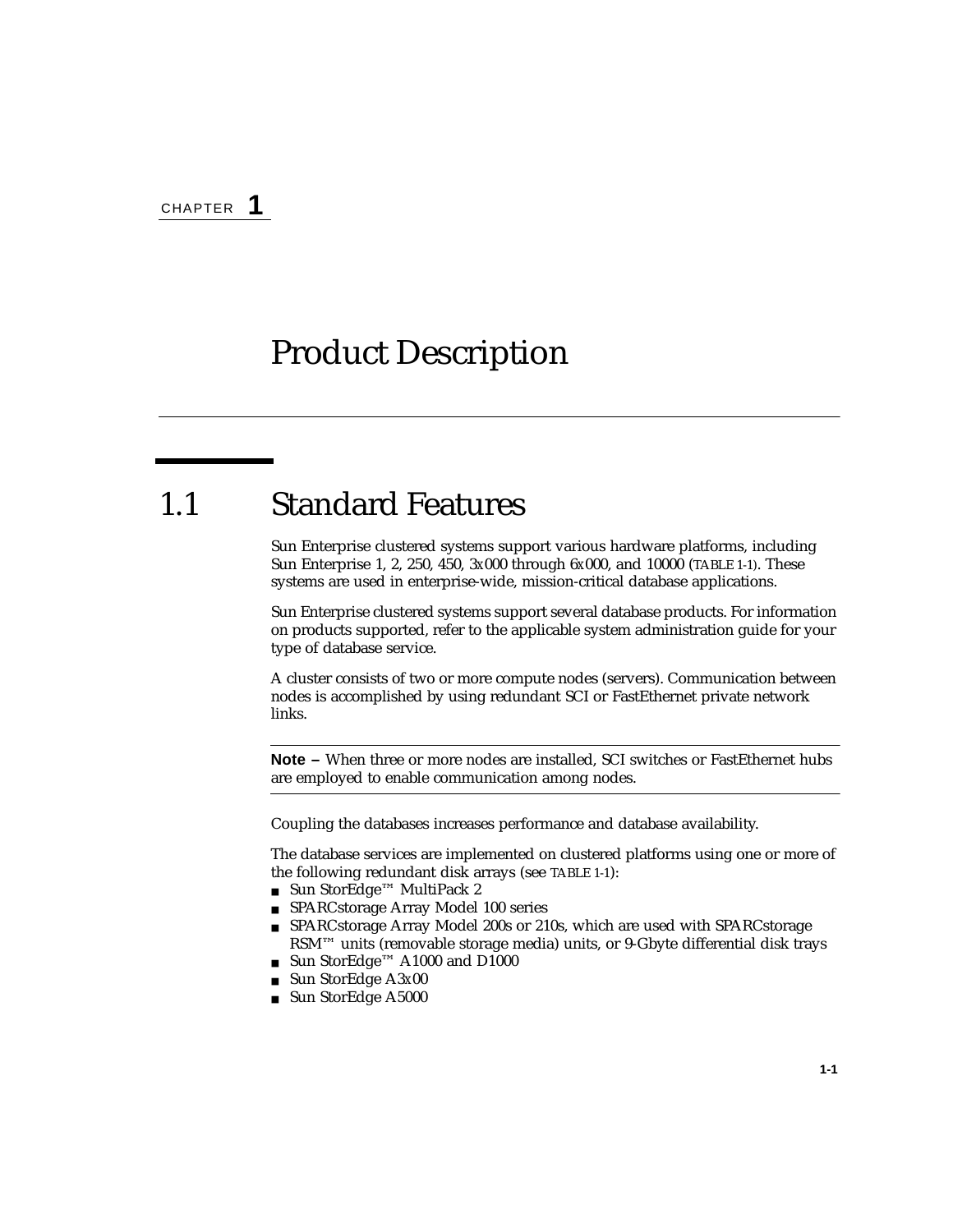Sun Enterprise clustered systems are designed for reliability and serviceability. They have no single point of failure and can be repaired and maintained online. For functional block diagrams of clustered systems see FIGURE 1-6 through FIGURE 1-24.

Each server has a disk partition to store its operating system, that is; the  $/$ .,  $/$ usr, /ops, and /var file systems. The disk partition for the operating system can be mirrored to improve system availability (although these files are not viewed as a shared resource). Each server node boots from its own operating disk partition or disk.

The database volumes are stored on two or more disk arrays. The disk arrays are cross-connected to the servers. Database volumes are mirrored across multiple disk arrays for high availability. The maximum number of storage arrays that can be installed is determined by the number of available connection slots on the servers.

## 1.2 Topology

Refer to the *Sun Cluster 2.2 System and Administrative Guide,* which details the topology of supported configurations for nodes, disk storage devices, and associated hardware.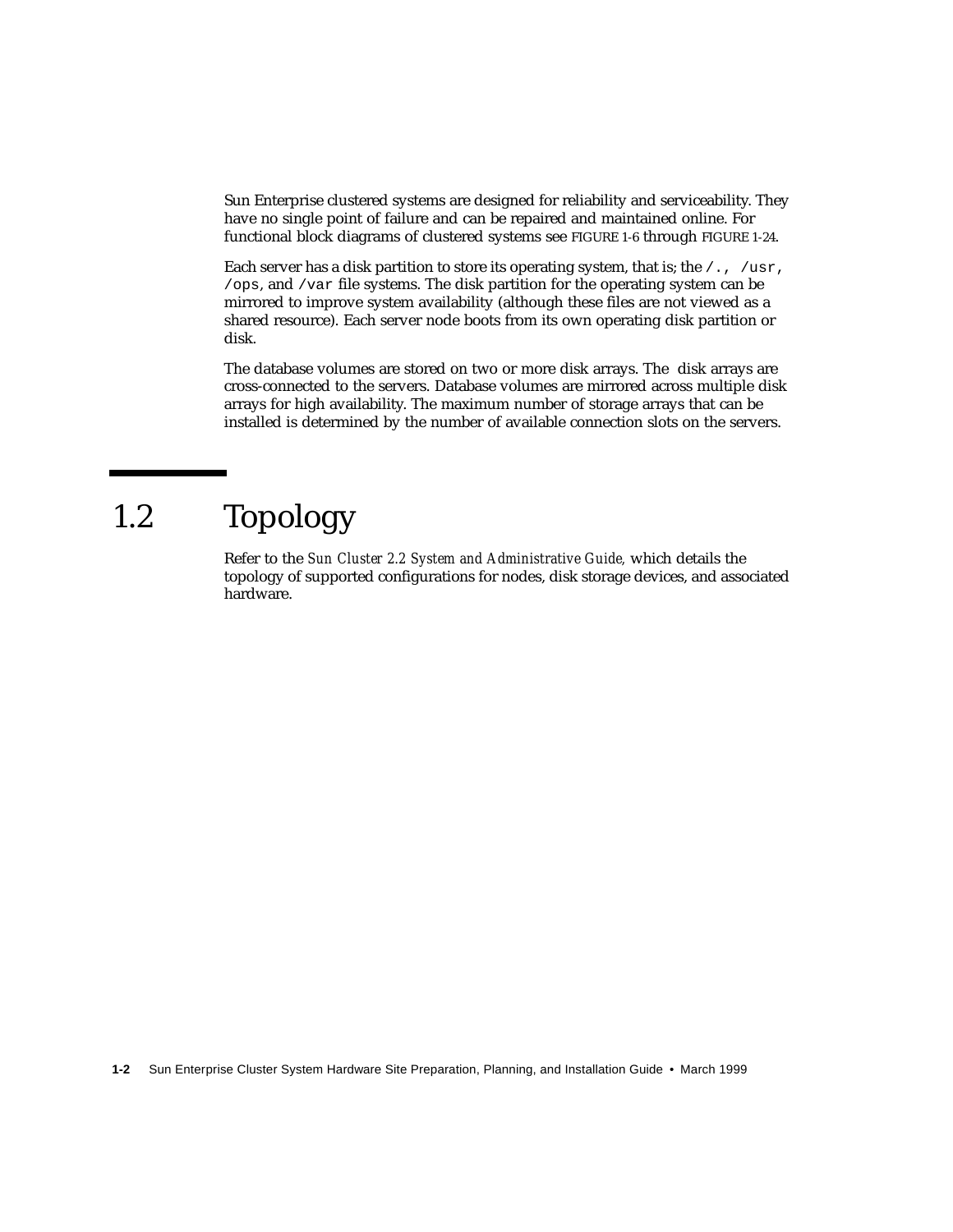## 1.3 Sun Enterprise Cluster Configurations

| <b>Platform</b>                                                       | <b>Description</b>                                                                                                                                                                              |  |  |
|-----------------------------------------------------------------------|-------------------------------------------------------------------------------------------------------------------------------------------------------------------------------------------------|--|--|
|                                                                       | <b>Private interconnects</b>                                                                                                                                                                    |  |  |
| All platforms <sup>1</sup>                                            | SunFastEthernet™ (SFE)                                                                                                                                                                          |  |  |
| All platforms <sup>1</sup> (except the Sun<br>Enterprise 250 and 450) | Scalable Coherent Interface (SCI)                                                                                                                                                               |  |  |
| All platforms <sup>1</sup>                                            | Sun Quad FastEthernet™ (QFE)                                                                                                                                                                    |  |  |
|                                                                       | <b>Storage devices</b>                                                                                                                                                                          |  |  |
| Sun Enterprise 1, 2, 250, 450 and<br>3x00                             | MultiPack 2: uses SCSI-2 <sup>2</sup> cards mounted on I/O<br>boards as host adapters; uses SCSI-2 cabling as<br>required                                                                       |  |  |
| All platforms <sup>1</sup> (except the Sun<br>Enterprise 250 and 450) | SPARCstorage Array Model 100 and 200 Series; uses<br>FC/OMs as host adapters mounted on I/O or system<br>boards, on-board optical slot, or FC/S cards; uses fiber<br>optic cabling as required. |  |  |
| Sun Enterprise 2, 250, 450, and<br>3x00 through 6x00                  | A1000 and D1000: uses UDWIS/S mounted on I/O<br>boards as host adapters; uses D-SCSI cabling as<br>required                                                                                     |  |  |
| Sun Enterprise 1, 2, 250, 450, 3x00<br>through $6x00$ , and $10000$   | A3x00 with RAID Manager RM6.1.1: uses UDWIS/S<br>mounted on I/O boards as host adapters; uses D-SCSI<br>cabling as required                                                                     |  |  |
| Sun Enterprise 2, 3x00 through<br>6x00, and 10000                     | A5000: uses GBICs as host adapters; mounted either on<br>FC-100 cards residing on I/O or system boards or using<br>I/O+ boards on-board optical port; uses FC-AL cabling<br>as required         |  |  |
|                                                                       | <b>Parallel databases</b>                                                                                                                                                                       |  |  |
| All platforms <sup>1</sup>                                            | Informix XPS 8.1/8.11/8.2                                                                                                                                                                       |  |  |
| All platforms <sup>1</sup>                                            | Oracle OPS 7.3.3/7.3.4/8.0.3/8.0.4/8.0.5                                                                                                                                                        |  |  |
| <b>HA</b> databases                                                   |                                                                                                                                                                                                 |  |  |
| All platforms <sup>1</sup>                                            | Informix 7.20x/7.23x/7.30                                                                                                                                                                       |  |  |
| All platforms <sup>1</sup>                                            | Oracle 7.2.2.x $(x>=3)/7.3.2.x/7.3.3.x/7.3.4.x/8.0.3/$<br>8.0.4 / 8.0.5                                                                                                                         |  |  |

**TABLE 1-1** Configurations Supported Using Solaris 2.6 and Subsequent Compatible Versions (and all SHWP versions)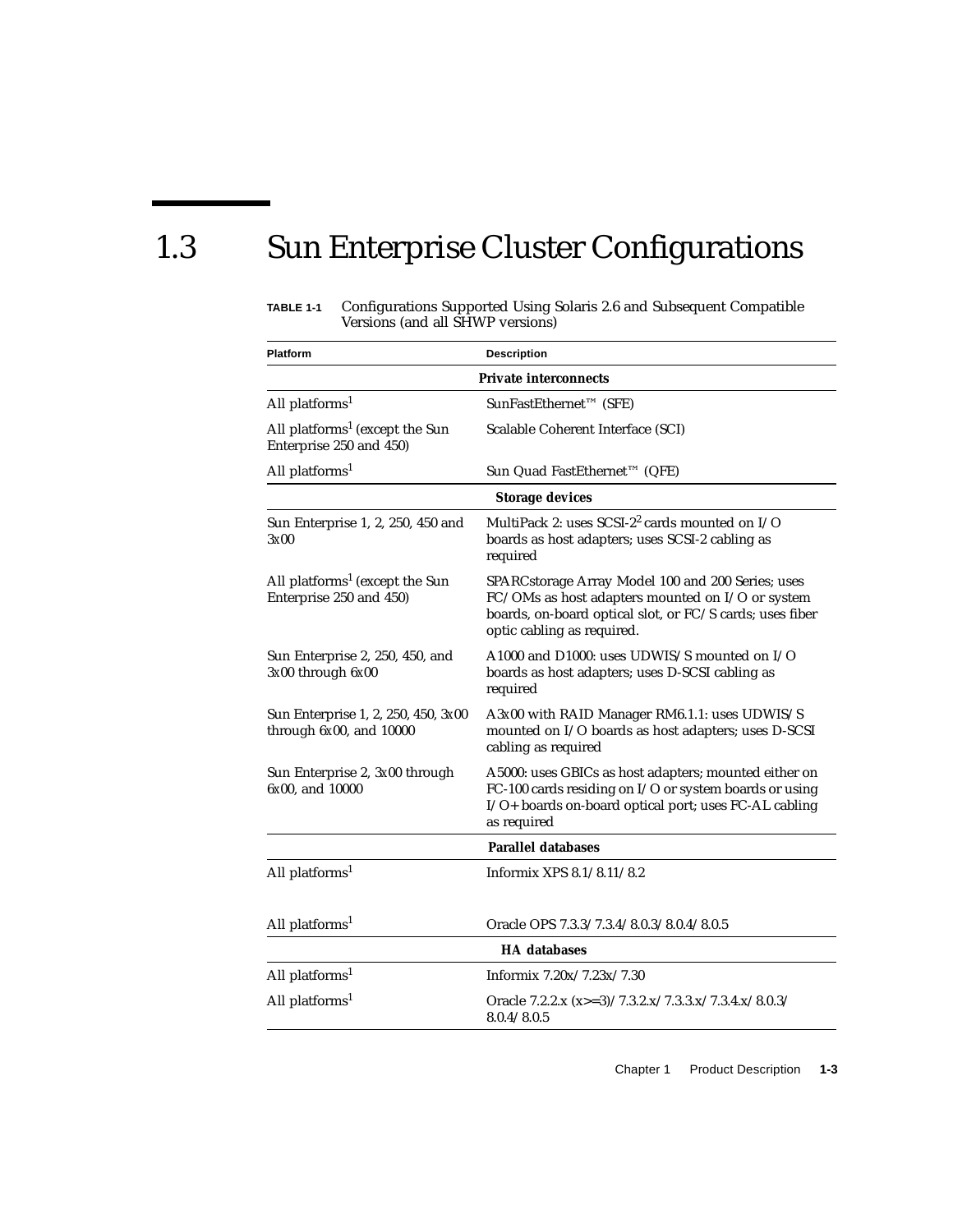#### **TABLE 1-1** Configurations Supported Using Solaris 2.6 and Subsequent Compatible Versions (and all SHWP versions) *(Continued)*

| <b>Platform</b>            | <b>Description</b>                                         |
|----------------------------|------------------------------------------------------------|
| All platforms <sup>1</sup> | Sybase System $11.0x/11.5$                                 |
|                            | <b>HA</b> services                                         |
| All platforms <sup>1</sup> | HA NFS 3.0/DNS/HTTP v201/NEWS v20/MAIL v201                |
|                            | Volume manager                                             |
| All platforms <sup>1</sup> | CVM 2.2.1 (used with OPS)                                  |
| All platforms <sup>1</sup> | SEVM 3.0 (used with Sybase, Informix, and HA<br>databases) |
|                            | <b>Miscellaneous</b>                                       |
| All platforms <sup>1</sup> | Vxfs $3.2.x$                                               |

Notes:

1. Sun Enterprise 1, 2, 250, 450, 3*x*00 through 6*x*00, and 10000

2. Sun Enterprise 250 and 450 use PCI-based SCSI

The main hardware difference between platform configurations is that the terminal concentrator is either rackmounted or stand-alone.

**Note –** In a Sun Enterprise 10000 cluster, the terminal concentrator is not required since its functionality is provided by the system service processor (SSP).

In a cluster environment, disk arrays can be one of several types:

- Sun StorEdge MultiPack 2
- SPARCstorage Array
	- Model 100 Series
	- Model 200 Series with RSM units or Differential SCSI trays
- Sun StorEdge A1000 and D2000
- Sun StorEdge A3*x*00
- Sun StorEdge A5000

For Sun Enterprise 3*x*00 through 6*x*00 systems, the main system cabinets use SPARCstorage Array Model 112s. For Sun Enterprise 10000 systems, up to three RSM disk trays can be installed in the main system cabinet. For expanded systems, the disk arrays can be:

- Sun StorEdge MultiPack 2s
- SPARCstorage Array Model 200s with SPARCstorage RSM units or 9-Gbyte disk drive trays
- Sun StorEdge A3*x*00s
- Sun StorEdge A5000s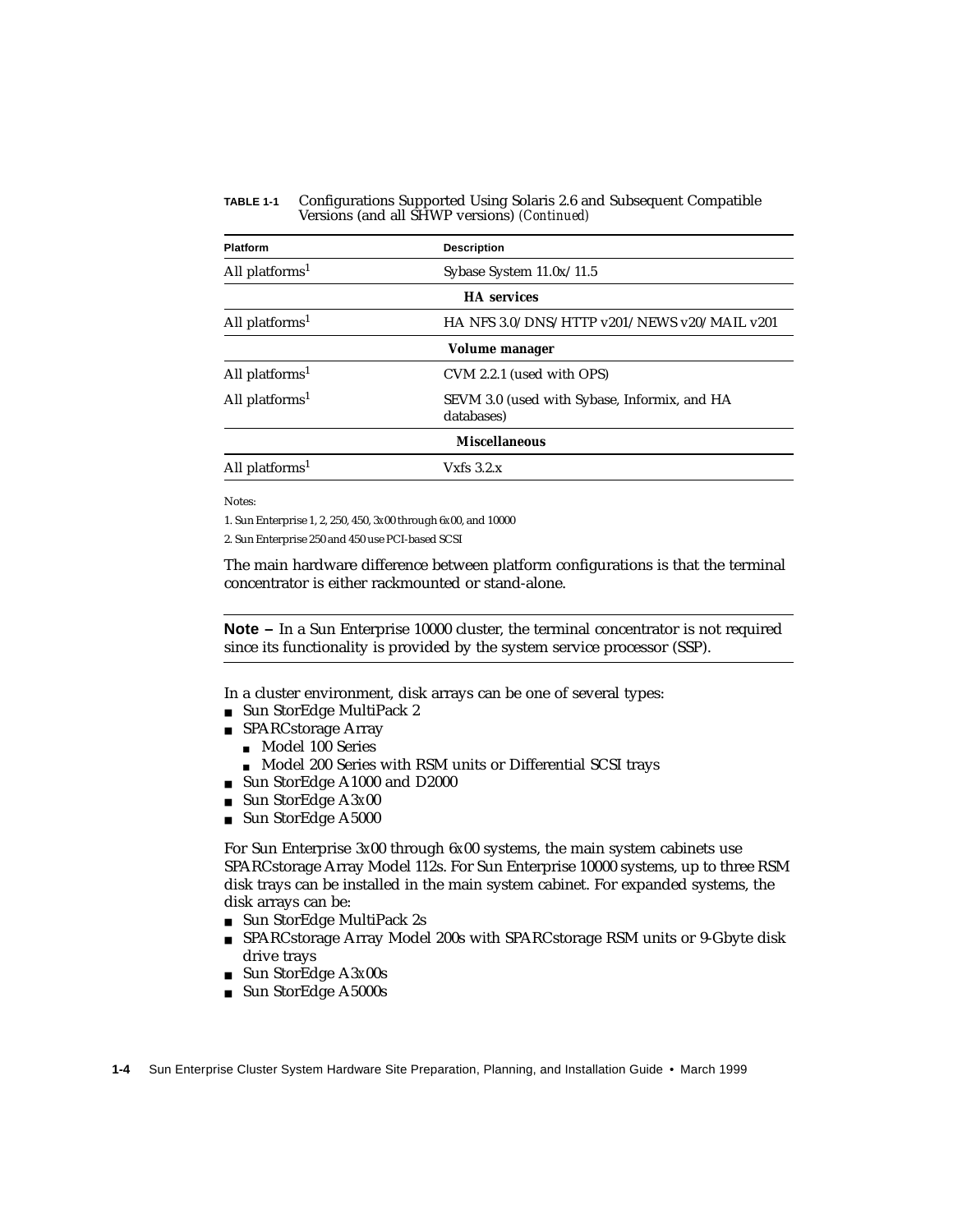The SPARCstorage Array Model 210 Series for expanded systems with RSM units can be mounted in an Ultra Enterprise™ expansion cabinet or in a 420 expansion cabinet.

See FIGURE 1-6 through FIGURE 1-26 for typical block diagrams of supported configurations.



**FIGURE 1-1** Typical Sun Enterprise 2 Two-Node Cluster Using Sun StorEdge MultiPack 2s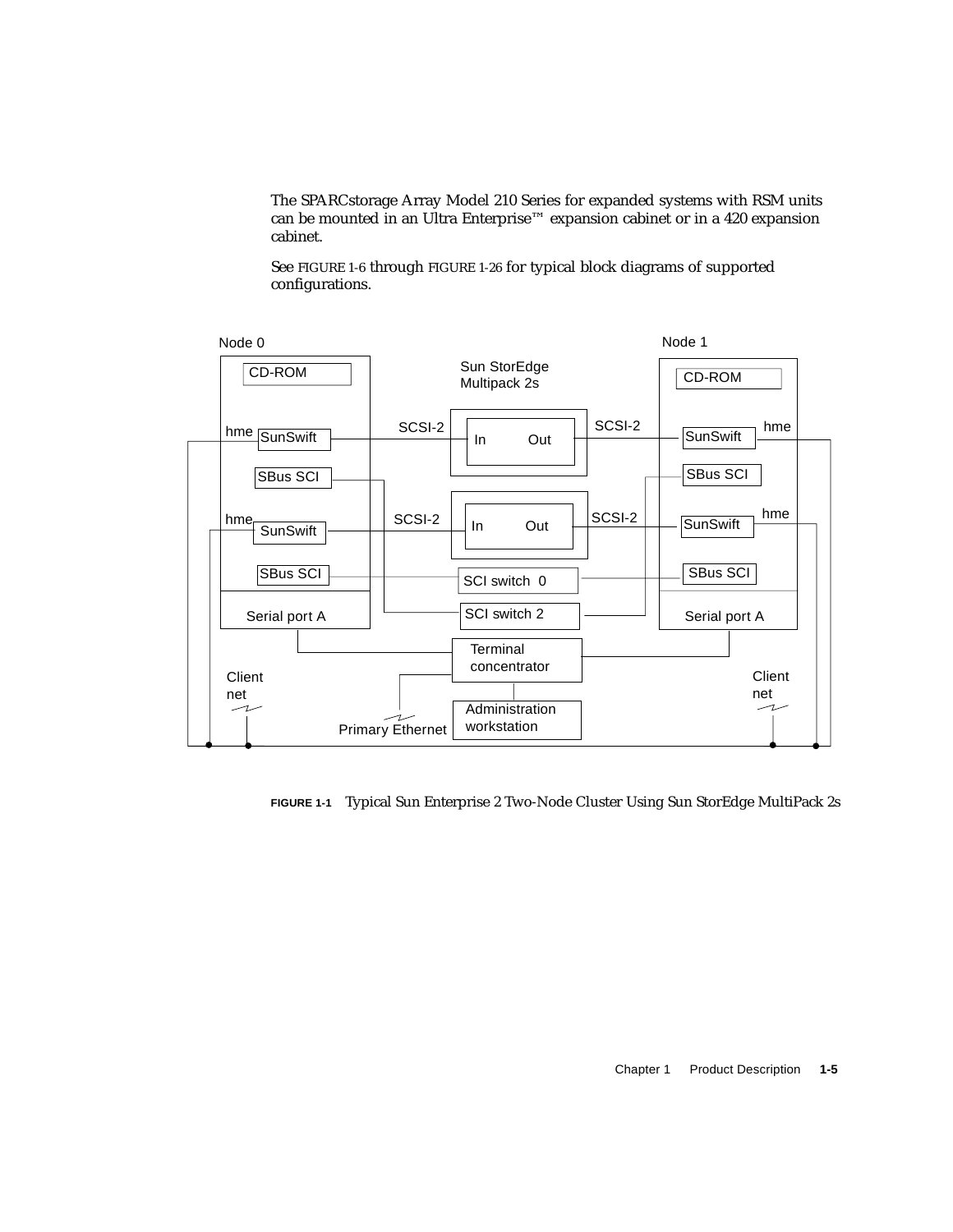

Primary Ethernet



**1-6** Sun Enterprise Cluster System Hardware Site Preparation, Planning, and Installation Guide • March 1999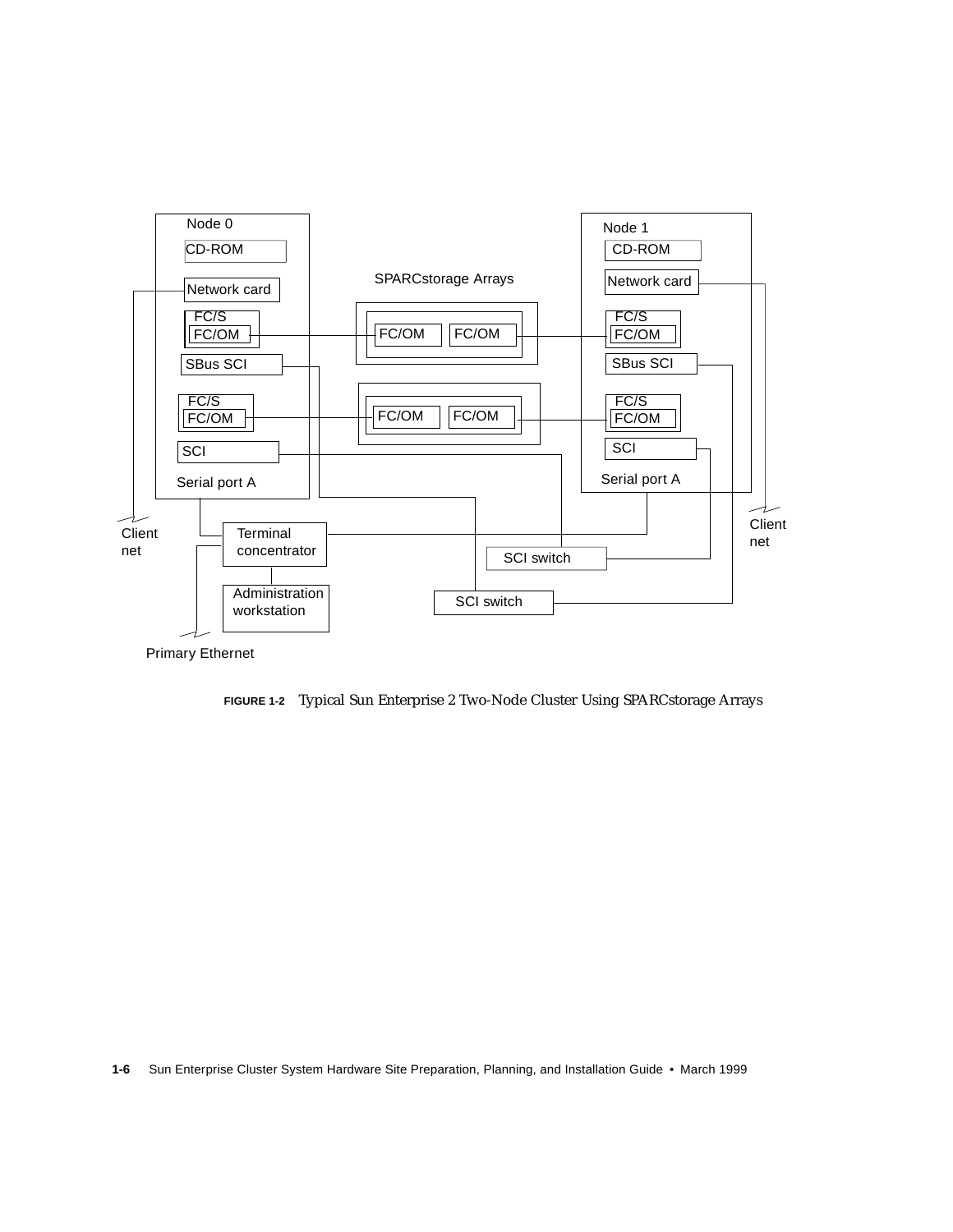

**FIGURE 1-3** Typical Sun Enterprise 2 Two-Node Cluster Using Sun StorEdge A3*x*00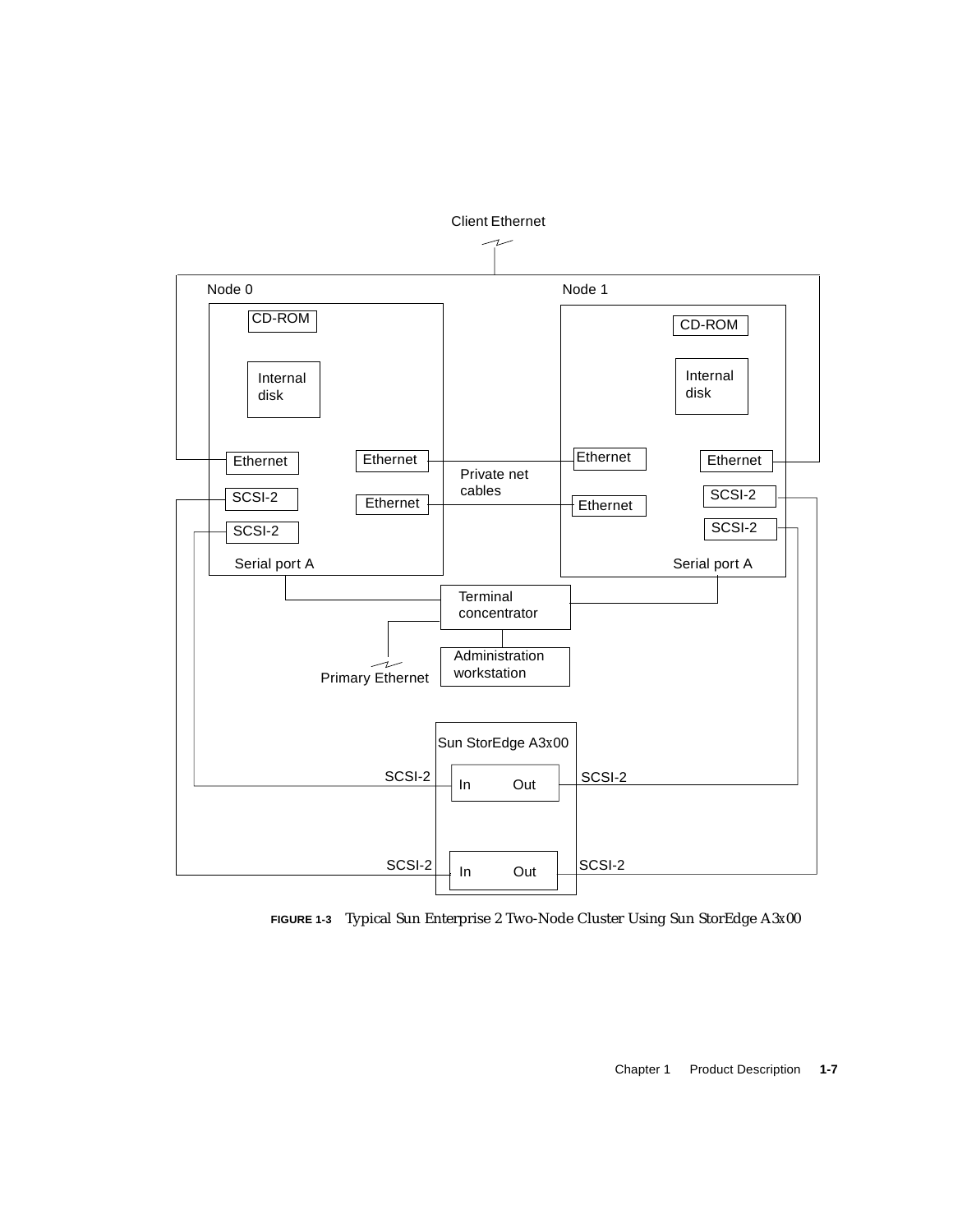

**FIGURE 1-4** Typical Sun Enterprise 2 Two-Node Cluster Using Sun StorEdge A5000s

**1-8** Sun Enterprise Cluster System Hardware Site Preparation, Planning, and Installation Guide • March 1999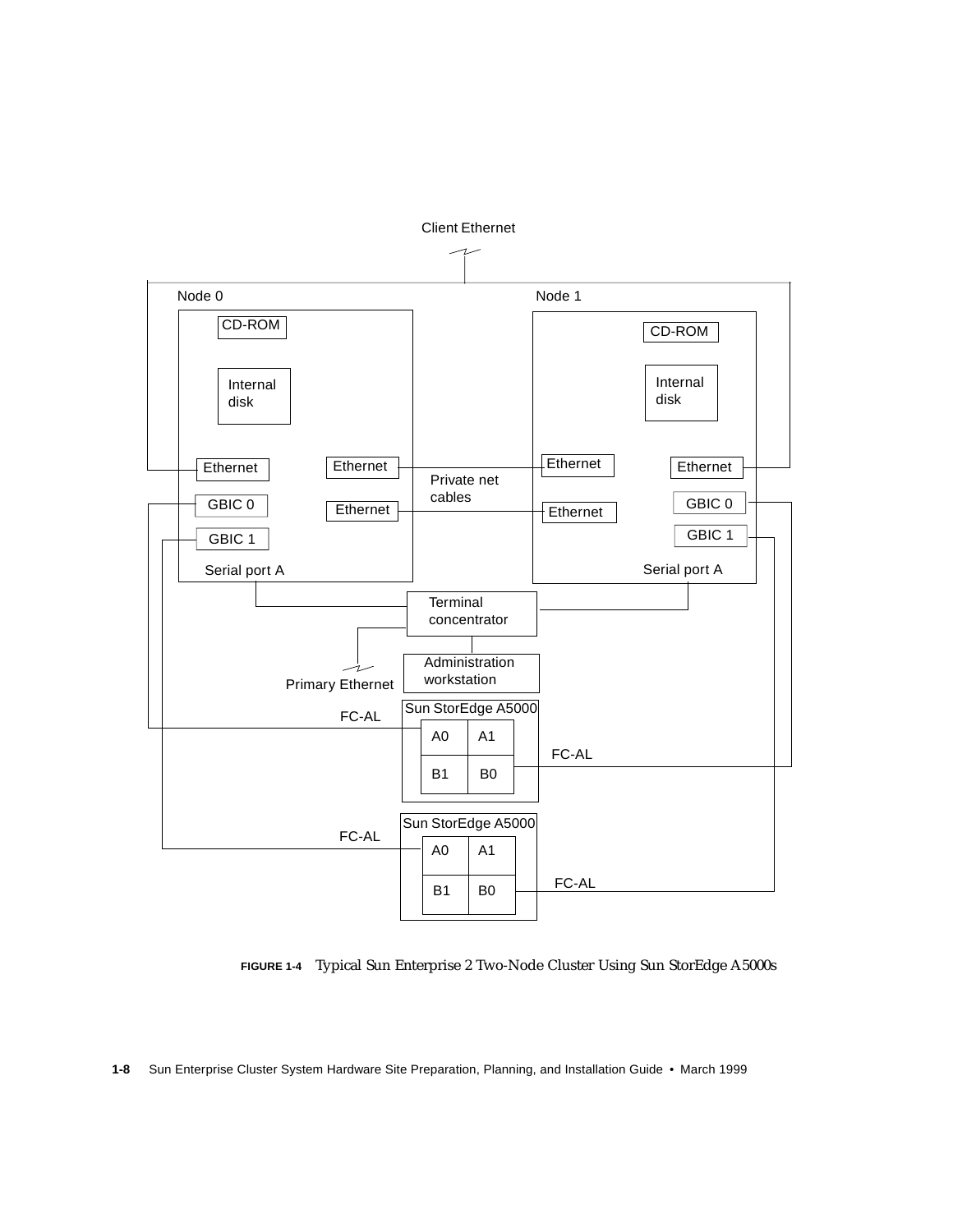

**FIGURE 1-5** Typical Sun Enterprise 450 Two-Node Cluster Using Sun StorEdge MultiPack 2s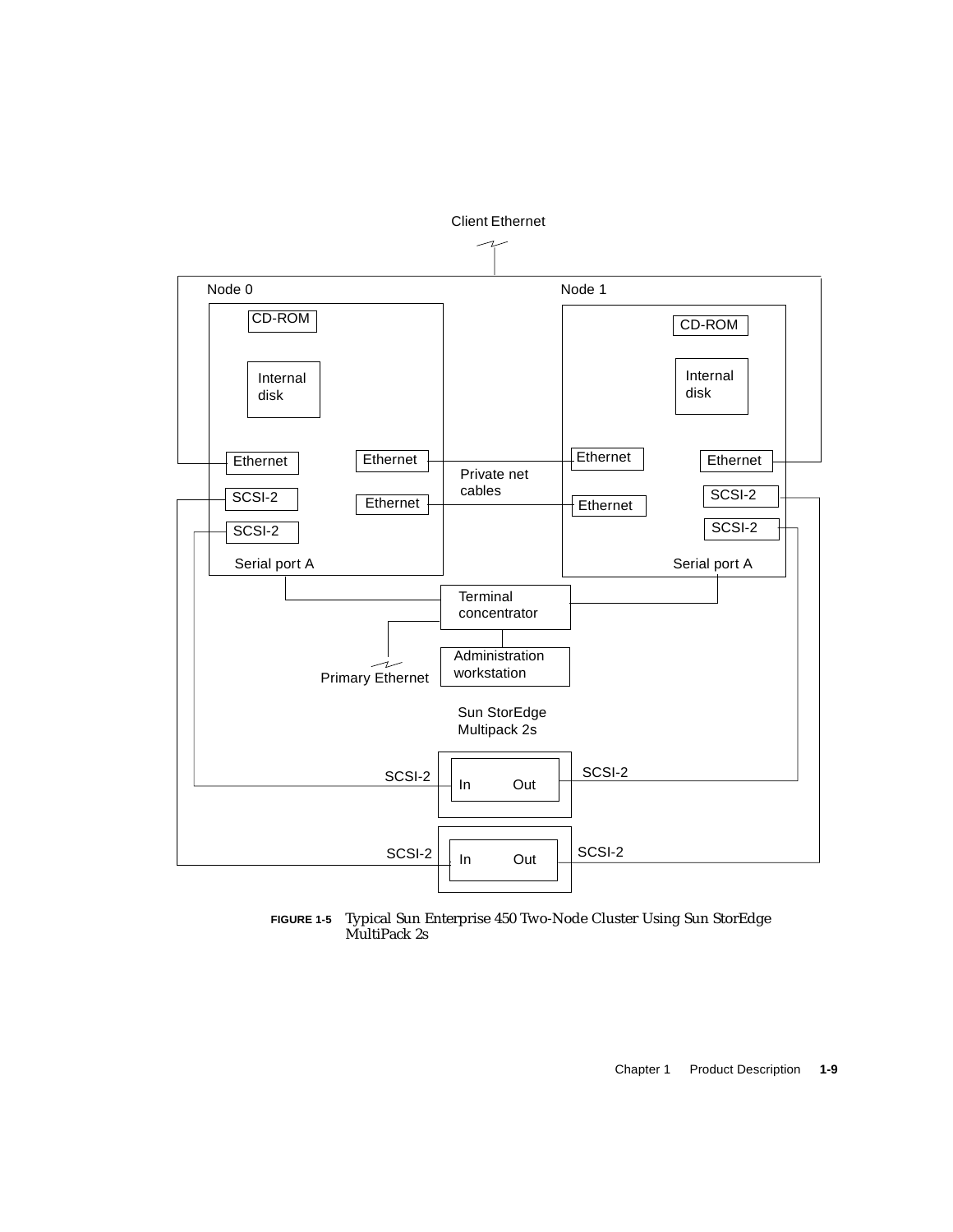

Note: FC/OMs can be mounted using onboard optical ports or FC/S cards

**FIGURE 1-6** Typical Sun Enterprise 3*x*00 Through 6*x*00 Two-Node Cluster Using SPARCstorage Arrays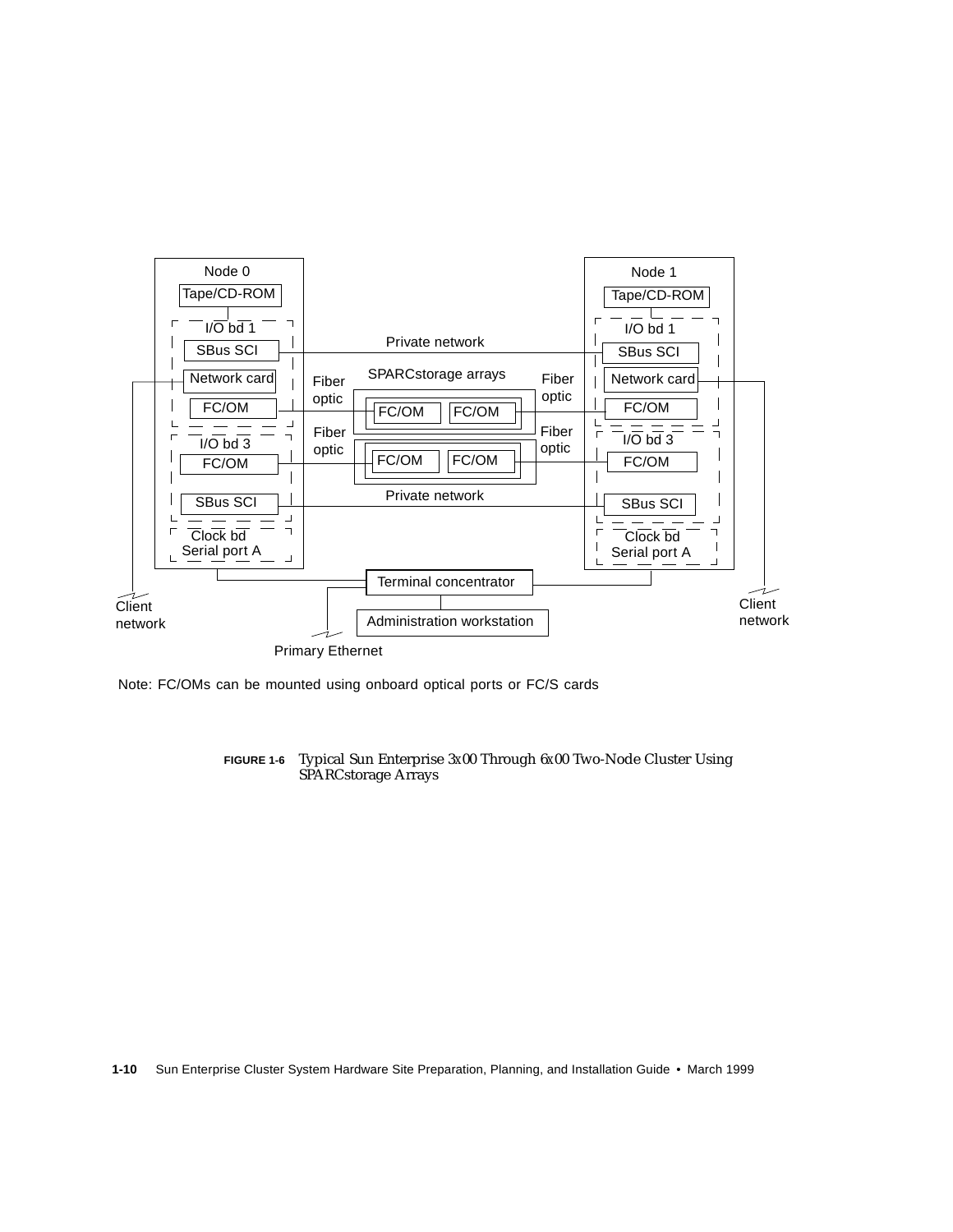

Note: See FIGURE 1-25 (SCI) or FIGURE 1-26 (FastEthernet) for four-node switched private net connections.

> **FIGURE 1-7** Typical Sun Enterprise 3*x*00 Through 6*x*00 Four-Node Cluster Using SPARCstorage Arrays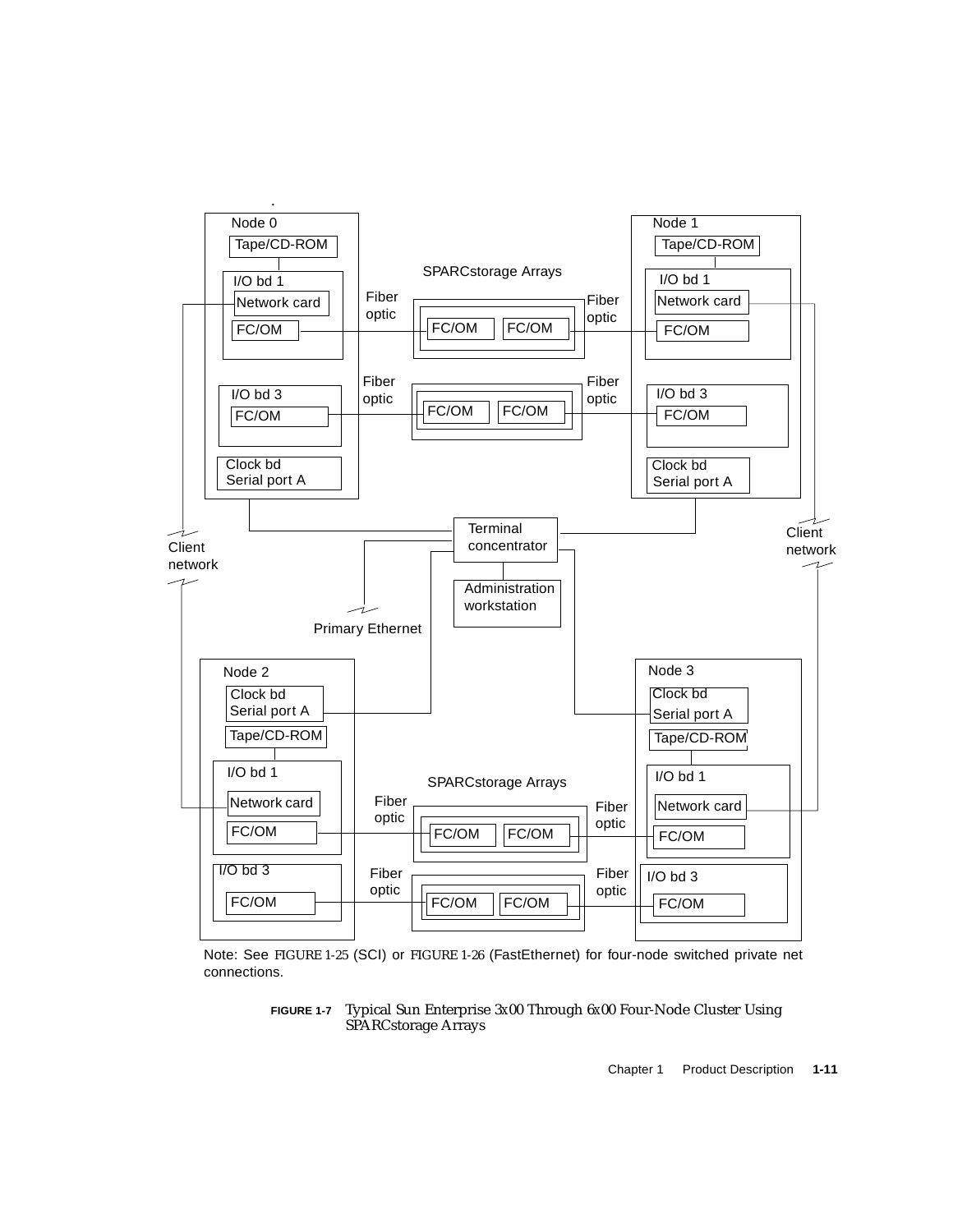

Note: FC/OMs can be mounted using FC/S cards.

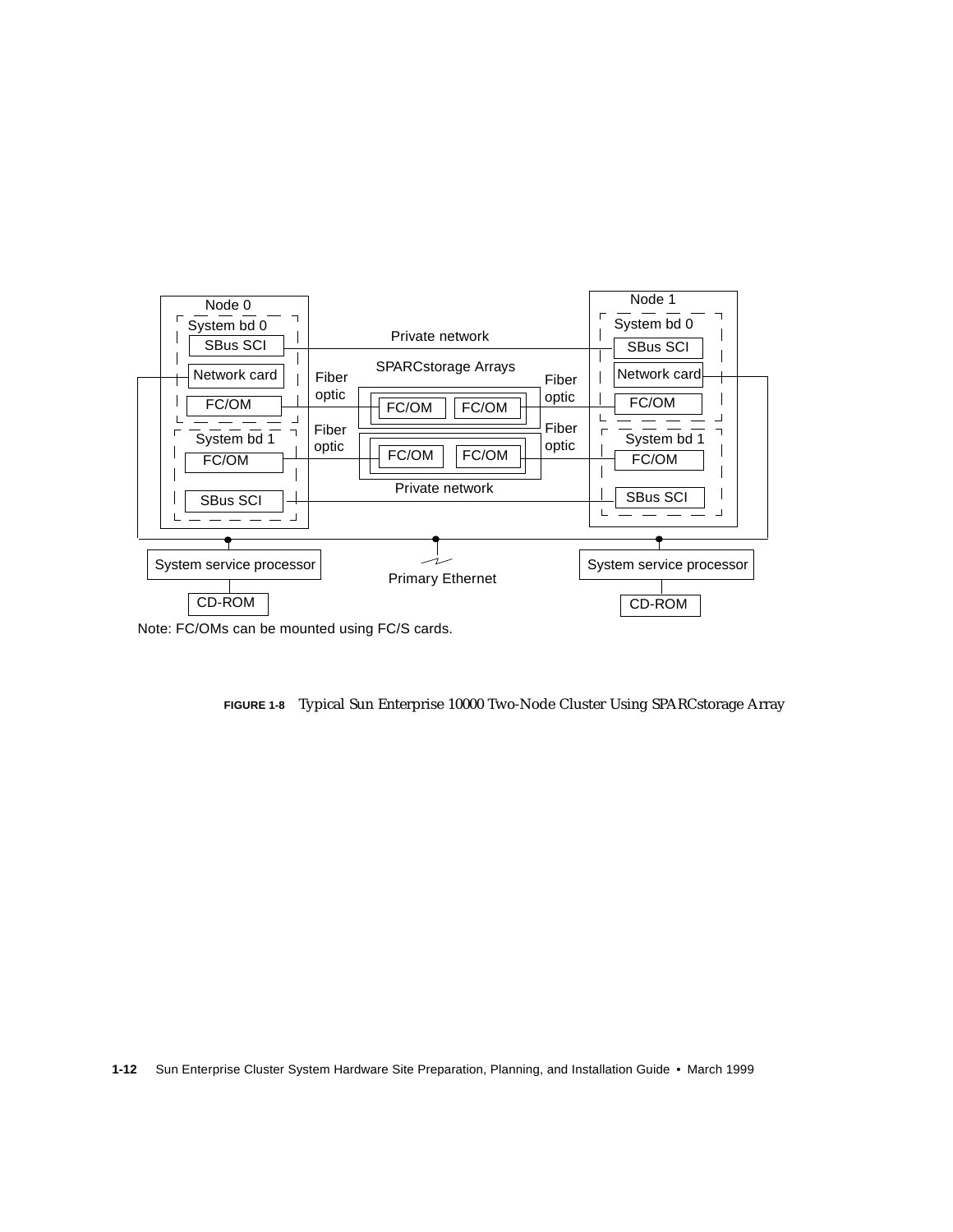

Note: Refer to Table 1-1 for a listing of supported platforms.

**FIGURE 1-9** Typical Two-Node Cluster Using Sun StorEdge A1000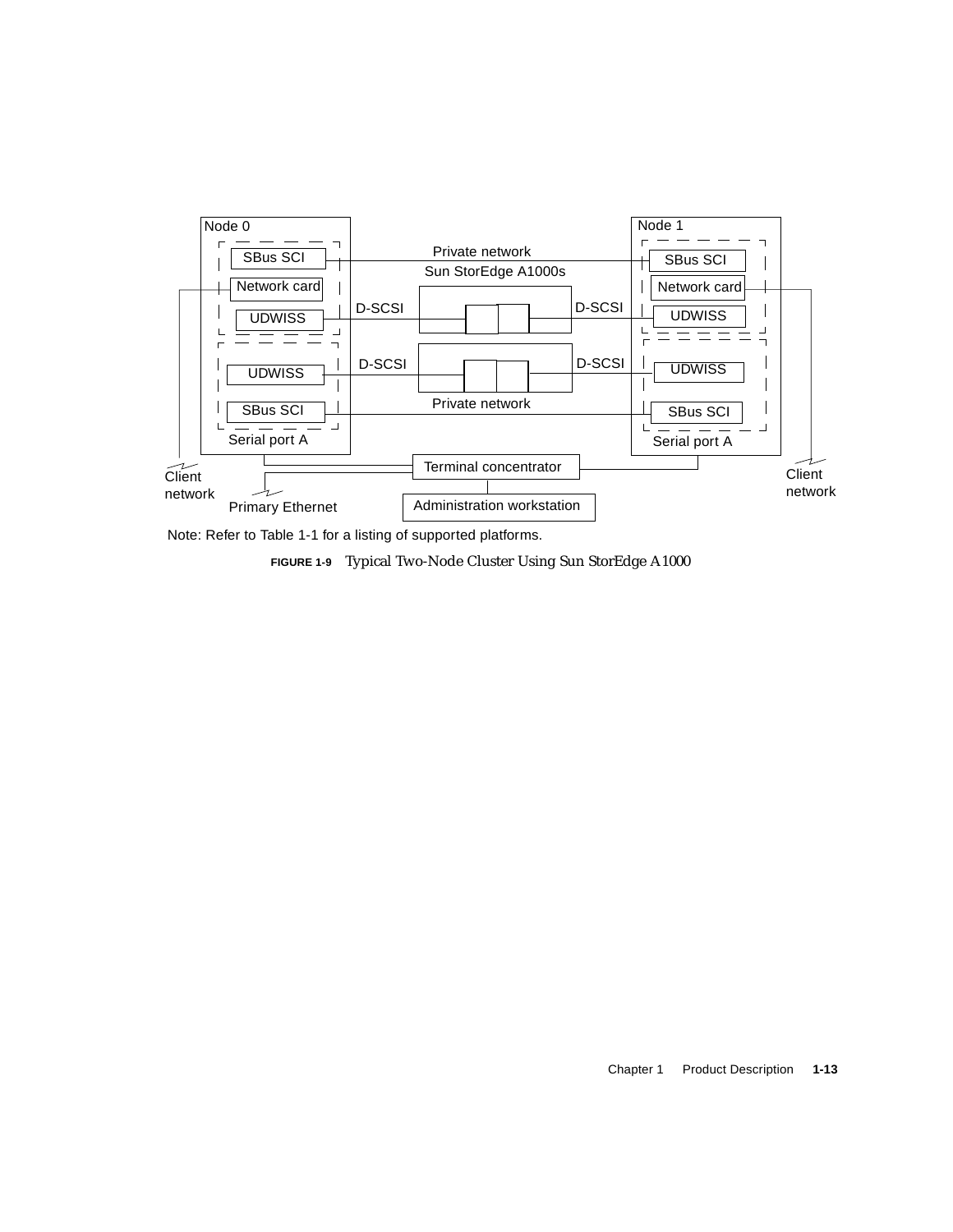

Note: Refer to Table 1-1 for a listing of supported platforms.

**FIGURE 1-10** Typical Two-Node Cluster Using Daisy-Chained Sun StorEdge A1000s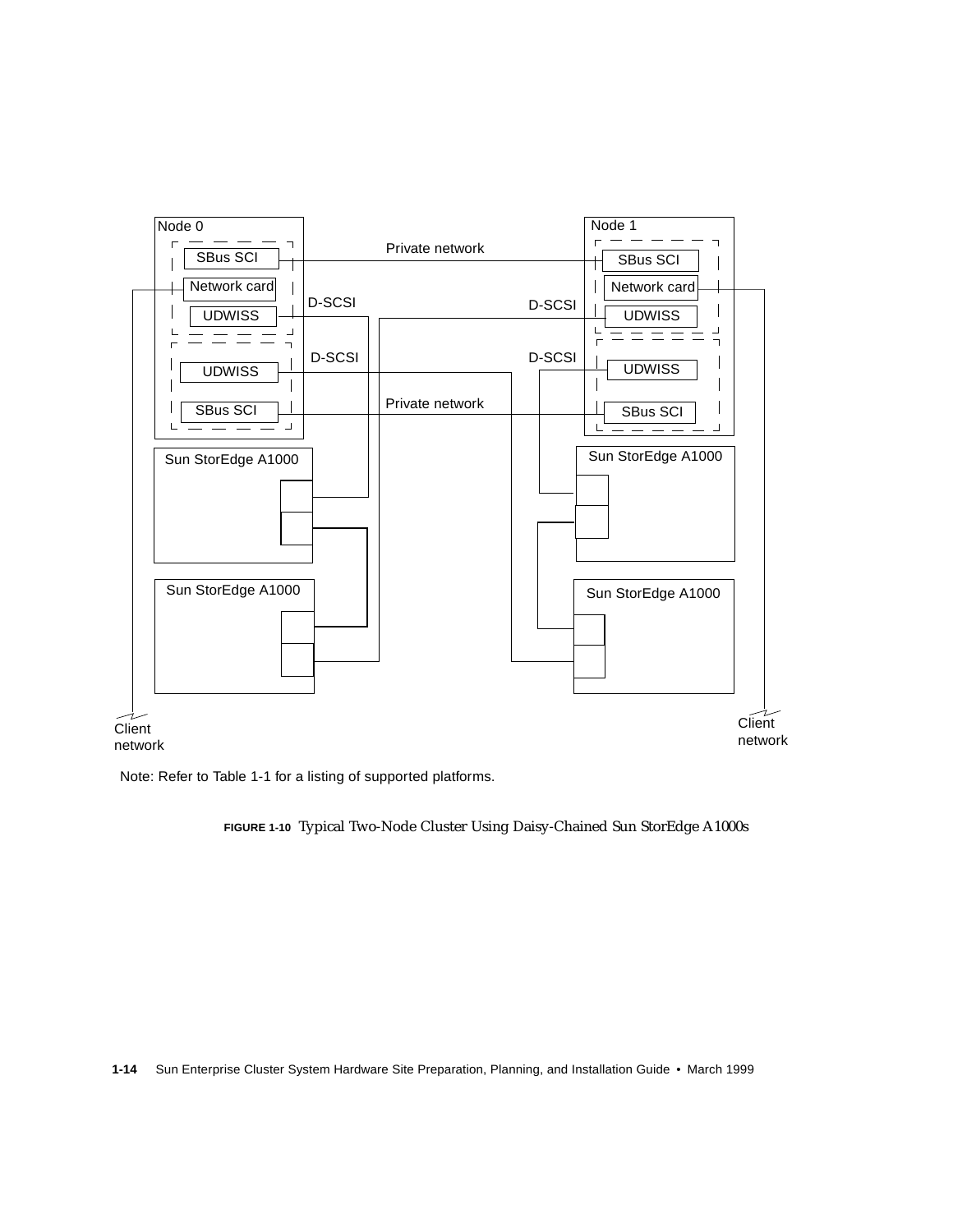

Note: Refer to Table 1-1 for a listing of supported platforms.

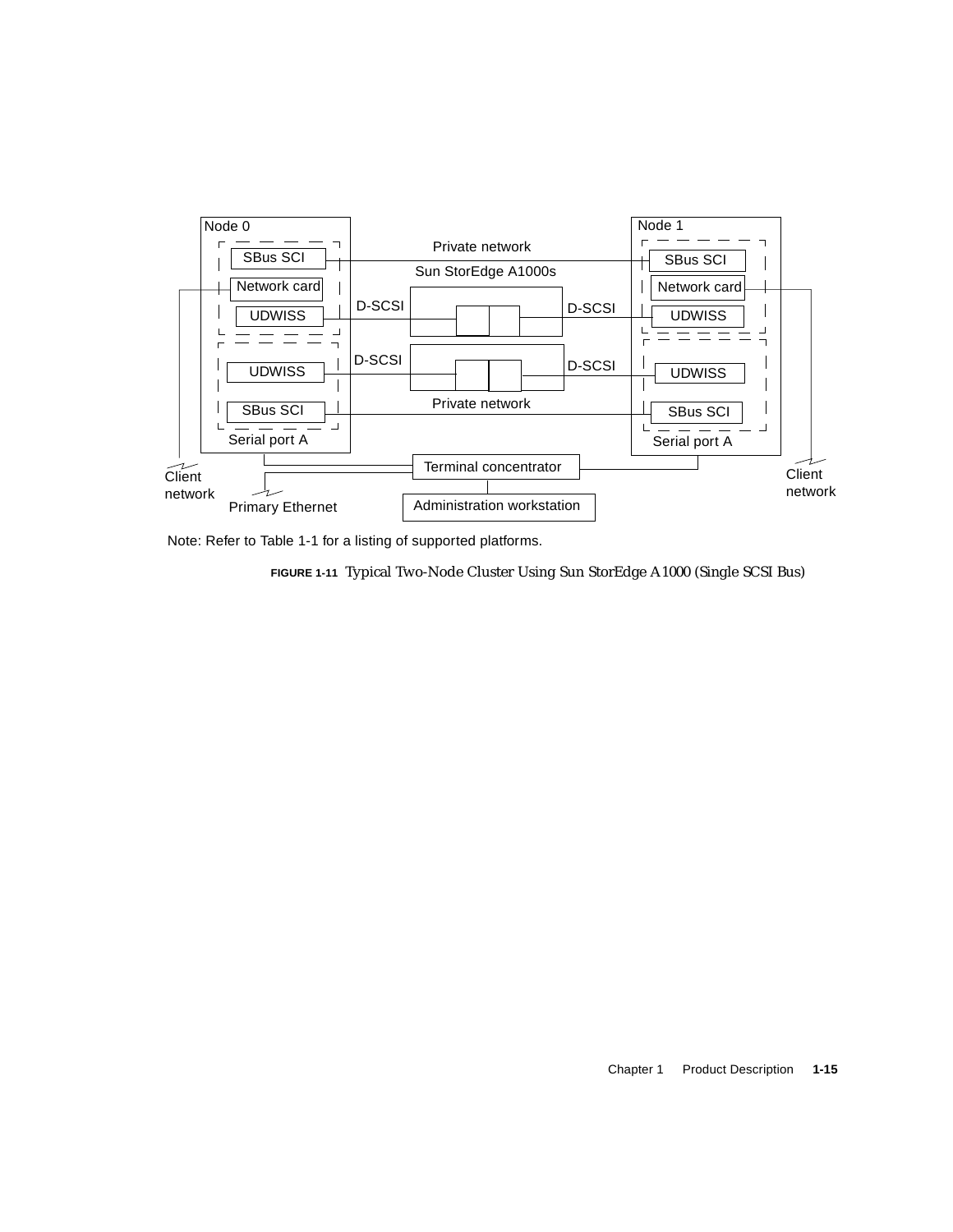

Note: Refer to Table 1-1 for a listing of supported platforms.

**FIGURE 1-12** Typical Two-Node Cluster Using Sun StorEdge D1000 (Dual SCSI Bus)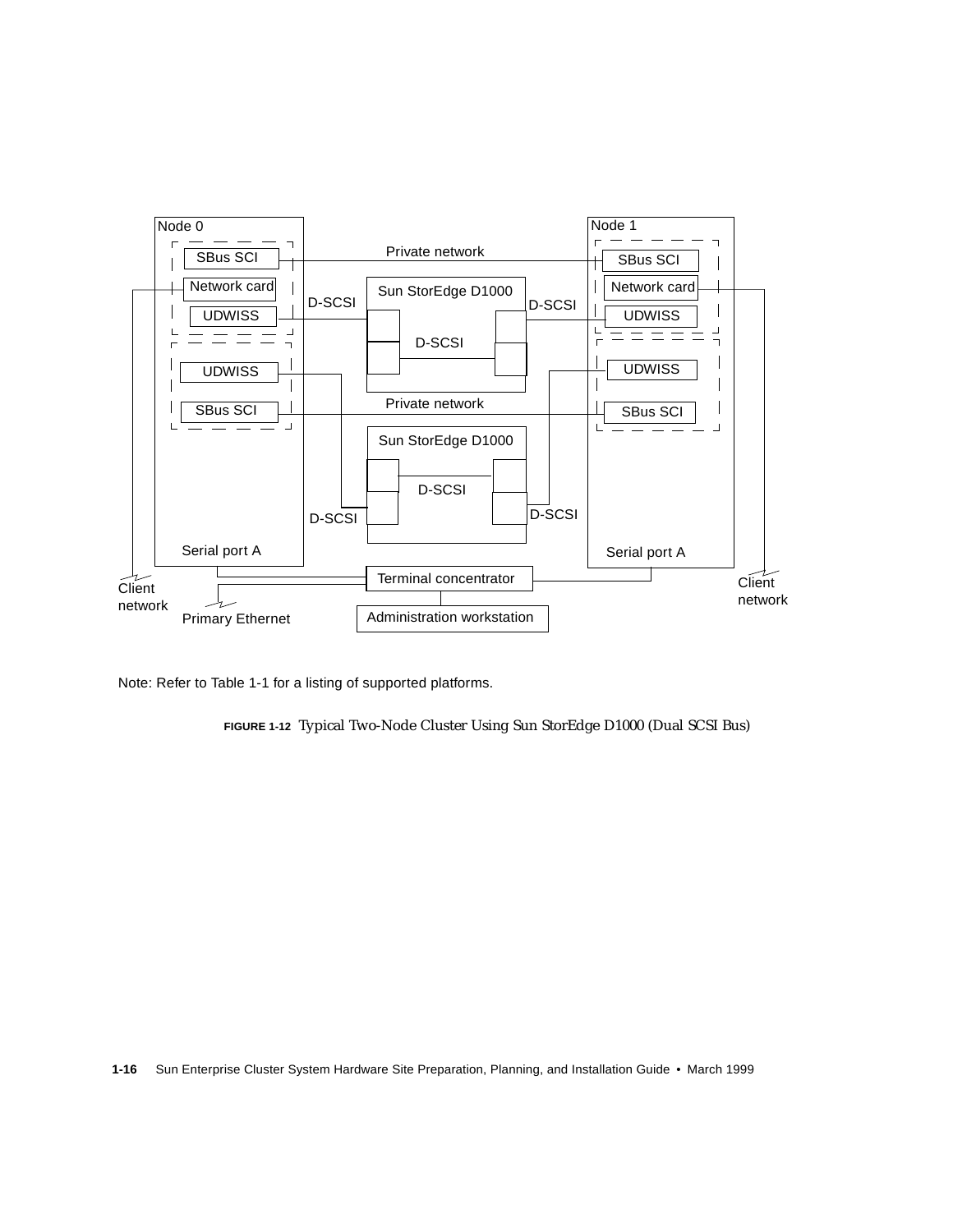

**FIGURE 1-13** Typical Sun Enterprise 10000 Two-Node Cluster Using Sun StorEdge A3*x*00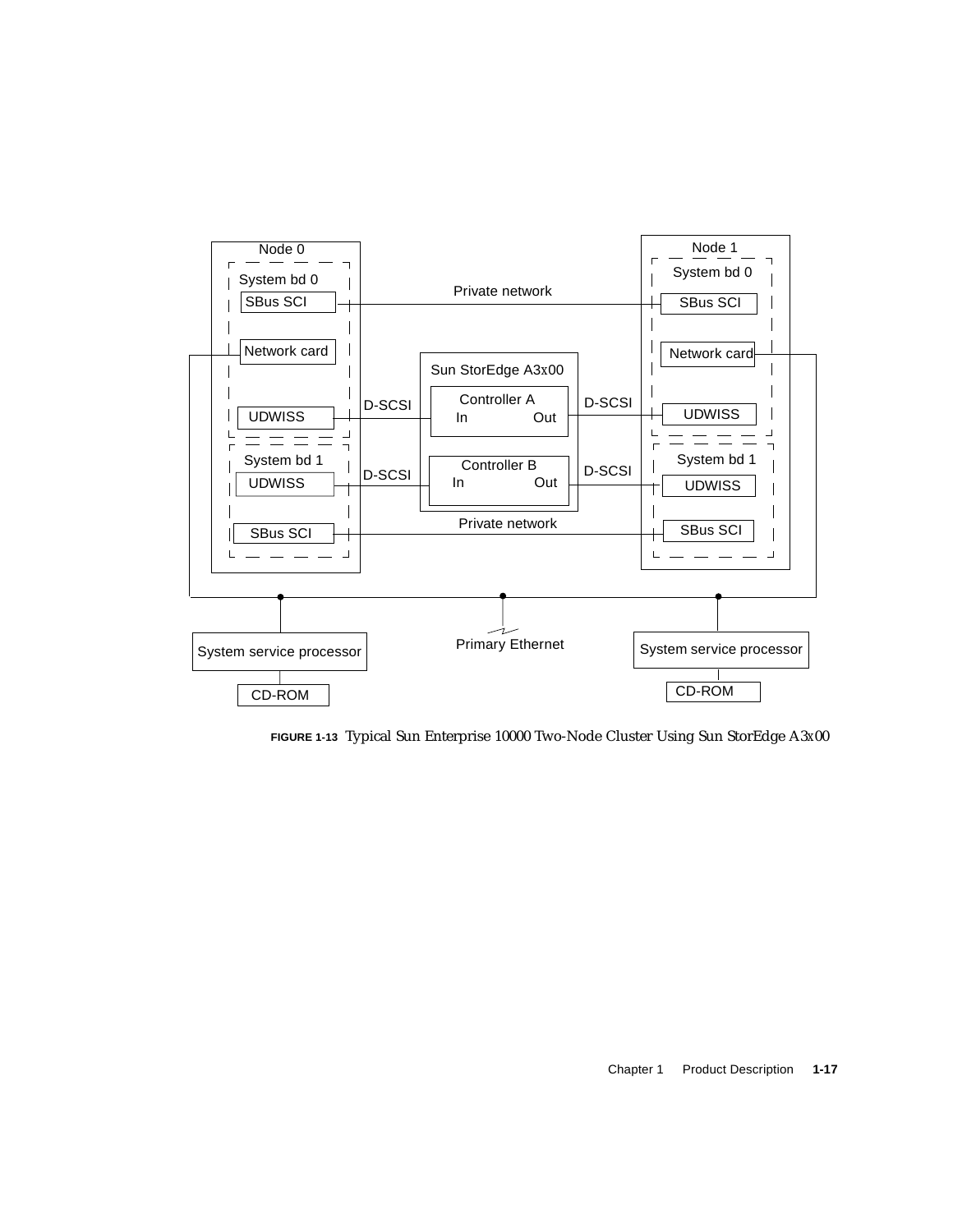

**FIGURE 1-14** Typical Sun Enterprise 3*x*00 Through 6*x*00 Two-Node Cluster Using Sun StorEdge A3*x*00

**1-18** Sun Enterprise Cluster System Hardware Site Preparation, Planning, and Installation Guide • March 1999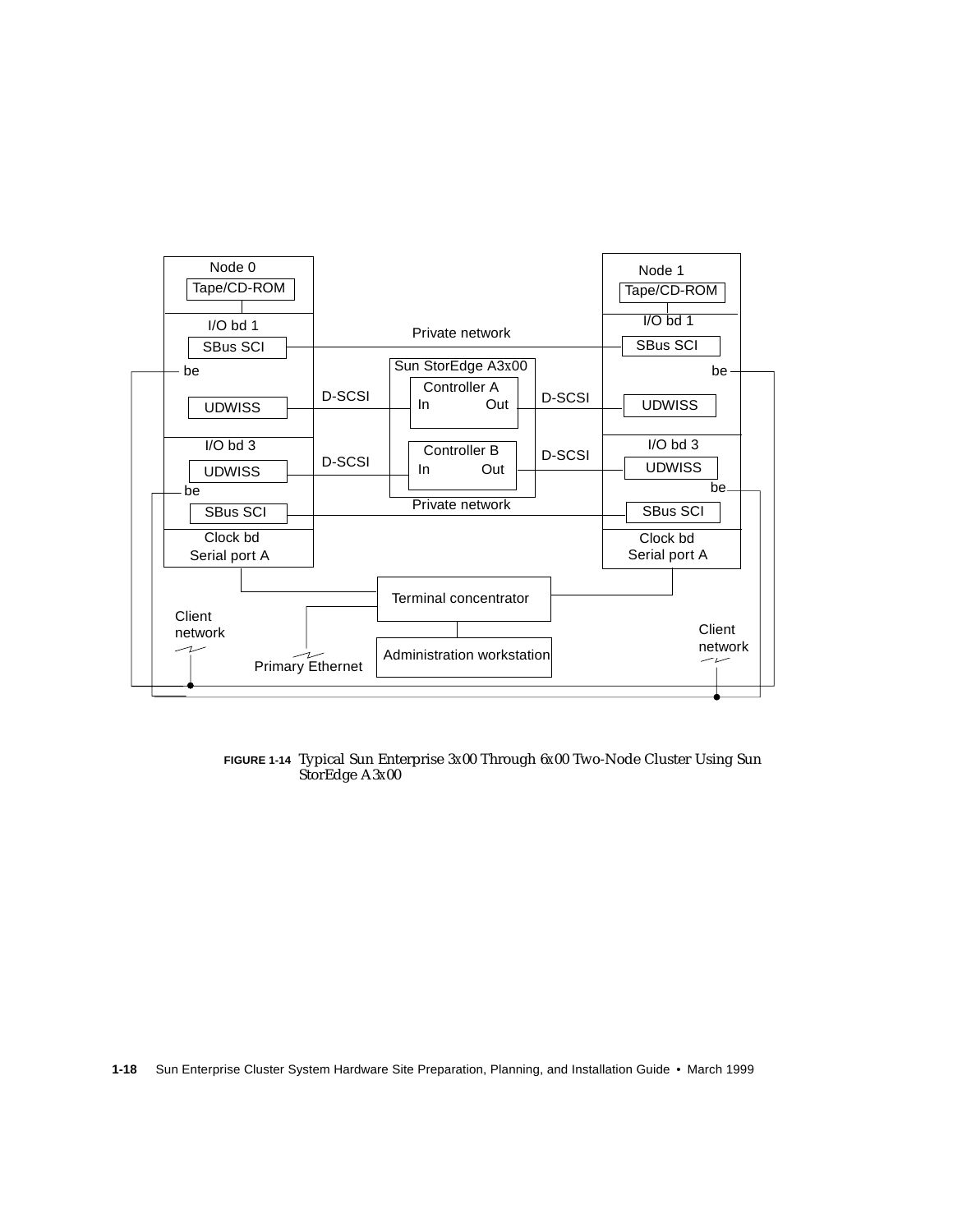

Note: See FIGURE 1-25 (SCI) or FIGURE 1-26 (FastEthernet) for four-node switched private net connections.

**FIGURE 1-15** Typical Sun Enterprise 3*x*00 Through 6*x*000 Four-Node Cluster Using Sun StorEdge A3*x*00s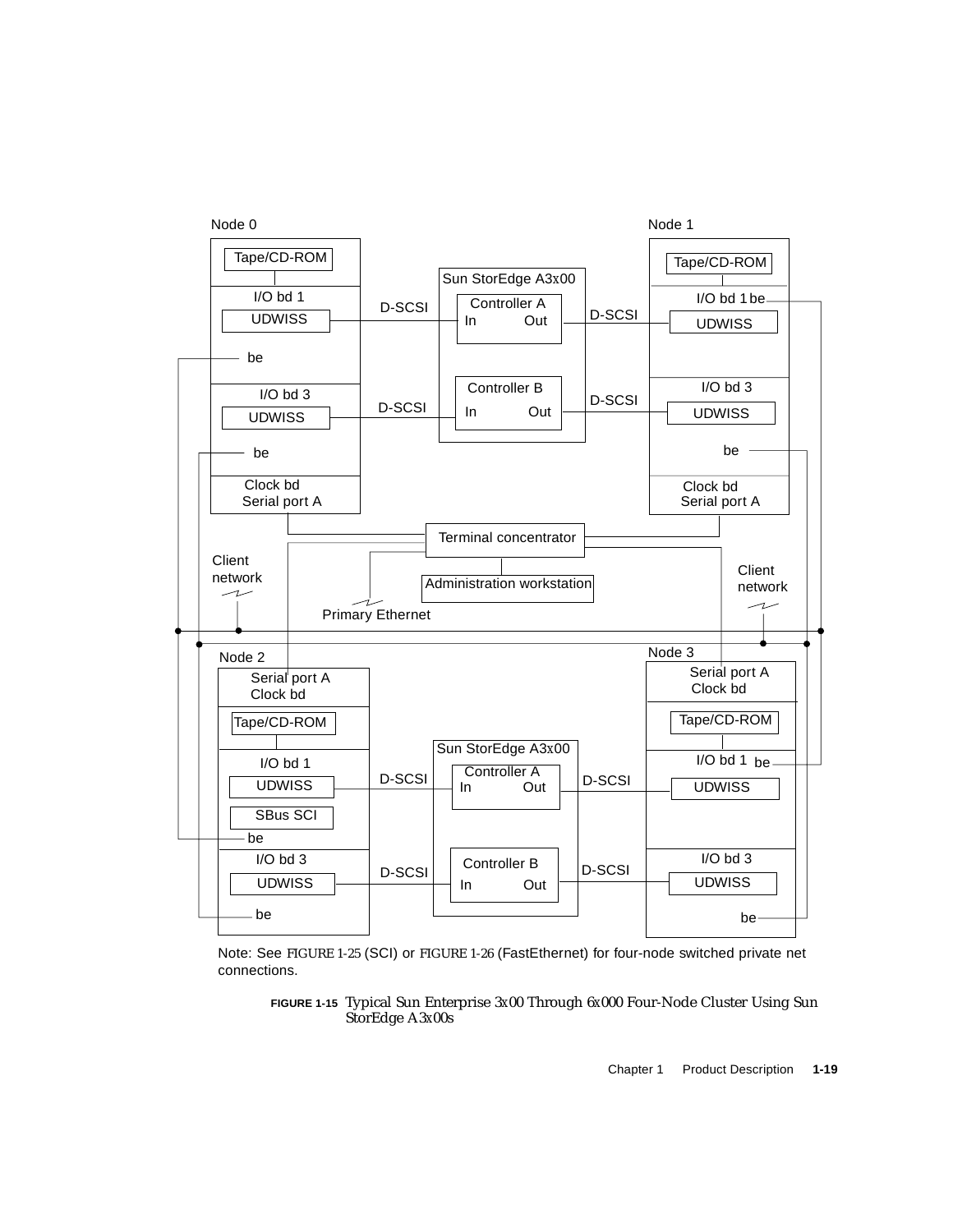

**FIGURE 1-16** Typical Sun Enterprise 3*x*00 Two-Node Cluster Using Sun StorEdge MultiPack 2s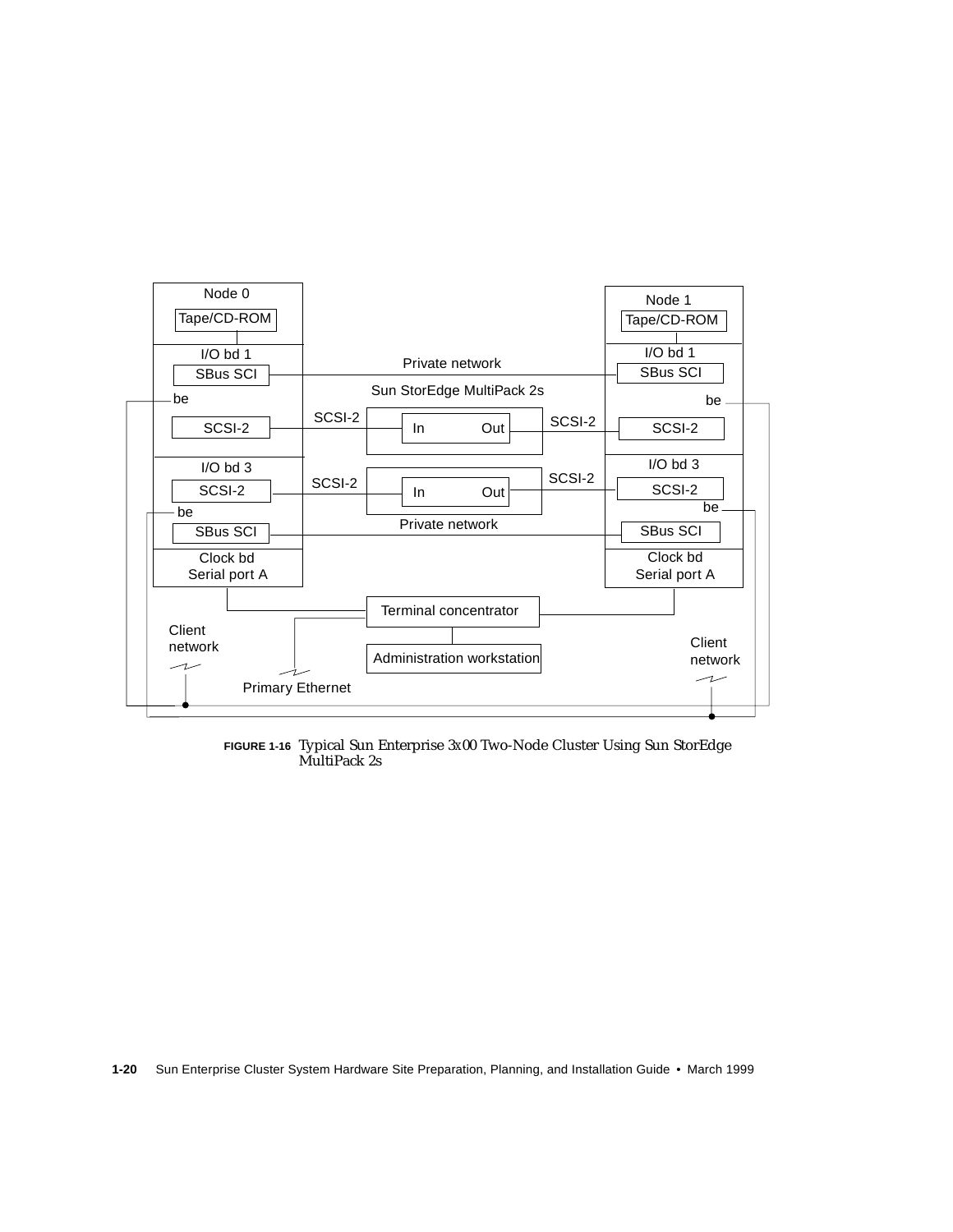

Note: GBICs can be mounted using onboard optical ports or FC-100 cards.

**FIGURE 1-17** Typical Sun Enterprise 3*x*00 Through 6*x*00 Two-Node Cluster Using Sun StorEdge A5000s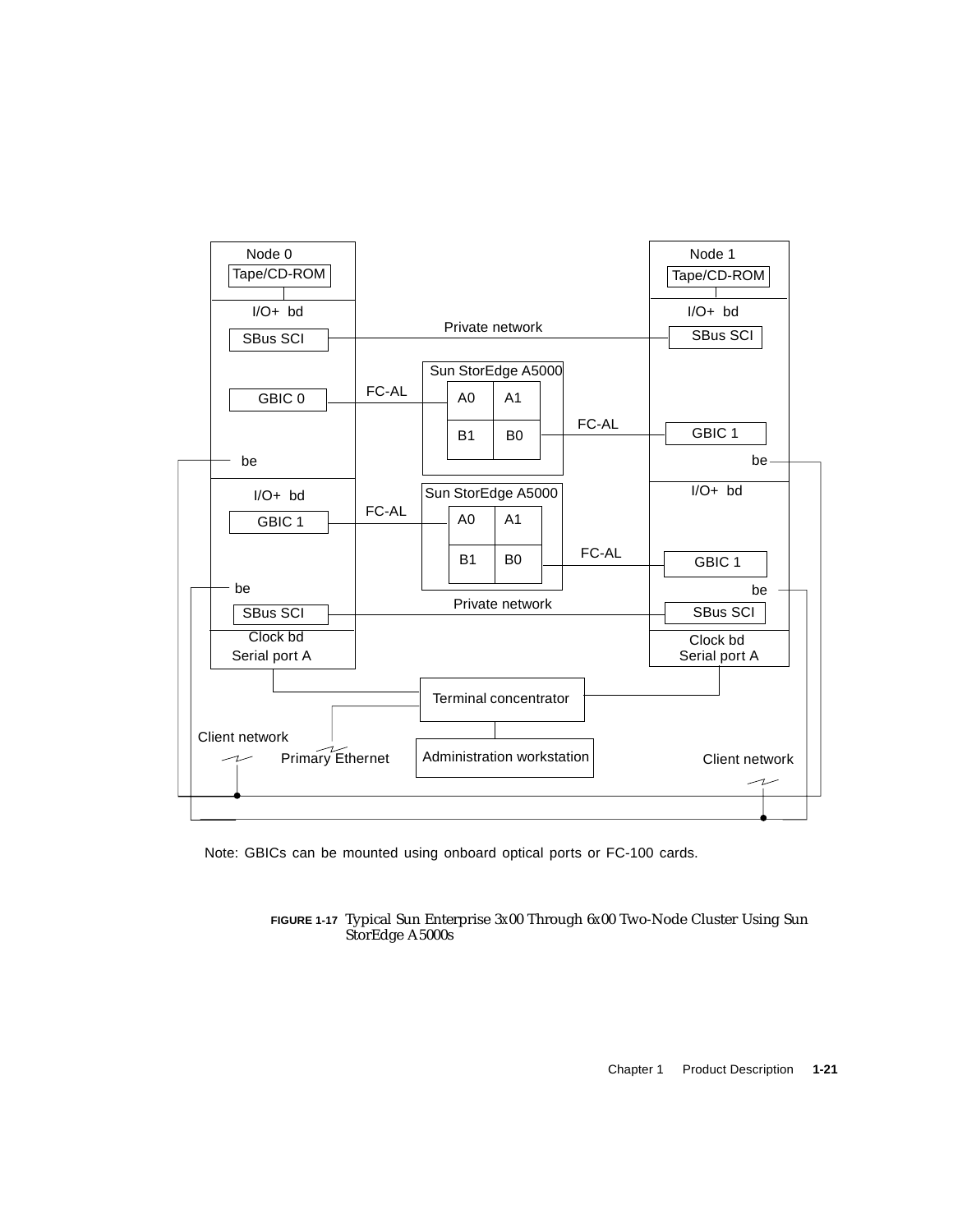



**FIGURE 1-18** Typical Sun Enterprise 10000 Two-Node Cluster Using Sun StorEdge A5000s

**1-22** Sun Enterprise Cluster System Hardware Site Preparation, Planning, and Installation Guide • March 1999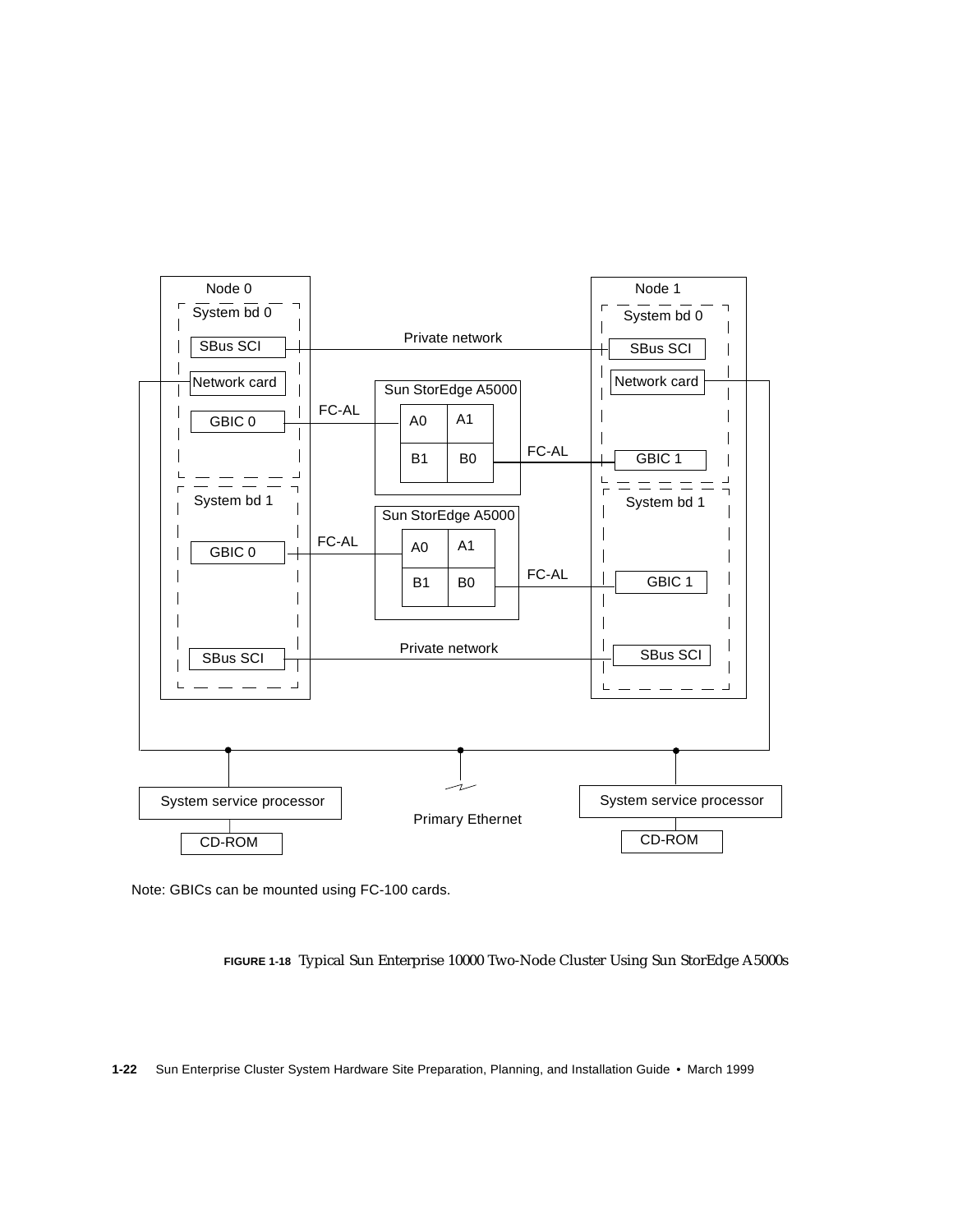



2. See FIGURE 1-25 (SCI) or FIGURE 1-26 (FastEthernet) for four-node switched private net connections.

**FIGURE 1-19** Typical Sun Enterprise Four-Node Cluster Using Sun StorEdge A5000s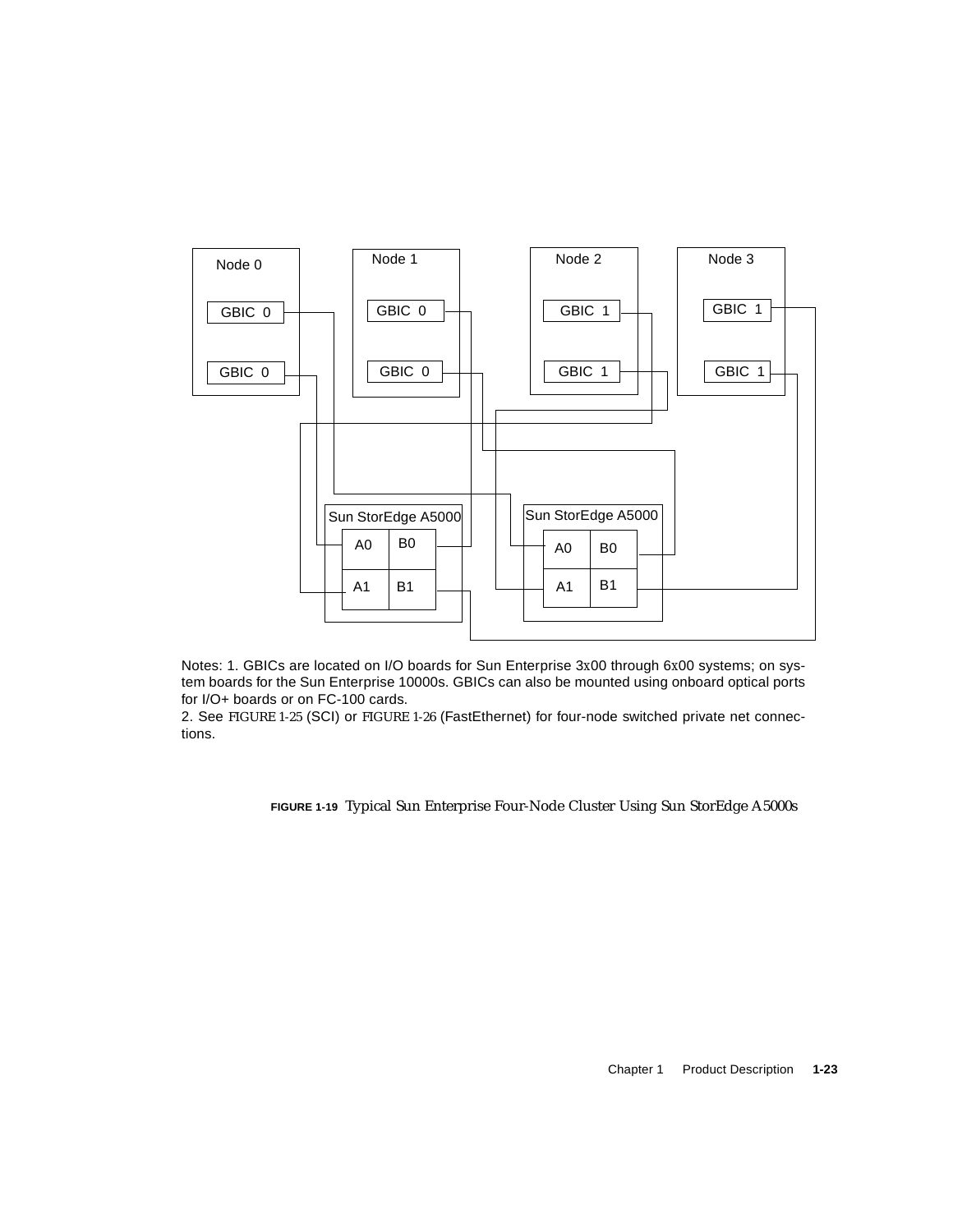

Note: GBICs can be mounted using onboard optical ports or FC-100 cards



**1-24** Sun Enterprise Cluster System Hardware Site Preparation, Planning, and Installation Guide • March 1999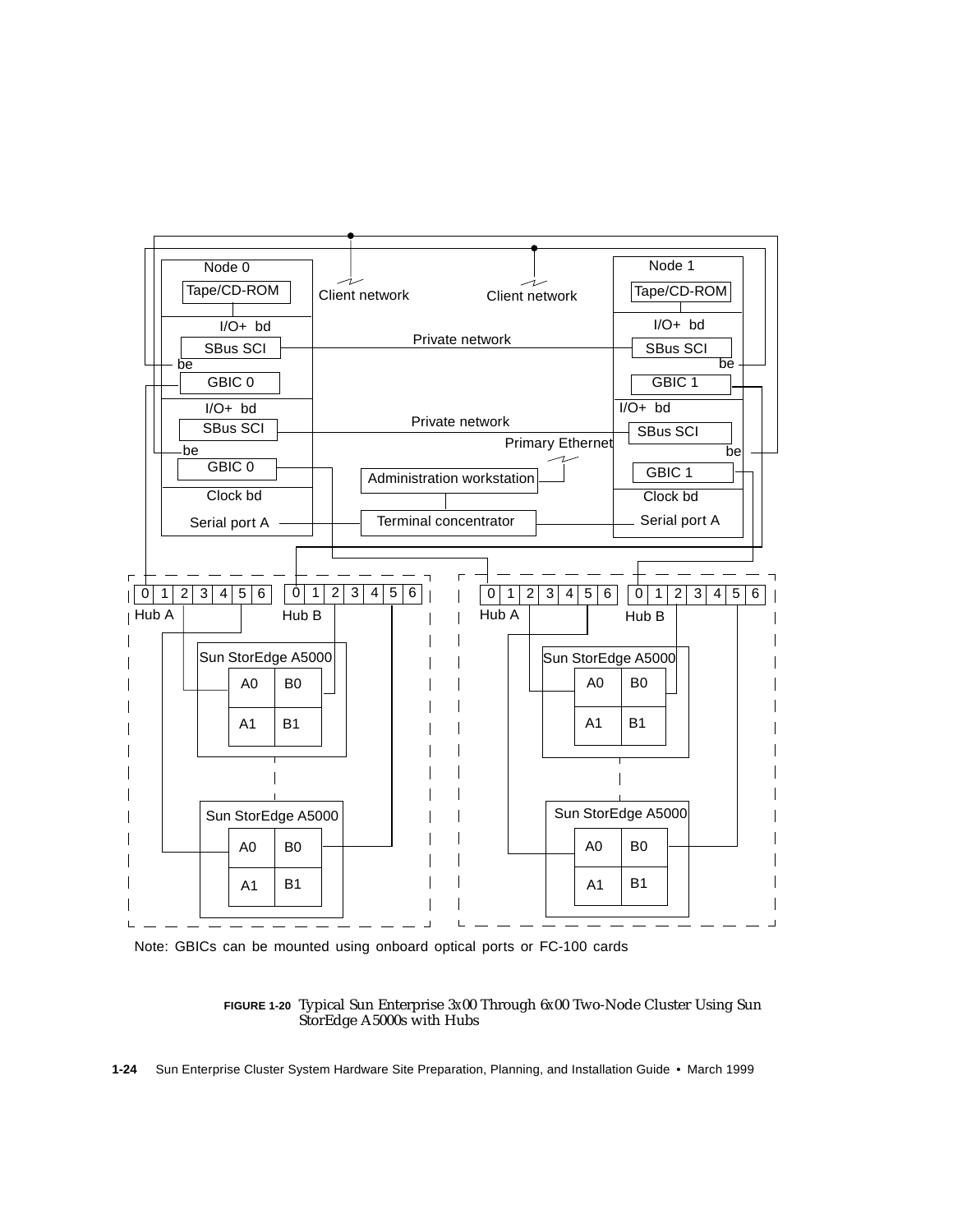

Note: GBICs can be mounted using FC-100 cards.

**FIGURE 1-21** Typical Sun Enterprise 10000 Two-Node Cluster Using Sun StorEdge A5000s With Hubs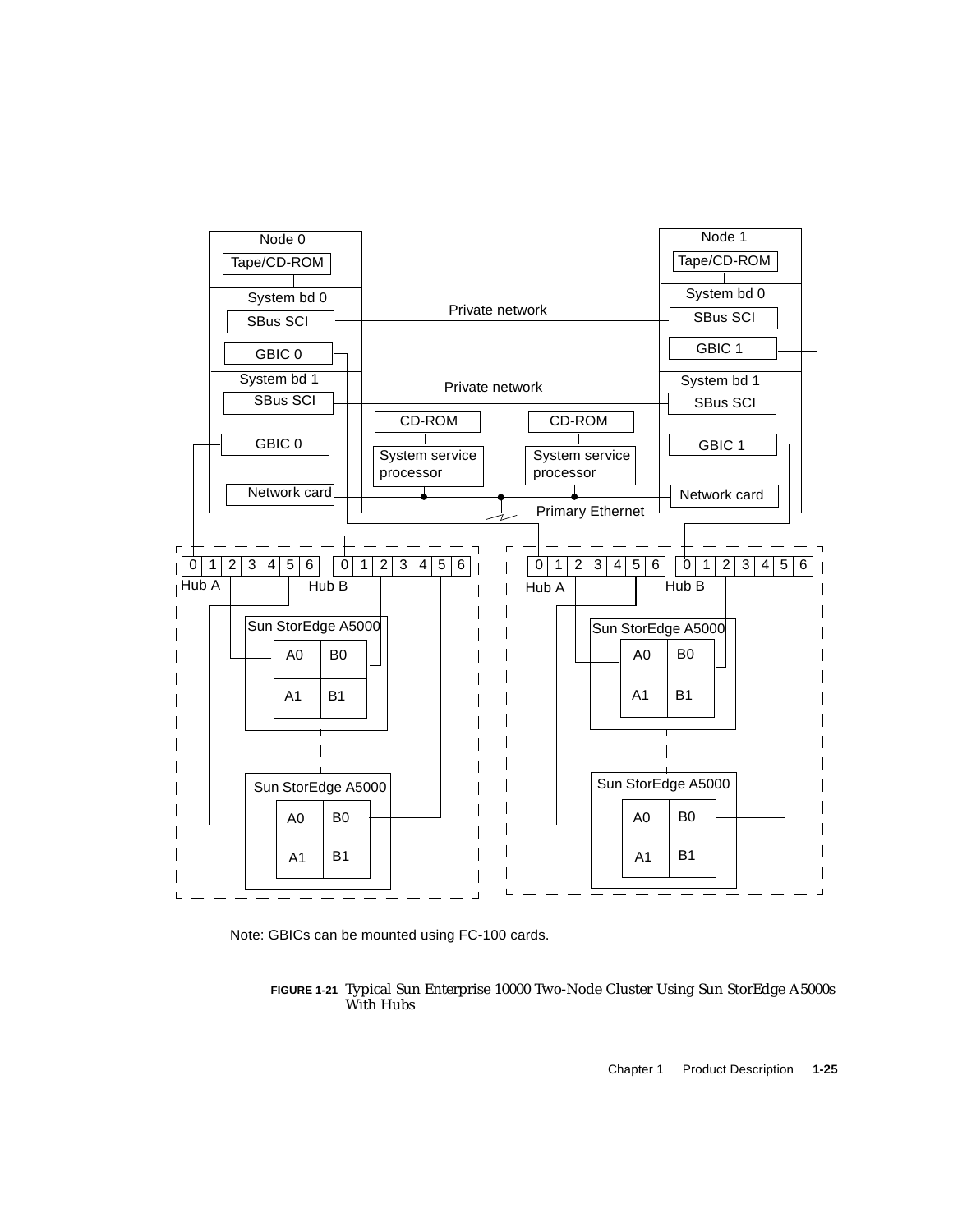

Notes: 1. GBICs are located on I/O boards for Sun Enterprise 3*x*00 through 6*x*00 systems; on system boards for the Sun enterprise 10000. GBICs can also be mounted using onboard optical ports for I/O+ boards or on FC-100 cards.

2. See FIGURE 1-25 (SCI) or FIGURE 1-26 (FastEthernet) for four-node switched private net connections.

> **FIGURE 1-22** Typical Sun Enterprise 3*x*00 Through 6*x*00 Four-Node Cluster Using Sun StorEdge A5000s With Hubs

**1-26** Sun Enterprise Cluster System Hardware Site Preparation, Planning, and Installation Guide • March 1999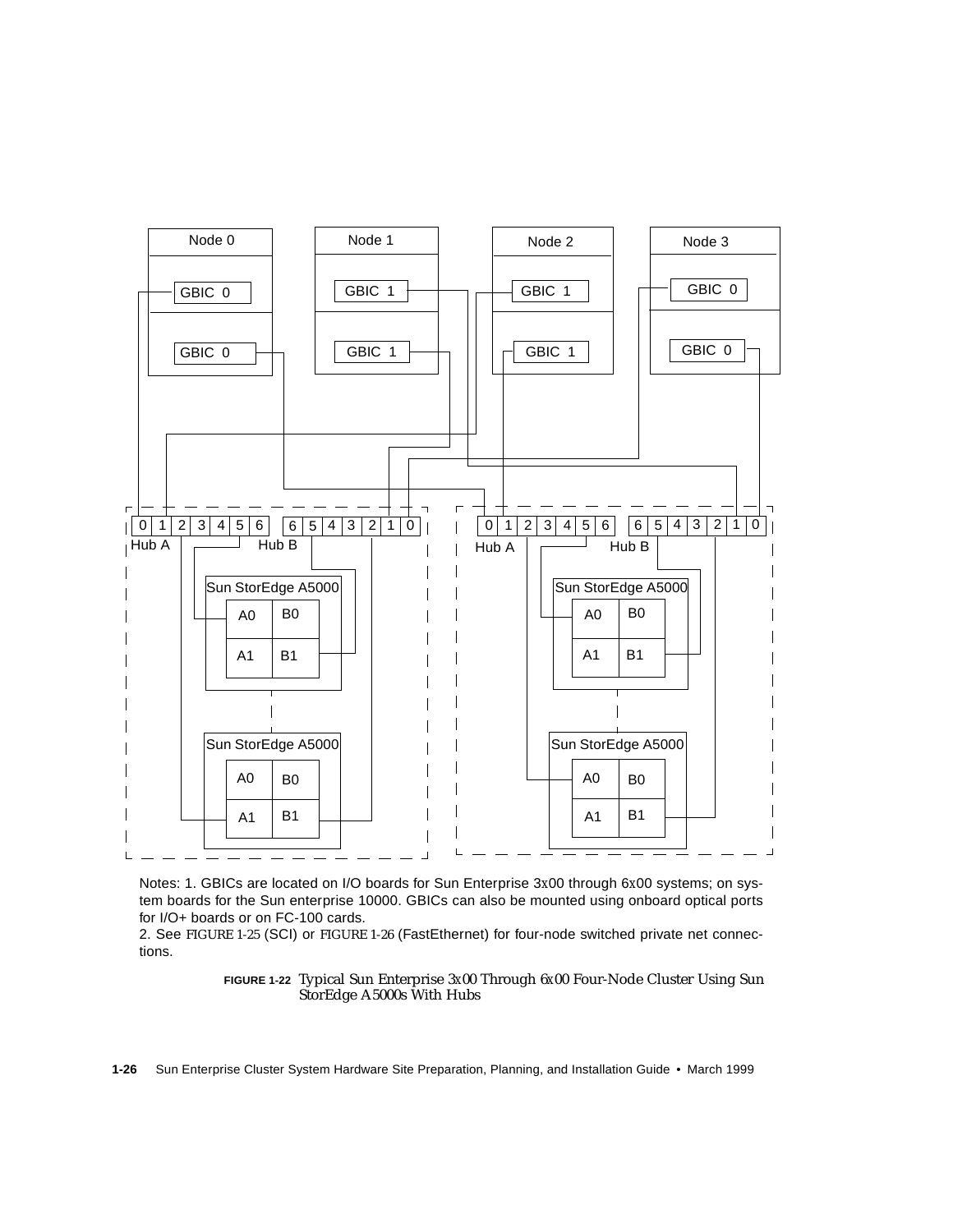

Note: See FIGURE 1-17 for two-node switched private net connections.

**FIGURE 1-23** Typical Sun Enterprise 3*x*00 Through 6*x*00 Two-Node Cluster Using SPARCstorage Arrays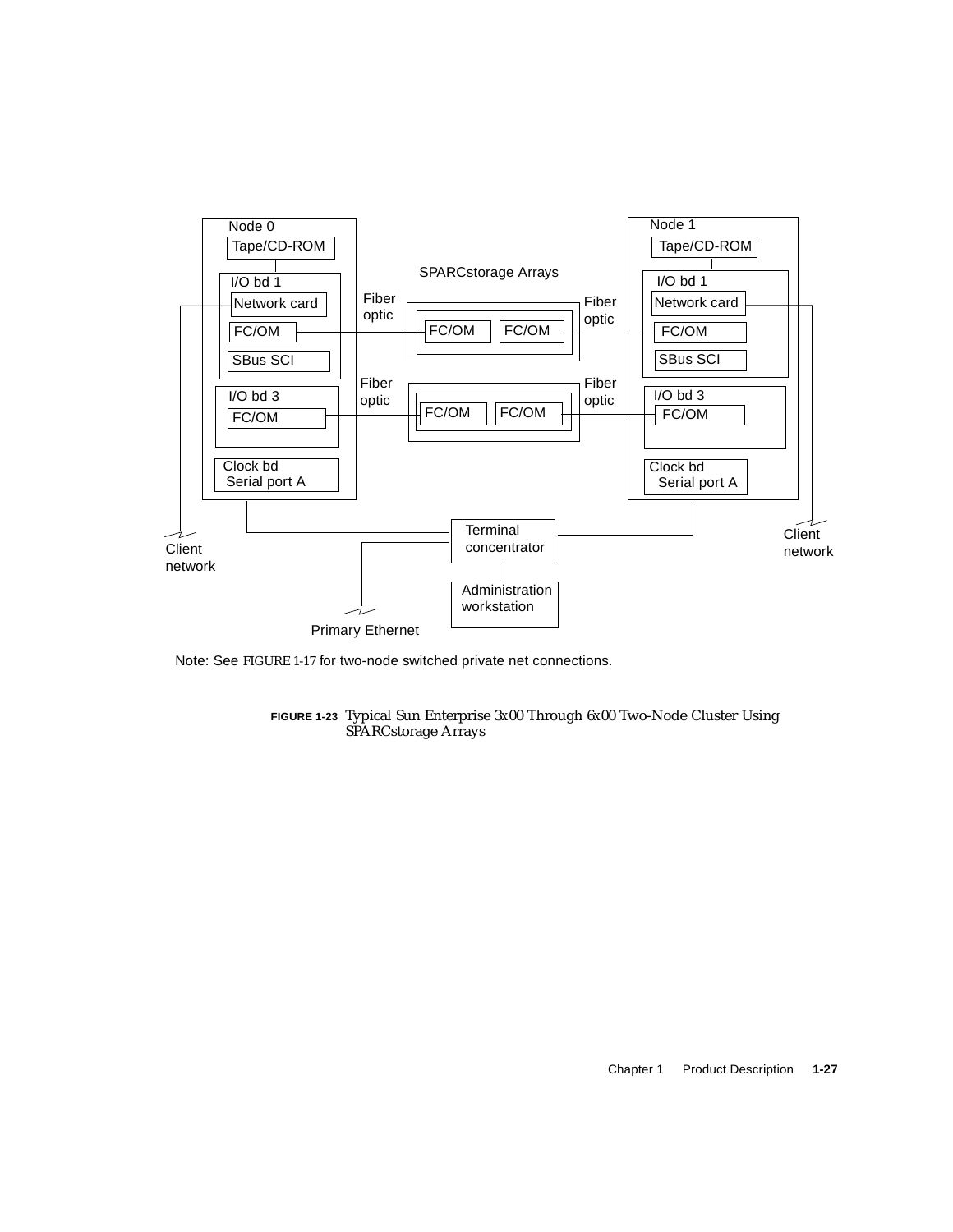

Note: See FIGURE 1-17 for two-node switched private net connections.

**FIGURE 1-24** Typical Sun Enterprise 3*x*00 Through 6*x*00 Two-Node Cluster Using Sun StorEdge A3*x*00s

**1-28** Sun Enterprise Cluster System Hardware Site Preparation, Planning, and Installation Guide • March 1999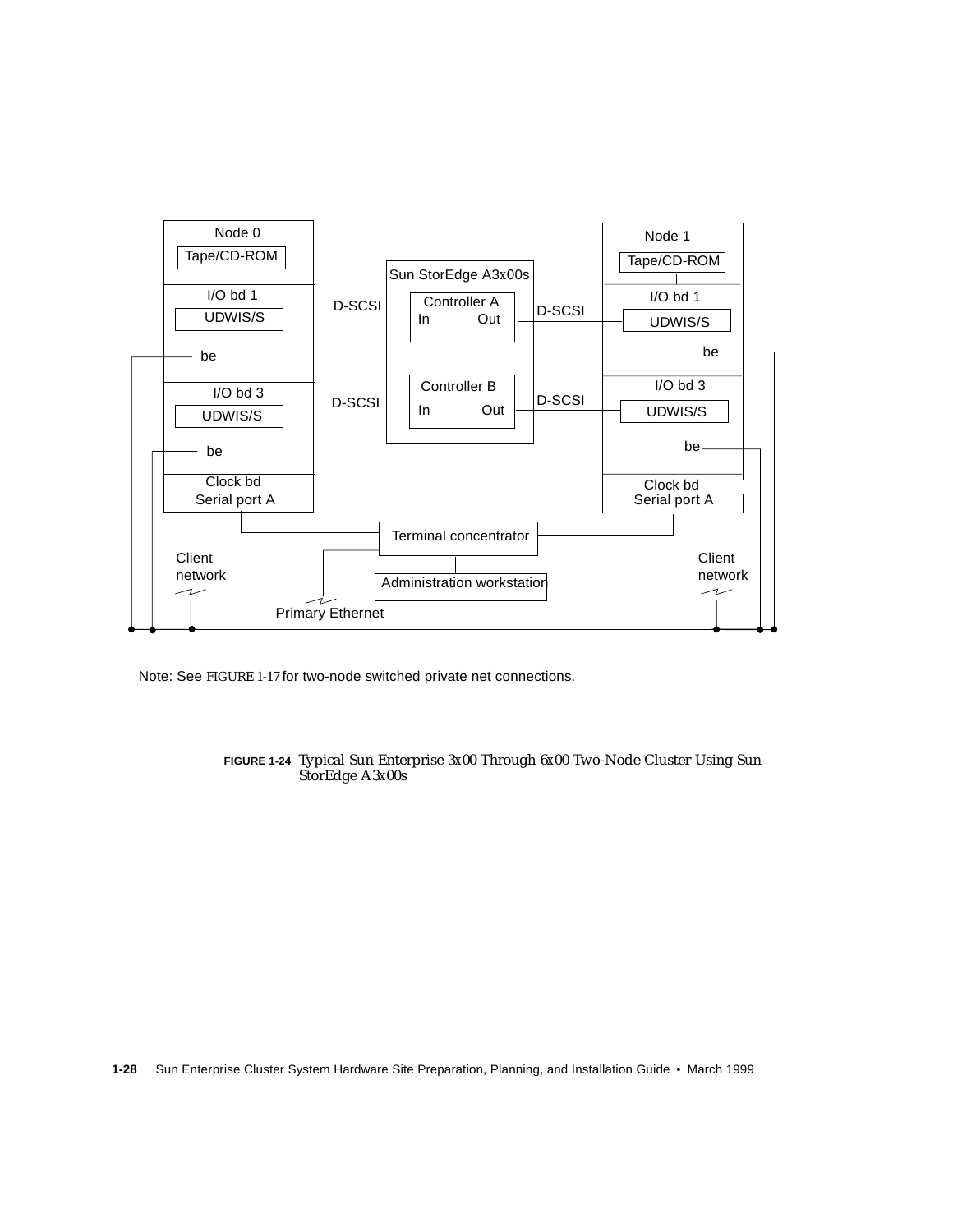

Note: SBus SCI cards are located on I/O boards for Sun Enterprise 3*x*00 through 6*x*00s; on system boards for the Sun Enterprise 10000s.

**FIGURE 1-25** Typical Four-Node Sun Enterprise Clusters Using Switched SCI Private Nets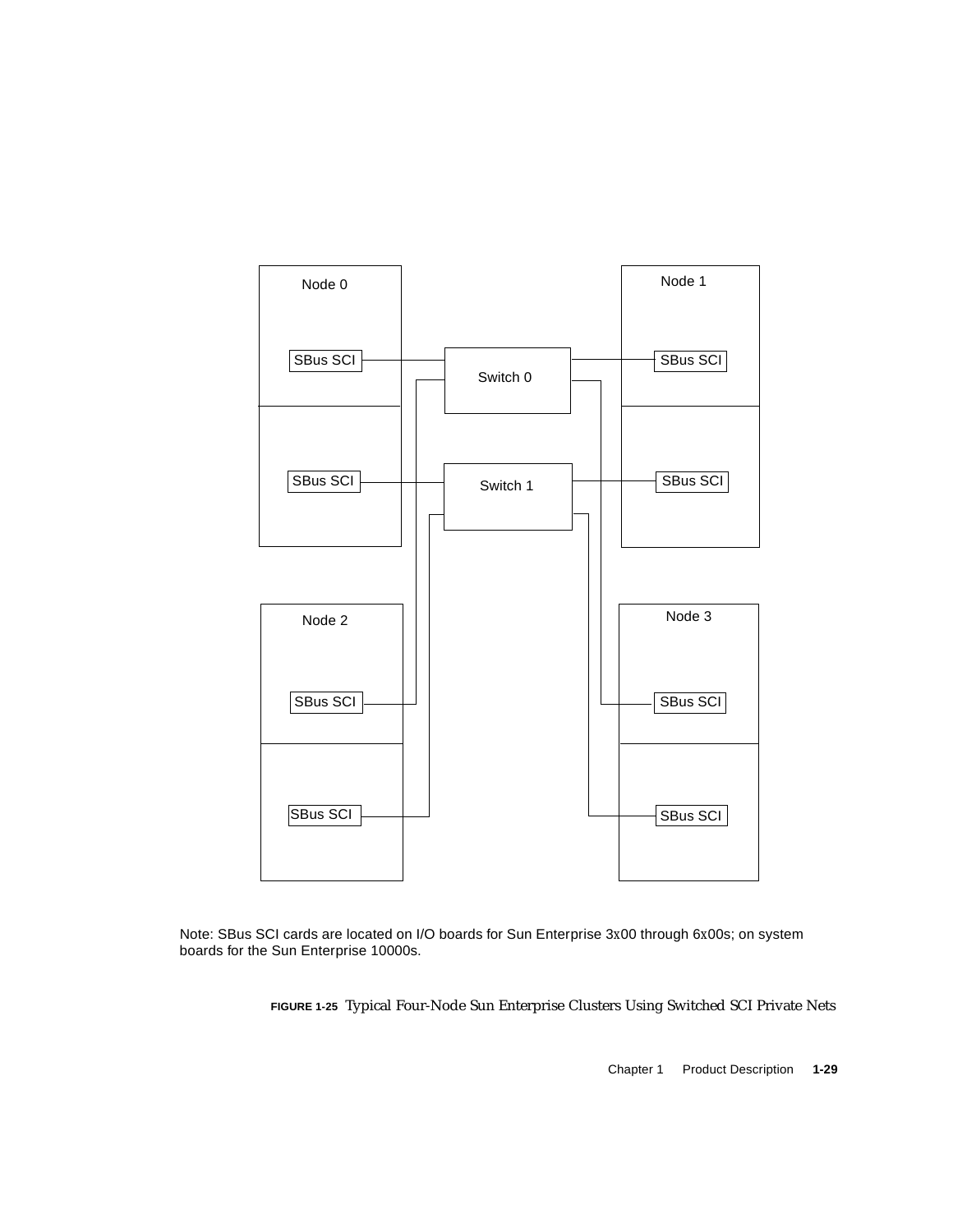

Note: FastEthernet SBus cards are located on I/O boards for Sun Enterprise 3*x*00 through 6*x*00s; on system boards for the Sun Enterprise 10000s. The FastEthernet card can be either SunSwift™ or SunFastEthernet; or, for the Sun Enterprise 3*x*00 through 6*x*00, the I/O+ board FastEthernet port can be used.

**FIGURE 1-26** Typical Four-Node Sun Enterprise Clusters Using FastEthernet Private Net With Hubs

**1-30** Sun Enterprise Cluster System Hardware Site Preparation, Planning, and Installation Guide • March 1999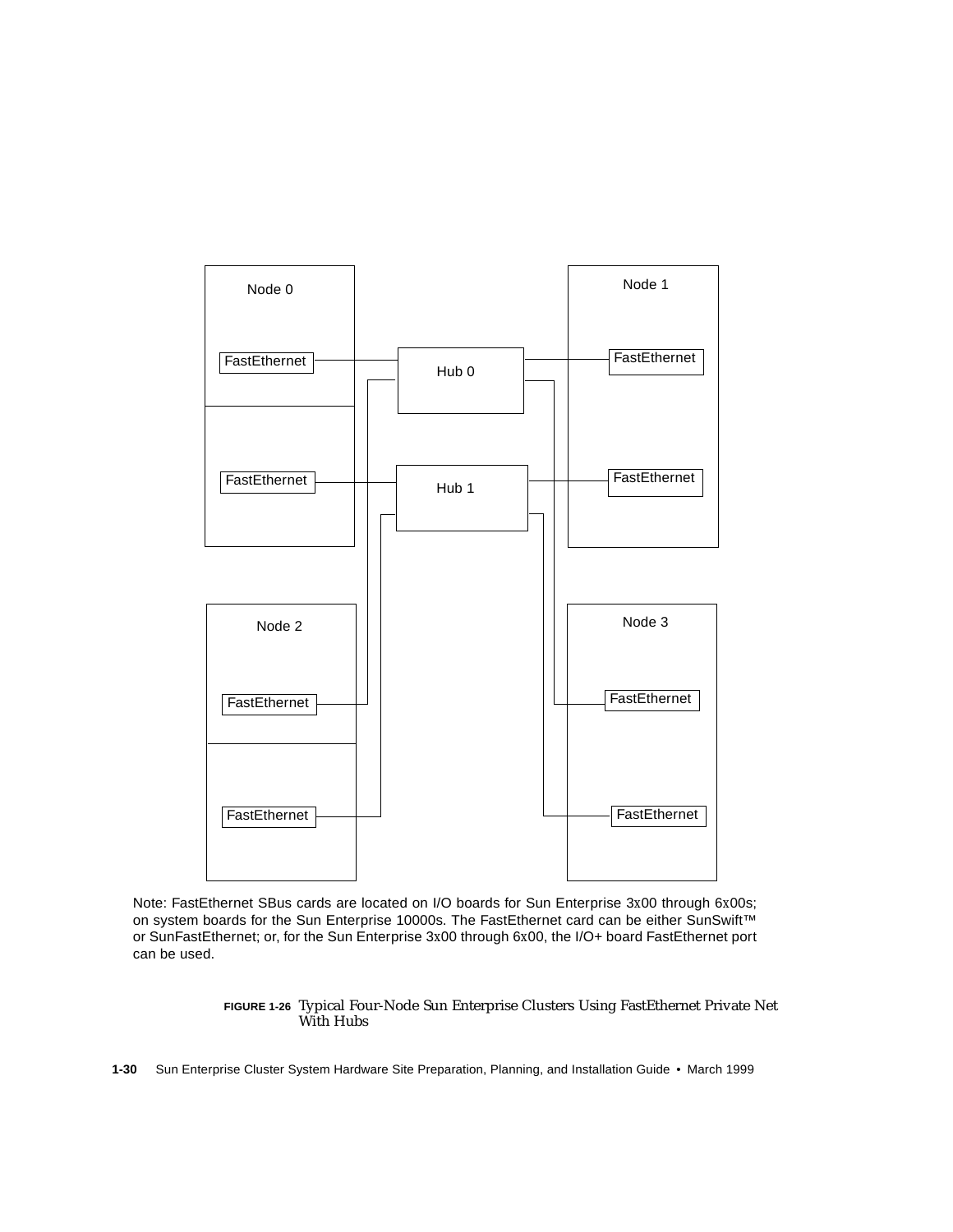## 1.4 Scalability

### 1.4.1 Nodes

A basic cluster consists of two nodes. A Sun Enterprise Cluster system may be ordered also as a three- or four-node cluster.

The nodes communicate using redundant SCI or FastEthernet private network links. In three- or four-node clusters using SCI, two SCI switches enable communication among all nodes; for clusters using FastEthernet, two hubs are used. In parallel database services, the number of processors, memory, and I/O bandwidth increases with the introduction of one or two more nodes.

### 1.4.2 Database Storage

You can expand the system by adding additional disk array configurations. These are housed in three types of expansion racks. The disk arrays can be:

- Sun StorEdge MultiPack 2
- Two or four SPARCstorage Array 200 series units hosting four or six SPARCstorage™ RSM™ units
- Two or four SPARCstorage Array 200 series units hosting four or six differential SCSI disk tray units
- Sun StorEdge A1000 and D1000
- Sun StorEdge A3*x*00
- Sun StorEdge A5000

#### 1.4.3 SCI Switches

For a three- or four-node cluster, two switch units are required. See FIGURE 1-25 and FIGURE 1-26 for example configurations. Additional switches can be added to boost throughput, eliminate hardware communication as a potential bottleneck, or to support a heavier workload.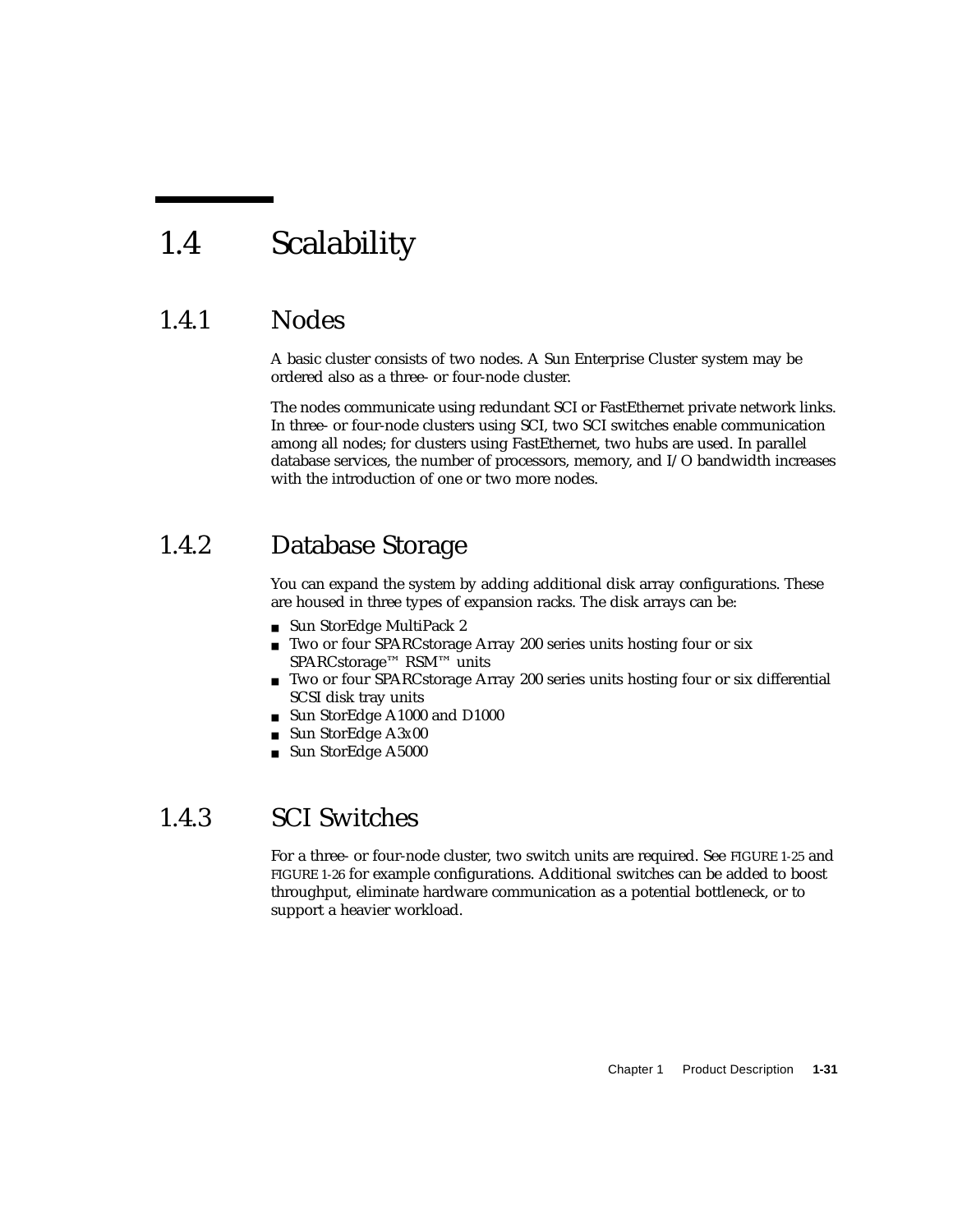### 1.4.4 Terminal Concentrator

The terminal concentrator in conjunction with the Sun Cluster Manager can support multiple cluster configurations.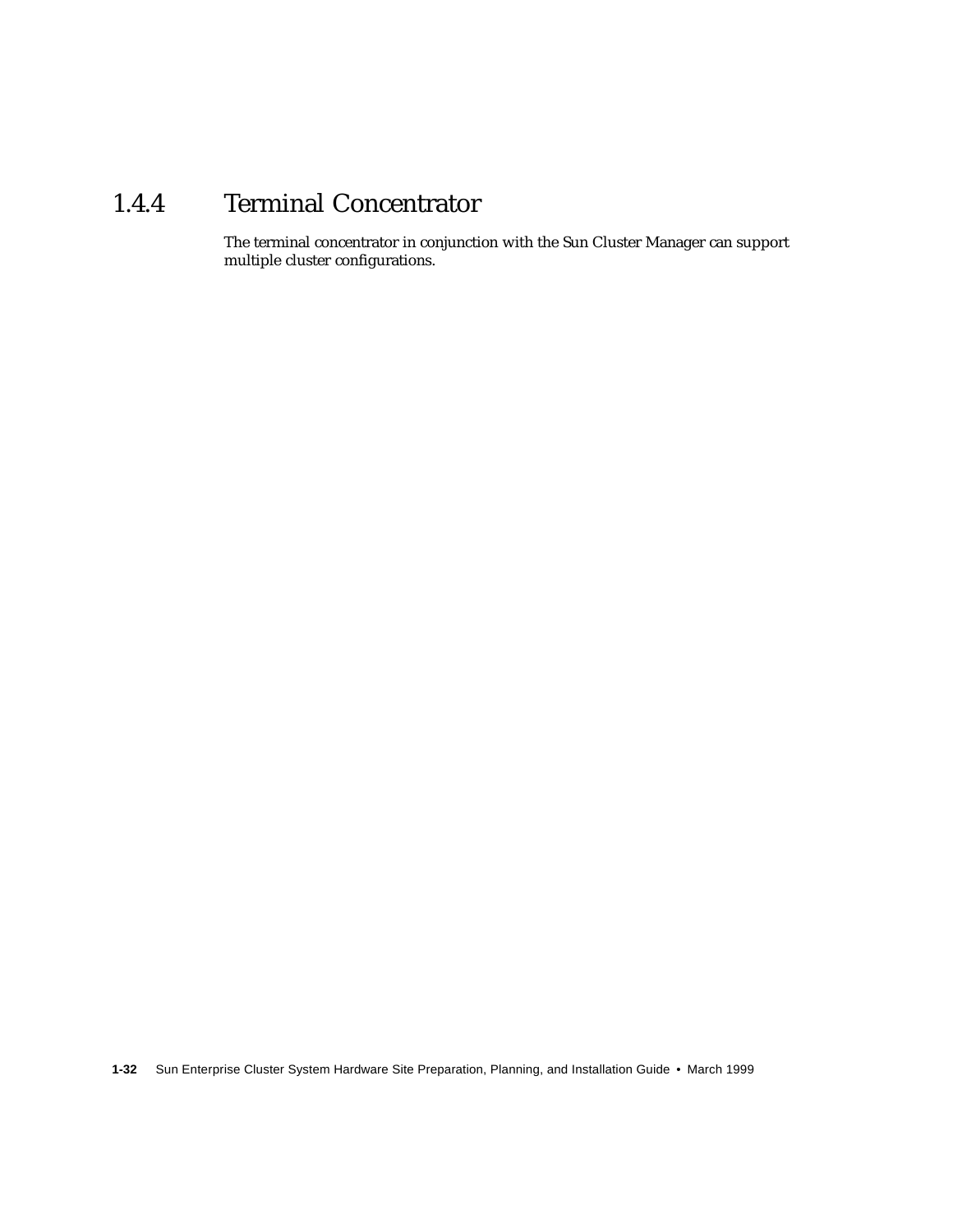#### CHAPTER **2**

## Checklists and Planning for Hardware, Power, and Networks

This chapter gives specific information and checklists to use when you inventory each type of Sun Enterprise Cluster system. Chapter 2 sections include:

- Sun Enterprise 1 and 2 Systems—page 2-2
- Sun Enterprise 250 and 450 Systems—page 2-6
- Sun Enterprise 3x00 Systems—page 2-9
- Sun Enterprise 4x00 Systems—page 2-13
- Sun Enterprise 5x00 Systems-page 2-17
- Sun Enterprise 6x00 Systems—page 2-21
- Sun Enterprise 10000 Systems—page 2-24
- Floor Space Planning—page 2-27
- Power Requirements and Options—page 2-32
- Campus Clustering for SPARCstorage Arrays—page 2-37
- Ethernet Networks—page 2-37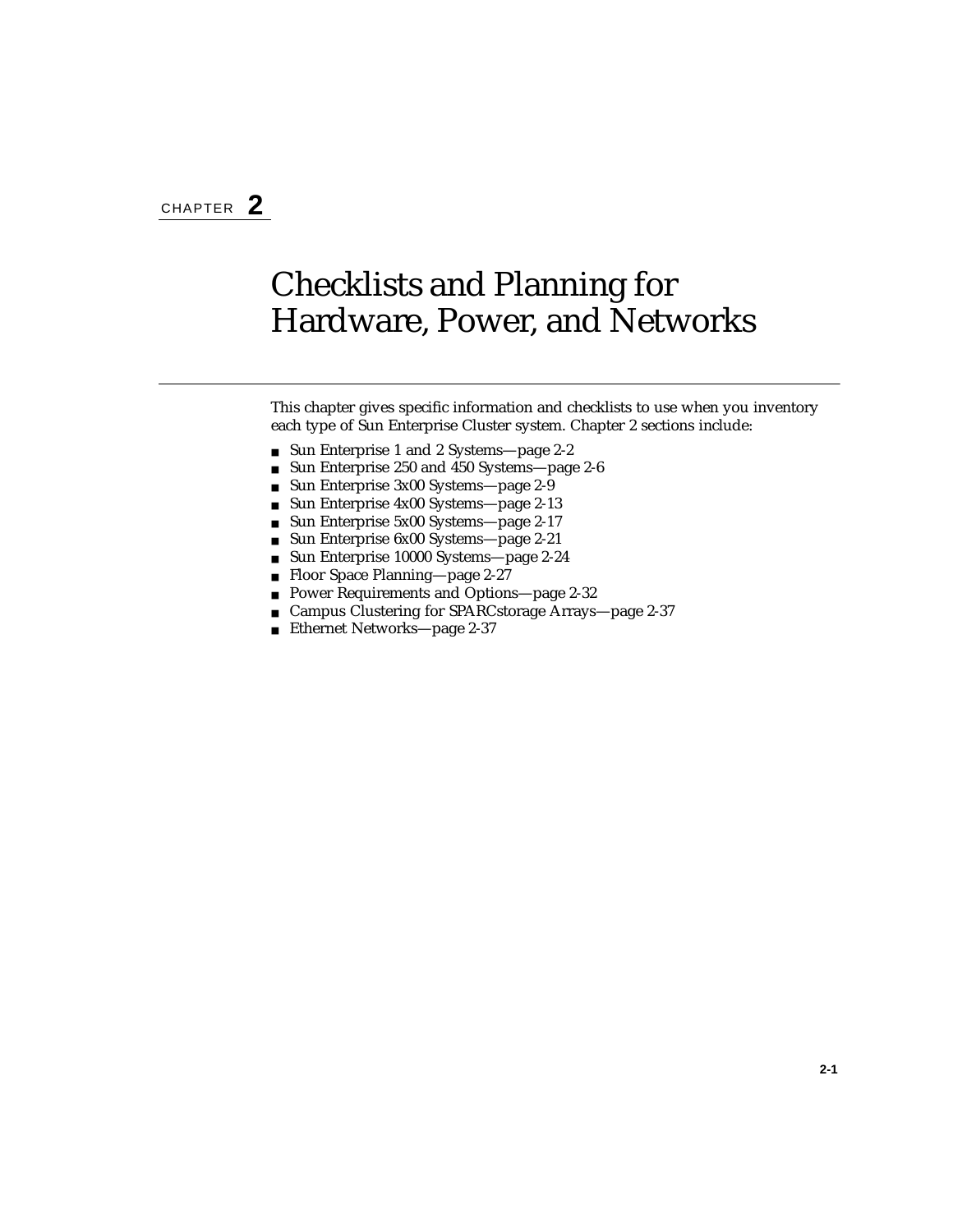# 2.1 Sun Enterprise 1 and 2 Systems

## 2.1.1 General Description

|                                                           |                                                  | Per Node       |                  | Per Cluster<br>System |                  |                                                                              |
|-----------------------------------------------------------|--------------------------------------------------|----------------|------------------|-----------------------|------------------|------------------------------------------------------------------------------|
| <b>Device</b>                                             |                                                  | Min            | Max              | <b>Min</b>            | Max <sup>1</sup> | <b>Comment</b>                                                               |
|                                                           |                                                  |                |                  |                       |                  | For Sun Enterprise 1 only FastEthernet private net                           |
| <b>FastEthernet hub</b>                                   |                                                  |                |                  | $\overline{2}$        | $\boldsymbol{2}$ | Optional for two nodes; required for three or<br>more nodes                  |
| SunSwift or<br><b>SunFastEthernet SBus</b><br>Adapter 2.0 |                                                  | $\overline{2}$ | $\overline{2}$   | 8                     | 8                | SBus cards mounted on motherboards                                           |
| cabling:                                                  |                                                  |                |                  |                       |                  |                                                                              |
|                                                           | 1m, Ethernet<br>5m, Ethernet                     | $\mathbf{2}$   | $\overline{2}$   | 8                     | 8                | As required                                                                  |
|                                                           |                                                  |                |                  |                       |                  | For Sun Enterprise 2 only FastEthernet private net                           |
| <b>FastEthernet hub</b>                                   |                                                  |                |                  | $\overline{2}$        | $\boldsymbol{2}$ | Optional for two nodes; required for three or<br>more nodes                  |
| SunSwift or<br><b>SunFastEthernet SBus</b><br>Adapter 2.0 |                                                  | $\overline{2}$ | $\overline{4}$   | 8                     | 16               | SBus cards mounted on motherboards                                           |
| cabling:                                                  |                                                  |                |                  |                       |                  |                                                                              |
|                                                           | 1m. Ethernet<br>5m, Ethernet                     | $\overline{2}$ | $\overline{2}$   | 8                     | 8                | As required                                                                  |
|                                                           |                                                  |                |                  |                       |                  | For SCI private net (Sun Enterprise 2; not recommended for Sun Enterprise 1) |
| <b>SCI-B SBus Adapter</b>                                 |                                                  | $\overline{2}$ | $\boldsymbol{2}$ | 8                     | 8                | Each node is configured with 2 SCI cards                                     |
| cabling:                                                  |                                                  |                |                  |                       |                  |                                                                              |
|                                                           | 2m, SCI cable<br>5m, SCI cable<br>10m, SCI cable | $\mathbf{2}$   | $\boldsymbol{2}$ | 8                     | 8                | As required                                                                  |
| <b>SCI</b> switch                                         |                                                  |                |                  | 2                     | 2                | Optional for two nodes; required for three or<br>more nodes                  |

#### **TABLE 2-1** Requirements for Sun Enterprise 1 and 2 Systems

**2-2** Sun Enterprise Cluster System Hardware Site Preparation, Planning, and Installation Guide • March 1999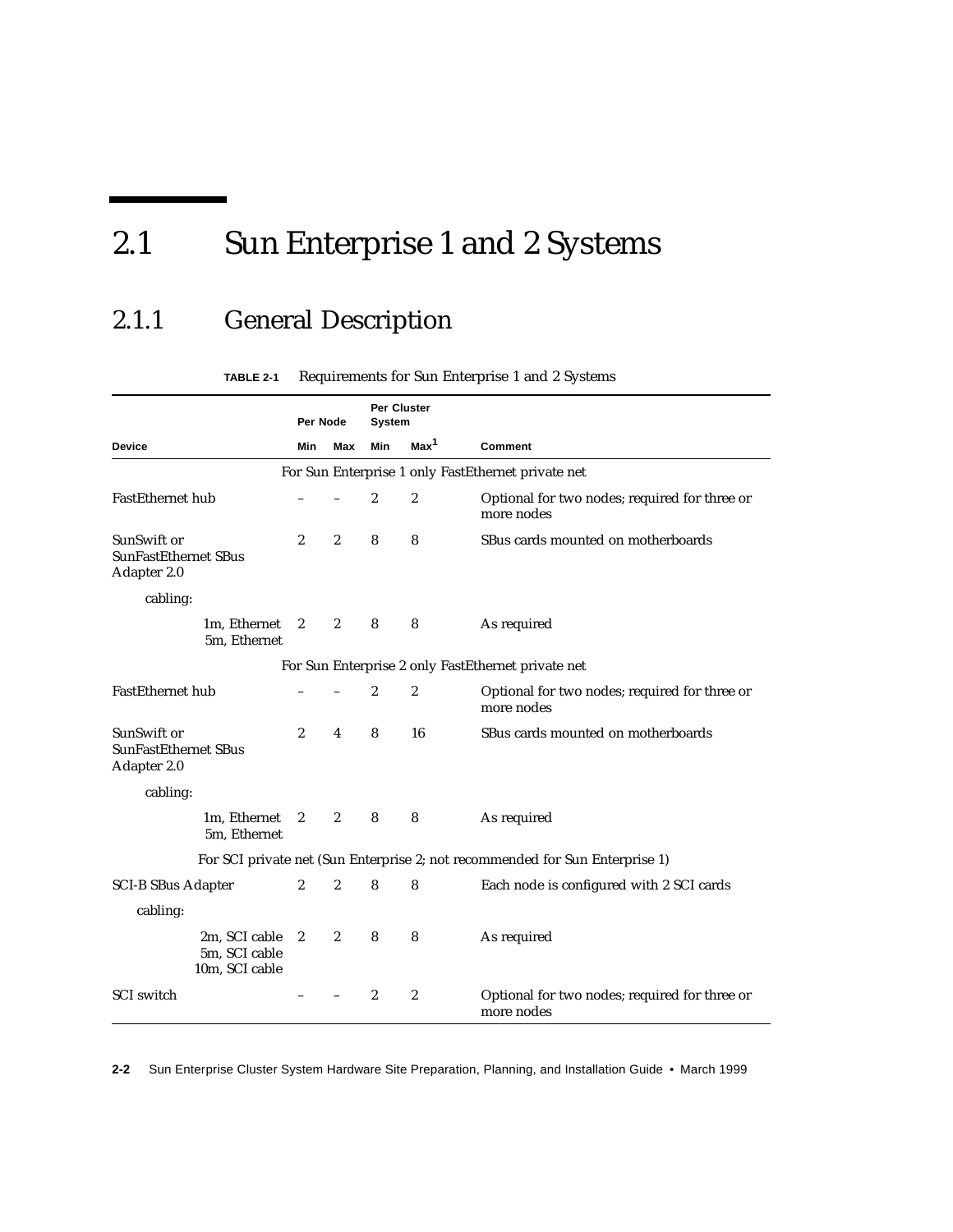|                                                                                        | Per Node         |     | System           | Per Cluster                  |                                                                                                                                            |
|----------------------------------------------------------------------------------------|------------------|-----|------------------|------------------------------|--------------------------------------------------------------------------------------------------------------------------------------------|
| <b>Device</b>                                                                          | Min              | Max | Min              | Max <sup>1</sup>             | Comment                                                                                                                                    |
|                                                                                        |                  |     |                  | Disk arrays                  |                                                                                                                                            |
| Sun StorEdge MultiPack 2                                                               |                  |     | 2                | 14                           | Uses SCSI-2 cards mounted on motherboards<br>as host adapters; uses SCSI-2 cabling as<br>required                                          |
| SPARCstorage Array                                                                     |                  |     | 2                | 28                           | With two FC/OM; uses host adapters<br>mounted on node motherboards; uses fiber-<br>optic cabling as required                               |
| Sun StorEdge A1000 and<br>D1000 (Sun Enterprise 2<br>only)                             |                  |     | $\overline{2}$   | 4                            | Uses UDWIS/S mounted on node<br>motherboards as host adapters; uses D-SCSI<br>cabling as required                                          |
| Sun StorEdge A3x00                                                                     |                  |     | $\mathbf{1}$     | 6                            | Uses UDWIS/S mounted on node<br>motherboards as host adapters; uses D-SCSI<br>cabling as required                                          |
| Sun StorEdge A5000 (Sun<br>Enterprise 2 only)                                          |                  |     | $\boldsymbol{2}$ | 24                           | Uses GBICs as host adapters; mounted on<br>node motherboards; uses FC-AL cabling as<br>required                                            |
|                                                                                        |                  |     |                  |                              | Disk array host adapters (mounted on motherboards)                                                                                         |
| FC/OM optical modules                                                                  | $\boldsymbol{2}$ |     | 8                |                              | For SPARCstorage Arays; mounted on FC/S<br>cards                                                                                           |
| <b>UDWISS</b>                                                                          | $\boldsymbol{2}$ |     | 8                |                              | For Sun StorEdge A3x00s                                                                                                                    |
| GBIC (Sun Enterprise 2<br>only)                                                        | $\overline{2}$   |     | 8                |                              | For Sun StorEdge A5000s; mounted on FC-<br>100 cards                                                                                       |
| $SCSI-2$                                                                               | 2                |     | 8                |                              | For Sun StorEdge MultiPack 2s                                                                                                              |
|                                                                                        |                  |     |                  | Processor components         |                                                                                                                                            |
| Sun Enterprise 1 or 2<br>System                                                        | 1                | 1   | $\overline{2}$   | 4                            | Chassis not mounted in a rack                                                                                                              |
| Each with 1 Ultra SPARC <sup>TM</sup><br>processor module and 128<br><b>Mbytes RAM</b> | $\mathbf{1}$     | 2   | 2                | 8                            |                                                                                                                                            |
| Motherboards in nodes                                                                  | $\overline{c}$   | 3   | 4                | 12                           | Configured with SCI or FastEthernet cards as<br>well as the disk array host adapter; see this<br>table for disk array host adapter listing |
|                                                                                        |                  |     |                  | <b>Additional assemblies</b> |                                                                                                                                            |
| Terminal concentrator                                                                  |                  |     | $\mathbf{1}$     | 1                            | Installed in customer-defined location                                                                                                     |

**TABLE 2-1** Requirements for Sun Enterprise 1 and 2 Systems *(Continued)*

Chapter 2 Checklists and Planning for Hardware, Power, and Networks **2-3**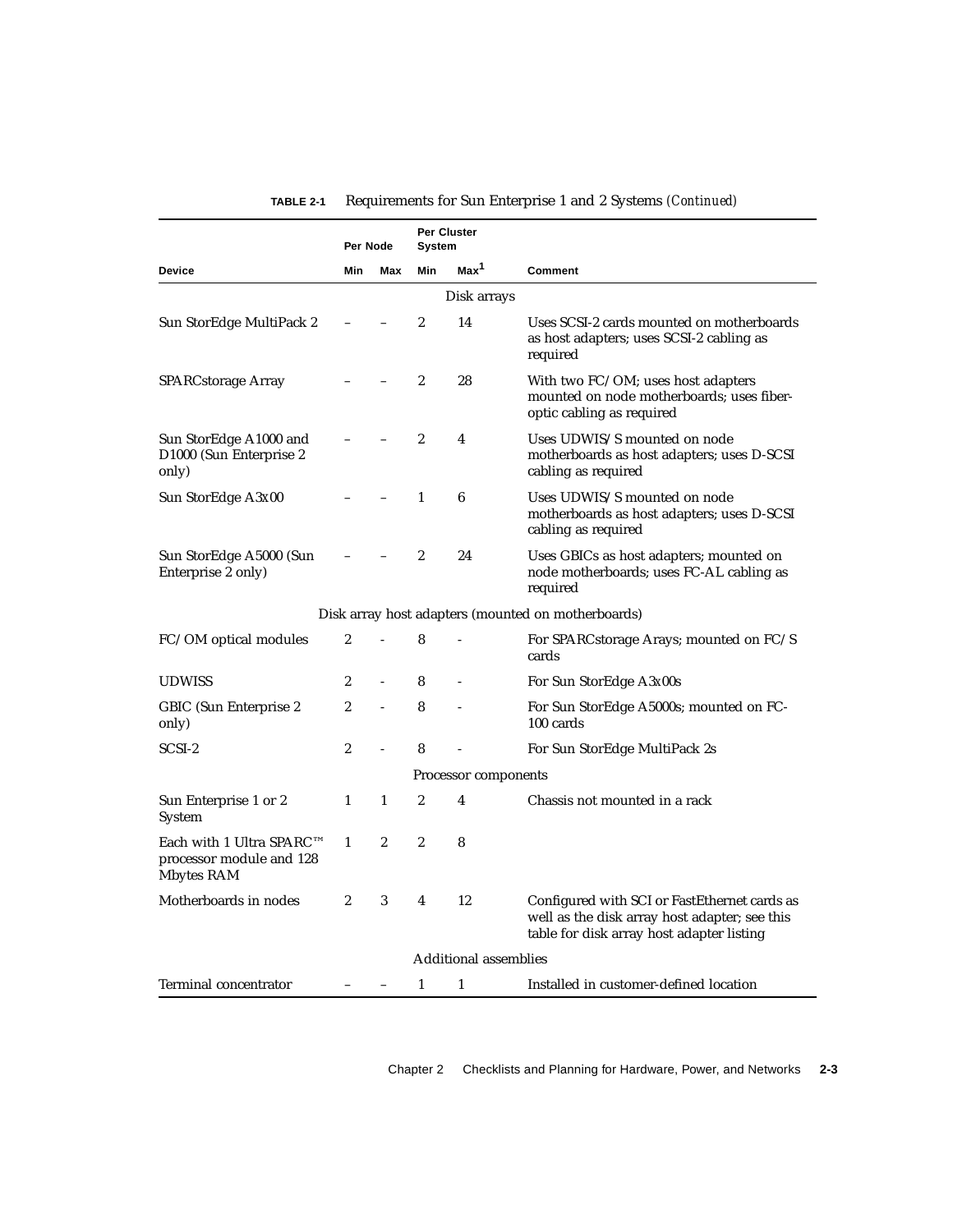| TABLE 2-1 |  |  |  | Requirements for Sun Enterprise 1 and 2 Systems (Continued) |  |
|-----------|--|--|--|-------------------------------------------------------------|--|
|-----------|--|--|--|-------------------------------------------------------------|--|

|                                                                 |     | Per Node       |                | <b>Per Cluster</b><br>System |                                        |
|-----------------------------------------------------------------|-----|----------------|----------------|------------------------------|----------------------------------------|
| <b>Device</b>                                                   | Min | Max            | Min            | Max <sup>1</sup>             | Comment                                |
| cabling:                                                        |     |                |                |                              |                                        |
| RS-232 serial cable 1<br>long, PN 530-2152<br>short PN 530-2151 |     | $\blacksquare$ | $\overline{2}$ | $\overline{4}$               |                                        |
| Administration workstation -                                    |     | $\sim$ $-$     |                |                              | Installed in customer-defined location |

1. Based on four nodes.

### 2.1.2 Checklist

| TABLE 2-2 Checklist for Sun Enterprise 1 and 2 Systems |  |
|--------------------------------------------------------|--|
|--------------------------------------------------------|--|

|                             |                                                                                        | Per Node Quantity |         |                | <b>Per Cluster Quantity</b> |
|-----------------------------|----------------------------------------------------------------------------------------|-------------------|---------|----------------|-----------------------------|
| Category                    | Item                                                                                   | Planned           | On Hand | <b>Planned</b> | On Hand                     |
| Processor<br>components     | Sun Enterprise 1 or 2 System (nodes)                                                   |                   |         |                |                             |
|                             | CPU/Memory board with 1 UltraSPARC module<br>and 128 Mbytes RAM                        |                   |         |                |                             |
| Disk array<br>host adapters | FC/OM modules mounted on FC/S cards for<br>SPARCstorage Array Model 100 and 200 Series |                   |         |                |                             |
|                             | UDWIS/S for Sun StorEdge A1000 and D1000                                               |                   |         |                |                             |
|                             | UDWIS/S for Sun StorEdge A3x00s                                                        |                   |         |                |                             |
|                             | GBICs mounted on FC-100s for Sun StorEdge<br>A5000s                                    |                   |         |                |                             |
|                             | SCSI-2 for MultiPack 2                                                                 |                   |         |                |                             |
| Cables                      | Terminal concentrator                                                                  |                   |         |                |                             |
|                             | Private net (SCI or FastEthernet)                                                      |                   |         |                |                             |
|                             | Fiber optic (SPARCstorage Array)                                                       |                   |         |                |                             |
|                             | D-SCSI (Sun StorEdge A3x00)                                                            |                   |         |                |                             |

**2-4** Sun Enterprise Cluster System Hardware Site Preparation, Planning, and Installation Guide • March 1999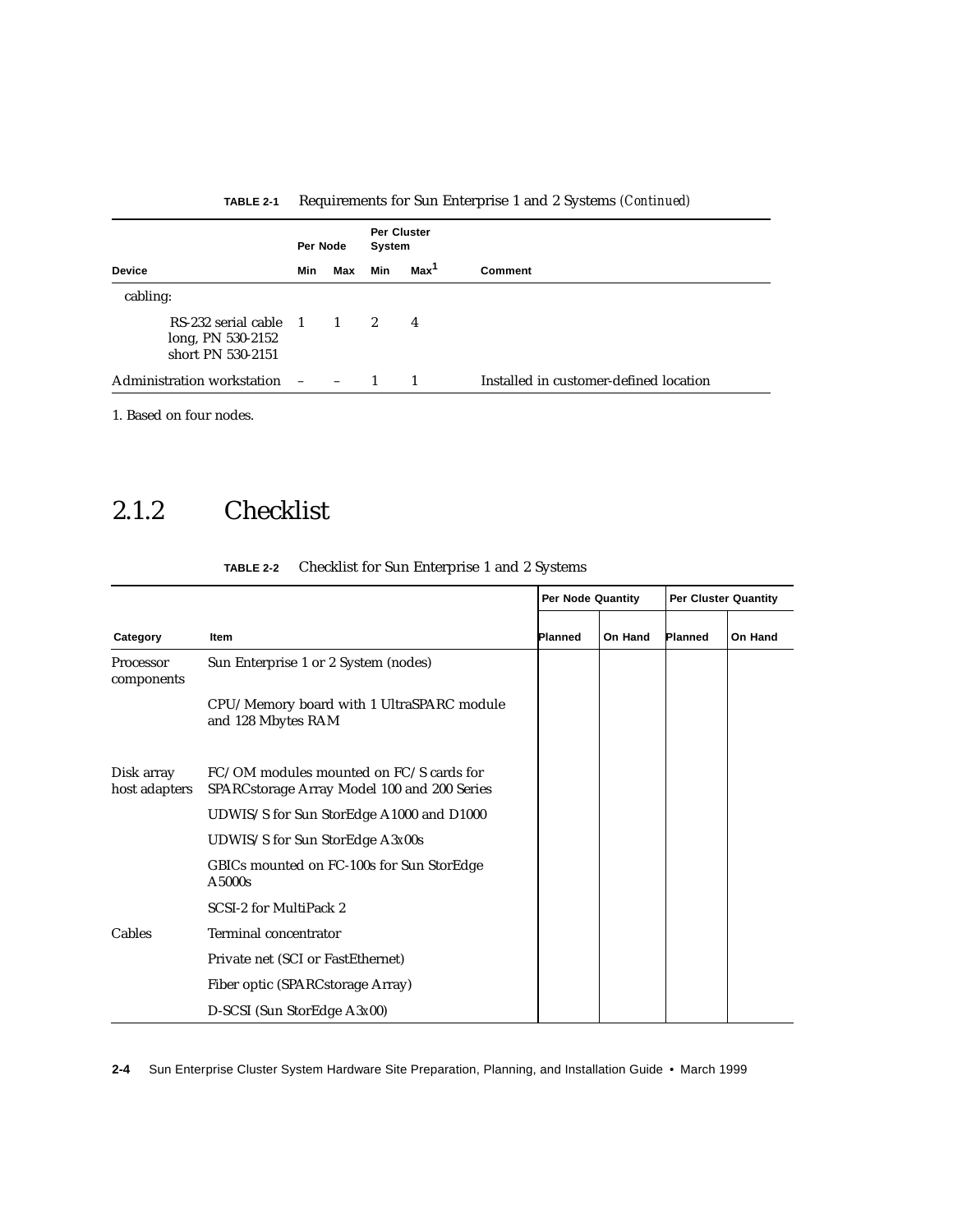|                                                  |                                                                                                                       | <b>Per Node Quantity</b> |         | <b>Per Cluster Quantity</b> |         |
|--------------------------------------------------|-----------------------------------------------------------------------------------------------------------------------|--------------------------|---------|-----------------------------|---------|
| Category                                         | Item                                                                                                                  | <b>Planned</b>           | On Hand | <b>Planned</b>              | On Hand |
|                                                  | FC-AL (Sun StorEdge A5000; Sun Enterprise 2 only)                                                                     |                          |         |                             |         |
|                                                  | SCSI-2 (Sun StorEdge MultiPack 2)                                                                                     |                          |         |                             |         |
| Expansion<br>cabinets                            | For hosts using SPARCstorage Array Model 200<br>series with SPARCstorage RSM units or Differential<br>SCSI disk trays |                          |         |                             |         |
|                                                  | For hosts using Sun StorEdge A3x00s                                                                                   |                          |         |                             |         |
|                                                  | For hosts using Sun StorEdge A5000s                                                                                   |                          |         |                             |         |
| Private net<br>switching<br>and adapter<br>cards | SCI switch or FastEthernet hub (three or more<br>nodes)<br><b>SCI</b> or FastEthernet cards                           |                          |         |                             |         |
| Additional<br>assemblies                         | Administration workstation with monitor                                                                               |                          |         |                             |         |
|                                                  | Terminal concentrator                                                                                                 |                          |         |                             |         |

**TABLE 2-2** Checklist for Sun Enterprise 1 and 2 Systems *(Continued)*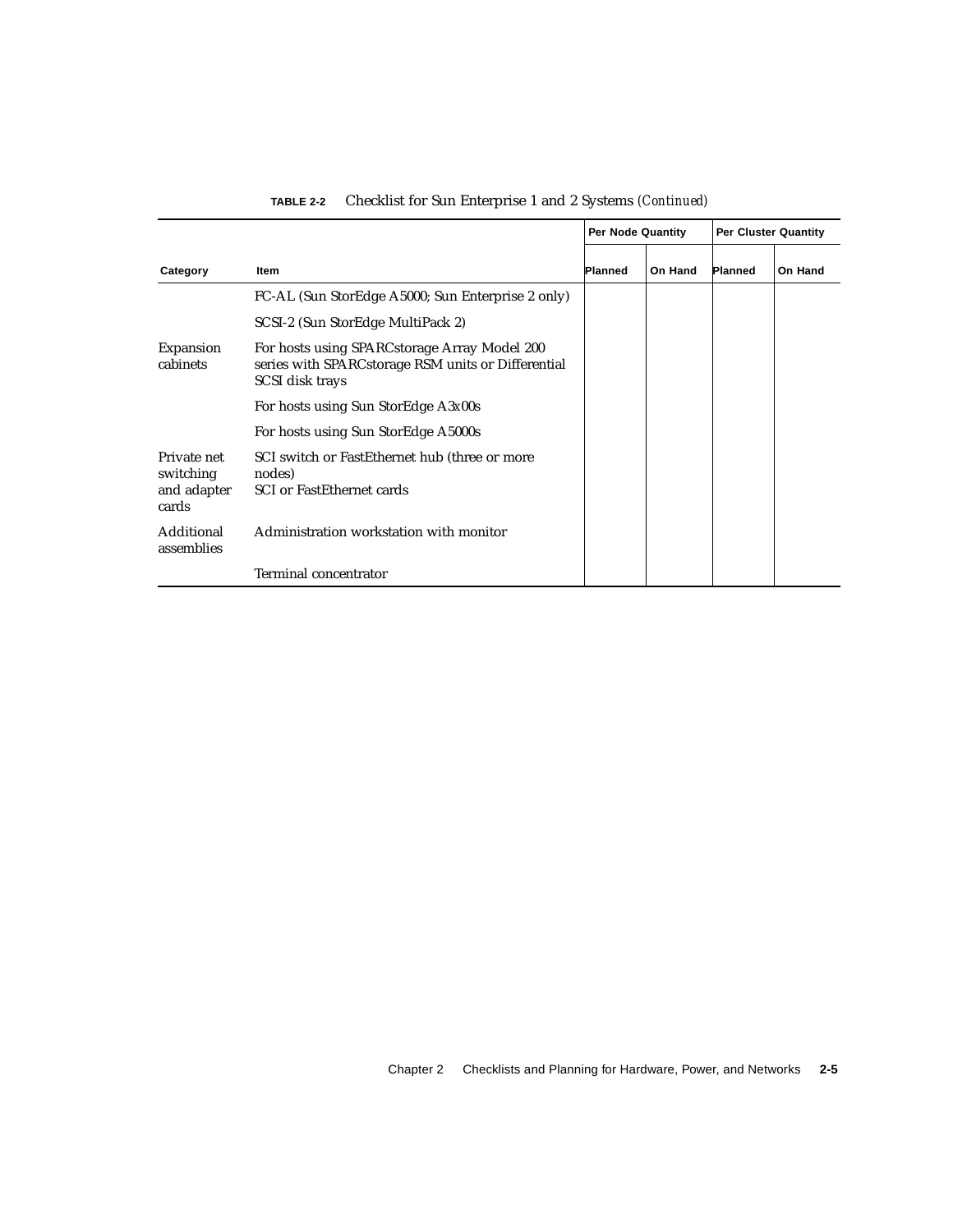## 2.2 Sun Enterprise 250 and 450 Systems

## 2.2.1 General Description

|                                             |                              | Per Node         |                  | Per Cluster System |                                                                         |                                                                                                   |  |  |  |  |  |  |
|---------------------------------------------|------------------------------|------------------|------------------|--------------------|-------------------------------------------------------------------------|---------------------------------------------------------------------------------------------------|--|--|--|--|--|--|
| <b>Device</b>                               |                              | Min              | Max              | Min                | Max <sup>1</sup>                                                        | Comment                                                                                           |  |  |  |  |  |  |
| For FastEthernet private net                |                              |                  |                  |                    |                                                                         |                                                                                                   |  |  |  |  |  |  |
| <b>FastEthernet hub</b>                     |                              |                  |                  | 2                  | 2                                                                       | Optional for two nodes; required for three or<br>more nodes                                       |  |  |  |  |  |  |
| SunSwift PCI                                |                              | $\overline{c}$   | $\overline{2}$   | $\overline{4}$     | 8                                                                       | Mounted on motherboards                                                                           |  |  |  |  |  |  |
| cabling:                                    |                              |                  |                  |                    |                                                                         |                                                                                                   |  |  |  |  |  |  |
|                                             | 1m, Ethernet<br>5m, Ethernet | $\boldsymbol{2}$ | $\boldsymbol{2}$ | $\overline{4}$     | 8                                                                       | As required                                                                                       |  |  |  |  |  |  |
|                                             |                              |                  |                  |                    | Disk arrays                                                             |                                                                                                   |  |  |  |  |  |  |
| Sun StorEdge MultiPack 2                    |                              |                  |                  | 2                  | 14                                                                      | Uses SCSI-2 cards mounted on motherboards<br>as host adapters; uses SCSI-2 cabling as<br>required |  |  |  |  |  |  |
| Sun StorEdge A1000 and<br>D <sub>1000</sub> |                              |                  |                  | 2                  | Maximum<br>of 8 for Sun<br>Enterprise<br>250; 450<br>maximum<br>of $20$ | Uses UDWIS/S mounted on node<br>motherboards as host adapters; uses D-SCSI<br>cabling as required |  |  |  |  |  |  |
| Sun StorEdge A3x00                          |                              |                  |                  | 1                  | 6                                                                       | Uses UDWIS/S mounted on node<br>motherboards as host adapters; uses D-SCSI<br>cabling as required |  |  |  |  |  |  |
|                                             |                              |                  |                  |                    |                                                                         | Disk array host adapters (mounted on motherboards)                                                |  |  |  |  |  |  |
| FC/OM optical modules                       |                              | $\overline{c}$   |                  | 8                  |                                                                         | For SPARCstorage Arrays, mounted on FC/S<br>cards                                                 |  |  |  |  |  |  |
| <b>UDWISS</b>                               |                              | 2                |                  | 8                  |                                                                         | For Sun StorEdge A3x00s                                                                           |  |  |  |  |  |  |
| <b>GBIC</b>                                 |                              | 2                |                  | 8                  |                                                                         | For Sun StorEdge A5000s; mounted on FC-<br>100 cards                                              |  |  |  |  |  |  |

#### **TABLE 2-3** Requirements for Sun Enterprise 250 and 450 Systems

**2-6** Sun Enterprise Cluster System Hardware Site Preparation, Planning, and Installation Guide • March 1999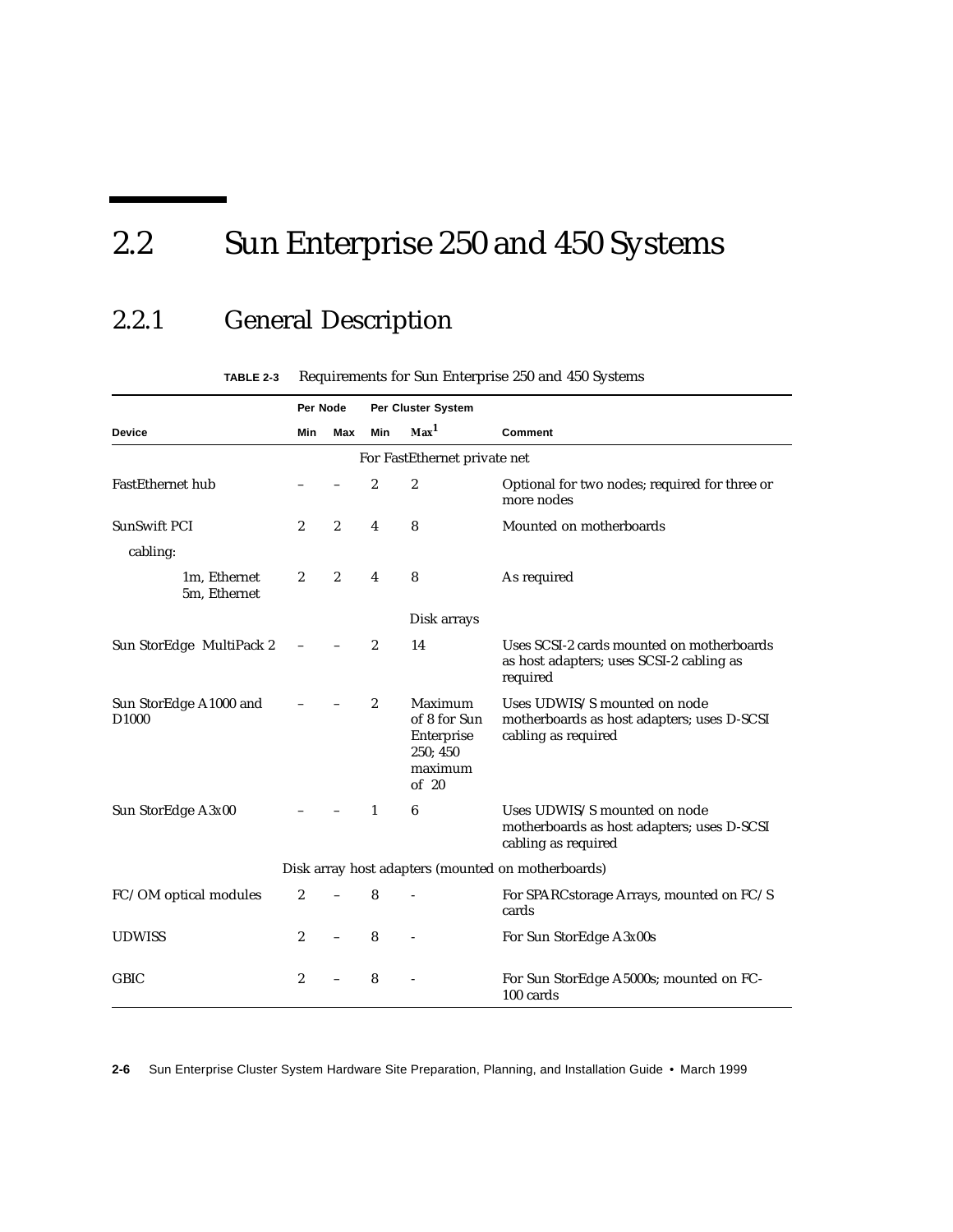|                                                                                                        | Per Node       |                          | Per Cluster System    |                              |                                                                                                                                      |  |  |
|--------------------------------------------------------------------------------------------------------|----------------|--------------------------|-----------------------|------------------------------|--------------------------------------------------------------------------------------------------------------------------------------|--|--|
| <b>Device</b>                                                                                          | Min            | Max                      | <b>Min</b>            | Max <sup>1</sup>             | Comment                                                                                                                              |  |  |
| $SCSI-2$                                                                                               | $\overline{2}$ |                          | 8                     |                              | For Sun StorEdge MultiPack 2s                                                                                                        |  |  |
|                                                                                                        |                |                          |                       | Processor components         |                                                                                                                                      |  |  |
| Sun Enterprise 250 or 450<br>System                                                                    | $\mathbf{1}$   | $\overline{\phantom{a}}$ | $\mathbf{2}^{\prime}$ | $\overline{4}$               | Chassis not mounted in a rack                                                                                                        |  |  |
| Each with 1 UltraSPARC™<br>processor module, 128<br>Mbytes RAM and a 2.1-<br>Gbyte internal disk drive | $\mathbf{1}$   | $\overline{2}$           | $\overline{2}$        | 8                            |                                                                                                                                      |  |  |
| Motherboards in nodes                                                                                  | $\overline{c}$ | 3                        | 4                     | 12                           | Configured with FastEthernet cards as well<br>as the disk array host adapters; see this table<br>for disk array host adapter listing |  |  |
|                                                                                                        |                |                          |                       | <b>Additional assemblies</b> |                                                                                                                                      |  |  |
| <b>Terminal concentrator</b>                                                                           |                |                          | $\mathbf{1}$          | $\mathbf{1}$                 | Installed in customer-defined location                                                                                               |  |  |
| cabling:                                                                                               |                |                          |                       |                              |                                                                                                                                      |  |  |
| RS-232 serial cable<br>long, PN 530-2152<br>short PN 530-2151                                          | $\blacksquare$ | $\mathbf{1}$             | $\overline{2}$        | $\overline{4}$               |                                                                                                                                      |  |  |
| Administration workstation                                                                             |                |                          | 1                     | 1                            | Installed in customer-defined location                                                                                               |  |  |

| Requirements for Sun Enterprise 250 and 450 Systems (Continued)<br>TABLE 2-3 |  |  |  |  |  |
|------------------------------------------------------------------------------|--|--|--|--|--|
|------------------------------------------------------------------------------|--|--|--|--|--|

1. Based on four nodes.

### 2.2.2 Checklist

|                                |                                                         | <b>Per Node Quantity</b> |         | <b>Per Cluster Quantity</b> |         |
|--------------------------------|---------------------------------------------------------|--------------------------|---------|-----------------------------|---------|
| Category                       | Item                                                    | <b>Planned</b>           | On Hand | <b>Planned</b>              | On Hand |
| <b>Processor</b><br>components | Sun Enterprise 250 and 450 System (nodes) each<br>with: |                          |         |                             |         |
|                                | 1 UltraSPARC module and 128 Mbytes RAM                  |                          |         |                             |         |
|                                | 2.1-Gbyte internal disk drive                           |                          |         |                             |         |
| Disk array<br>host adapters    | SCSI-2 for MultiPack 2                                  |                          |         |                             |         |

| TABLE 2-4 |  |  | Checklist for Sun Enterprise 250 and 450 Systems |  |  |  |  |
|-----------|--|--|--------------------------------------------------|--|--|--|--|
|-----------|--|--|--------------------------------------------------|--|--|--|--|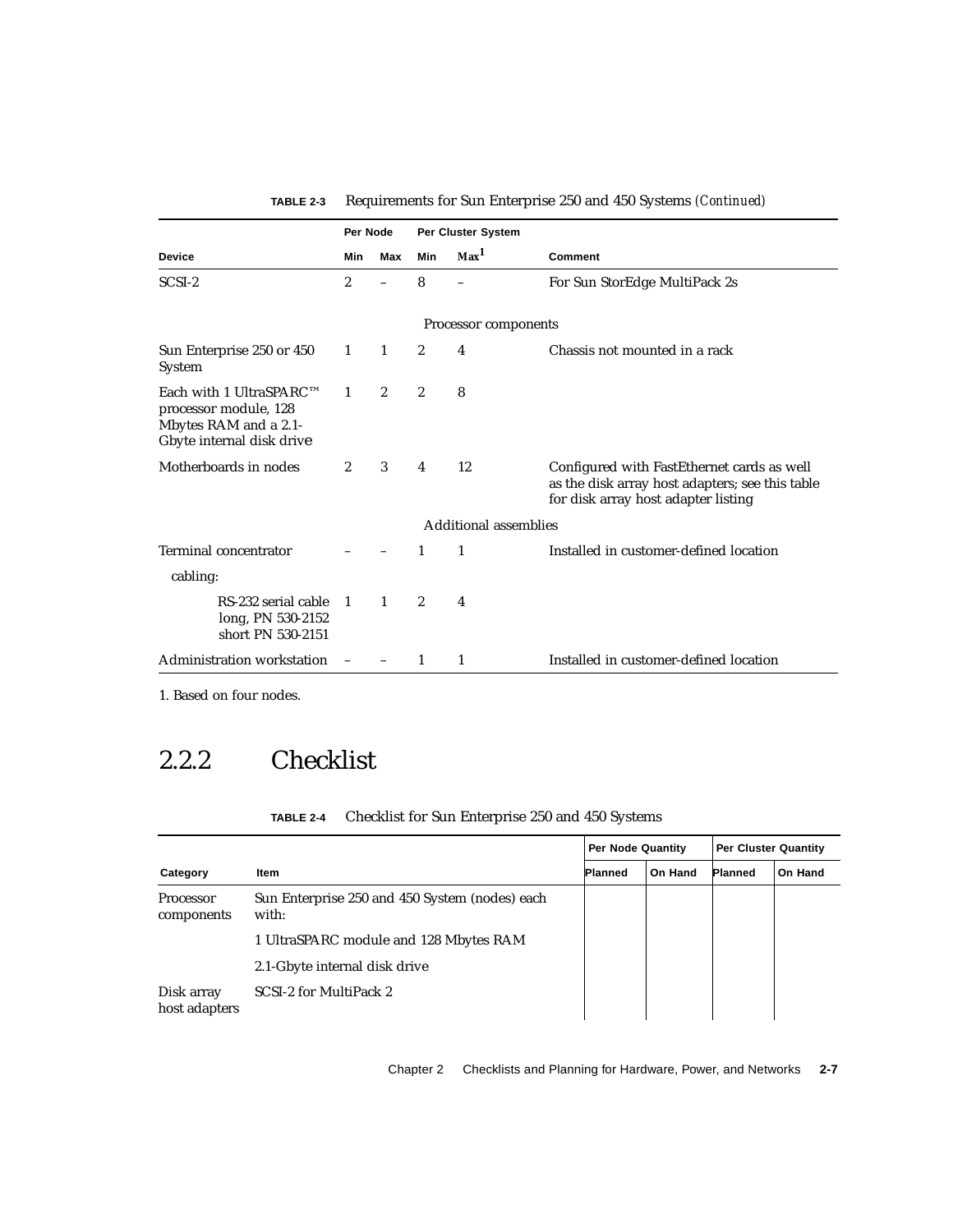|                                                  |                                                                     | <b>Per Node Quantity</b> |         | <b>Per Cluster Quantity</b> |         |
|--------------------------------------------------|---------------------------------------------------------------------|--------------------------|---------|-----------------------------|---------|
| Category                                         | <b>Item</b>                                                         | Planned                  | On Hand | <b>Planned</b>              | On Hand |
|                                                  | UDWIS/S for Sun StorEdge A1000, D1000 and<br>A3x00                  |                          |         |                             |         |
| Cables                                           | Terminal concentrator                                               |                          |         |                             |         |
|                                                  | Private net (FastEthernet)                                          |                          |         |                             |         |
|                                                  | SCSI-2 (Sun StorEdge MultiPack 2)                                   |                          |         |                             |         |
|                                                  | D-SCSI (Sun StorEdge A1000, D1000 and A3x00)                        |                          |         |                             |         |
| <b>Expansion</b><br>cabinets                     | For hosts using Sun StorEdge A3x00s                                 |                          |         |                             |         |
| Private net<br>switching<br>and adapter<br>cards | FastEthernet hub (three or more nodes)<br><b>FastEthernet cards</b> |                          |         |                             |         |
| Additional<br>assemblies                         | Administration workstation with monitor                             |                          |         |                             |         |
|                                                  | Terminal concentrator                                               |                          |         |                             |         |

#### **TABLE 2-4** Checklist for Sun Enterprise 250 and 450 Systems *(Continued)*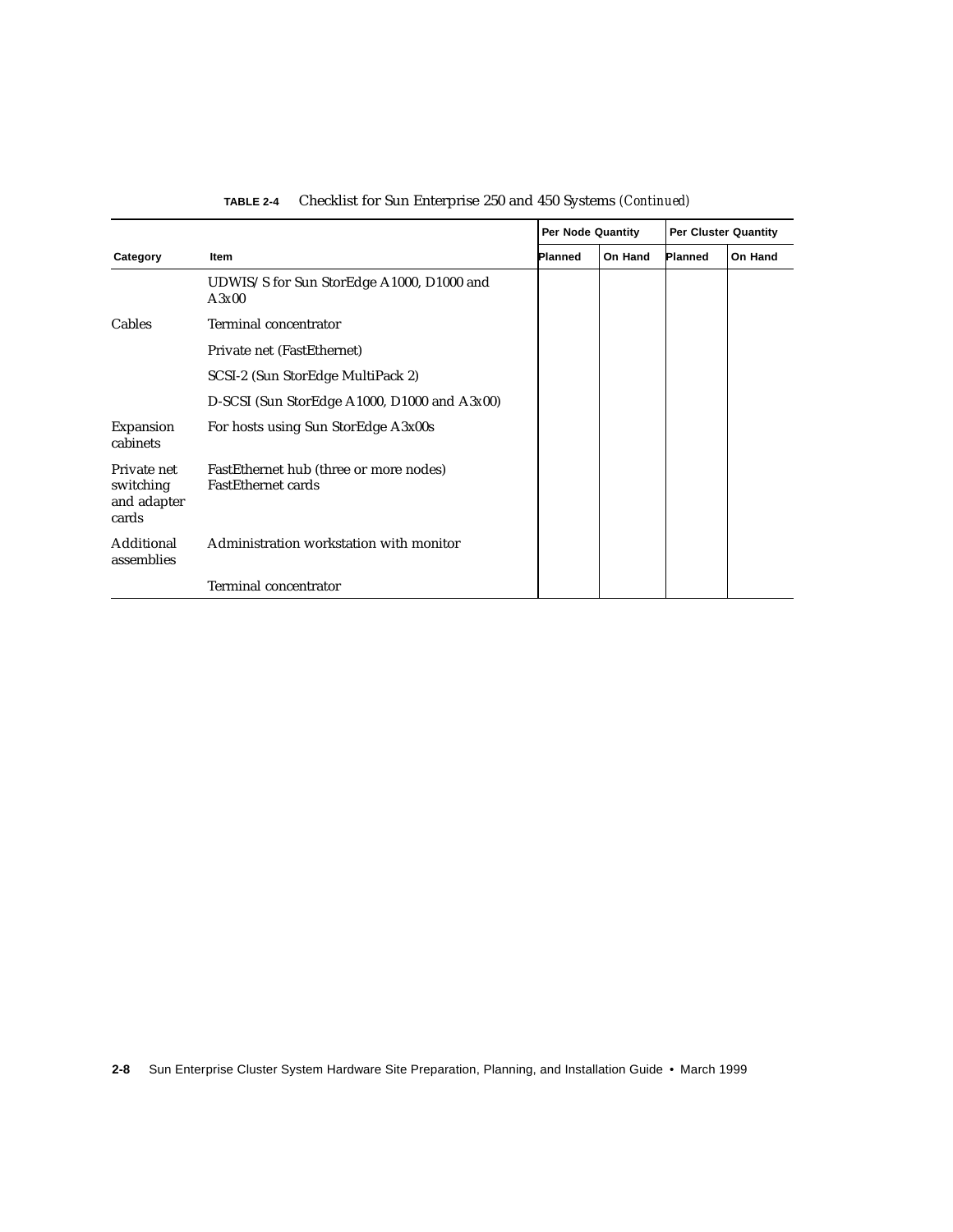# 2.3 Sun Enterprise *3*x00 Systems

## 2.3.1 General Description

|                                                           |                                                  | Per Node              |                | Per Cluster<br>System |                     |                                                                                                                                                    |  |  |  |  |
|-----------------------------------------------------------|--------------------------------------------------|-----------------------|----------------|-----------------------|---------------------|----------------------------------------------------------------------------------------------------------------------------------------------------|--|--|--|--|
| <b>Device</b>                                             |                                                  | Min                   | Max            | Min                   | Max <sup>1</sup>    | Comment                                                                                                                                            |  |  |  |  |
| For FastEthernet private net                              |                                                  |                       |                |                       |                     |                                                                                                                                                    |  |  |  |  |
| <b>FastEthernet hub</b>                                   |                                                  |                       |                | $\overline{2}$        | $\overline{2}$      | Optional for two nodes; required for three or<br>more nodes                                                                                        |  |  |  |  |
| SunSwift or<br><b>SunFastEthernet SBus</b><br>Adapter 2.0 |                                                  | $\overline{2}$        | $\overline{2}$ | 8                     | 8                   | Mounted on $I/O$ boards (for $I/O$ + boards the<br>on-board FastEthernet port can be used)                                                         |  |  |  |  |
| cabling:                                                  |                                                  |                       |                |                       |                     |                                                                                                                                                    |  |  |  |  |
|                                                           | 1m. Ethernet<br>5m, Ethernet                     | $\mathbf{2}^{\prime}$ | $\overline{2}$ | 8                     | 8                   | As required                                                                                                                                        |  |  |  |  |
|                                                           |                                                  |                       |                |                       | For SCI private net |                                                                                                                                                    |  |  |  |  |
| <b>SCI</b> switch                                         |                                                  |                       |                | $\boldsymbol{2}$      | $\boldsymbol{2}$    | Optional for two nodes; required for three or<br>more nodes                                                                                        |  |  |  |  |
| <b>SCI-B SBus Adapter</b>                                 |                                                  | $\mathbf{2}$          | $\overline{2}$ | 8                     | 8                   | I/O boards in slots 1 and 3 are configured<br>with SCI cards                                                                                       |  |  |  |  |
| cabling:                                                  |                                                  |                       |                |                       |                     |                                                                                                                                                    |  |  |  |  |
|                                                           | 2m. SCI cable<br>5m. SCI cable<br>10m, SCI cable | $\overline{2}$        | $\overline{2}$ | 8                     | 8                   | As required                                                                                                                                        |  |  |  |  |
|                                                           |                                                  |                       |                |                       | Disk arrays         |                                                                                                                                                    |  |  |  |  |
| Sun StorEdge MultiPack 2                                  |                                                  |                       |                | $\overline{2}$        | 14                  | Uses SCSI-2 cards mounted on I/O boards as<br>host adapters; uses SCSI-2 cabling as<br>required                                                    |  |  |  |  |
| <b>SPARCstorage Array</b>                                 |                                                  |                       |                | $\boldsymbol{2}$      | 28                  | With 2 FC/OM; uses host adapters mounted<br>on I/O boards, either on-board optical slots<br>or FC/S cards; uses fiber-optic cabling as<br>required |  |  |  |  |

**TABLE 2-5** Requirements for Sun Enterprise *3*x00 Systems

Chapter 2 Checklists and Planning for Hardware, Power, and Networks **2-9**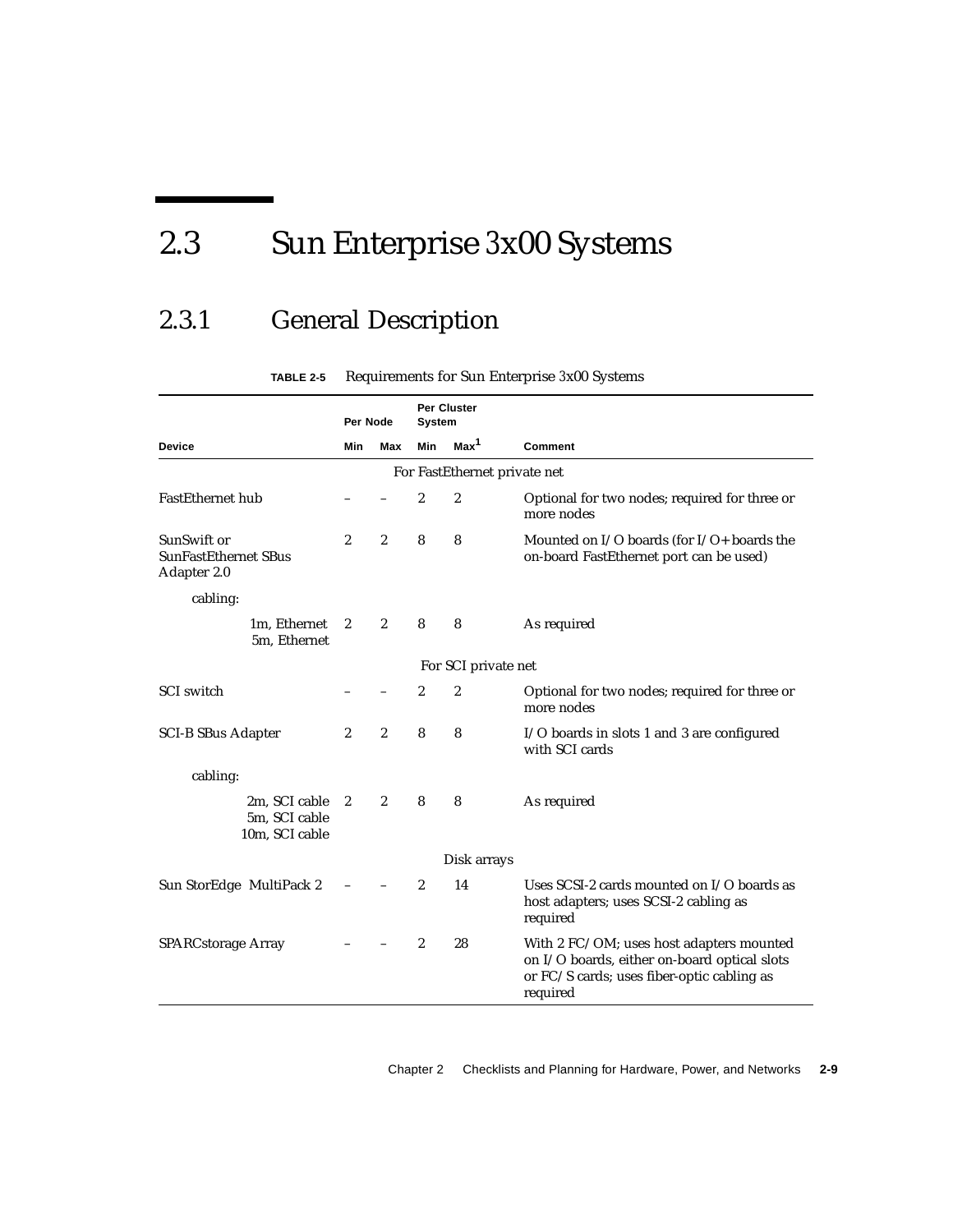|                                                                                                             | Per Node         |                  | Per Cluster<br>System |                       |                                                                                                                                                                                                                                 |
|-------------------------------------------------------------------------------------------------------------|------------------|------------------|-----------------------|-----------------------|---------------------------------------------------------------------------------------------------------------------------------------------------------------------------------------------------------------------------------|
| <b>Device</b>                                                                                               | Min              | Max              | Min                   | Max <sup>1</sup>      | <b>Comment</b>                                                                                                                                                                                                                  |
| Sun StorEdge A1000 and<br>D <sub>1000</sub>                                                                 |                  |                  | $\overline{2}$        | 9                     | Uses UDWIS/S mounted on I/O boards as<br>host adapters; uses D-SCSI cabling as<br>required                                                                                                                                      |
| Sun StorEdge A3x00                                                                                          |                  |                  | $\mathbf{1}$          | 6                     | Uses UDWIS/S mounted on I/O boards as<br>host adapters; uses D-SCSI cabling as<br>required                                                                                                                                      |
| Sun StorEdge A5000                                                                                          |                  |                  | $\overline{2}$        | 24                    | Uses GBICs as host adapters; mounted either<br>on FC-100 card residing on I/O board or<br>using I/O+ board on-board optical port; uses<br>FC-AL cabling as required                                                             |
|                                                                                                             |                  |                  |                       |                       | Disk array host adapters (mounted on I/O boards)                                                                                                                                                                                |
| FC/OM optical modules                                                                                       | 2                |                  | 8                     |                       | For SPARCstorage Arrays; mounted either<br>using on-board optical ports or $FC/S$ cards                                                                                                                                         |
| UDWIS/S                                                                                                     | $\boldsymbol{2}$ |                  | 8                     |                       | For Sun StorEdge A1000, D1000 and A3x00s                                                                                                                                                                                        |
| <b>GBIC</b>                                                                                                 | $\boldsymbol{2}$ |                  | 8                     |                       | For Sun StorEdge A5000s; mounted either on<br>FC-100 card or using I/O+ board on-board<br>optical port                                                                                                                          |
| SCSI-2                                                                                                      | 2                |                  | 8                     |                       | For Sun StorEdge MultiPack 2s                                                                                                                                                                                                   |
|                                                                                                             |                  |                  |                       | Processor components  |                                                                                                                                                                                                                                 |
| Sun Enterprise 3x00 System                                                                                  | $\mathbf{1}$     | 1                | 2                     | 4                     | Chassis not mounted in a rack                                                                                                                                                                                                   |
| CPU/Memory boards, each<br>with 2 UltraSPARC™<br>(UltraSPARC IIs for 3500)<br>modules and 256 Mbytes<br>RAM | $\mathbf{1}$     | $\boldsymbol{2}$ | $\boldsymbol{2}$      | 8                     | Installed in slot 0                                                                                                                                                                                                             |
| I/O boards $(I/O \text{ or } I/O+$                                                                          | 2                | 3                | 4                     | 12                    | I/O boards in slots 1 and 3 are configured<br>with SCI or FastEthernet cards (for $I/O+$<br>boards use on-board FastEthernet) as well as<br>the disk array host adapters; see this table for<br>disk array host adapter listing |
| Power/cooling modules<br>(PCMs)                                                                             | 3                | 3                | 6                     | 12                    | One for every two boards                                                                                                                                                                                                        |
|                                                                                                             |                  |                  |                       | Additional assemblies |                                                                                                                                                                                                                                 |
| Terminal concentrator                                                                                       |                  |                  | $\mathbf{1}$          | $\mathbf{1}$          | Installed in customer-defined location                                                                                                                                                                                          |

#### **TABLE 2-5** Requirements for Sun Enterprise *3*x00 Systems *(Continued)*

**2-10** Sun Enterprise Cluster System Hardware Site Preparation, Planning, and Installation Guide • March 1999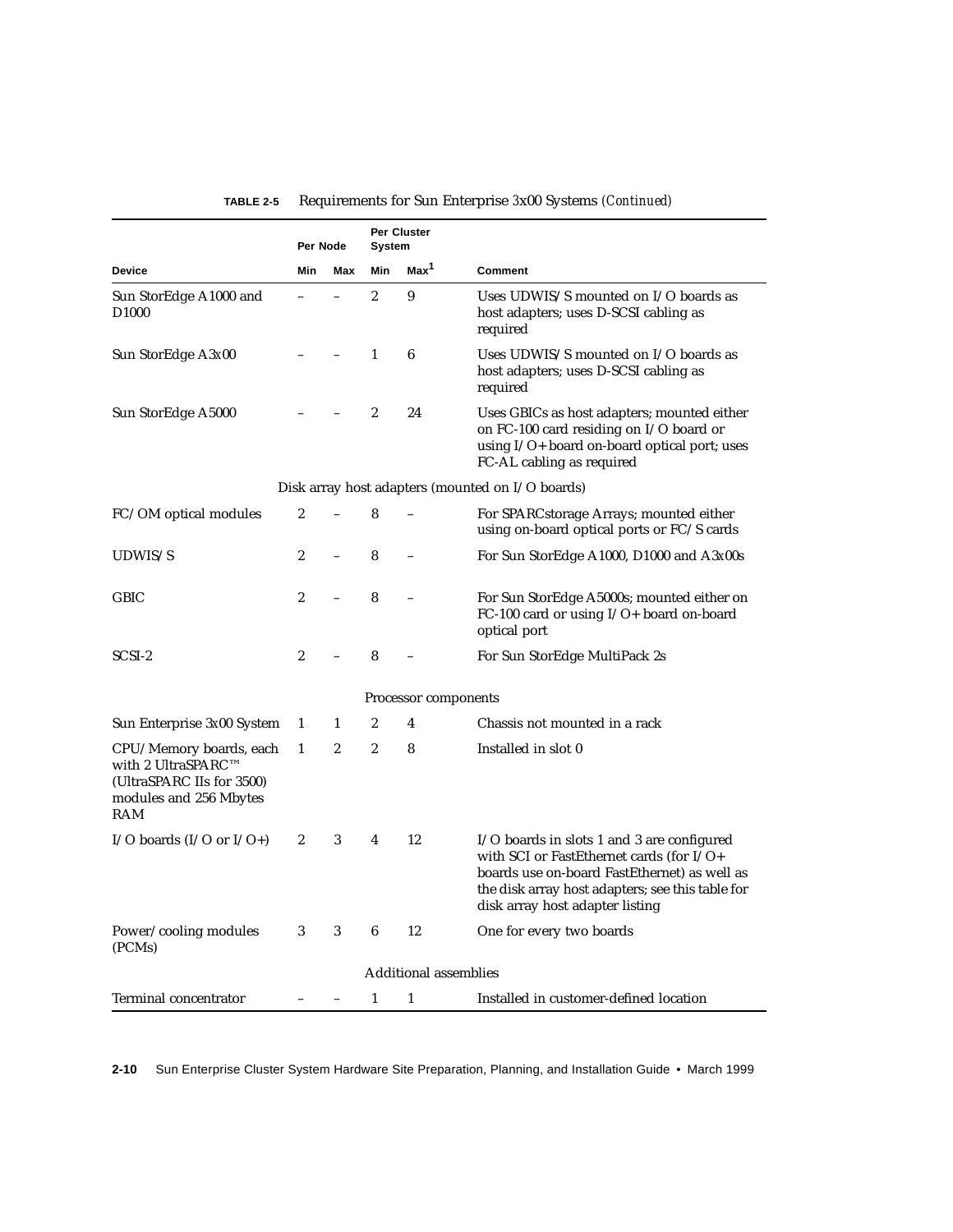|                                                                 |                          | Per Node       | System | <b>Per Cluster</b> |                                        |
|-----------------------------------------------------------------|--------------------------|----------------|--------|--------------------|----------------------------------------|
| <b>Device</b>                                                   | Min                      | Max            | Min    | Max <sup>1</sup>   | Comment                                |
| cabling:                                                        |                          |                |        |                    |                                        |
| RS-232 serial cable 1<br>long, PN 530-2152<br>short PN 530-2151 |                          | $\blacksquare$ | 2      | $\overline{4}$     |                                        |
| Administration workstation                                      | $\overline{\phantom{a}}$ |                |        |                    | Installed in customer-defined location |

**TABLE 2-5** Requirements for Sun Enterprise *3*x00 Systems *(Continued)*

1. Based on four nodes.

### 2.3.2 Checklist

|                             |                                                                                     | Per Node Quantity |         | Per Cluster Quantity |         |  |
|-----------------------------|-------------------------------------------------------------------------------------|-------------------|---------|----------------------|---------|--|
| Category                    | <b>Item</b>                                                                         | Planned           | On Hand | Planned              | On Hand |  |
| Processor<br>components     | Sun Enterprise 3x00 System (nodes)                                                  |                   |         |                      |         |  |
|                             | CPU/Memory board with 2 UltraSPARC modules<br>and 256 Mbytes RAM (128 Mbytes min.)  |                   |         |                      |         |  |
|                             | $I/O$ board                                                                         |                   |         |                      |         |  |
|                             | Power/cooling module (PCMs)                                                         |                   |         |                      |         |  |
| Disk array<br>host adapters | FC/OM modules mounted on FC/S cards for<br>SPARCstorage Arrays Model 100/200 Series |                   |         |                      |         |  |
|                             | UDWIS/S for Sun StorEdge A3x00s                                                     |                   |         |                      |         |  |
|                             | GBICs mounted on FC-100s for Sun StorEdge<br>A5000s                                 |                   |         |                      |         |  |
|                             | SCSI-2 for Sun StorEdge MultiPack 2                                                 |                   |         |                      |         |  |
| Cables                      | <b>Terminal concentrator</b>                                                        |                   |         |                      |         |  |
|                             | Private net (SCI or FastEthernet)                                                   |                   |         |                      |         |  |
|                             | Fiber optic (SPARCstorage Arrays)                                                   |                   |         |                      |         |  |
|                             | D-SCSI (Sun StorEdge A3x00)                                                         |                   |         |                      |         |  |
|                             | FC-AL (Sun StorEdge A5000)                                                          |                   |         |                      |         |  |
|                             | SCSI-2 (Sun StorEdge MultiPack 2)                                                   |                   |         |                      |         |  |

**TABLE 2-6** Checklist for Sun Enterprise *3*x00 Systems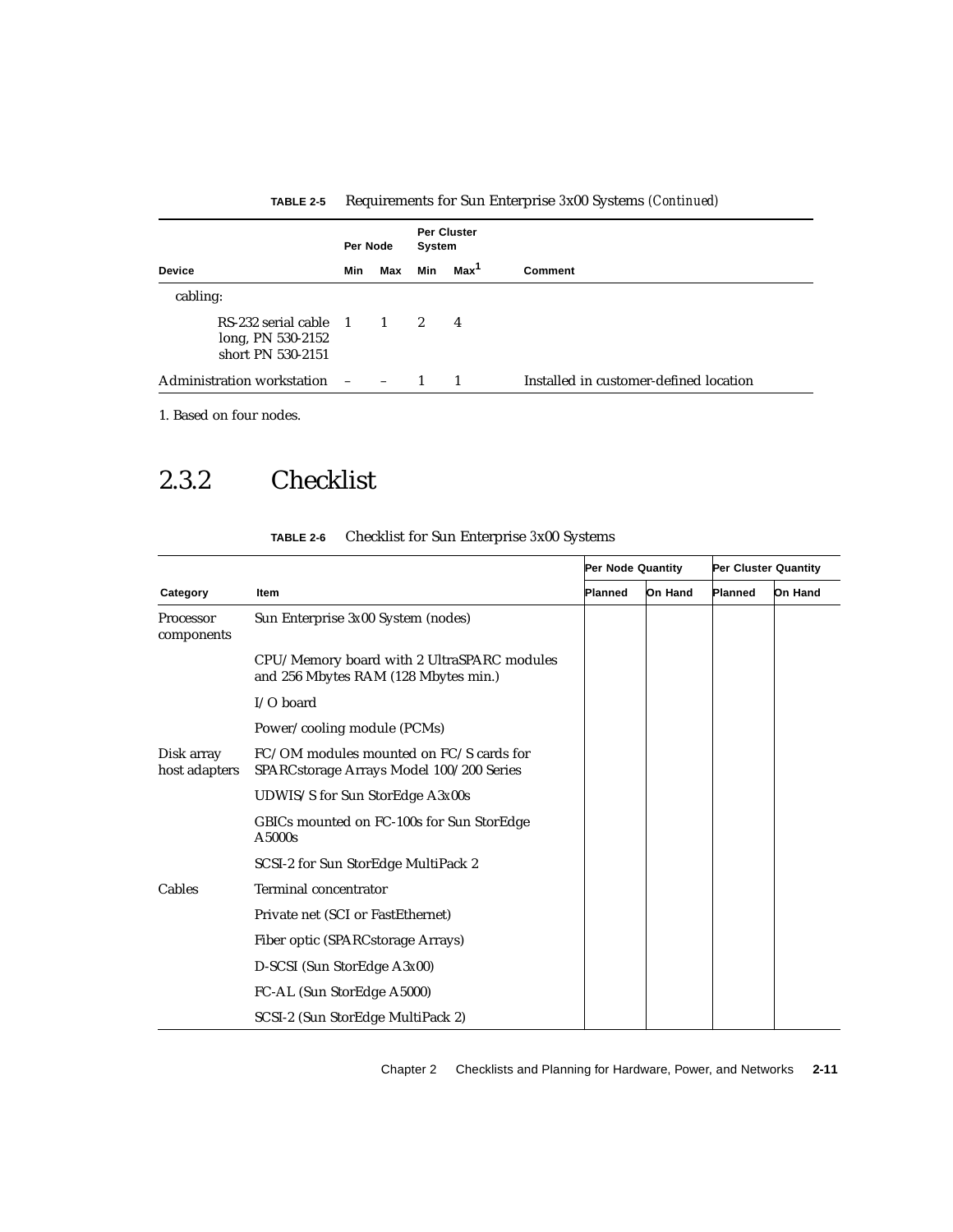|                                                  |                                                                                                                         | Per Node Quantity |         | Per Cluster Quantity |         |  |
|--------------------------------------------------|-------------------------------------------------------------------------------------------------------------------------|-------------------|---------|----------------------|---------|--|
| Category                                         | Item                                                                                                                    | Planned           | On Hand | <b>Planned</b>       | On Hand |  |
| <b>Expansion</b><br>cabinets                     | For hosts using SPARCstorage Array Model 200<br>series with SPARCstorage™ RSM™ units or<br>Differential SCSI disk trays |                   |         |                      |         |  |
|                                                  | For hosts using Sun StorEdge A3x00s                                                                                     |                   |         |                      |         |  |
|                                                  | For hosts using Sun StorEdge A5000s                                                                                     |                   |         |                      |         |  |
| Private net<br>switching<br>and adapter<br>cards | SCI switch or FastEthernet hub (three or more<br>nodes)<br><b>SCI</b> or FastEthernet cards                             |                   |         |                      |         |  |
| Additional<br>assemblies                         | Administration workstation with monitor                                                                                 |                   |         |                      |         |  |
|                                                  | Terminal concentrator                                                                                                   |                   |         |                      |         |  |

#### **TABLE 2-6** Checklist for Sun Enterprise *3*x00 Systems *(Continued)*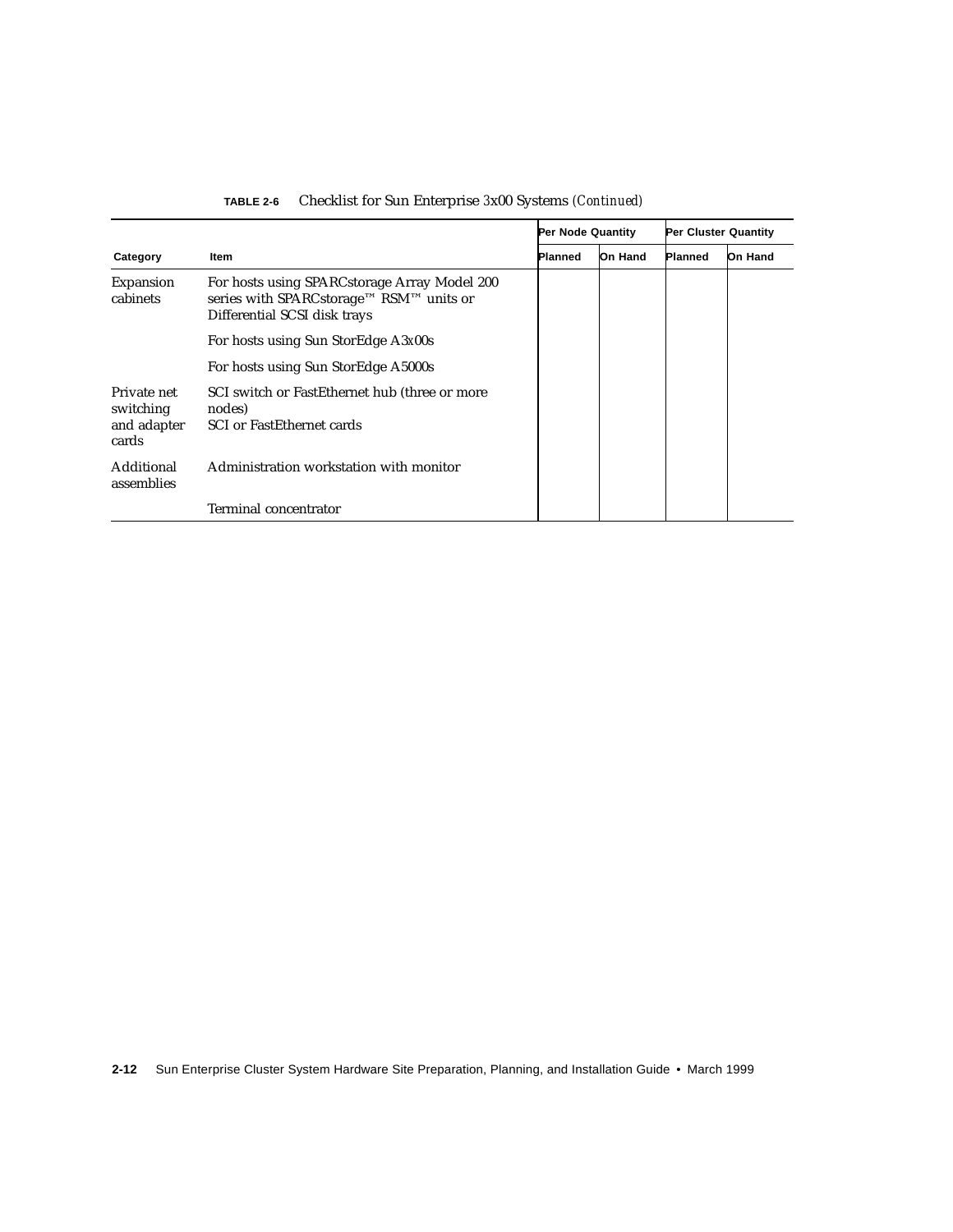# 2.4 Sun Enterprise *4*x00 Systems

## 2.4.1 General Description

|                                                        | Per Node         |                  | Per Cluster System  |                  |                                                                                                                                  |  |  |  |  |  |
|--------------------------------------------------------|------------------|------------------|---------------------|------------------|----------------------------------------------------------------------------------------------------------------------------------|--|--|--|--|--|
| <b>Device</b>                                          | Min              | Max              | Min                 | Max <sup>1</sup> | Comment                                                                                                                          |  |  |  |  |  |
| For FastEthernet private net                           |                  |                  |                     |                  |                                                                                                                                  |  |  |  |  |  |
| <b>FastEthernet hub</b>                                |                  |                  | 2                   | $\boldsymbol{2}$ | Three or more nodes                                                                                                              |  |  |  |  |  |
| <b>SunSwift or SunFastEthernet</b><br>SBus Adapter 2.0 | $\boldsymbol{2}$ | $\overline{2}$   | 8                   | 8                | Mounted on I/O boards; for $I/O+$<br>boards the on-board FastEthernet<br>port can be used                                        |  |  |  |  |  |
| cabling:                                               |                  |                  |                     |                  |                                                                                                                                  |  |  |  |  |  |
| 1m, Ethernet<br>5m, Ethernet                           | $\boldsymbol{2}$ | $\boldsymbol{2}$ | 8                   | 8                |                                                                                                                                  |  |  |  |  |  |
|                                                        |                  |                  | For SCI private net |                  |                                                                                                                                  |  |  |  |  |  |
| <b>SCI</b> switch                                      |                  |                  | $\overline{2}$      | $\boldsymbol{2}$ | Three or more nodes                                                                                                              |  |  |  |  |  |
| <b>SCI-B SBus Adapter</b>                              | 2                | $\overline{2}$   | 8                   | 8                | I/O boards in slots 1 and 3 are<br>configured with SCI cards                                                                     |  |  |  |  |  |
| cabling:                                               |                  |                  |                     |                  |                                                                                                                                  |  |  |  |  |  |
| 2m, SCI cable<br>5m, SCI cable<br>10m, SCI cable       | $\boldsymbol{2}$ | $\boldsymbol{2}$ | 8                   | 8                |                                                                                                                                  |  |  |  |  |  |
|                                                        |                  |                  | Disk arrays         |                  |                                                                                                                                  |  |  |  |  |  |
| <b>SPARCstorage Array</b>                              |                  |                  | $\overline{c}$      | 36               | Each equipped with 2 FC/OM; uses<br>host adapters mounted on I/O<br>boards, either using on-board optical<br>slots or FC/S cards |  |  |  |  |  |
| fiber-optic cabling                                    |                  |                  |                     |                  | As required                                                                                                                      |  |  |  |  |  |
| Sun StorEdge A3x00                                     |                  |                  | $\mathbf{1}$        | 18               | Uses UDWIS/S mounted on I/O<br>boards as host adapters                                                                           |  |  |  |  |  |
| D-SCSI cabling                                         |                  |                  |                     |                  | As required                                                                                                                      |  |  |  |  |  |

**TABLE 2-7** Requirements for Sun Enterprise *4*x00 Systems

Chapter 2 Checklists and Planning for Hardware, Power, and Networks **2-13**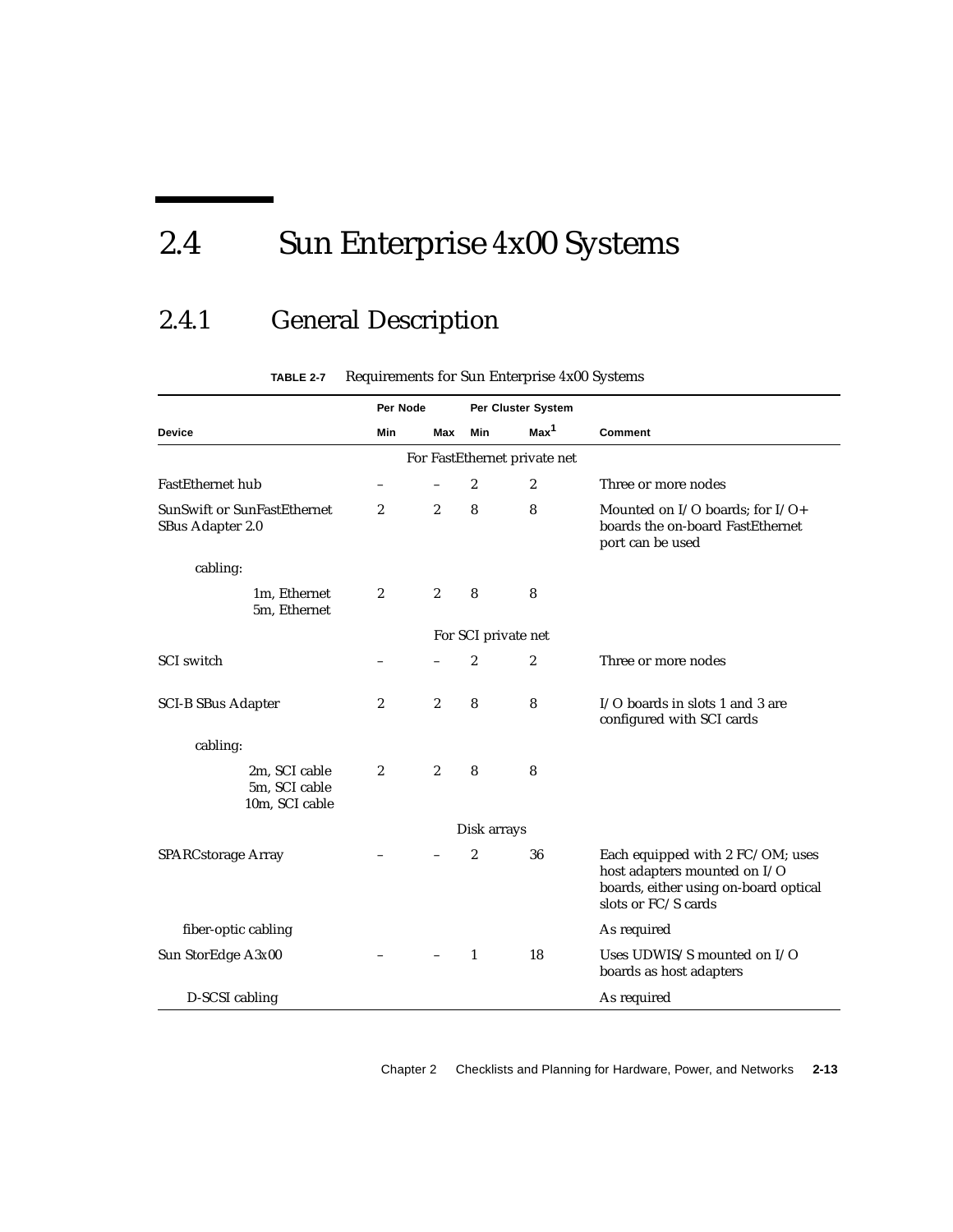|                    |                                                               | Per Node         |              | Per Cluster System           |                                                  |                                                                                                                                                                                                                                     |  |
|--------------------|---------------------------------------------------------------|------------------|--------------|------------------------------|--------------------------------------------------|-------------------------------------------------------------------------------------------------------------------------------------------------------------------------------------------------------------------------------------|--|
| <b>Device</b>      |                                                               | Min              | Max          | Min                          | Max <sup>1</sup>                                 | <b>Comment</b>                                                                                                                                                                                                                      |  |
| Sun StorEdge A5000 |                                                               |                  |              | $\overline{2}$               | 48                                               | Uses GBICs as host adapters;<br>mounted either on FC-100 card<br>residing on I/O board or using I/O+<br>board on-board optical port                                                                                                 |  |
|                    | FC-AL cabling                                                 |                  |              |                              |                                                  | As required                                                                                                                                                                                                                         |  |
|                    |                                                               |                  |              | Processor components         |                                                  |                                                                                                                                                                                                                                     |  |
|                    | Sun Enterprise 4x00 System                                    | 1                | 1            | $\boldsymbol{2}$             | 4                                                | Chassis not mounted in a rack                                                                                                                                                                                                       |  |
| 256 Mbytes RAM     | CPU/Memory boards, each with<br>2 UltraSPARC modules and      | 1                | $\mathbf{1}$ | $\overline{2}$               | 24                                               |                                                                                                                                                                                                                                     |  |
|                    | I/O boards (I/O or I/O+)                                      | $\boldsymbol{2}$ | 7            | 4                            | 28                                               | I/O boards in slots 1 and 3 are<br>configured with SCI or FastEthernet<br>cards (for $I/O+$ boards, use on-board<br>FastEthernet) as well as the disk<br>array host adapters; see this table for<br>disk array host adapter listing |  |
|                    | Power/cooling modules (PCMs)                                  | 3                | 4            | 6                            | 16                                               | One for every 2 boards                                                                                                                                                                                                              |  |
|                    |                                                               |                  |              |                              | Disk array host adapters (mounted on I/O boards) |                                                                                                                                                                                                                                     |  |
|                    | FC/OM optical modules                                         | $\boldsymbol{2}$ |              | 8                            |                                                  | For SPARCstorage Arrays, mounted<br>either using on-board optical ports or<br>$FC/S$ cards                                                                                                                                          |  |
| UDWIS/S            |                                                               | $\boldsymbol{2}$ |              | 8                            |                                                  | For Sun StorEdge A3x00s                                                                                                                                                                                                             |  |
| <b>GBIC</b>        |                                                               | $\overline{2}$   |              | 8                            |                                                  | For Sun StorEdge A5000s; mounted<br>either on FC-100 card or using I/O+<br>board on-board optical port                                                                                                                              |  |
|                    |                                                               |                  |              | <b>Additional assemblies</b> |                                                  |                                                                                                                                                                                                                                     |  |
|                    | Terminal concentrator                                         |                  |              | $\mathbf{1}$                 | $\mathbf{1}$                                     | Installed in customer-defined<br>location                                                                                                                                                                                           |  |
| cabling:           |                                                               |                  |              |                              |                                                  |                                                                                                                                                                                                                                     |  |
|                    | RS-232 serial cable<br>long, PN 530-2152<br>short PN 530-2151 | 1                | $\mathbf{1}$ | $\mathbf{2}^{\prime}$        | 4                                                |                                                                                                                                                                                                                                     |  |
|                    | Administration workstation                                    |                  |              | 1                            | $\mathbf{1}$                                     | Installed in customer-defined<br>location                                                                                                                                                                                           |  |

#### **TABLE 2-7** Requirements for Sun Enterprise *4*x00 Systems *(Continued)*

1. Based on four nodes.

**2-14** Sun Enterprise Cluster System Hardware Site Preparation, Planning, and Installation Guide • March 1999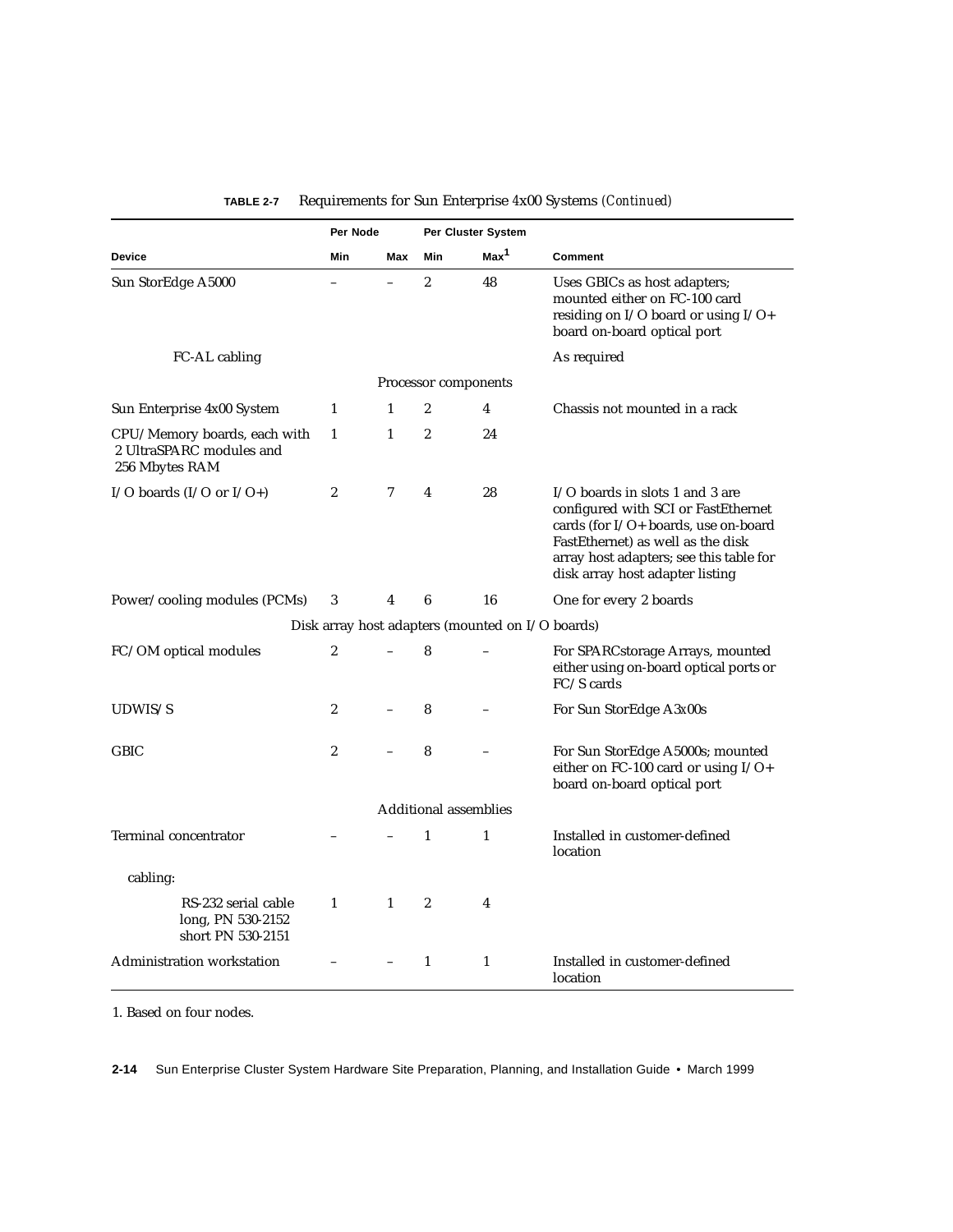### 2.4.2 Checklist

|                             |                                                                                                                    | Per Node Quantity |            | Per Cluster Quantity |            |  |
|-----------------------------|--------------------------------------------------------------------------------------------------------------------|-------------------|------------|----------------------|------------|--|
| Category                    | Item                                                                                                               | Planned           | On<br>Hand | <b>Planned</b>       | Юn<br>Hand |  |
| Processor<br>components     | Sun Enterprise 4x00 System (nodes)                                                                                 |                   |            |                      |            |  |
|                             | CPU/Memory board with 2 UltraSPARC<br>modules and 256 Mbytes RAM (128 Mbytes<br>min.)                              |                   |            |                      |            |  |
|                             | $I/O$ board                                                                                                        |                   |            |                      |            |  |
|                             | Disk board                                                                                                         |                   |            |                      |            |  |
|                             | Power/cooling module (PCMs)                                                                                        |                   |            |                      |            |  |
|                             | FC/S SBus card                                                                                                     |                   |            |                      |            |  |
| Disk array host<br>adapters | FC/OM modules mounted on FC/S cards for<br>SPARCstorage Array Model 100 and 200 Series                             |                   |            |                      |            |  |
|                             | UDWIS/S for Sun StorEdge A3x00s                                                                                    |                   |            |                      |            |  |
|                             | GBICs mounted on FC-100s for Sun StorEdge<br>A5000s                                                                |                   |            |                      |            |  |
| Cables                      | Terminal concentrator                                                                                              |                   |            |                      |            |  |
|                             | <b>SCI</b> or FastEthernet                                                                                         |                   |            |                      |            |  |
|                             | Fiber optic (SPARCstorage Arrays)                                                                                  |                   |            |                      |            |  |
|                             | D-SCSI (Sun StorEdge A3x00)                                                                                        |                   |            |                      |            |  |
|                             | FC-AL (Sun StorEdge A5000)                                                                                         |                   |            |                      |            |  |
| System cabinet              | <b>SPARCstorage Array units</b>                                                                                    |                   |            |                      |            |  |
| Expansion<br>cabinet        | For hosts using SPARCstorage Array Model 200<br>series with SPARCstorage RSMs or Differential<br><b>SCSI</b> trays |                   |            |                      |            |  |
|                             | For hosts using Sun StorEdge A3x00s                                                                                |                   |            |                      |            |  |
|                             | For hosts using Sun StorEdge A5000s                                                                                |                   |            |                      |            |  |

**TABLE 2-8** Checklist for Sun Enterprise *4*x00 Systems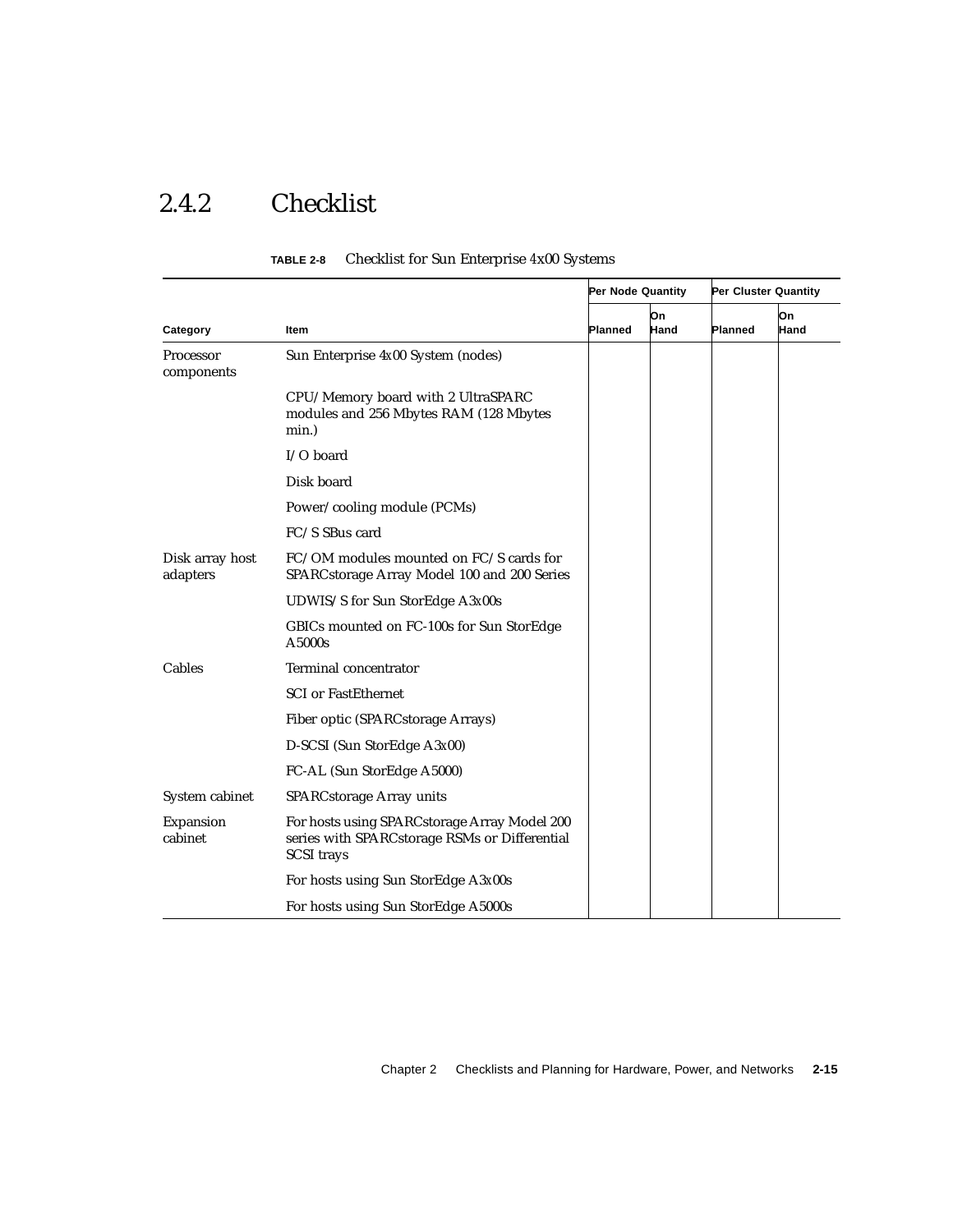|                                               |                                                                                             | Per Node Quantity |            | <b>Per Cluster Quantity</b> |            |  |
|-----------------------------------------------|---------------------------------------------------------------------------------------------|-------------------|------------|-----------------------------|------------|--|
| Category                                      | Item                                                                                        | <b>Planned</b>    | Юn<br>Hand | <b>Planned</b>              | Юn<br>Hand |  |
| Private net<br>switching and<br>adapter cards | SCI switch or FastEthernet hub (three or more<br>nodes)<br><b>SCI</b> or FastEthernet cards |                   |            |                             |            |  |
| Additional<br>assemblies                      | Terminal concentrator                                                                       |                   |            |                             |            |  |
|                                               | Administrative workstation                                                                  |                   |            |                             |            |  |

#### **TABLE 2-8** Checklist for Sun Enterprise *4*x00 Systems *(Continued)*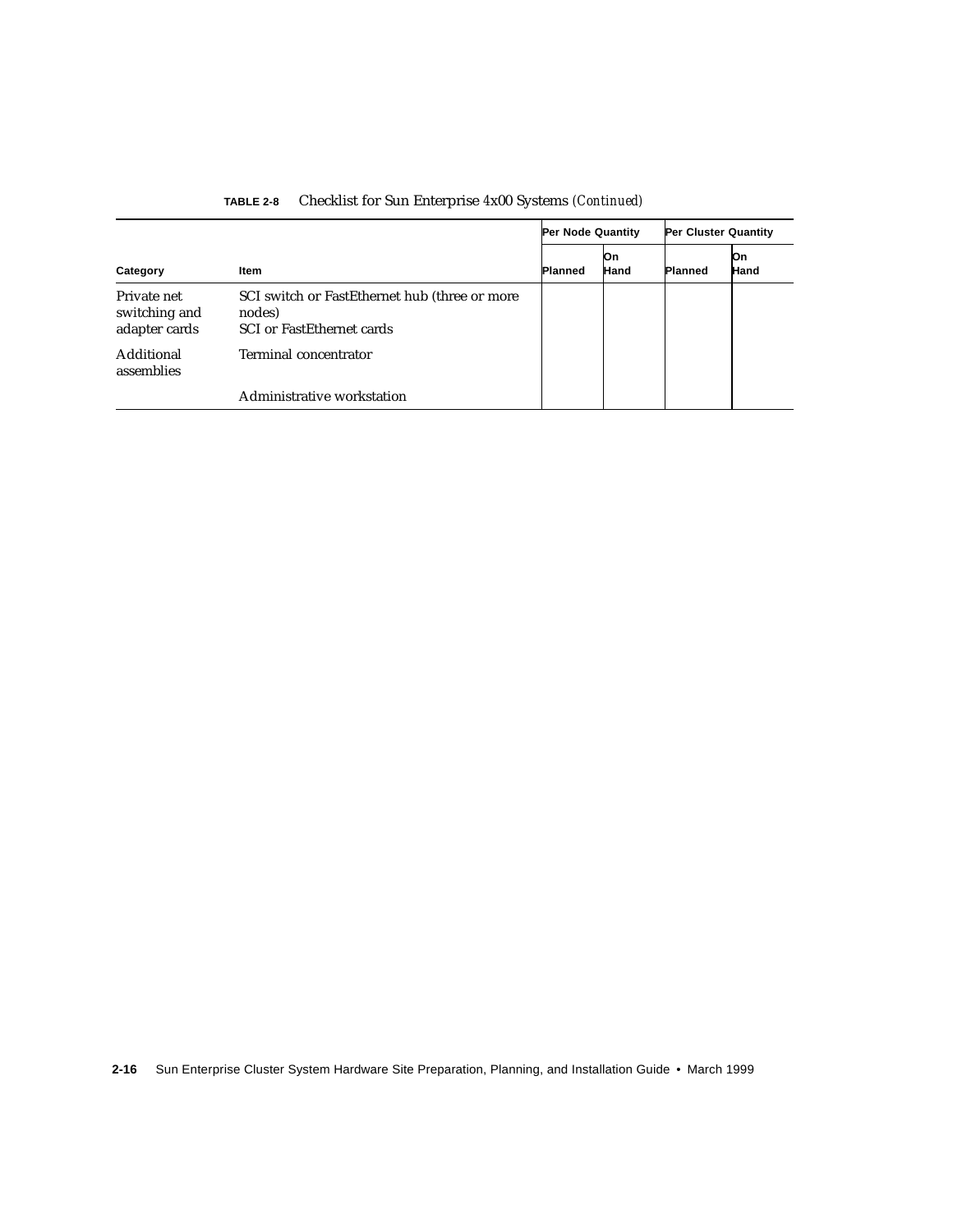# 2.5 Sun Enterprise *5*x00 Systems

## 2.5.1 General Description

|                                                        |                  | Per Cluster<br>Per Node<br>System |                     |                  |                                                                                                   |  |  |  |  |  |
|--------------------------------------------------------|------------------|-----------------------------------|---------------------|------------------|---------------------------------------------------------------------------------------------------|--|--|--|--|--|
| <b>Device</b>                                          | Min              | Max                               | Min                 | Max <sup>1</sup> | <b>Comment</b>                                                                                    |  |  |  |  |  |
| For FastEthernet private net                           |                  |                                   |                     |                  |                                                                                                   |  |  |  |  |  |
| <b>FastEthernet hub</b>                                |                  |                                   | $\overline{2}$      | $\boldsymbol{2}$ | Optional two nodes; required for three or<br>more nodes                                           |  |  |  |  |  |
| <b>SunSwift or SunFastEthernet SBus</b><br>Adapter 2.0 | $\boldsymbol{2}$ | $\overline{2}$                    | 8                   | 8                | Mounted on $I/O$ boards; for $I/O$ + boards<br>the on-board FastEthernet port can be used         |  |  |  |  |  |
| cabling:                                               |                  |                                   |                     |                  |                                                                                                   |  |  |  |  |  |
| 1m, Ethernet<br>5m, Ethernet                           | $\boldsymbol{2}$ | $\boldsymbol{2}$                  | 8                   | $\bf 8$          |                                                                                                   |  |  |  |  |  |
|                                                        |                  |                                   | For SCI private net |                  |                                                                                                   |  |  |  |  |  |
| <b>SCI</b> switch                                      |                  |                                   | $\boldsymbol{2}$    | $\boldsymbol{2}$ | Optional two nodes; required for three or<br>more nodes                                           |  |  |  |  |  |
| <b>SCI-B SBus Adapter</b>                              | $\boldsymbol{2}$ | $\overline{2}$                    | 8                   | 8                | I/O boards in slots 1 and 3 are configured<br>with SCI cards                                      |  |  |  |  |  |
| cabling:                                               |                  |                                   |                     |                  |                                                                                                   |  |  |  |  |  |
| 2m, SCI cable<br>5m, SCI cable<br>10m, SCI cable       | $\boldsymbol{2}$ | $\mathbf{2}$                      | 8                   | 8                |                                                                                                   |  |  |  |  |  |
|                                                        |                  |                                   | Disk arrays         |                  |                                                                                                   |  |  |  |  |  |
| SPARCstorage Array                                     |                  |                                   | $\boldsymbol{2}$    | 36               | Each equipped with 2 FC/OM host<br>adapter; uses FC/OMs mounted on I/O<br>boards as host adapters |  |  |  |  |  |
| fiber-optic cabling                                    |                  |                                   |                     |                  | As required                                                                                       |  |  |  |  |  |
| Sun StorEdge A3x00                                     |                  |                                   | $\mathbf{1}$        | 18               | Uses UDWIS/S as host adapters                                                                     |  |  |  |  |  |
| D-SCSI cabling                                         |                  |                                   |                     |                  | As required                                                                                       |  |  |  |  |  |

**TABLE 2-9** Requirements for Sun Enterprise *5*x00 Systems

Chapter 2 Checklists and Planning for Hardware, Power, and Networks **2-17**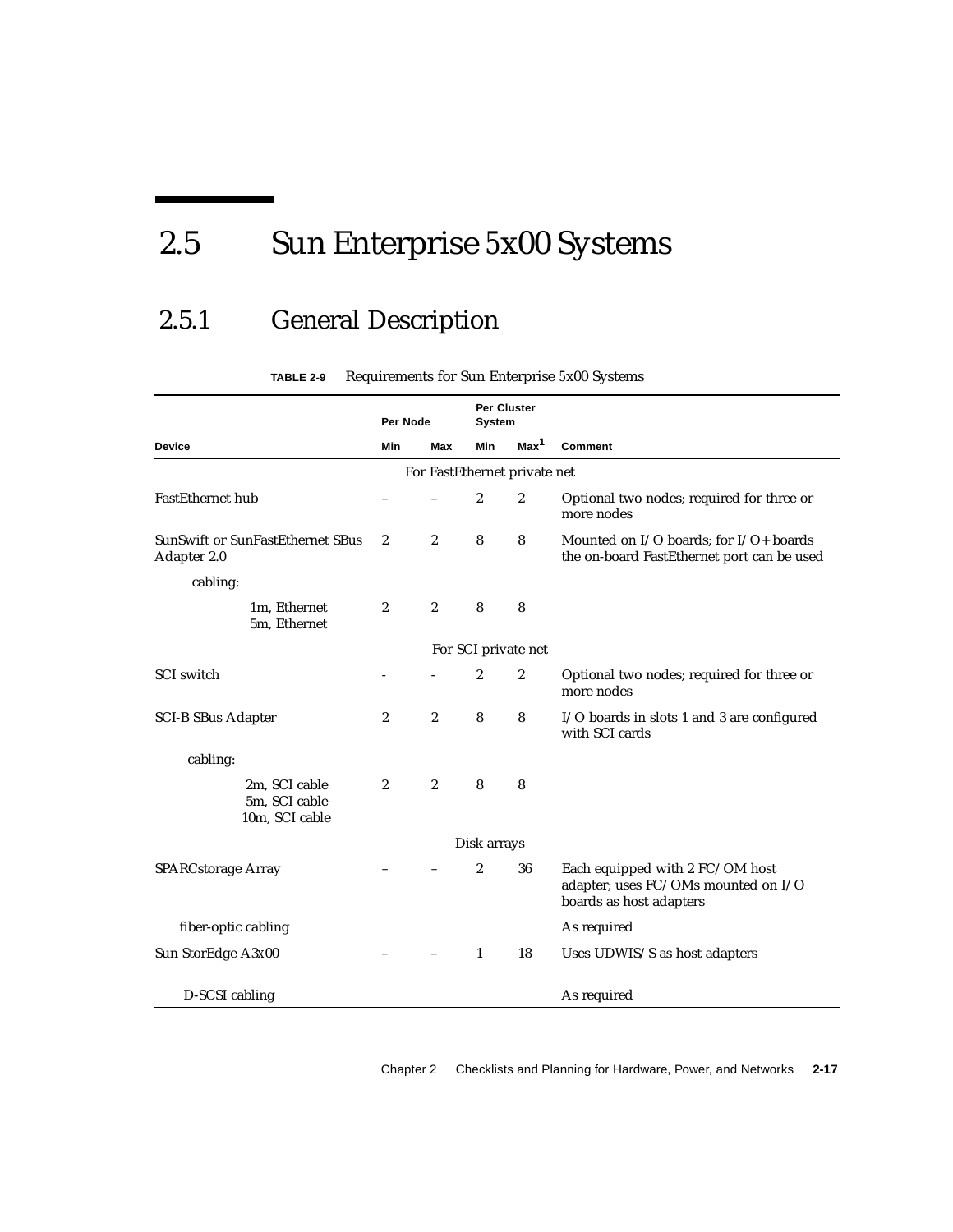|                                                                        | Per Node         |                       | Per Cluster<br><b>System</b> |                  |                                                                                                                                                                                                                                   |
|------------------------------------------------------------------------|------------------|-----------------------|------------------------------|------------------|-----------------------------------------------------------------------------------------------------------------------------------------------------------------------------------------------------------------------------------|
| <b>Device</b>                                                          | Min              | Max                   | Min                          | Max <sup>1</sup> | <b>Comment</b>                                                                                                                                                                                                                    |
| Sun StorEdge A5000                                                     |                  |                       | $\boldsymbol{2}$             | 48               | Uses GBICs mounted on $I/O$ + boards as<br>host adapters                                                                                                                                                                          |
| FC-AL cabling                                                          |                  |                       |                              |                  | As required                                                                                                                                                                                                                       |
| Rackmount kit                                                          | $\mathbf{1}$     | 3                     | $\boldsymbol{2}$             | 24               | Mounts one SPARCstorage Array 100 Series<br>chassis                                                                                                                                                                               |
|                                                                        |                  |                       |                              |                  | Disk array host adapter (mounted on I/O boards)                                                                                                                                                                                   |
| FC/OM optical modules                                                  | $\boldsymbol{2}$ |                       | 8                            |                  | For SPARCstorage Arrays; mounted either<br>using on-board optical ports or FC/S cards                                                                                                                                             |
| UDWIS/S                                                                | $\boldsymbol{2}$ |                       | 8                            |                  | For Sun StorEdge A3x00s                                                                                                                                                                                                           |
| <b>GBIC</b>                                                            | $\boldsymbol{2}$ |                       | 8                            |                  | For Sun StorEdge A5000s; mounted either<br>on FC-100 card or using I/O+ board on-<br>board optical port                                                                                                                           |
| Cable set other                                                        |                  |                       | $\mathbf{1}$                 | $\mathbf{1}$     |                                                                                                                                                                                                                                   |
|                                                                        |                  | Processor components  |                              |                  |                                                                                                                                                                                                                                   |
| Sun Enterprise 5x00 System                                             | 1                | 1                     | $\boldsymbol{2}$             | 4                |                                                                                                                                                                                                                                   |
| CPU/Memory boards, each with<br>2 UltraSPARC modules<br>256 Mbytes RAM | 1                | 1                     | $\boldsymbol{2}$             | 24               |                                                                                                                                                                                                                                   |
| I/O boards (I/O or I/O +)                                              | $\boldsymbol{2}$ | $\tau$                | $\overline{4}$               | 28               | $I/O$ boards in slots 1 and 3 are configured<br>with SCI or FastEthernet cards (for $I/O+$<br>boards use on-board FastEthernet) as well<br>as the disk array host adapters; see this<br>table for disk array host adapter listing |
| Power/cooling modules (PCMs)                                           | 3                | 4                     | 6                            | 16               | One for every two boards                                                                                                                                                                                                          |
|                                                                        |                  | Additional assemblies |                              |                  |                                                                                                                                                                                                                                   |
| Terminal concentrator                                                  |                  |                       | $\mathbf{1}$                 | $\mathbf{1}$     | Installed in customer-defined location                                                                                                                                                                                            |
| cabling:                                                               |                  |                       |                              |                  |                                                                                                                                                                                                                                   |
| RS-232 serial cable<br>long, PN 530-2152<br>short PN 530-2151          | $\mathbf{1}$     | $\mathbf{1}$          | $\boldsymbol{2}$             | 4                |                                                                                                                                                                                                                                   |
| Administration workstation                                             |                  |                       | 1                            | 1                | Installed in customer-defined location                                                                                                                                                                                            |

#### **TABLE 2-9** Requirements for Sun Enterprise *5*x00 Systems *(Continued)*

1. Based on four nodes.

**2-18** Sun Enterprise Cluster System Hardware Site Preparation, Planning, and Installation Guide • March 1999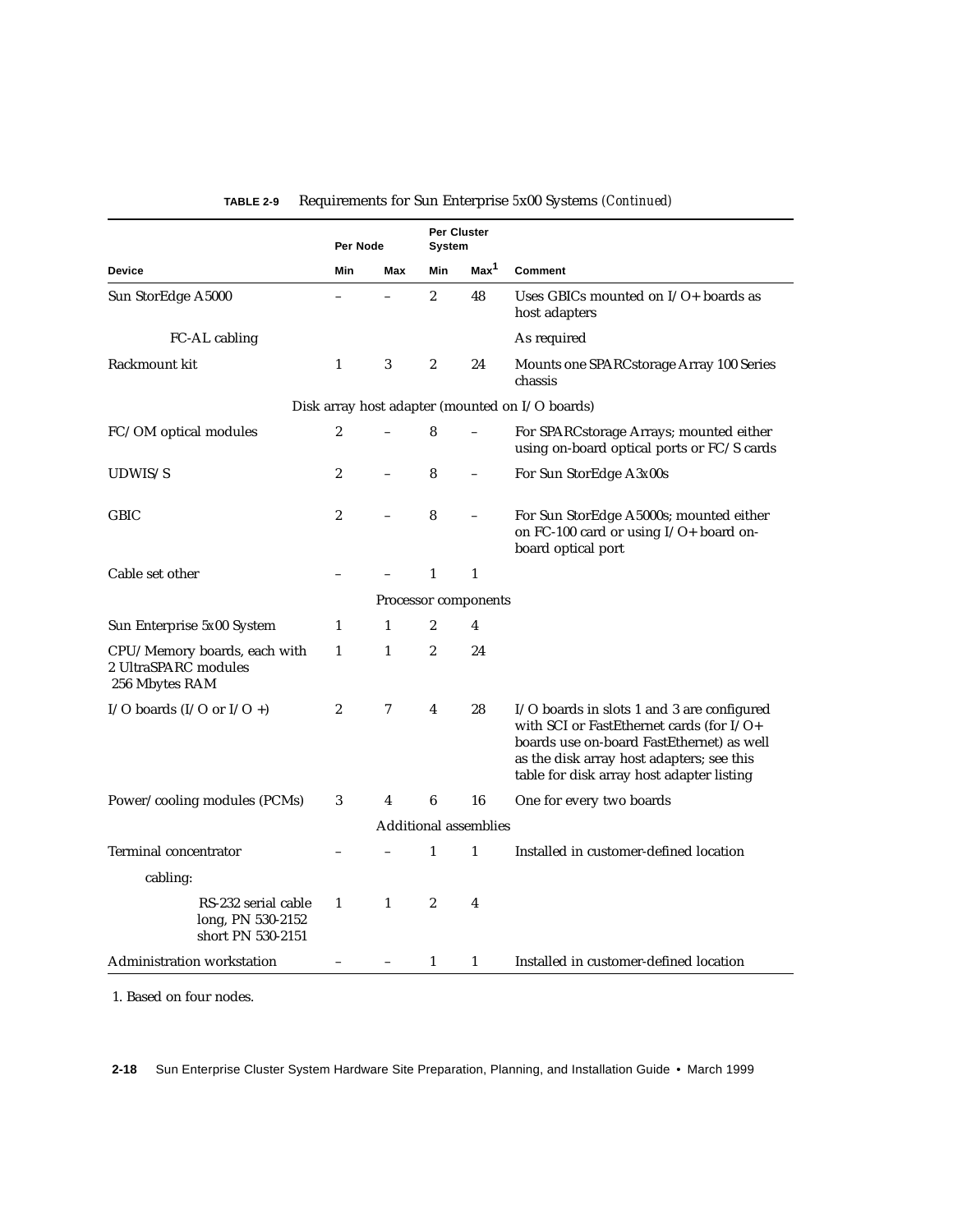### 2.5.2 Checklist

| Category                    | Item                                                                                                  | Per Node Quantity |              | Per Cluster Quantity |            |
|-----------------------------|-------------------------------------------------------------------------------------------------------|-------------------|--------------|----------------------|------------|
|                             |                                                                                                       | Planned           | lOn.<br>Hand | <b>Planned</b>       | Юn<br>Hand |
| Processor<br>components     | Sun Enterprise 5x00 System (nodes)                                                                    |                   |              |                      |            |
|                             | CPU/Memory board with 2 UltraSPARC<br>modules and 256 Mbytes RAM (128 Mbytes<br>min.)                 |                   |              |                      |            |
|                             | $I/O$ board                                                                                           |                   |              |                      |            |
|                             | Disk board                                                                                            |                   |              |                      |            |
|                             | Power/cooling module (PCMs)                                                                           |                   |              |                      |            |
|                             | Administration workstation                                                                            |                   |              |                      |            |
| Disk array host<br>adapters | FC/OM modules mounted on FC/S cards for<br>SPARCstorage Arrays Model 100/200 series                   |                   |              |                      |            |
|                             | UDWIS/S for Sun StorEdge A3x00s                                                                       |                   |              |                      |            |
|                             | GBICs mounted on FC-100s for Sun StorEdge<br>A5000s                                                   |                   |              |                      |            |
| Cables                      | Terminal concentrator                                                                                 |                   |              |                      |            |
|                             | <b>SCI</b> or FastEthernet                                                                            |                   |              |                      |            |
|                             | Fiber optic (SPARCstorage Arrays)                                                                     |                   |              |                      |            |
|                             | D-SCSI (Sun StorEdge A3x00)                                                                           |                   |              |                      |            |
|                             | FC-AL (Sun StorEdge A5000)                                                                            |                   |              |                      |            |
| System cabinet              | SPARCstorage Array units                                                                              |                   |              |                      |            |
|                             | Rackmount kit                                                                                         |                   |              |                      |            |
| Expansion<br>cabinet        | SPARCstorage Array 200 series units with<br>SPARCstorage RSM units or Differential SCSI<br>disk trays |                   |              |                      |            |
|                             | Sun StorEdge A3x00                                                                                    |                   |              |                      |            |
|                             | Sun StorEdge A5000                                                                                    |                   |              |                      |            |

#### **TABLE 2-10** Checklist for Sun Enterprise *5*x00 Systems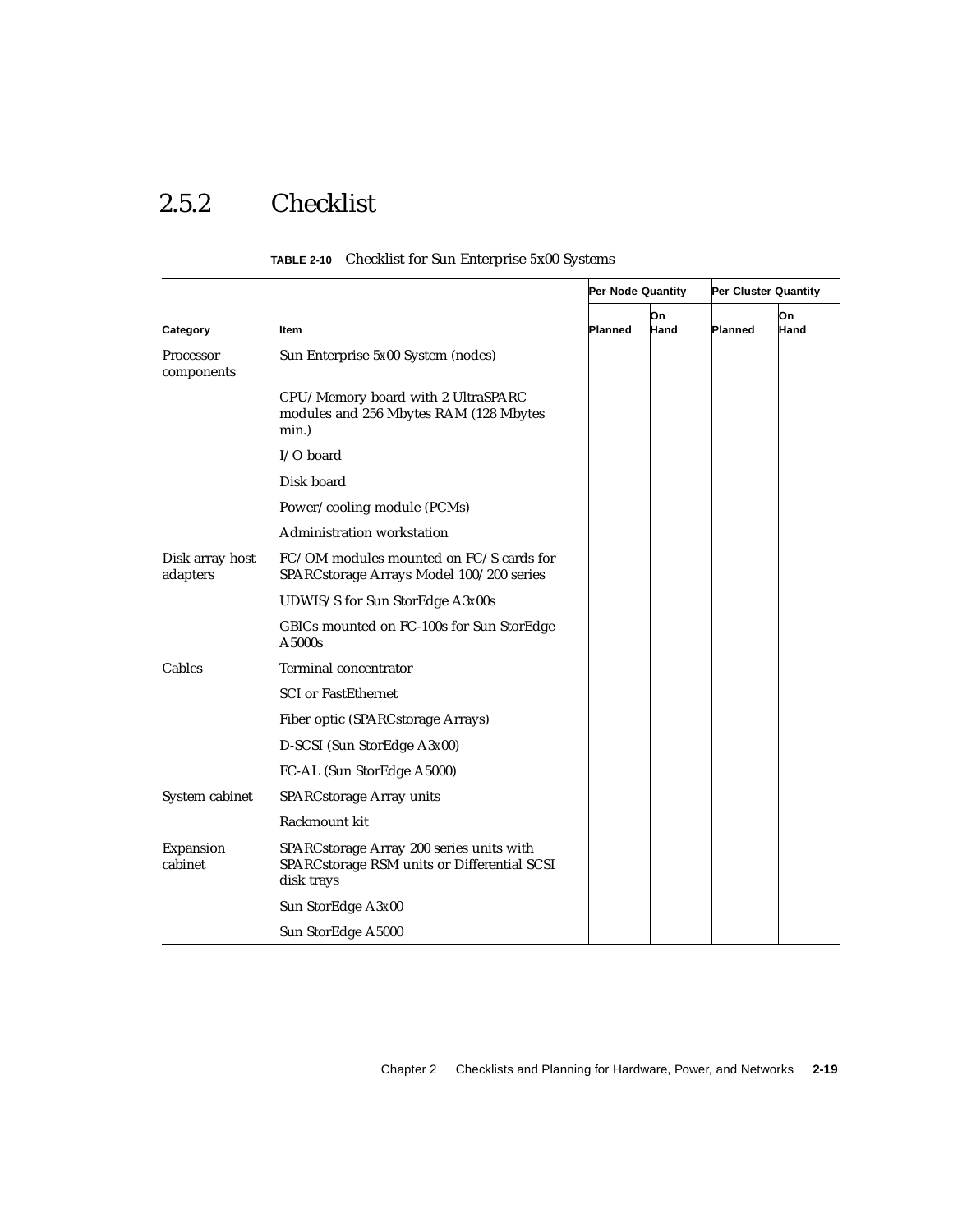| Category                                      | Item                                                                                        | Per Node Quantity |            | <b>Per Cluster Quantity</b> |            |
|-----------------------------------------------|---------------------------------------------------------------------------------------------|-------------------|------------|-----------------------------|------------|
|                                               |                                                                                             | <b>Planned</b>    | Юn<br>Hand | <b>Planned</b>              | Юn<br>Hand |
| Private net<br>switching and<br>adapter cards | SCI switch or FastEthernet hub (three or more<br>nodes)<br><b>SCI</b> or FastEthernet cards |                   |            |                             |            |
| Additional<br>assemblies                      | Terminal concentrator                                                                       |                   |            |                             |            |
|                                               | Administrative workstation                                                                  |                   |            |                             |            |

#### **TABLE 2-10** Checklist for Sun Enterprise *5*x00 Systems *(Continued)*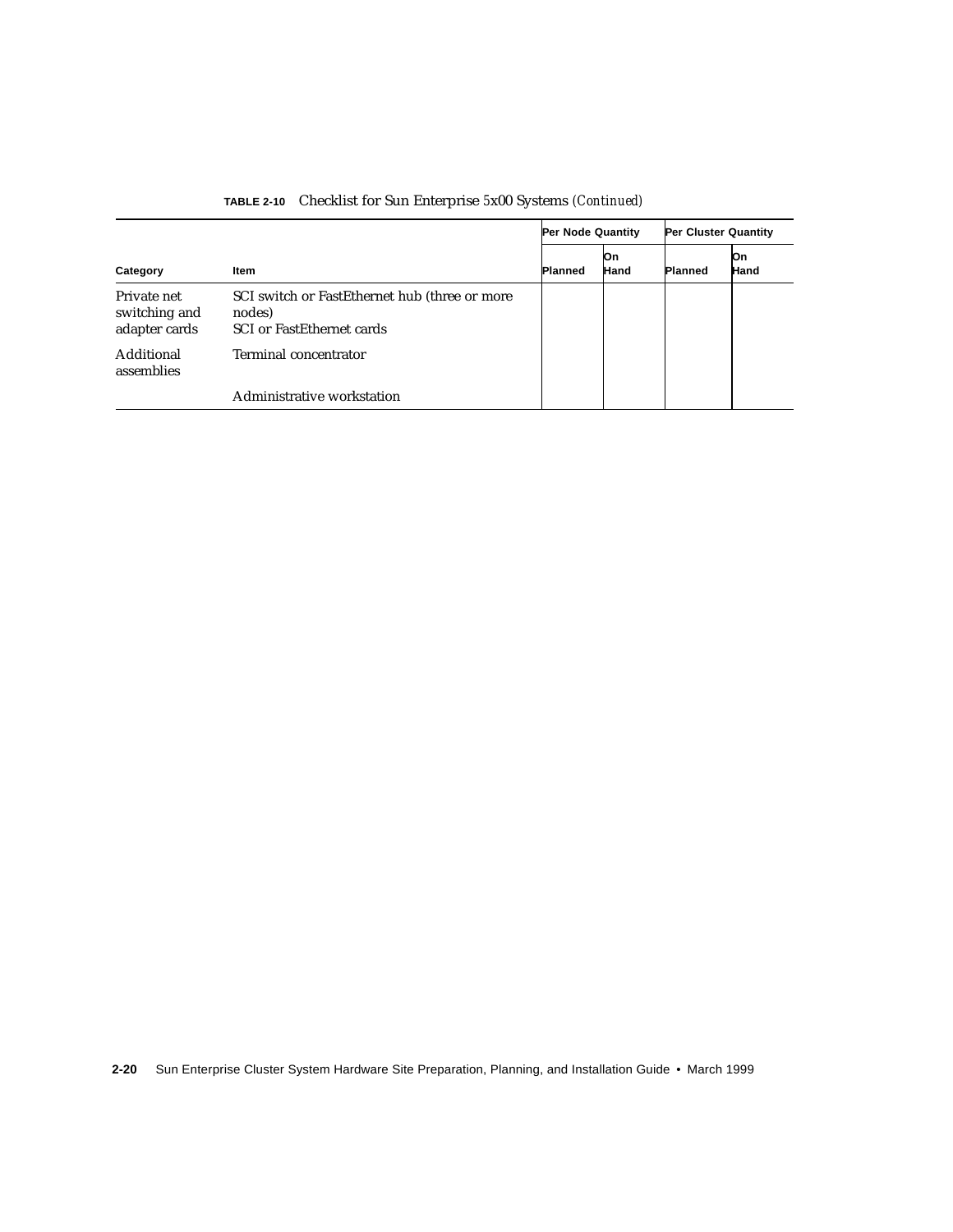# 2.6 Sun Enterprise *6*x00 Systems

## 2.6.1 General Description

|                                                        | Per Node              |                  |                      | Per Cluster System            |                                                                                                    |
|--------------------------------------------------------|-----------------------|------------------|----------------------|-------------------------------|----------------------------------------------------------------------------------------------------|
| <b>Device</b>                                          | Min                   | Max              | Min                  | Max <sup>1</sup>              | <b>Comment</b>                                                                                     |
|                                                        |                       |                  |                      | For FastEthernet private net: |                                                                                                    |
| <b>FastEthernet hub</b>                                |                       |                  | $\boldsymbol{2}$     | $\boldsymbol{2}$              | Optional two nodes; required for three<br>or more nodes                                            |
| <b>SunSwift or SunFastEthernet</b><br>SBus Adapter 2.0 | 2                     | $\boldsymbol{2}$ | 8                    | 8                             | Mounted on I/O boards; for I/O+<br>boards the on-board FastEthernet port<br>can be used            |
| cabling:                                               |                       |                  |                      |                               |                                                                                                    |
| 1m, Ethernet<br>5m, Ethernet                           | $\mathbf{2}^{\prime}$ | $\overline{2}$   | 8                    | 8                             |                                                                                                    |
|                                                        |                       |                  | For SCI private net: |                               |                                                                                                    |
| <b>SCI</b> switch                                      |                       |                  | $\boldsymbol{2}$     | $\boldsymbol{2}$              | Optional two nodes; required for three<br>or more nodes                                            |
| <b>SCI-B SBus Adapter</b>                              | 2                     | $\overline{2}$   | 8                    | 8                             | I/O boards in slots 1 and 3 are<br>configured with SCI cards                                       |
| cabling:                                               |                       |                  |                      |                               |                                                                                                    |
| 2m, SCI cable<br>5m, SCI cable<br>10m, SCI cable       | $\boldsymbol{2}$      | $\mathbf{2}$     | 8                    | 8                             |                                                                                                    |
|                                                        |                       |                  | Disk arrays          |                               |                                                                                                    |
| SPARCstorage Array                                     |                       |                  | $\boldsymbol{2}$     | 56                            | Each equipped with 2 FC/OM host<br>adapters; uses FC/OMs mounted on<br>I/O boards as host adapters |
| fiber-optic cabling                                    |                       |                  |                      |                               | As required                                                                                        |
| Sun StorEdge A3x00                                     |                       |                  | $\mathbf{1}$         | 36                            | Uses UDWIS/S as host adapters                                                                      |
| D-SCSI cabling                                         |                       |                  |                      |                               | As required                                                                                        |

**TABLE 2-11** Requirements for Sun Enterprise *6*x00 Systems

Chapter 2 Checklists and Planning for Hardware, Power, and Networks **2-21**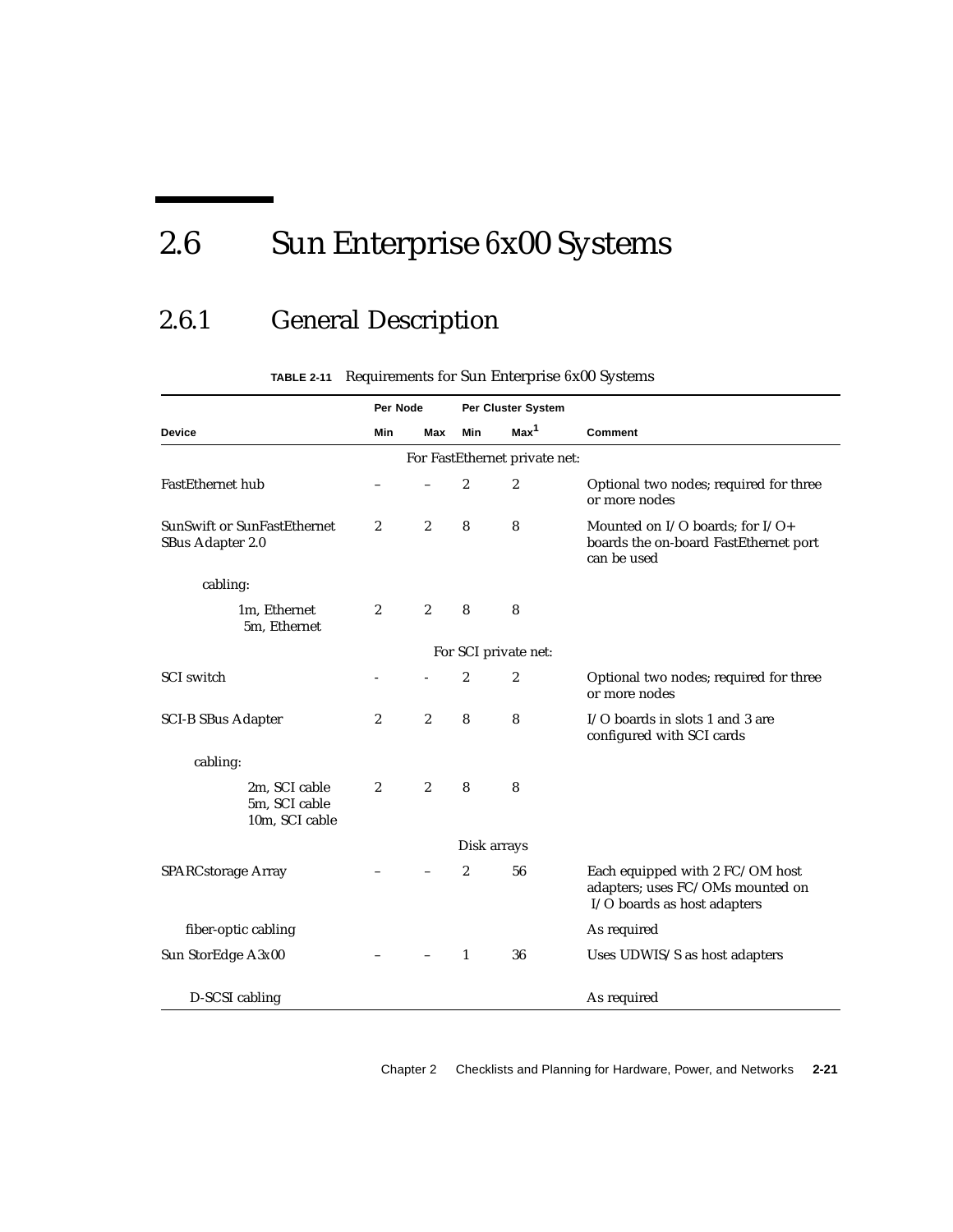|                                                                            | Per Node<br>Per Cluster System |                  |                  |                                                  |                                                                                                                                                                                                                                     |
|----------------------------------------------------------------------------|--------------------------------|------------------|------------------|--------------------------------------------------|-------------------------------------------------------------------------------------------------------------------------------------------------------------------------------------------------------------------------------------|
| <b>Device</b>                                                              | Min                            | Max              | Min              | Max <sup>1</sup>                                 | <b>Comment</b>                                                                                                                                                                                                                      |
| Sun StorEdge A5000                                                         |                                |                  | $\boldsymbol{2}$ | 72                                               | Uses GBICs mounted on $I/O$ + boards<br>as host adapters                                                                                                                                                                            |
| FC-AL cabling                                                              |                                |                  |                  |                                                  | As required                                                                                                                                                                                                                         |
| Rackmount kit                                                              | $\mathbf{1}$                   | $\boldsymbol{2}$ | $\boldsymbol{2}$ | 12                                               | Mounts one SPARCstorage Array 100<br>Series chassis                                                                                                                                                                                 |
| Cable set other                                                            |                                |                  | $\mathbf{1}$     | $\mathbf{1}$                                     |                                                                                                                                                                                                                                     |
|                                                                            |                                |                  |                  | Disk array host adapters (mounted on I/O boards) |                                                                                                                                                                                                                                     |
| FC/OM optical modules                                                      | $\boldsymbol{2}$               |                  | 8                |                                                  | For SPARCstorage Arrays; mounted<br>either using on-board optical ports or<br>FC/S cards                                                                                                                                            |
| UDWIS/S                                                                    | $\boldsymbol{2}$               |                  | 8                |                                                  | For Sun StorEdge A3x00s                                                                                                                                                                                                             |
| <b>GBIC</b>                                                                | $\overline{2}$                 |                  | 8                |                                                  | For Sun StorEdge A5000s; mounted<br>either on FC-100 card or using I/O+<br>board on-board optical port                                                                                                                              |
|                                                                            |                                |                  |                  | Processor components                             |                                                                                                                                                                                                                                     |
| SunEnterprise 6x00 System                                                  | 1                              | 1                | 2                | 4                                                |                                                                                                                                                                                                                                     |
| CPU/Memory boards, each with<br>2 UltraSPARC modules<br>256 Mbytes RAM     | -1                             | $\mathbf{1}$     | $\boldsymbol{2}$ | 56                                               |                                                                                                                                                                                                                                     |
| I/O boards (I/O or I/O +)                                                  | $\boldsymbol{2}$               | 15               | 4                | 60                                               | I/O boards in slots 1 and 3 are<br>configured with SCI or FastEthernet<br>cards (for $I/O+$ boards, use on-board<br>FastEthernet) as well as the disk array<br>host adapters; see this table for disk<br>array host adapter listing |
| Power/cooling modules (PCMs)                                               | 3                              | 8                | 6                | 32                                               | One for every two boards                                                                                                                                                                                                            |
|                                                                            |                                |                  |                  | <b>Additional assemblies</b>                     |                                                                                                                                                                                                                                     |
| Terminal concentrator                                                      |                                |                  | 1                | 1                                                | Installed in customer-defined location                                                                                                                                                                                              |
| cabling:<br>RS-232 serial cable;<br>long, PN 530-2152<br>short PN 530-2151 | 1                              | 1                | $\boldsymbol{2}$ | 4                                                |                                                                                                                                                                                                                                     |
| Administration workstation                                                 |                                |                  | 1                | 1                                                | Installed in customer-defined location                                                                                                                                                                                              |

#### **TABLE 2-11** Requirements for Sun Enterprise *6*x00 Systems *(Continued)*

1. Based on four nodes.

**2-22** Sun Enterprise Cluster System Hardware Site Preparation, Planning, and Installation Guide • March 1999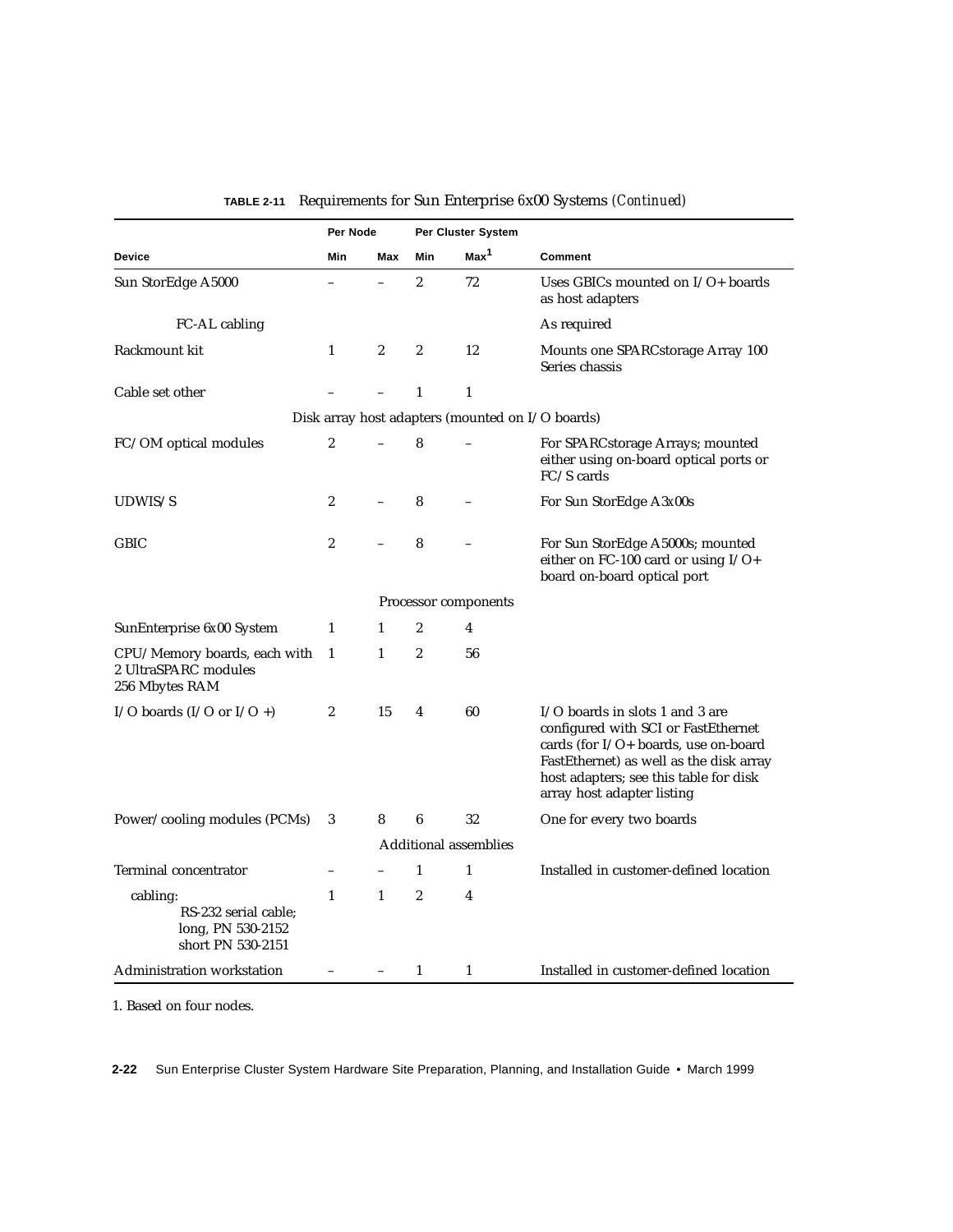## 2.6.2 Checklist

|                                               |                                                                                                                                                                     |         | Per Node Quantity | Per Cluster Quantity |            |  |
|-----------------------------------------------|---------------------------------------------------------------------------------------------------------------------------------------------------------------------|---------|-------------------|----------------------|------------|--|
| Category                                      | Item                                                                                                                                                                | Planned | On<br>Hand        | Planned              | Юn<br>Hand |  |
| Processor<br>components                       | Sun Enterprise 6x00 System (nodes)                                                                                                                                  |         |                   |                      |            |  |
|                                               | CPU/Memory board with 2 UltraSPARC<br>modules and 256 Mbytes RAM (128 Mbytes min.)                                                                                  |         |                   |                      |            |  |
|                                               | $I/O$ board                                                                                                                                                         |         |                   |                      |            |  |
|                                               | Disk board                                                                                                                                                          |         |                   |                      |            |  |
|                                               | Power/cooling module (PCMs)                                                                                                                                         |         |                   |                      |            |  |
| Disk array host<br>adapters                   | FC/OM modules mounted on I/O boards for<br><b>SPARCstorage Arrays</b><br>UDWIS/S for Sun StorEdge A3x00s<br>GBICs mounted on I/O+ boards for Sun<br>StorEdge A5000s |         |                   |                      |            |  |
| Cables                                        | Terminal concentrator                                                                                                                                               |         |                   |                      |            |  |
|                                               | <b>SCI</b> or FastEthernet                                                                                                                                          |         |                   |                      |            |  |
|                                               | Fiber optic (SPARCstorage Array)                                                                                                                                    |         |                   |                      |            |  |
|                                               | D-SCSI (Sun StorEdge A3x00)                                                                                                                                         |         |                   |                      |            |  |
|                                               | FC-AL (Sun StorEdge A5000)                                                                                                                                          |         |                   |                      |            |  |
| System cabinet                                | SPARCstorage Array units                                                                                                                                            |         |                   |                      |            |  |
|                                               | Rackmount kit                                                                                                                                                       |         |                   |                      |            |  |
| Expansion<br>cabinet                          | SPARCstorage Array 200 series units with<br>SPARCstorage RSM unit or Differential SCSI disk<br>trays                                                                |         |                   |                      |            |  |
|                                               | Sun StorEdge A3x00s                                                                                                                                                 |         |                   |                      |            |  |
|                                               | Sun StorEdge A5000s                                                                                                                                                 |         |                   |                      |            |  |
| Private net<br>switching and<br>adapter cards | SCI switch or FastEthernet hub (three or more<br>nodes)<br><b>SCI</b> or FastEthernet cards                                                                         |         |                   |                      |            |  |
| Additional<br>assemblies                      | Terminal concentrator                                                                                                                                               |         |                   |                      |            |  |
|                                               | Administrative workstation                                                                                                                                          |         |                   |                      |            |  |

#### **TABLE 2-12** Checklist for Sun Enterprise 6*x*00 Systems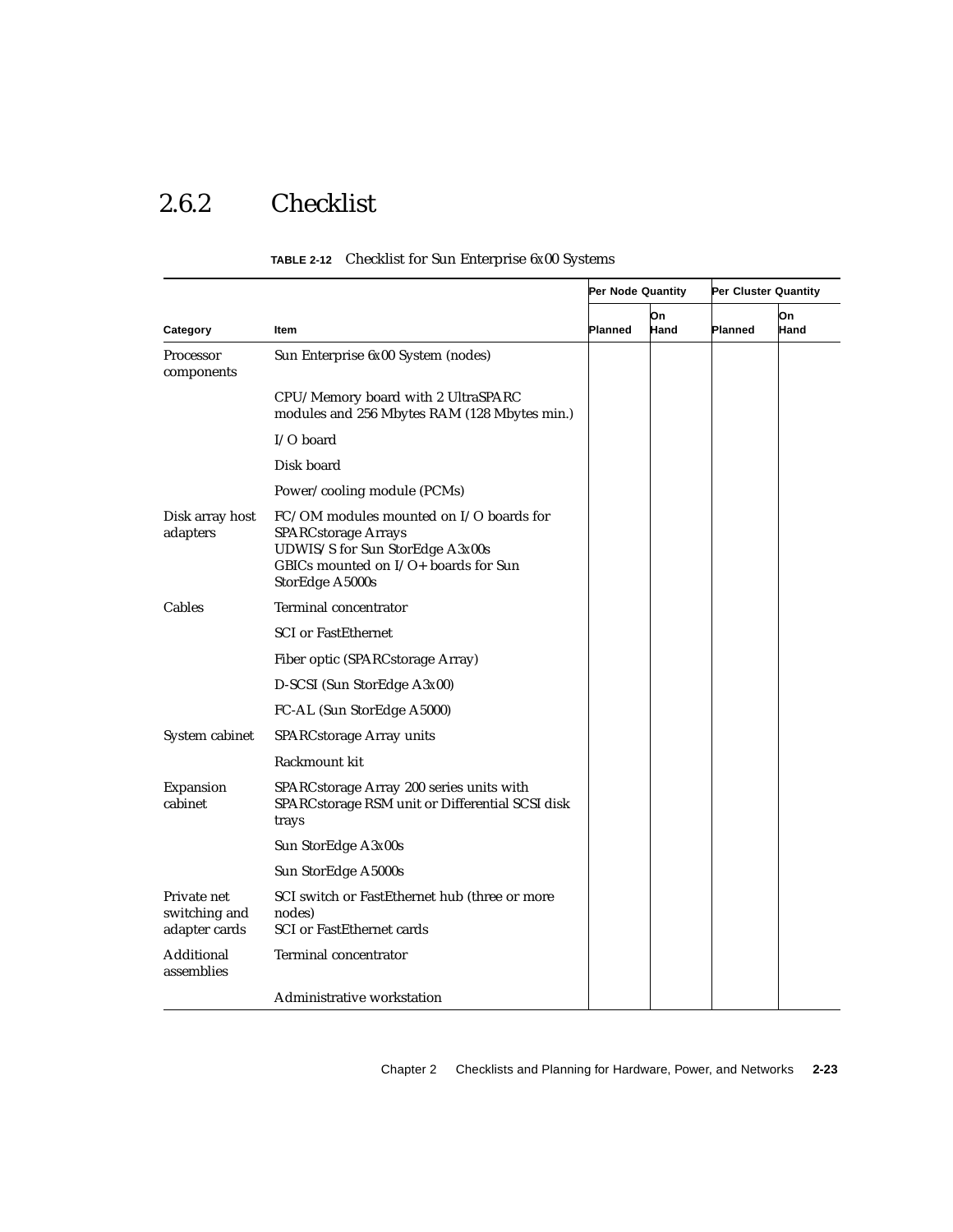# 2.7 Sun Enterprise 10000 Systems

## 2.7.1 General Description

|                                                           | Per Node          |                          | Per Cluster System |                     |                                                                                                    |  |  |  |  |
|-----------------------------------------------------------|-------------------|--------------------------|--------------------|---------------------|----------------------------------------------------------------------------------------------------|--|--|--|--|
| <b>Device</b>                                             | Min               | Max                      | Min                | Max <sup>1</sup>    | <b>Comment</b>                                                                                     |  |  |  |  |
| For FastEthernet private net                              |                   |                          |                    |                     |                                                                                                    |  |  |  |  |
| <b>FastEthernet hub</b>                                   |                   |                          | 2                  | $\boldsymbol{2}$    | Optional two nodes; required for three<br>or more nodes                                            |  |  |  |  |
| SunSwift or<br><b>SunFastEthernet SBus</b><br>Adapter 2.0 | $\overline{2}$    | $\boldsymbol{2}$         | 8                  | 8                   | Mounted on system boards 0 and 1                                                                   |  |  |  |  |
| cabling:                                                  |                   |                          |                    |                     |                                                                                                    |  |  |  |  |
| 1m, Ethernet<br>5m, Ethernet                              | $\boldsymbol{2}$  | $\boldsymbol{2}$         | 8                  | 8                   |                                                                                                    |  |  |  |  |
|                                                           |                   |                          |                    | For SCI private net |                                                                                                    |  |  |  |  |
| <b>SCI</b> switch                                         |                   | $\overline{\phantom{a}}$ | $\boldsymbol{2}$   | 2                   | Optional two nodes; required for three<br>or more nodes                                            |  |  |  |  |
| <b>SCI-B SBus Adapter</b>                                 | 2                 | $\boldsymbol{2}$         | 8                  | 8                   | System boards in slots 0 and 1 are<br>configured with SCI cards                                    |  |  |  |  |
| cabling:                                                  |                   |                          |                    |                     |                                                                                                    |  |  |  |  |
| 2m. SCI cable<br>5m, SCI cable<br>10m, SCI cable          | $\boldsymbol{2}$  | $\boldsymbol{2}$         | 8                  | 8                   |                                                                                                    |  |  |  |  |
|                                                           |                   |                          | Disk arrays        |                     |                                                                                                    |  |  |  |  |
| SPARCstorage Array                                        |                   |                          | $\boldsymbol{2}$   | 56                  | Each equipped with 2 FC/OM host<br>adapters; uses FC/OMs mounted on<br>FC/S cards as host adapters |  |  |  |  |
| fiber-optic cabling                                       |                   |                          |                    |                     | As required                                                                                        |  |  |  |  |
| Sun StorEdge A3x00 system                                 | $\qquad \qquad -$ |                          | $\mathbf{1}$       | 31                  | Each equipped with 2 controllers; uses<br>UDWIS/S as host adapters                                 |  |  |  |  |
| D-SCSI cabling                                            |                   |                          |                    |                     | As required                                                                                        |  |  |  |  |

#### **TABLE 2-13** Requirements for Sun Enterprise 10000 Systems

**2-24** Sun Enterprise Cluster System Hardware Site Preparation, Planning, and Installation Guide • March 1999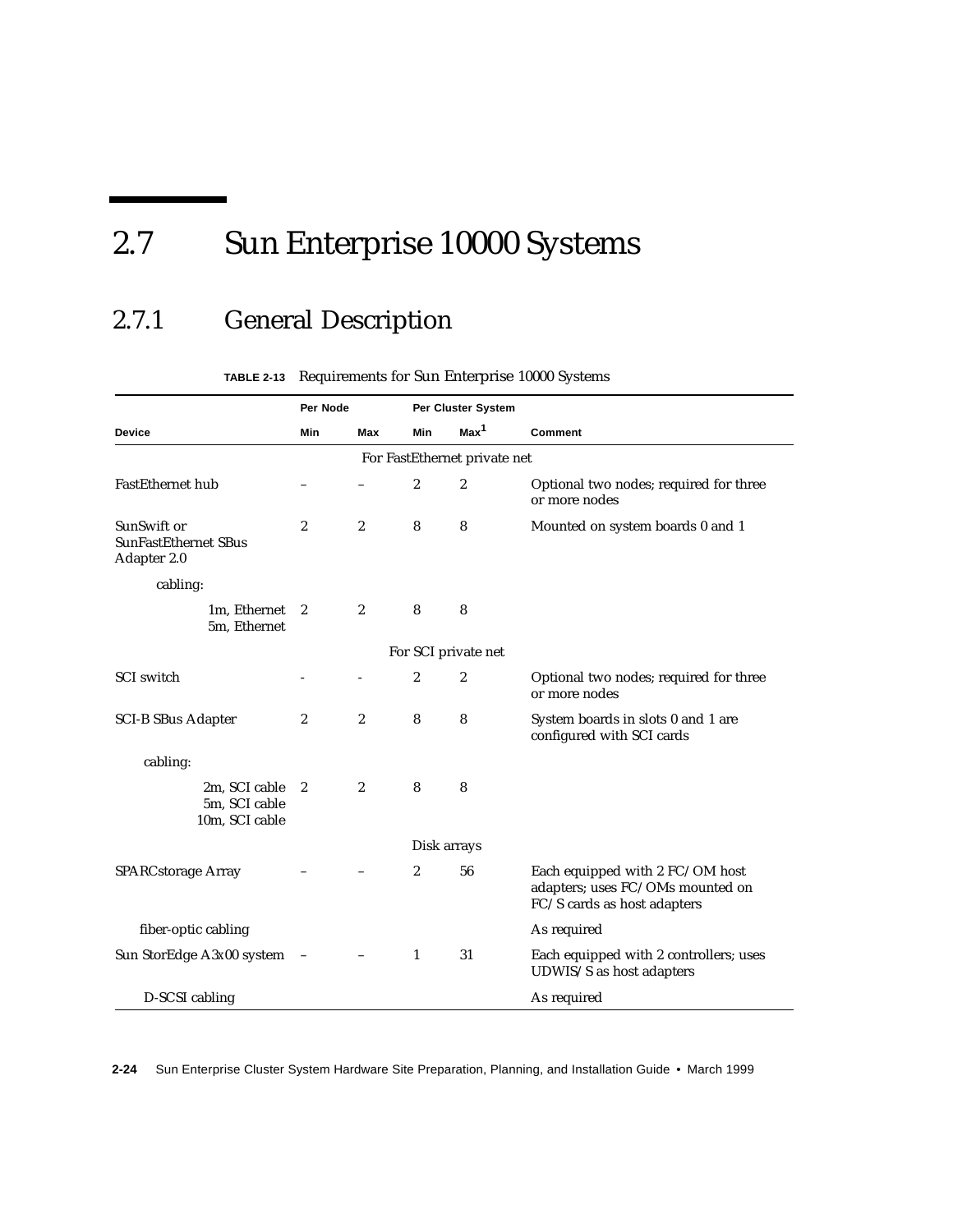|                                                                                       |                  | Per Node                 |                  | Per Cluster System           |                                                                     |
|---------------------------------------------------------------------------------------|------------------|--------------------------|------------------|------------------------------|---------------------------------------------------------------------|
| <b>Device</b>                                                                         | Min              | Max                      | Min              | Max <sup>1</sup>             | <b>Comment</b>                                                      |
| Sun StorEdge A5000                                                                    |                  |                          | $\boldsymbol{2}$ | 10                           | Uses GBICs mounted on SBus FC-100<br>cards                          |
|                                                                                       |                  |                          |                  |                              | Disk array host adapters (mounted on system boards)                 |
| FC/S SBus card                                                                        | 2                |                          | 8                |                              | For SPARCstorage Arrays; used to<br>mount two FC/OM optical modules |
| FC/OM optical modules                                                                 | 2                |                          | 8                |                              | For SPARCstorage Arrays; mounted on<br>$FC/S$ cards                 |
| UDWIS/S                                                                               | 2                |                          | 8                |                              | For Sun StorEdge A3x00s                                             |
| <b>GBIC</b>                                                                           | 2                |                          | 8                |                              | For Sun StorEdge A5000s; mounted on<br>SBus FC-100 cards            |
| SBus FC-100                                                                           | $\boldsymbol{2}$ |                          | 8                |                              | For Sun StorEdge A5000; used to mount<br>two GBICs                  |
| Cable set                                                                             |                  |                          | $\mathbf{1}$     | $\overline{4}$               |                                                                     |
|                                                                                       |                  |                          |                  | Processor components         |                                                                     |
| Sun Enterprise 10000<br>System                                                        | $\mathbf{1}$     | $\mathbf{1}$             | $\boldsymbol{2}$ | 4                            |                                                                     |
| System boards, each with<br>processor modules;<br>up to 16 Gbytes RAM<br>I/O channels | 4                | 16                       | 16               | 64                           | System boards in slots 0 and 1 are<br>configured with SCI cards     |
| Control boards                                                                        | 1                | 2                        | 16               | 32                           |                                                                     |
| Power modules                                                                         | 4                | 8                        | 16               | 32                           |                                                                     |
| Power sequencer                                                                       | $\mathbf{1}$     | $\overline{\phantom{0}}$ | 8                | $\overline{\phantom{0}}$     | Located in peripheral trays                                         |
| Peripheral power supply                                                               | $\mathbf{1}$     |                          | 8                |                              |                                                                     |
| Fan modules                                                                           | 10               | 16                       | 40               | 64                           |                                                                     |
|                                                                                       |                  |                          |                  | <b>Additional Assemblies</b> |                                                                     |
| System service processor                                                              |                  |                          | $\mathbf{1}$     | $\mathbf{1}$                 |                                                                     |

#### **TABLE 2-13** Requirements for Sun Enterprise 10000 Systems *(Continued)*

1. Based on four nodes.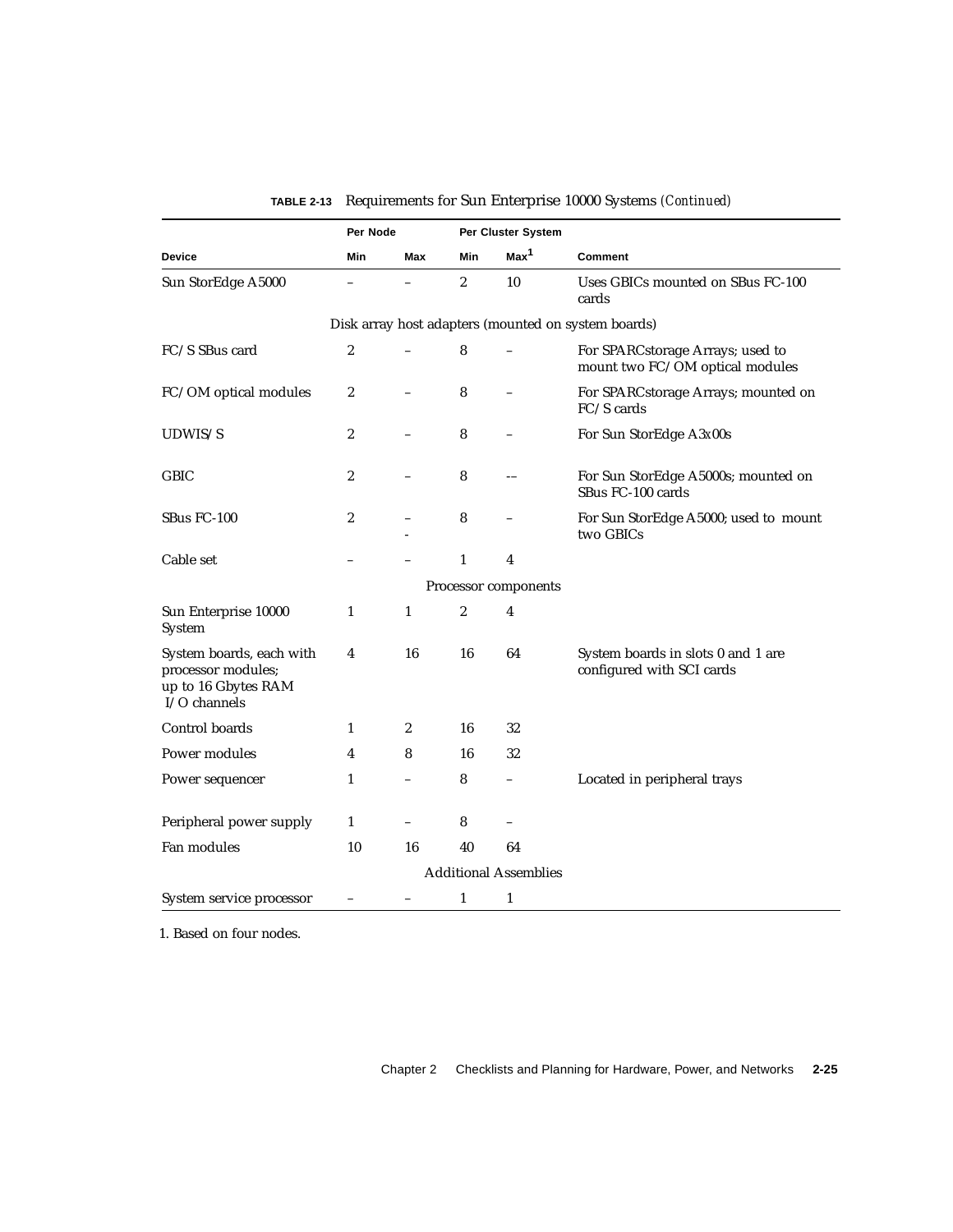## 2.7.2 Checklist

|                                               |                                                                                                       | Per Node Quantity |            | Per Cluster Quantity |            |  |
|-----------------------------------------------|-------------------------------------------------------------------------------------------------------|-------------------|------------|----------------------|------------|--|
| Category                                      | Item                                                                                                  | <b>Planned</b>    | Юn<br>Hand | <b>Planned</b>       | Юn<br>Hand |  |
| Processor<br>components                       | Sun Enterprise 10000 System (nodes)                                                                   |                   |            |                      |            |  |
|                                               | System board                                                                                          |                   |            |                      |            |  |
|                                               | AC input modules                                                                                      |                   |            |                      |            |  |
|                                               | Power supplies                                                                                        |                   |            |                      |            |  |
|                                               | Fan trays                                                                                             |                   |            |                      |            |  |
|                                               | System service processor                                                                              |                   |            |                      |            |  |
| Disk array host<br>adapters                   | FC/OM modules mounted on FC/S cards for<br>SPARCstorage Array Model 100 and 200 series                |                   |            |                      |            |  |
|                                               | UDWIS/S for Sun StorEdge A3x00                                                                        |                   |            |                      |            |  |
|                                               | GBICs mounted on FC-100 cards for Sun<br>StorEdge A5000s                                              |                   |            |                      |            |  |
| Cables                                        | Private net (SCI or FastEthernet)                                                                     |                   |            |                      |            |  |
|                                               | Fiber optic (SPARCstorage Array)                                                                      |                   |            |                      |            |  |
|                                               | D-SCSI (Sun StorEdge A3x00)                                                                           |                   |            |                      |            |  |
|                                               | FC-AL (Sun StorEdge A5000)                                                                            |                   |            |                      |            |  |
| System cabinet                                | SPARCstorage Array 200 series units                                                                   |                   |            |                      |            |  |
|                                               | Rackmount kit                                                                                         |                   |            |                      |            |  |
| Expansion<br>cabinet                          | SPARCstorage Array 200 series units with<br>SPARCstorage RSM units or Differential SCSI<br>disk trays |                   |            |                      |            |  |
|                                               | Sun StorEdge A3x00s                                                                                   |                   |            |                      |            |  |
|                                               | Sun StorEdge A5000s                                                                                   |                   |            |                      |            |  |
| Private net<br>switching and<br>adapter cards | SCI switch or FastEthernet hub (three or more<br>nodes)<br><b>SCI</b> or FastEthernet cards           |                   |            |                      |            |  |
| System service<br>processor                   |                                                                                                       |                   |            |                      |            |  |

#### **TABLE 2-14** Checklist for Sun Enterprise 10000 Systems

**2-26** Sun Enterprise Cluster System Hardware Site Preparation, Planning, and Installation Guide • March 1999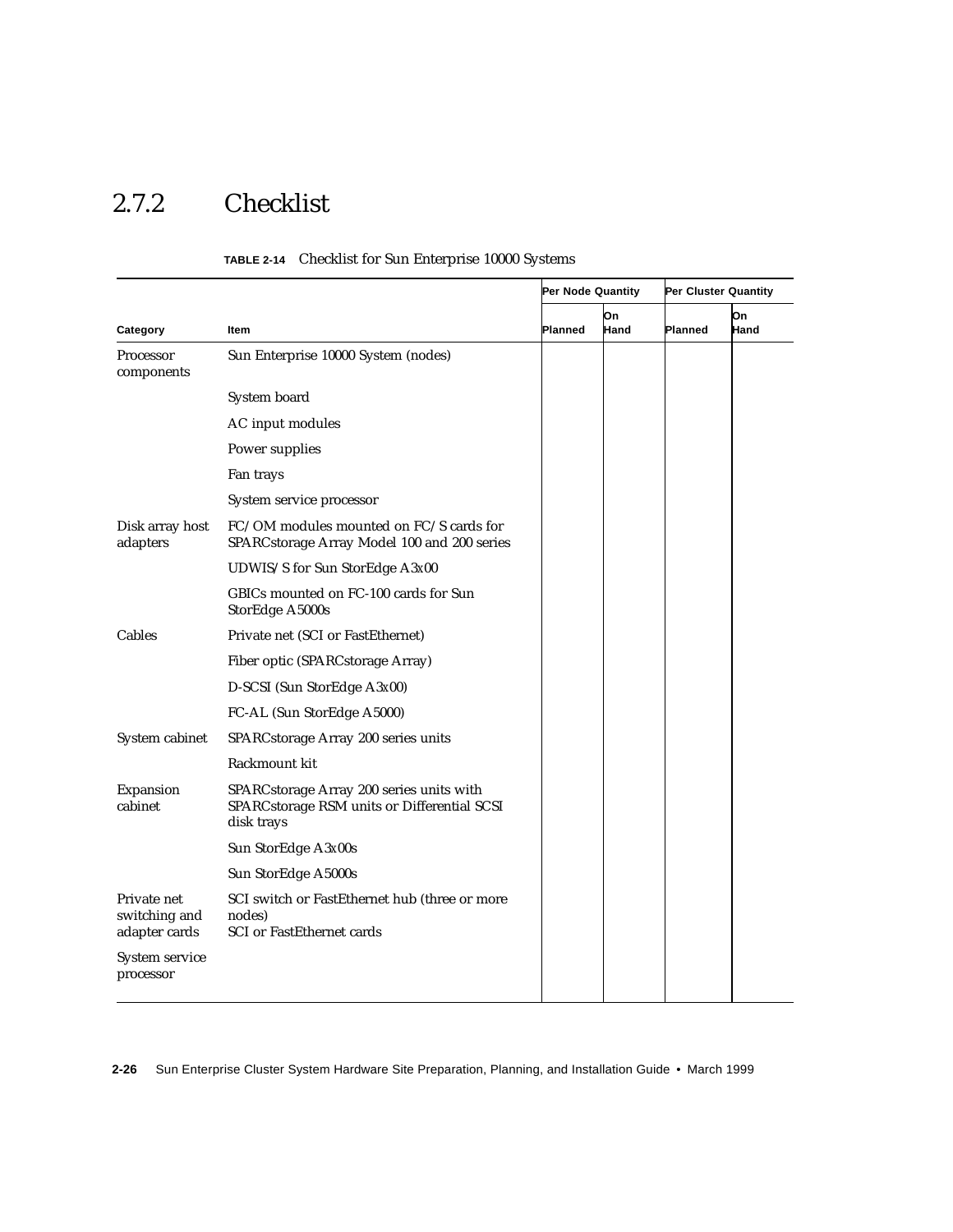## 2.8 Specifications

Refer to the documentation that came with your host system or disk arrays for the environmental, physical, and electrical specifications.

## 2.9 Floor Space Planning

Floor space and other requirements for the Sun Enterprise Cluster systems are:

- Cabinets require approximately three feet of space in the front and three feet of space at the back for access by service personnel.
- Power and interface cables should be kept out of the way of foot traffic. Cables can be routed inside walls, under the floor, through the ceiling, or in protective channels. Interface cables should be routed away from motors and other sources of magnetic or radio frequency interference.
- SPARCstorage Arrays can be located up to 2 kilometers (1.24 miles) from the system cabinets.
- System cabinets can be located up to 10 meters (33 feet) from each other.

### 2.9.1 Sun Enterprise 1, 2, 250, and 450 Systems

Table top space and other requirements are:

- The units require approximately 12 to 14 cm (3 in.) of space on each side and 1m (3 ft) of space at the back for access by service personnel.
- Keep power and interface cables out of the way of foot traffic. Cables can be routed inside walls, under the floor, through the ceiling, or in protective channels. Interface cables should be routed away from motors and other sources of magnetic or radio frequency interference.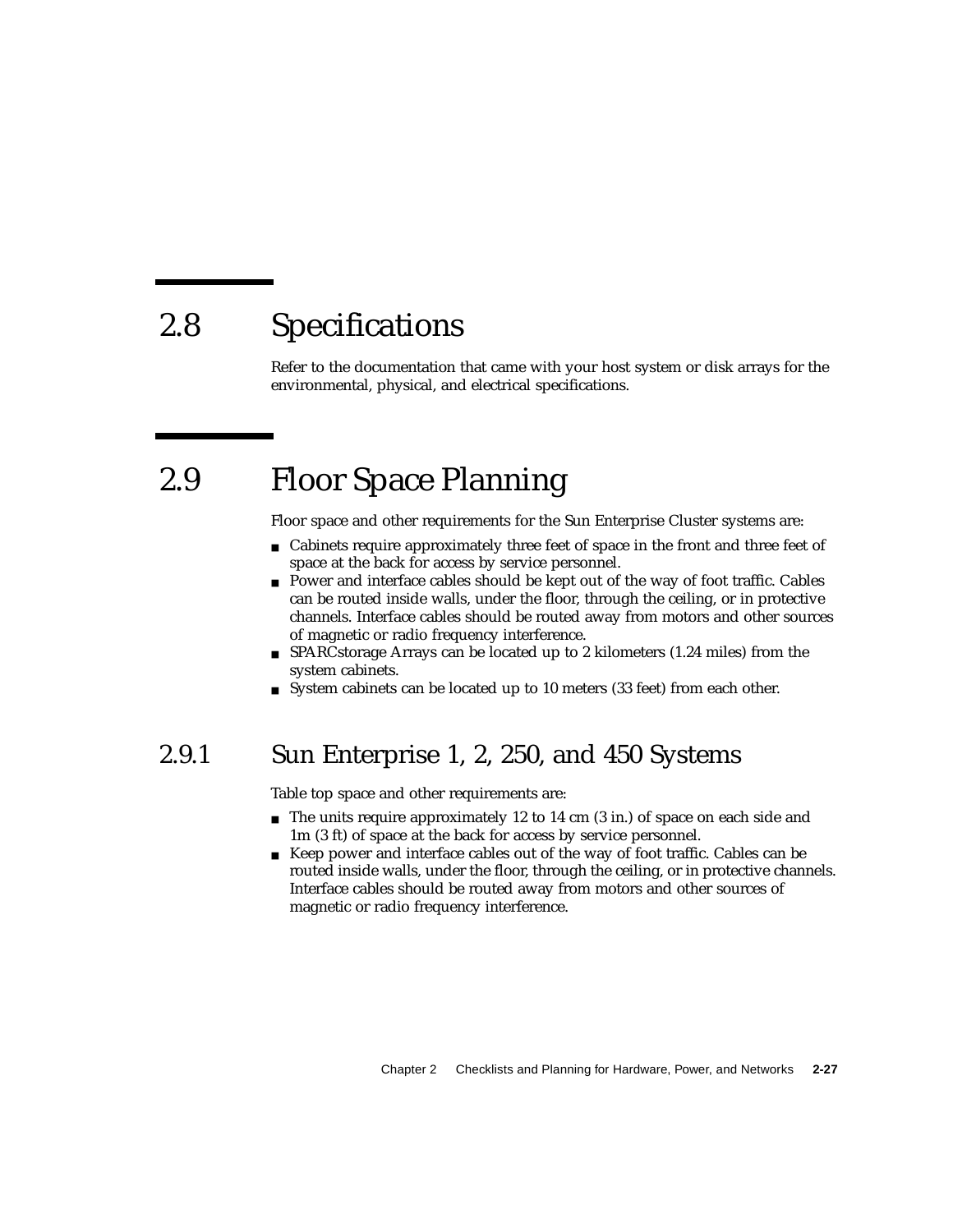

**FIGURE 2-1** Sun Enterprise 2 Cluster with SPARCstorage Arrays



**FIGURE 2-2** Sun Enterprise 1, 2, 250, and 450 with SPARCstorage Arrays

### 2.9.2 Sun Enterprise 3*x*00 System

Use the following guidelines to prepare a location for your server:

- The server unit requires approximately 3 feet (94 cm) of space in the front and back for access by service personnel (FIGURE 2-3).
- A minimum space of 6 inches (16 cm) is required on both sides of the server to afford adequate air flow.

**Note –** To avoid exhaust air recirculation, do not put systems or peripherals next to each other.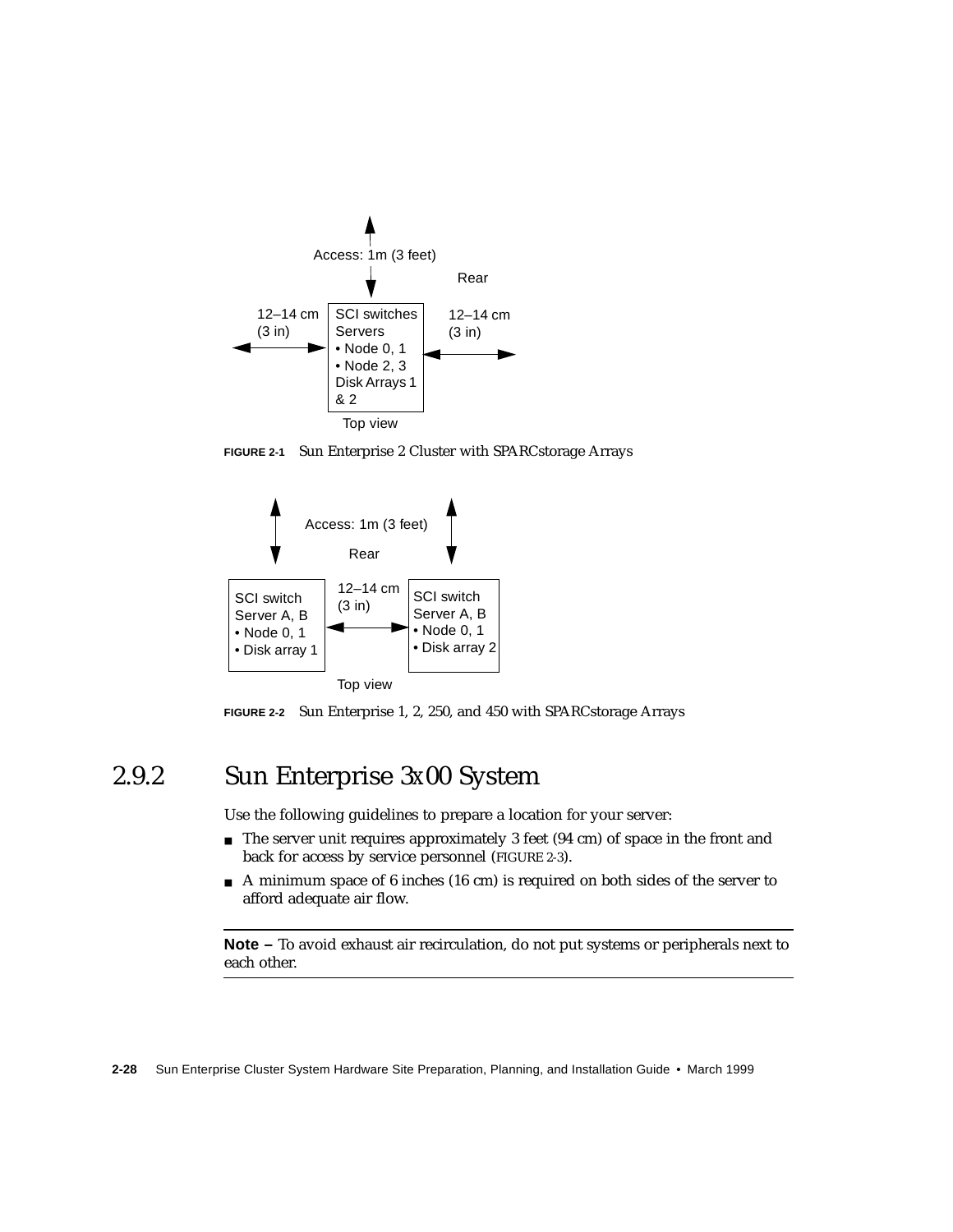■ Keep power and interface cables clear of foot traffic. Route cables inside walls, under the floor, through the ceiling, or in protective channels. Route interface cables away from motors and other sources of magnetic or radio frequency interference.



**FIGURE 2-3** Stand-alone Server Access Areas—Top View

### 2.9.3 Sun Enterprise 4*x*00 System

The Sun Enterprise 4*x*00 system is designed to sit on the floor, on a caster base, or on a desk or table.

**Note –** Do not stack multiple Sun Enterprise 4*x*00 systems so that they sit directly on top of each other, resting on the top cover of the system below.

Use the following guidelines to prepare a location for your server:

- The server unit requires approximately 3 feet (94 cm) of space in the front and back for access by service personnel (FIGURE 2-3).
- A minimum space of 6 inches (16 cm) is required on both sides of the server to afford adequate air flow.

**Note –** To avoid exhaust air recirculation, do not put systems or peripherals next to each other.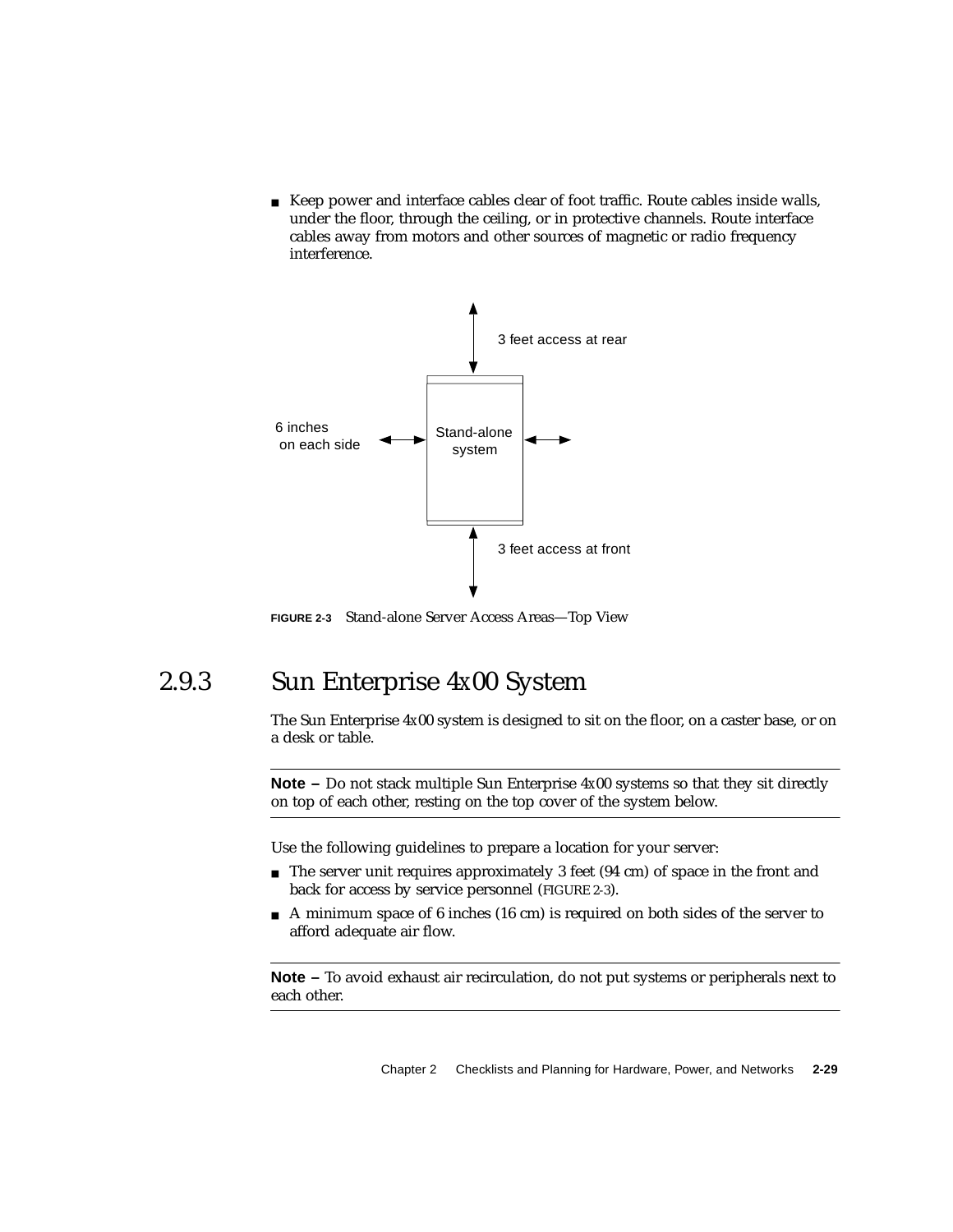■ Keep power and interface cables clear of foot traffic. Route cables inside walls, under the floor, through the ceiling, or in protective channels. Route interface cables away from motors and other sources of magnetic or radio frequency interference.

### 2.9.4 Sun Enterprise 5*x*00 and 6*x*00 Systems

Determine the floor plan layout for your installation.

FIGURE 2-4 and FIGURE 2-5 are examples of floor plans for the minimum and maximum configurations, respectively.



**FIGURE 2-4** Sun Enterprise 5*x*00 and 6*x*00 Floor Plan Example Minimum Configuration— Top View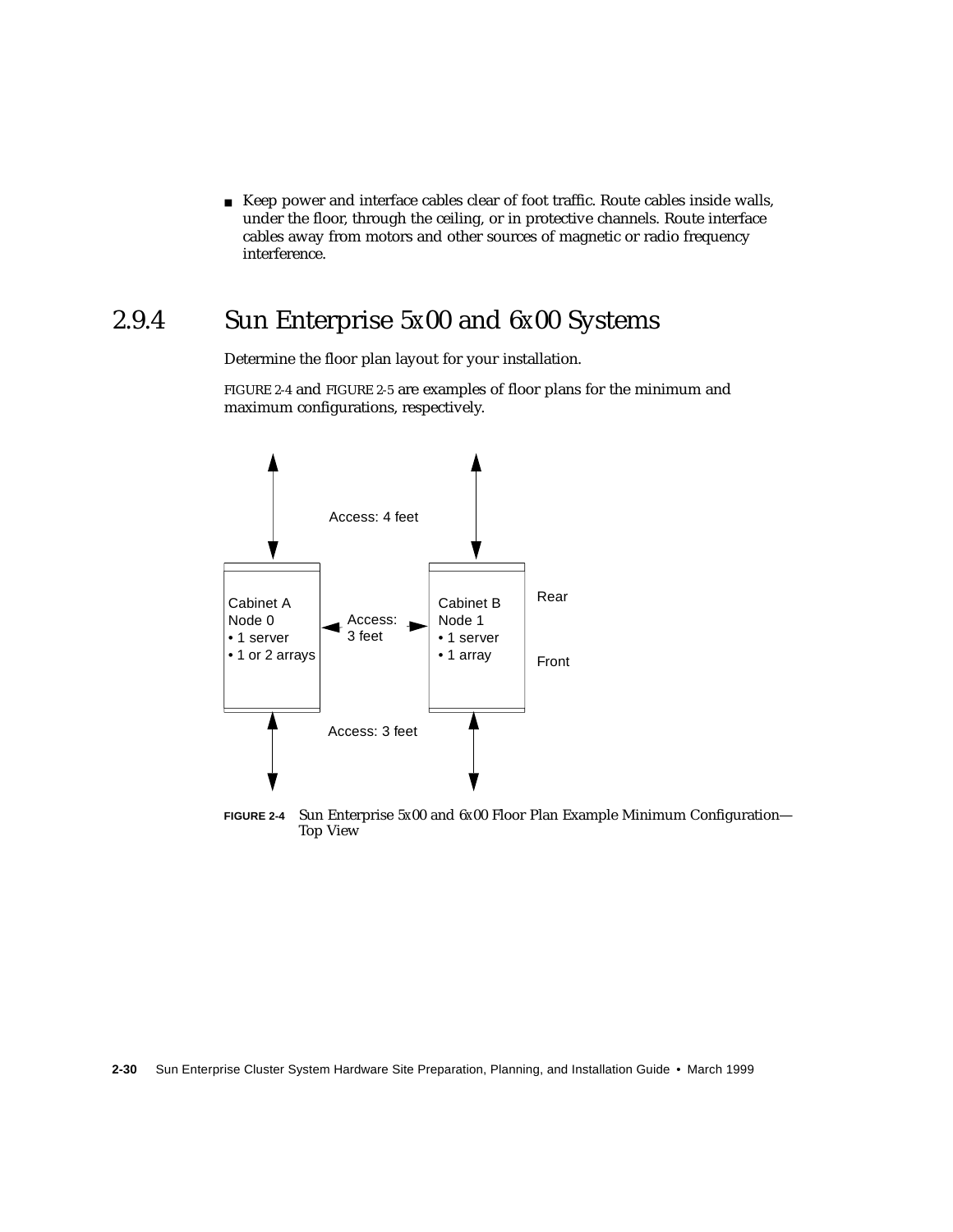

**FIGURE 2-5** Sun Enterprise 5*x*00 and 6*x*00 Floor Plan Maximum Configuration—Top View

### 2.9.5 Sun Enterprise 10000 System

Determine the floor plan layout for your installation.

FIGURE 2-6 shows examples of floor plans for minimum and maximum configurations, respectively.

**Note –** For additional information, refer to the *Sun Enterprise 10000 System Site Planning Guide*.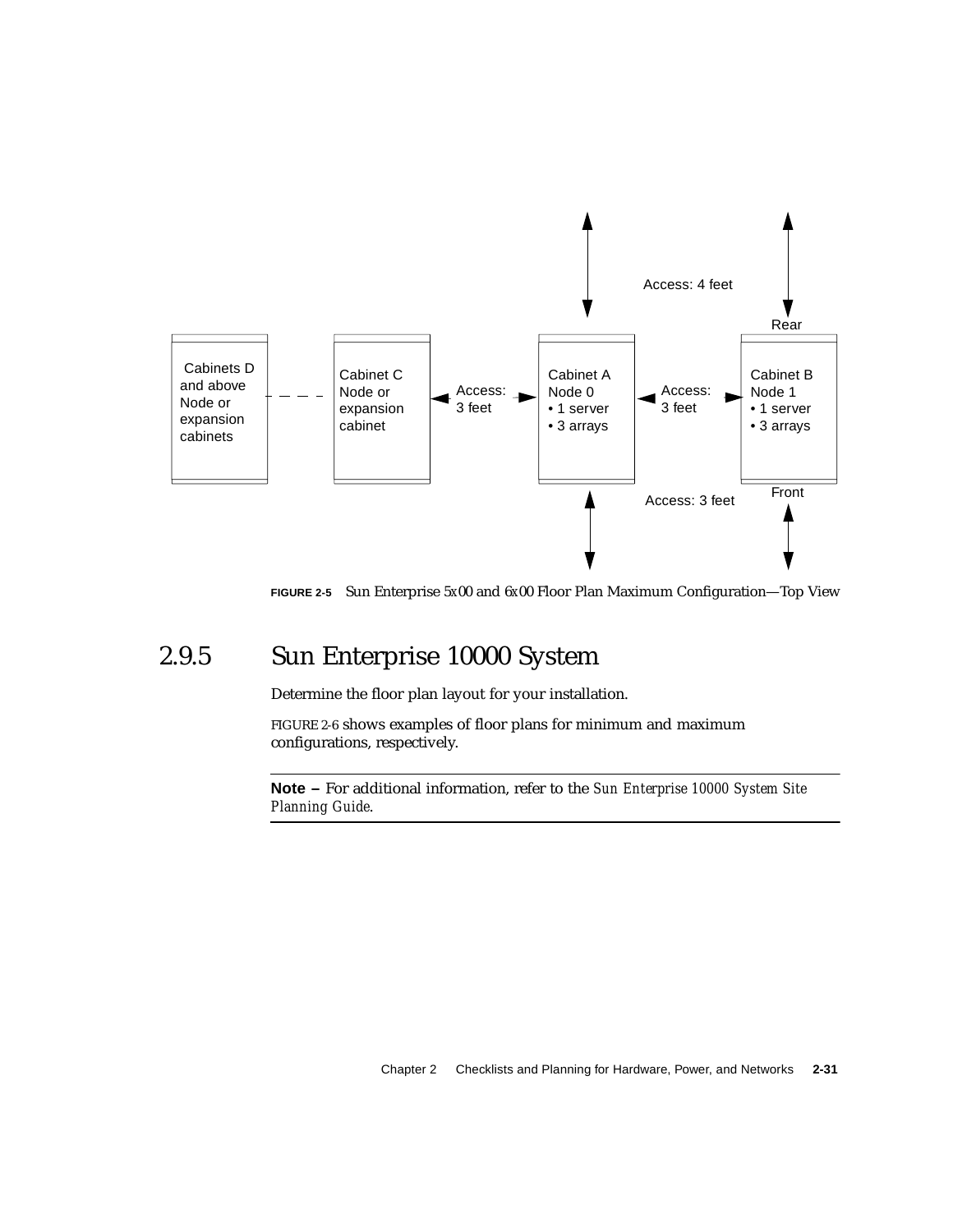

**FIGURE 2-6** Sun Enterprise 10000 Server Floor Plan Example Configurations—Top View

# 2.10 Power Requirements and Options

Each cabinet should have a dedicated computer room AC breaker panel. The cabinets should not share this breaker panel with unrelated equipment. Each system cabinet has a single power cord that supplies AC power to the internal power distribution unit.

**Note –** The Sun Enterprise 10000 may have more than one power cord.

Internal components (terminal concentrator, boot disks, server chassis, and SPARCstorage Arrays—as appropriate) are connected into the power distribution unit.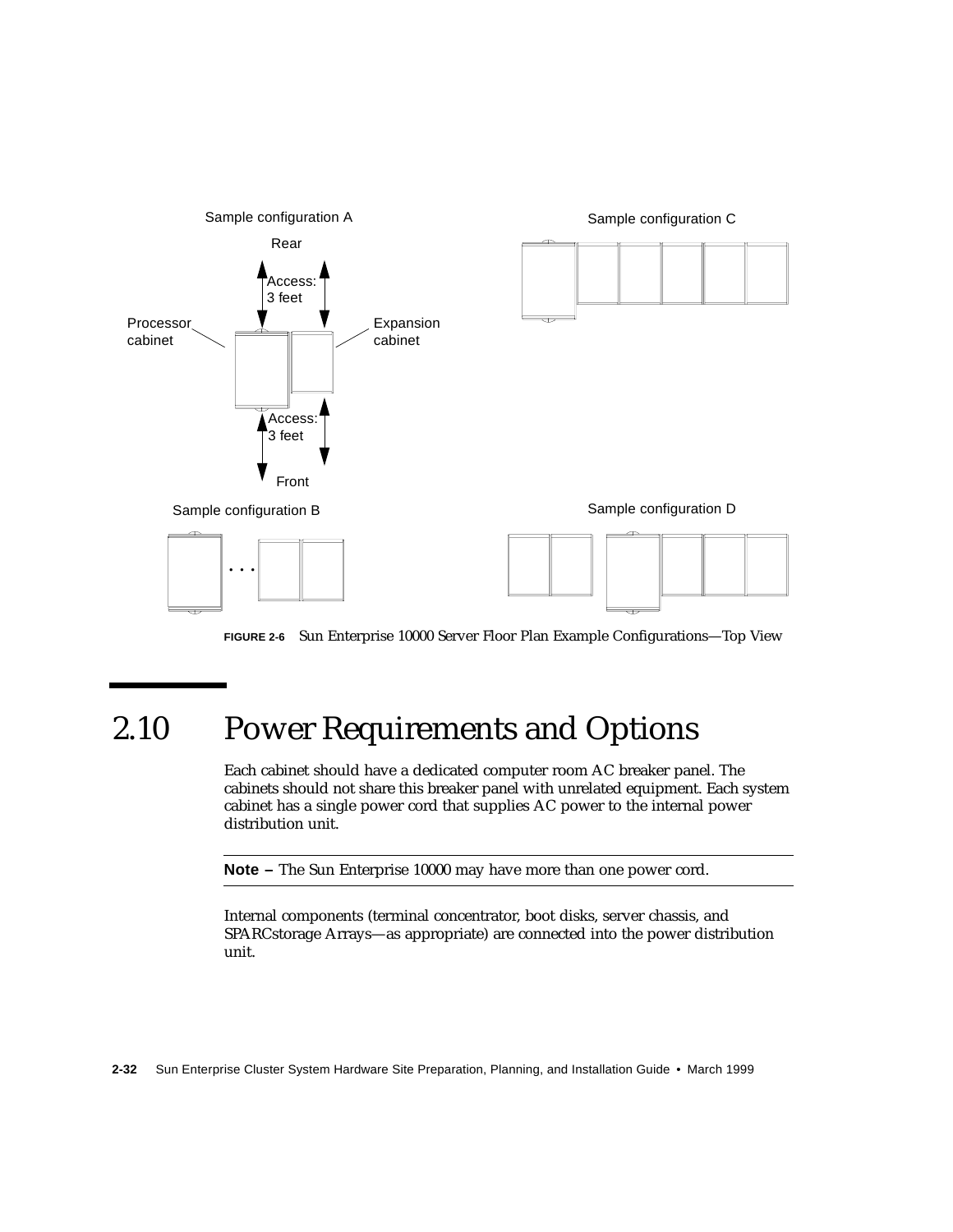Provisions are made within the cabinets for connecting all rackmounted components. However, if desired, rackmounted components in the cabinets can be connected to appropriate power outlets external to the cabinets to increase availability.

The following electrical circuit requirements apply:

- Sun Enterprise 5*x*00 cabinet (one of two)—each cabinet houses one server and one, two, or three SPARCstorage Arrays
- Sun Enterprise 6*x*00 cabinet (one of two)—each cabinet houses one server and one or two SPARCstorage Arrays
- Sun Enterprise 10000 cabinet (one of two)—each cabinet houses one server and up to three Sun StorEdge A3*x*00 units
- Expansion cabinet—housing two SPARCstorage Array Model 200 Series and four RSM devices or other supported disk arrays such as the Sun StorEdge A3*x*00 or the Sun StorEdge A5000



**Caution –** Do not power other electrical equipment from the cabinet AC power distribution unit; system reliability may be adversely affected.

### 2.10.1 Sun Enterprise 1, 2, 250, and 450 Systems

Each server should have a dedicated AC breaker panel and each of the main components should have a separate breaker. The servers should not share this breaker panel with related equipment. Each server has a single power cord that supplies AC power to the internal power supply. Internal components (disk drives, SBus cards, PCI bus cards, CD-ROM drive) receive DC power from an internal power supply.

**Note –** All external components (terminal concentrator, SPARCstorage Arrays or Sun StorEdge MultiPack 2s, and the system administration workstation) can be connected to individual power outlets to increase availability.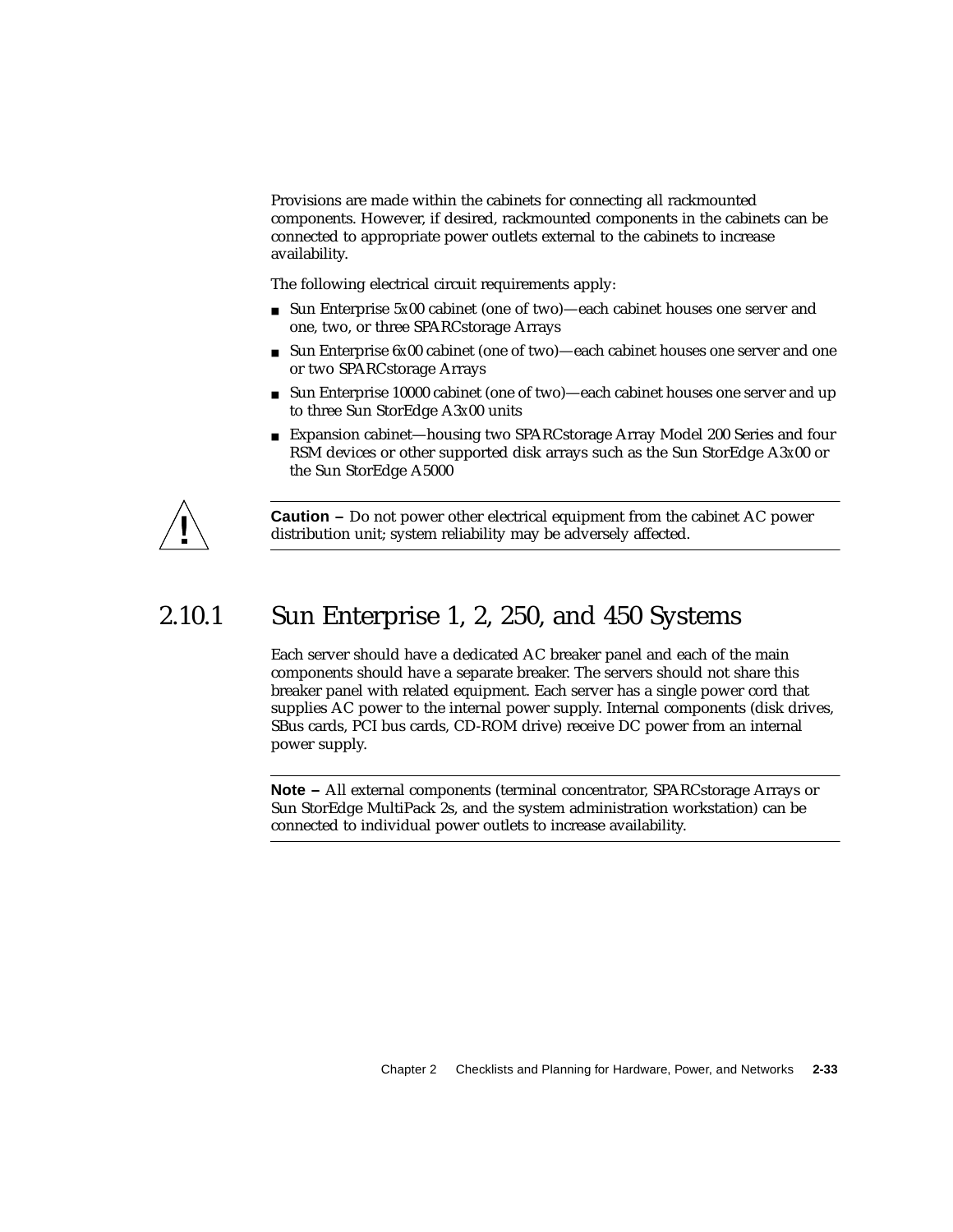Each server requires a 15A/125V (North America) or a 10A/250V (international) circuit. Use standard NEMA AC connectors. See *Power Cord Select Product Note*, part number 801-7173 and TABLE 2-15.

**TABLE 2-15** Base Configuration Power Requirements

| <b>Unit Name</b>                  | <b>Number of outlets</b>     |
|-----------------------------------|------------------------------|
| Sun Enterprise 1 and 2            | 4 (1 per node)               |
| Sun Enterprise 450                | 2(1 <sub>per</sub> node)     |
| <b>SPARCstorage Arrays</b>        | 4 (1 per SPARCstorage Array) |
| Sun StorEdge MultiPack 2s         | 4 (1 per SSM)                |
| Sun StorEdge A3x00                | 2 (1 per $(A3x00)$ )         |
| SCI switch                        | 2 (1 per SCI)                |
| Terminal concentrator             | 1                            |
| System administration workstation |                              |

### 2.10.2 Sun Enterprise 5*x*00 and 6*x*000 Systems

Each cabinet requires a 30A circuit. The cabinet is powered by the cable, as shown in FIGURE 2-7.

For connector requirements, see TABLE 2-16.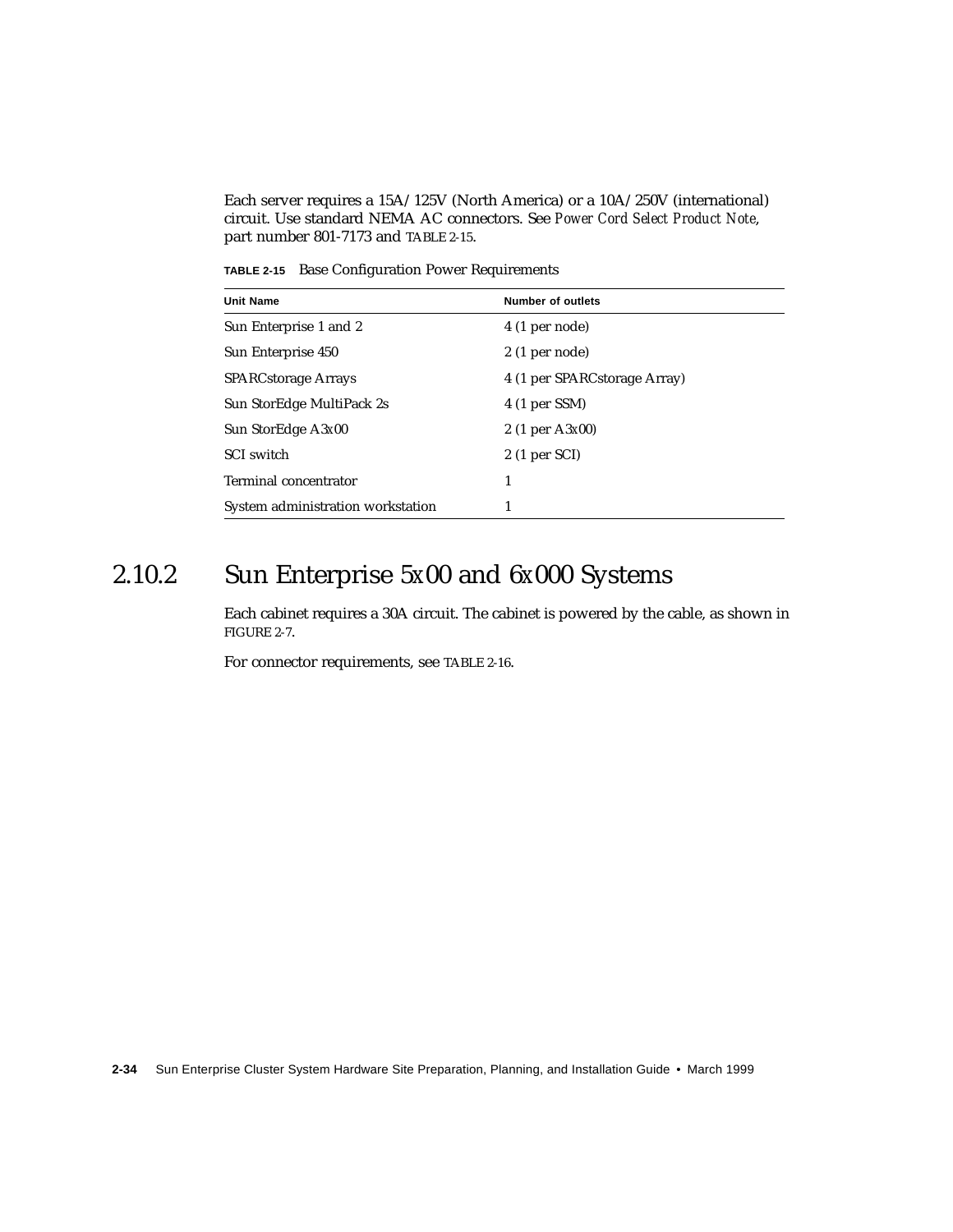Detachable cable

**FIGURE 2-7** Sun Enterprise 5*x*00 and 6*x*00 Power Connector and Detachable Cable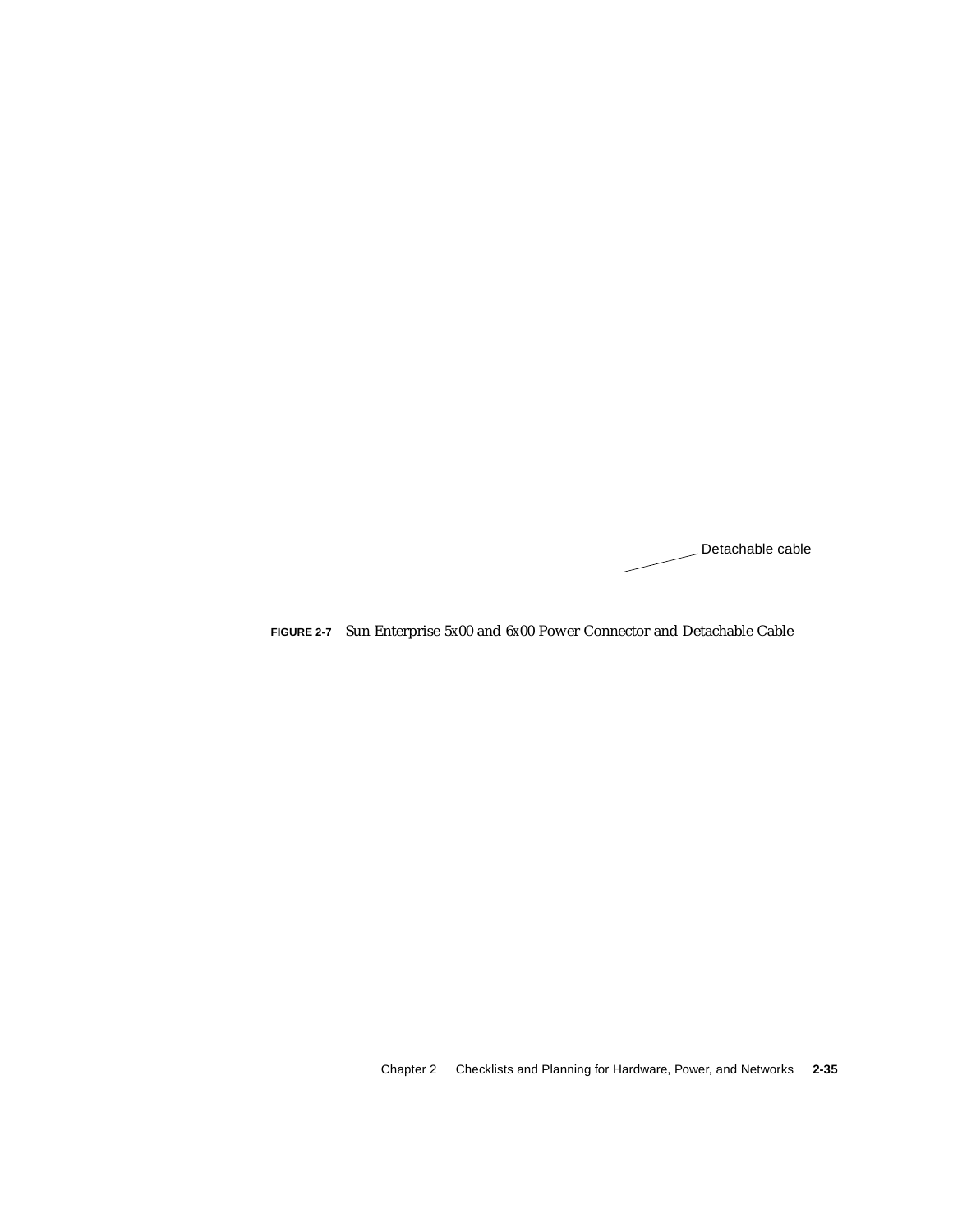| Platform                                                                                | <b>Type: International</b> | Type: U.S.         | <b>Comment</b>                                                                   |
|-----------------------------------------------------------------------------------------|----------------------------|--------------------|----------------------------------------------------------------------------------|
| All platforms,<br><b>SPARCstorage Array</b><br>100 Series.<br><b>SPARCstorage Array</b> | By country                 | NEMA 5-15P         | One per node chassis.<br>One per storage array<br>chassis.<br>Country kits       |
| 200 Series, or<br>Multi-disk Pack                                                       |                            | Plug               | provided with<br>international<br>shipments include the<br>proper cables for the |
|                                                                                         |                            | Power<br>connector | country of<br>destination.                                                       |
| Sun Enterprise 5x00<br>and 6x00, Expansion<br>Cabinets                                  | 30A, single phase IEC 309  | NEMA L6-30P        | One per node cabinet.<br>One per expansion<br>cabinet.                           |
|                                                                                         | Plug                       | Plug               |                                                                                  |
|                                                                                         | Power<br>connector         | Power<br>connector |                                                                                  |

**TABLE 2-16** Platform and Chassis Connector Requirements

### 2.10.3 Sun Enterprise 10000 Systems

■ Each cabinet requires three to five 30A circuits. For power connections, refer to the *Sun Enterprise 10000 System Installation Manua*l. For connector requirements, see TABLE 2-16.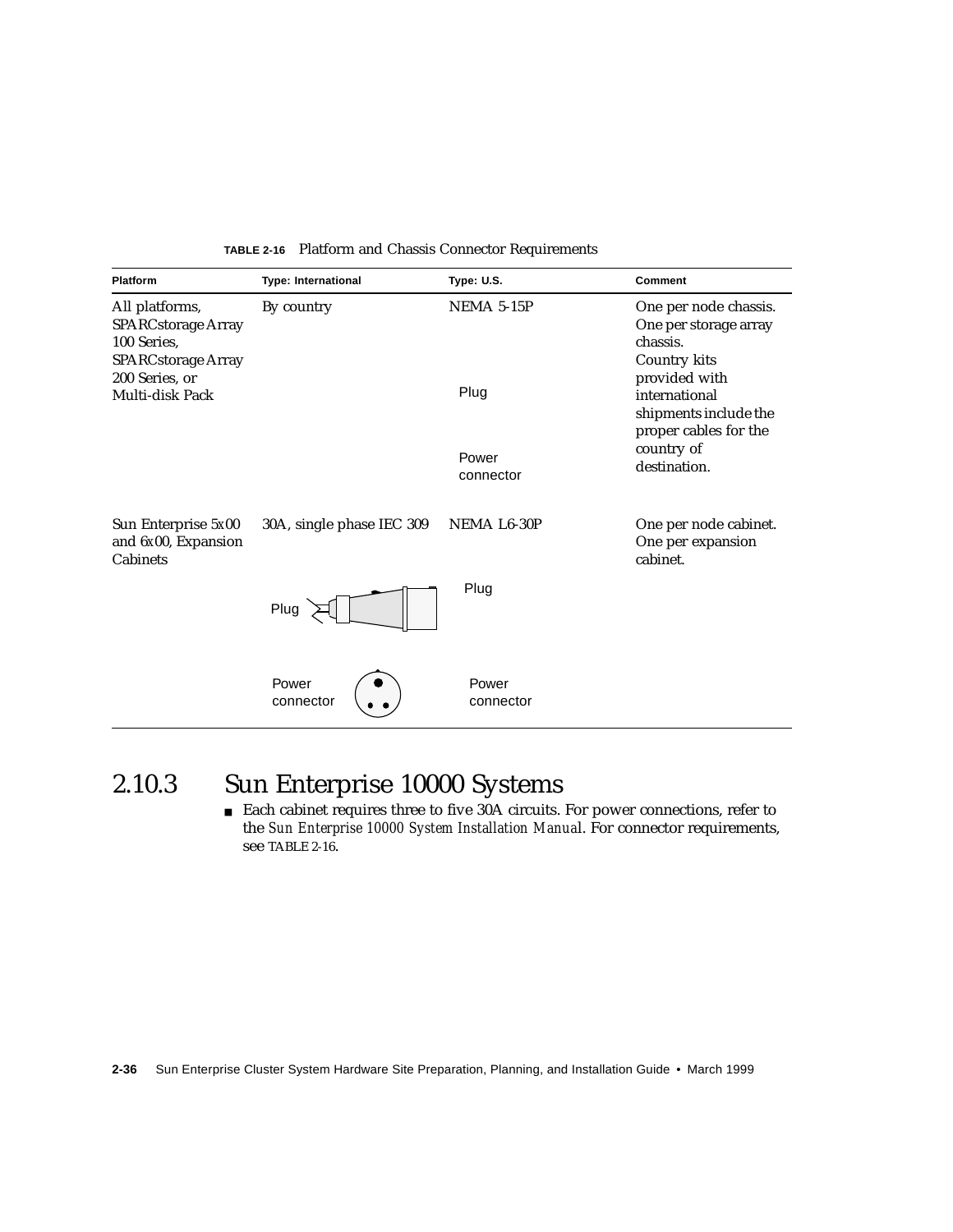# 2.11 Campus Clustering for SPARCstorage Arrays

One of the Sun Enterprise Cluster features is campus clustering. Campus clustering is a cluster configuration that provides geographic site separation and enables recovery from certain types of failures that is localized to a part of the campus. There are specific hardware requirements. For additional information, contact your local SunService representative or your local SunServiceSM Authorized Service Provider.

# 2.12 Ethernet Networks

### 2.12.1 Ethernet Design Considerations

Sun Microsystems follows the IEEE standard for 10/100BASE-T Ethernet, also known as twisted-pair Ethernet.

#### 2.12.1.1 Preparing the Public and Client Networks

Except for the terminal concentrator, which requires 10BASE-T or AUI Ethernet, this network is per customer choice. Currently, the mode of network communication is 10/100BASE-T.

For 10/100BASE-T, two pairs of unshielded wires connect to each workstation or a server. One pair transmits and the other receives. The 10/100BASE-T cable is made up of twisted pairs. These cables use RJ-45 connectors.

The cable connects the computer to a hardware interface called a hub. A coaxial or fiber-optic cable connects the hub to the network. Single- and multiple-connection hubs are available commercially.

The maximum length of twisted-pair cables is 100 meters (330 ft). If cables connect together through a wall socket, the combined length should not exceed 100 meters. FIGURE 2-8 summarizes implementation of twisted-pair Ethernet.

Set up the Ethernet using Sun-supplied or third-party components. For best results, read the applicable manufacturer's instructions.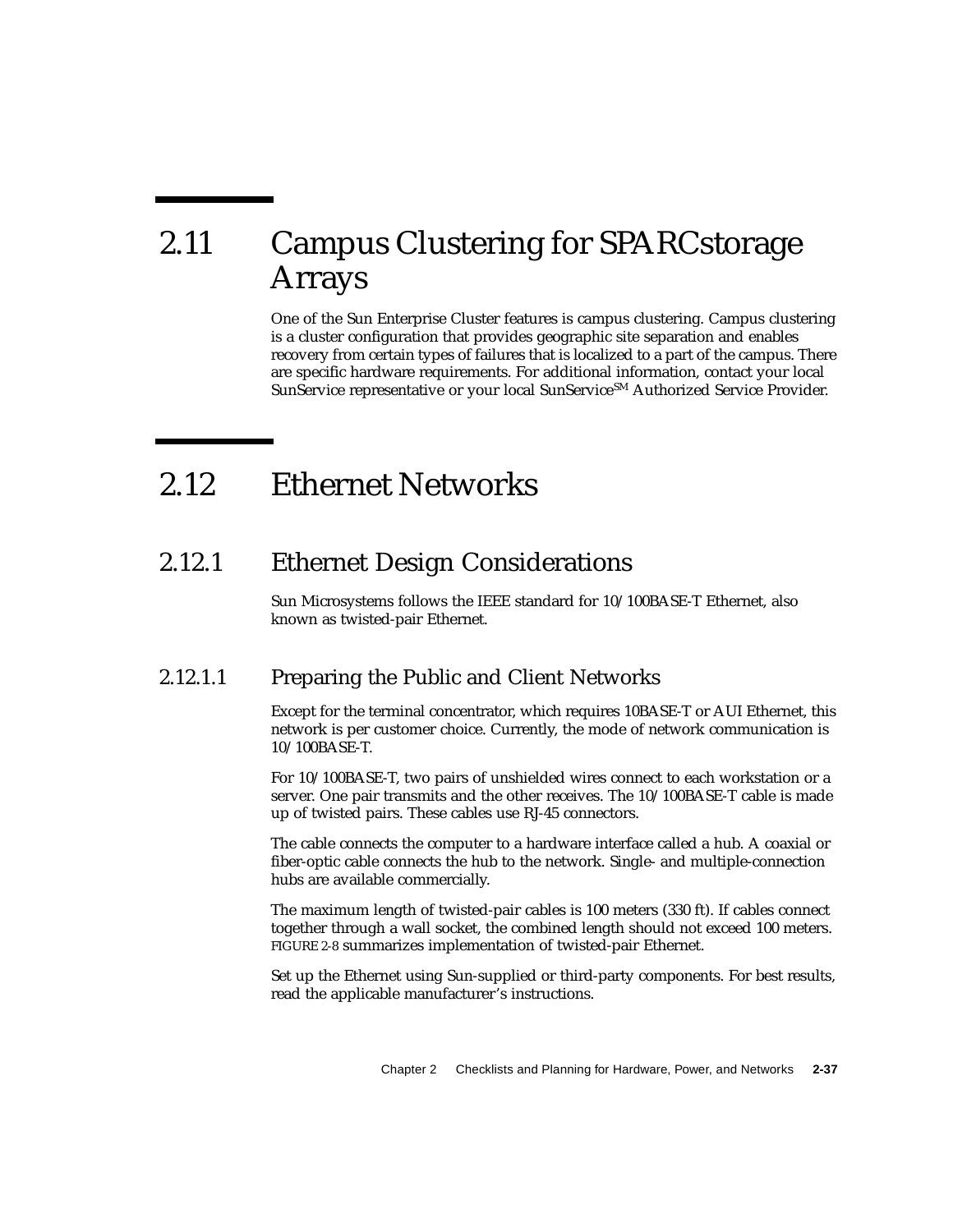

**FIGURE 2-8** Example of 10BASE-T (Twisted-pair) Ethernet

**Note –** Multiplexer boxes require a transceiver when used with the Ethernet applications described here. Although these transceivers are compatible with Sun equipment, Sun Microsystems does not guarantee the performance of any component not purchased from Sun.

**Note –** Many transceivers are compatible with both level-1 and level-2 Ethernet. To operate these transceivers with Sun equipment, set the device for level-2 operation using the manufacturer's instructions.

#### *Coxial Ethernet Cabling*

For small Ethernet installations, you can purchase 15-meter lengths of Ethernet cable from Sun Microsystems. Use these 15-meter lengths only as single pieces; not as extensions with other cables. These branch cables come with two transceiver types:

- Vampire tap
- N-type in-line

Workstations can serve as gateways between physically separate Ethernet links. When a gateway is in place, users perceive a single logical network and have transparent access to all the systems on both physical networks.

**2-38** Sun Enterprise Cluster System Hardware Site Preparation, Planning, and Installation Guide • March 1999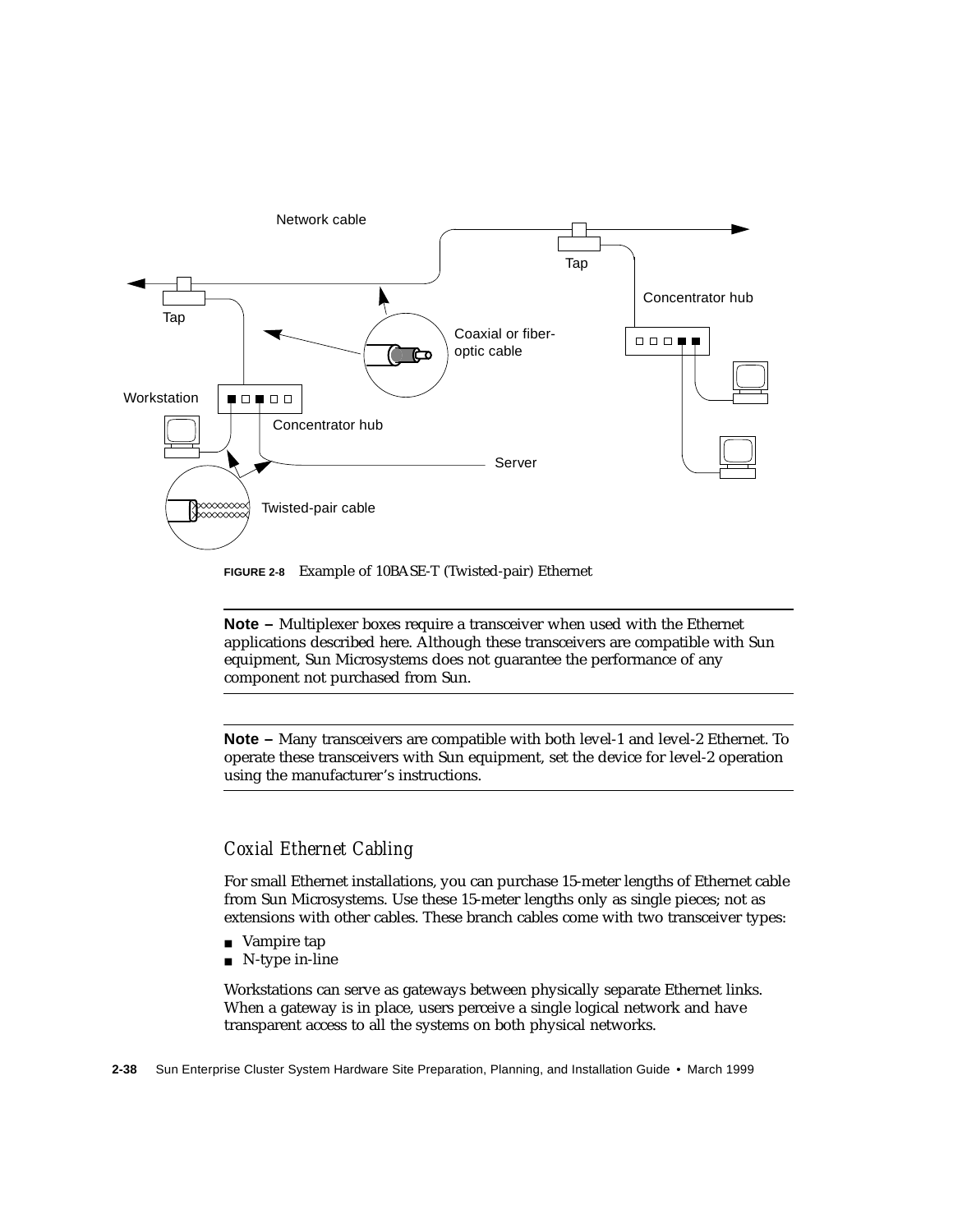A gateway workstation has one Ethernet connection to each separate Ethernet cable. The software that performs the inter-network routing is included in the standard Solaris software release.

> Coaxial cable or optical fiber

Tap Tap

Network cable

Server

Concentrator hub Workstation

Twisted-pair cable

**FIGURE 2-9** Example of 10/100BASE-T (Twisted-pair) Ethernet

Set up Ethernet using Sun-supplied or third-party components. To obtain the best results, read the applicable manufacturer instructions.

#### 2.12.1.2 Private Node-to-Node Network

Sun Microsystems follows the IEEE standard for SCI and 10/100BASE-T Ethernet, also known as twisted-pair Ethernet.

### 2.12.2 Serial Cables RS-232C and RS-423A

This section addresses asynchronous cables used to connect your Sun™ servers and Workstation™ to the terminal concentrator. Most systems enable you to select between two EIA interface standards, RS-232C or RS-423A.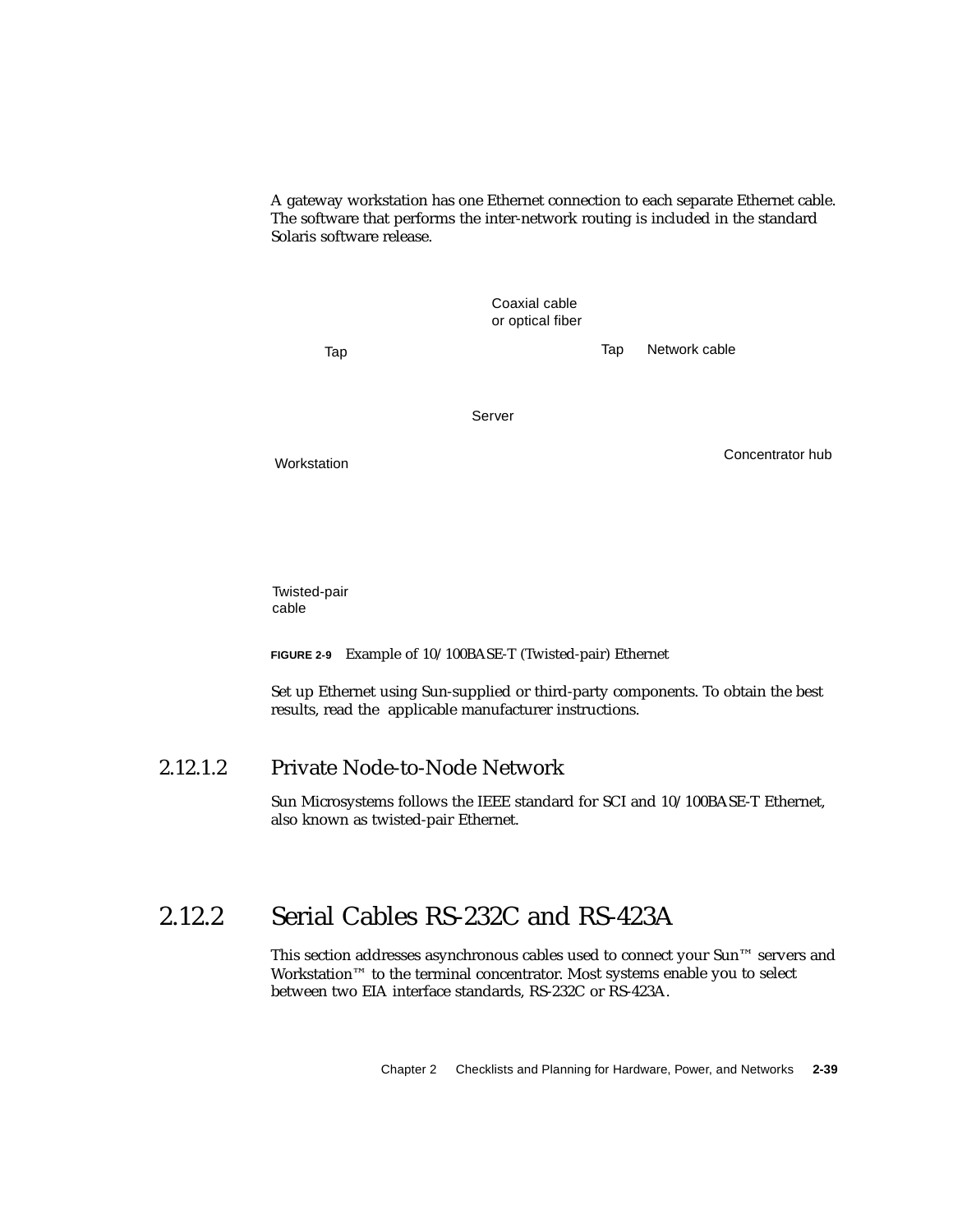Differences between the two standards are noted in TABLE 2-17, but an overlap in values of certain parameters exists. When interconnecting RS-423A with RS-232C circuits, remember that performance is limited to that of RS-232C.

**TABLE 2-17** Open-Circuit Voltages

|                             | <b>Open Circuit Voltages</b> |                |                       |  |  |  |  |
|-----------------------------|------------------------------|----------------|-----------------------|--|--|--|--|
| <b>Recommended Standard</b> | <b>Minimum</b>               | <b>Maximum</b> | <b>Without Damage</b> |  |  |  |  |
| $RS-232C$                   | 3.0V                         | 25.0V          | 25.0V                 |  |  |  |  |
| $RS-423A$                   | 4.0V                         | 6.0V           | 12.0V                 |  |  |  |  |

TABLE 2-17 shows a common operating area between  $\pm 4.0$  and  $\pm 6.0$  volts. However, there are differences between the two standards involving rise time, data rate, and cable length specifications.

- **RS-232C specifies that the rise time through the**  $\pm$  **3 volt transition should not** exceed 4% of the signal element duration.
- RS-423A generally requires much slower rise times, which are specified from 10%–90% of the total signal amplitude, to reduce cross talk for operation over longer distances.

#### 2.12.2.1 Cable Requirements

Evaluate the routing of cables to all equipment. Keep cable runs short to increase interface reliability. Other considerations include:

- Make cable runs to equipment outside the computer room as direct as possible.
- Place equipment in the computer room in a way to minimize cable run length to units outside the room.
- Where necessary, provide extra cable length to:
	- Allow cables to be routed clear of strong radio frequency interference (RFI) fields
	- Allow for system expansion or relocation
	- Allow for service personnel access

#### 2.12.2.2 Cable Length

Where possible, use short serial-interface cables for 9600 baud. You can use longer cables, provided the resulting load capacitance, measured at the interface point and including the signal terminator, does not exceed 2500 picofarads.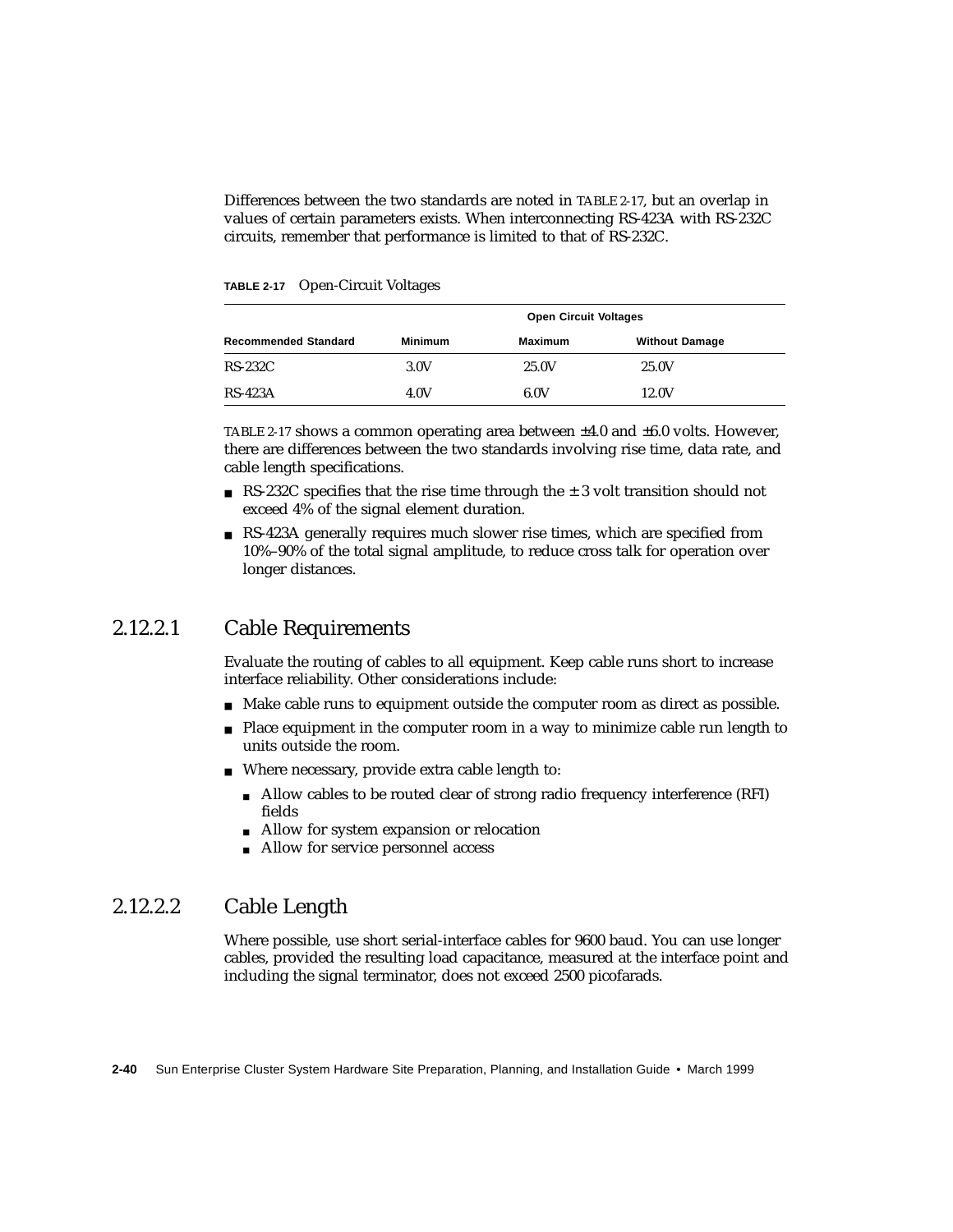For further information, see "*EIA STANDARD RS-232C*" and "*EIA STANDARD RS-423-A*." EIA RS-232C cabling specification are available from:

Electronics Industries Association 2001 I Street N.W. Washington, D.C. 20006 USA Phone: (202) 457-4900

**Note –** Sun Microsystems cannot guarantee proper system operation when maximum specified cable lengths are exceeded.

#### 2.12.2.3 Shield Ground (Drain)

Some interface applications require shielded cable to minimize radio frequency interference (RFI). When you use shielded cable, connect the shield to frame ground at one or both ends depending on the specific application.

**Note –** On Sun Microsystems DB-25 connectors, the shield ground lead can be connected to pin 1 at the cable end connecting to Sun equipment (this serves as protective ground).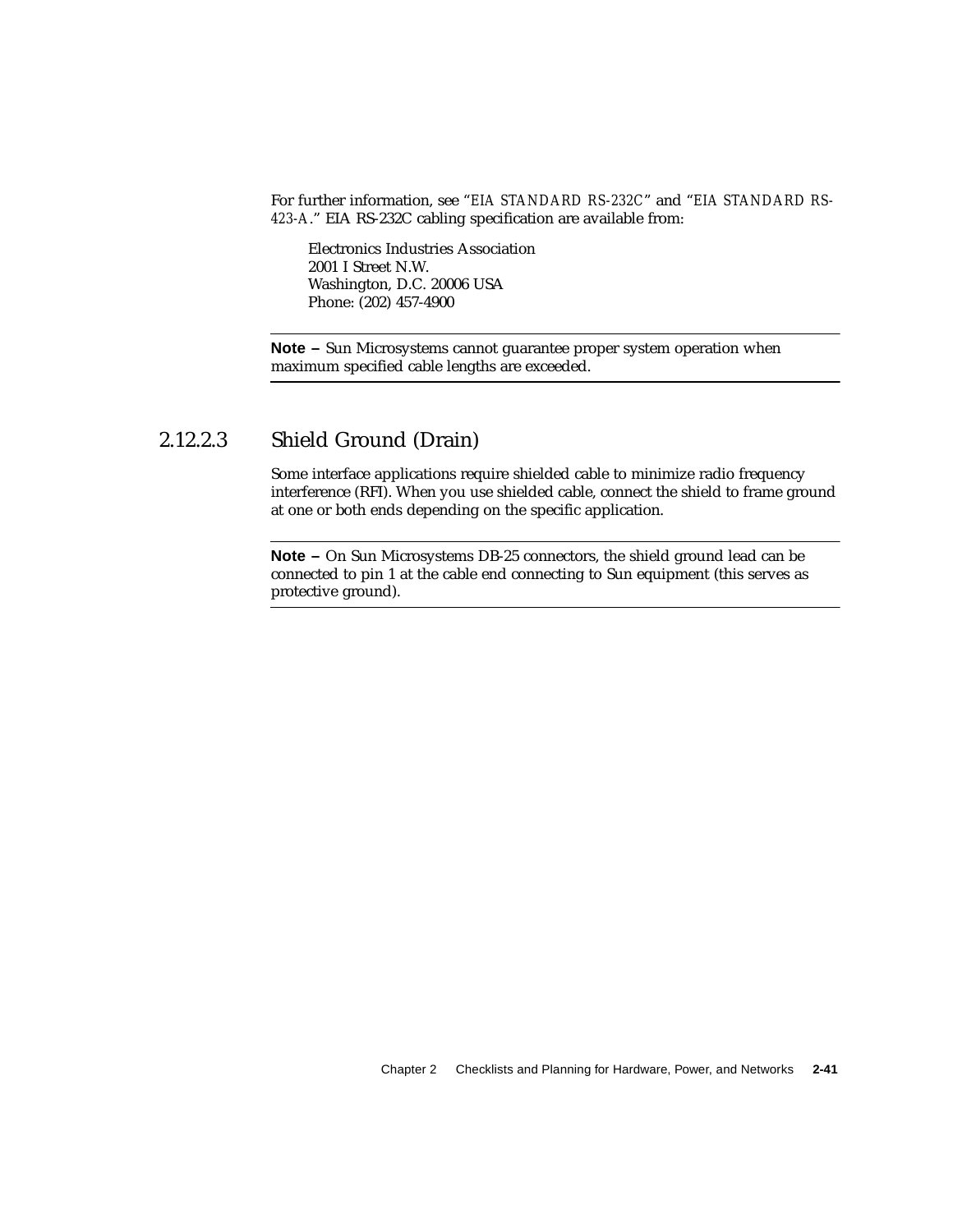**2-42** Sun Enterprise Cluster System Hardware Site Preparation, Planning, and Installation Guide • March 1999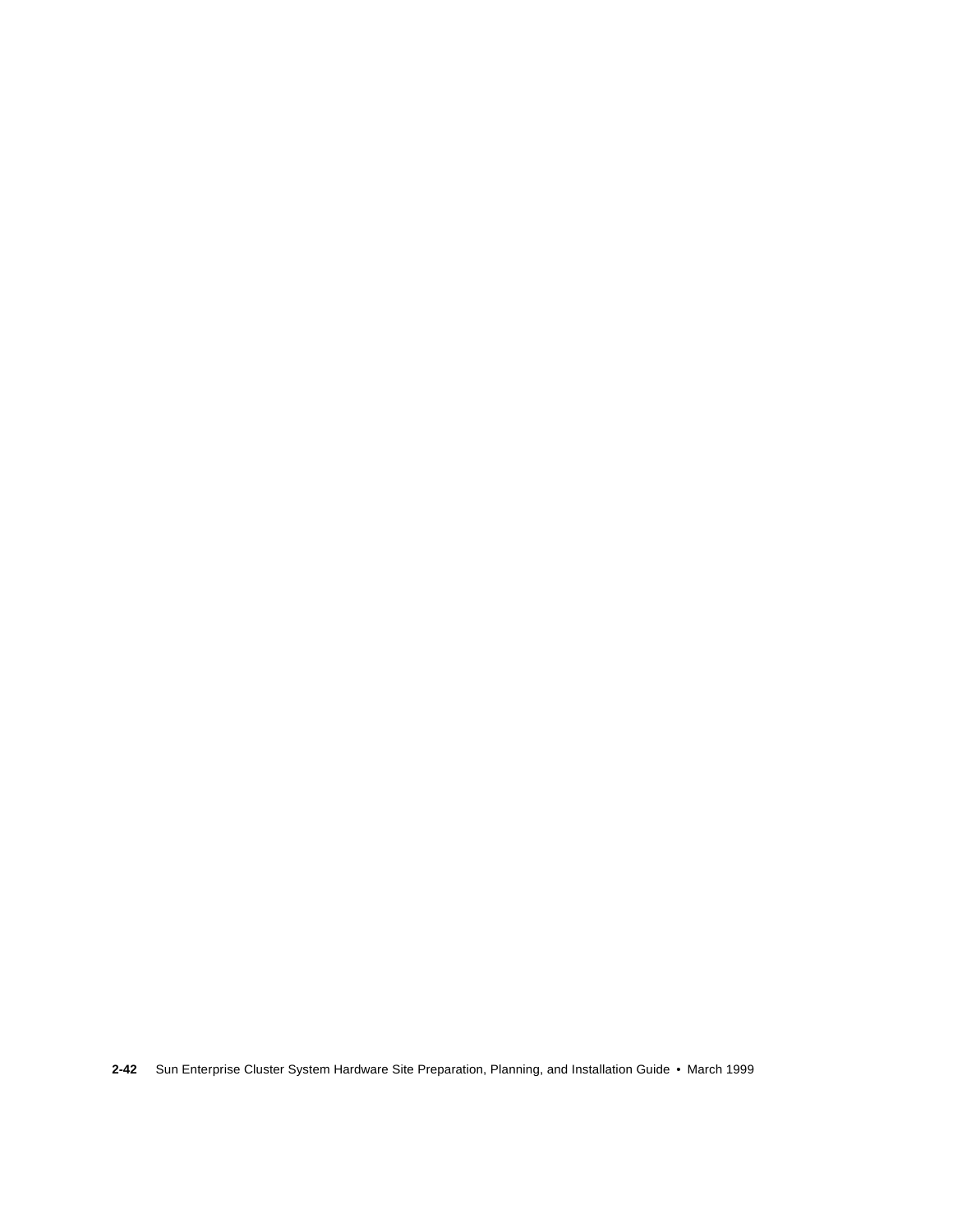#### CHAPTER **3**

## Powering Off and On



**Caution –** Some users may elect to power internal cabinet components, like SPARCstorage Arrays, the terminal concentrator, and so forth, from an external power source (a power circuit other than from the cabinet internal AC power distribution unit). These components, if connected to an external power source, will remain powered even after the cabinet AC distribution unit is turned off. Examine the system to verify that no component is externally powered before proceeding. If any component is externally powered, turn the component off using the On/Off switch at the rear of the component in question. Failure to turn off externally powered components poses a risk of equipment damage and/or personnel hazard from electrical shock.



**Caution –** Use the power off and on procedures in the manuals that came with your platform *only* for systems that are newly installed or in the process of being installed. Do *not* use these procedures on a cluster that is running a real application database and processing live transactions.

Performing these procedures on a system serving as a node in an online cluster poses great threat of irrecoverable data loss and a system crash.

For procedures regarding turning a system off or on that is operating as a node in a live cluster, refer to the *Sun Enterprise Cluster System Hardware Service Manual*.

## 3.1 Reading POST Messages and Boot Messages

For each server system installed in the expansion cabinet, refer to the appropriate installation and/or service manual. Read the section covering power-on self-test (POST) messages and boot messages to interpret messages for that server.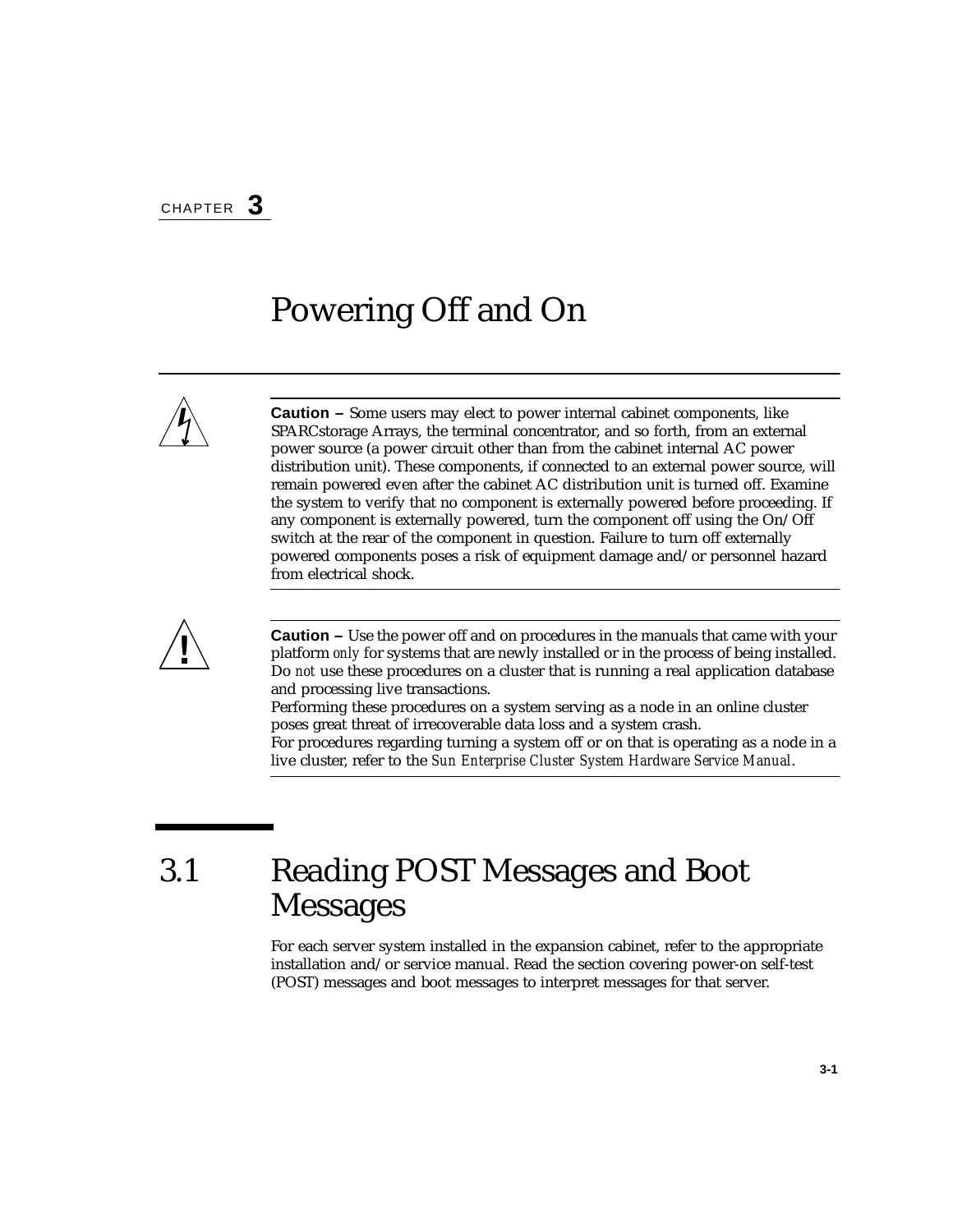Also, for each storage chassis installed in the expansion cabinet, refer to the installation and/or service manual for the server acting as node to that storage chassis. Messages presented by this server encompass power-on and boot behavior of the storage chassis in question. For additional clarification, refer to the installation and or service manual for the storage chassis itself.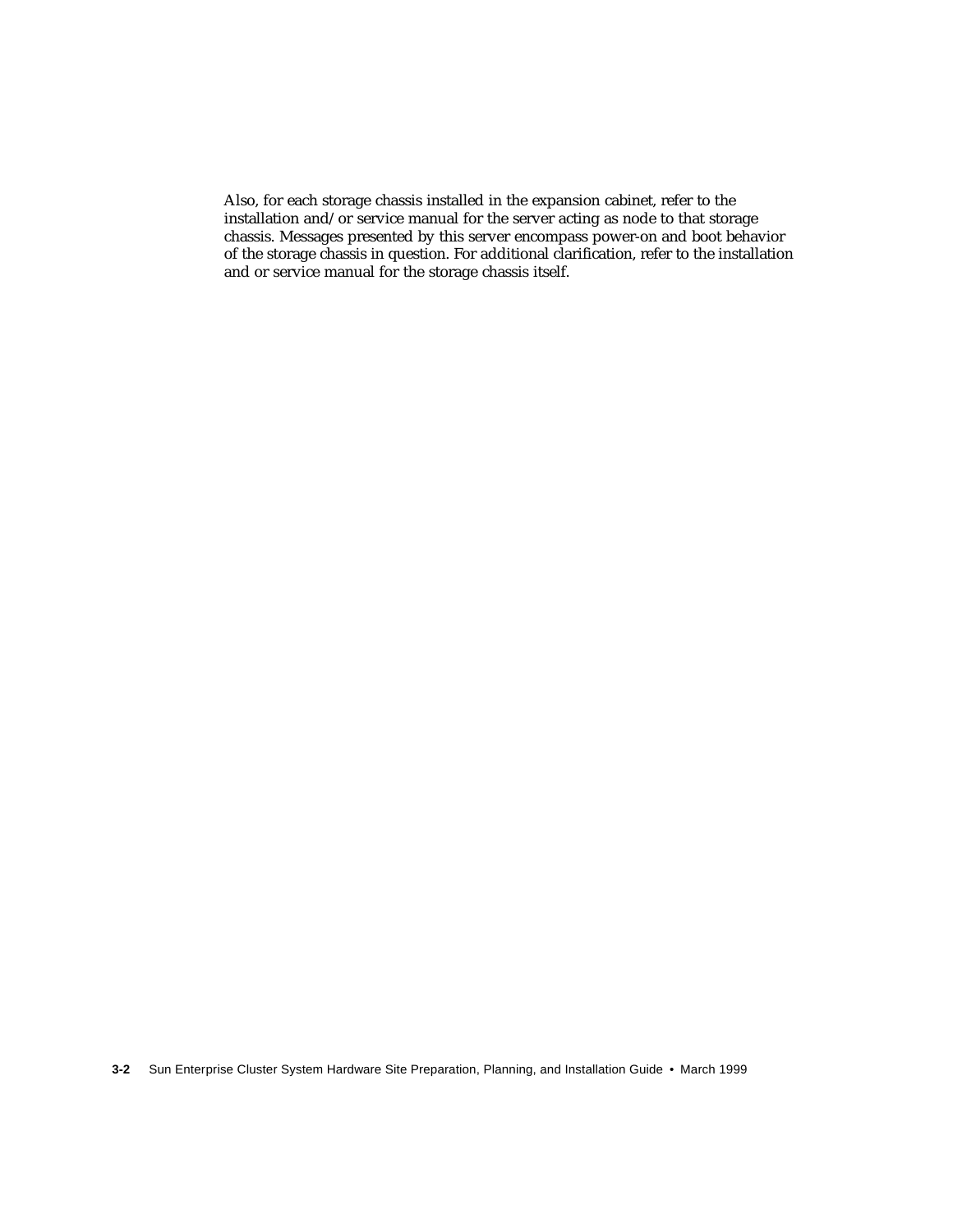#### CHAPTER **4**

### Hardware Installation

Cluster hardware installation information is presented in the following sections:

- Preparing Servers—page 4-1
- Connecting the Power Cords—page 4-1
- Installing Disk Arrays—page 4-2
	- Installing Sun StorEdge MultiPack 2s-page 4-2
	- Installing SPARCstorage Arrays—page 4-7
	- Installing Sun StorEdge A1000 and D1000s—page 4-9
	- Installing Sun StorEdge A3x00s-page 4-10
	- Installing Sun StorEdge A5000s-page 4-10
- Installing Terminal Concentrator—page 4-11
- Installing SCI Switches or FastEthernet Hubs—page 4-15
- Configuring the System, I/O, and Motherboards—page 4-17
- Cabling System Components—page 4-17

## 4.1 Preparing Servers

- **1. Unpack and inventory the equipment. For a list of equipment, see Chapter 2 "Checklists and Planning for Hardware, Power, and Network Requirements" .**
- **2. Move the cabinets to their designated installation locations.**

For site planning guidelines, see Chapter 2, "Checklists and Planning for Hardware, Power, and Networks."

# 4.2 Connecting the Power Cords

Refer to the documentation that came with your server platform.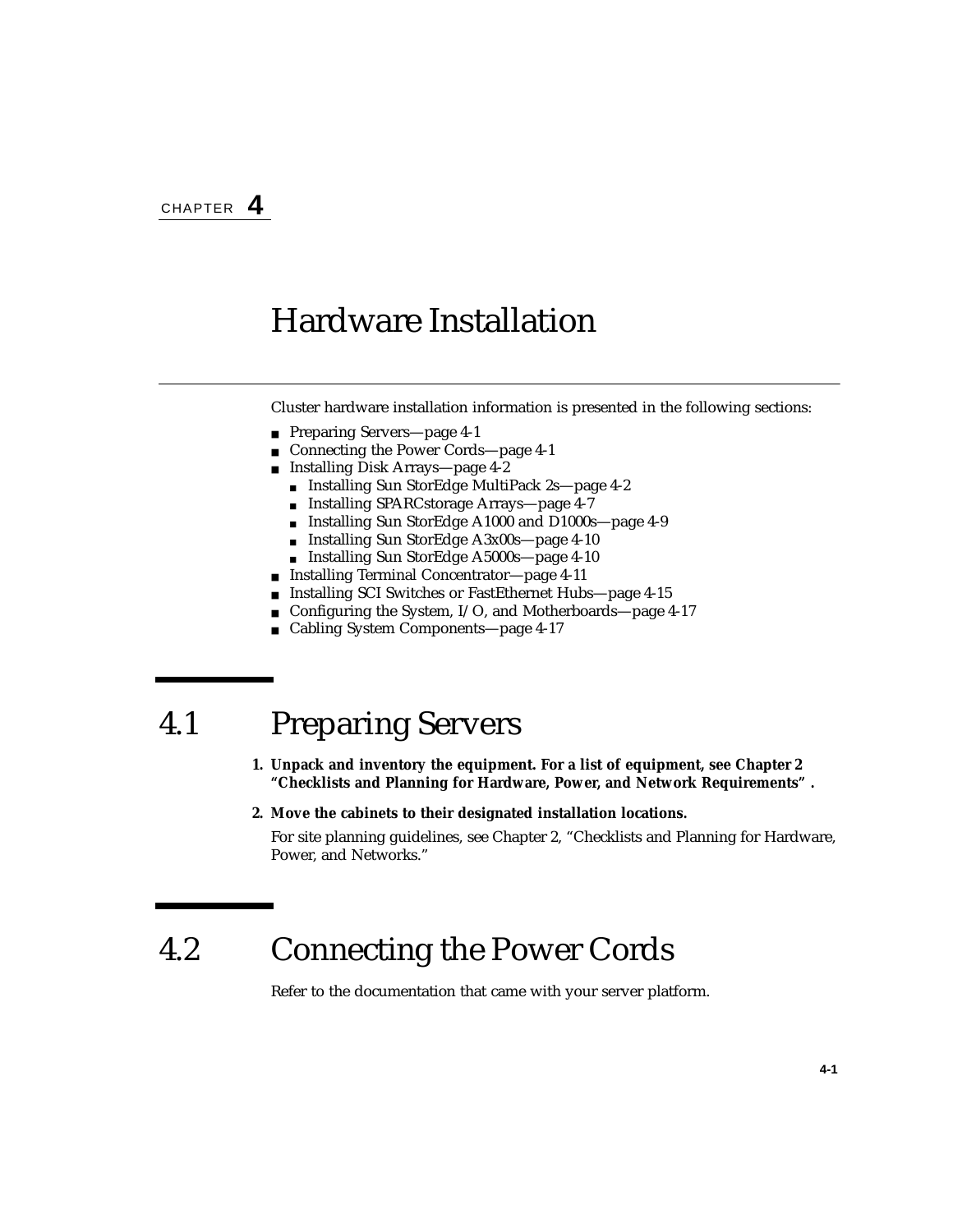# 4.3 Installing Disk Arrays

The database(s) for these systems are implemented on clustered platforms using one or more of the following redundant disk arrays:

- Sun StorEdge MultiPack 2
- SPARCstorage Array Model 100 series
- SPARCstorage Array Model 200s or 210s, which are used with SPARCstorage RSM™ units (removable storage media), or 9-Gbyte differential disk trays
- Sun StorEdge A1000/D1000
- Sun StorEdge A3*x*00
- Sun StorEdge A5000

### 4.3.1 Installing Sun StorEdge MultiPack 2s

**Note –** Host adapters for these storage devices are SCSI-2 SBus cards.

**Caution –** Before connecting Sun StorEdge MultiPack 2s, set the scsiinitiator-ids as decribed in the following sections. For instructions on installing Sun StorEdge MultiPack 2s for your system, refer to the *SPARCstorage MultiPack Installation Manual*. For 6–slot Sun StorEdge MultiPack 2s you must change the SCSI IDs to the 9–14 range.

#### 4.3.1.1 Setting scsi-initiator-id

*Why Change* scsi-initiator-id

Shared storage in clusters uses the Multi-Initiator capability of the SCSI specification. PCI systems use PCI host adapter cards for the SCSI interface. Otherwise, the operation is the same as in SBus systems. The scsi-initiator-id must be changed because *you cannot have two controllers (or SCSI devices) with the same* SCSI ID *on the same* SCSI *chain*. This is true for all shared storage.

However, the scsi-initiator-id of controllers that link private storage should be returned to 7 or it will conflict with the SCSI ID 6 of the CD-ROM. Use the switch on the back of the MultiPack to change this.

**4-2** Sun Enterprise Cluster System Hardware Site Preparation, Planning, and Installation Guide • March 1999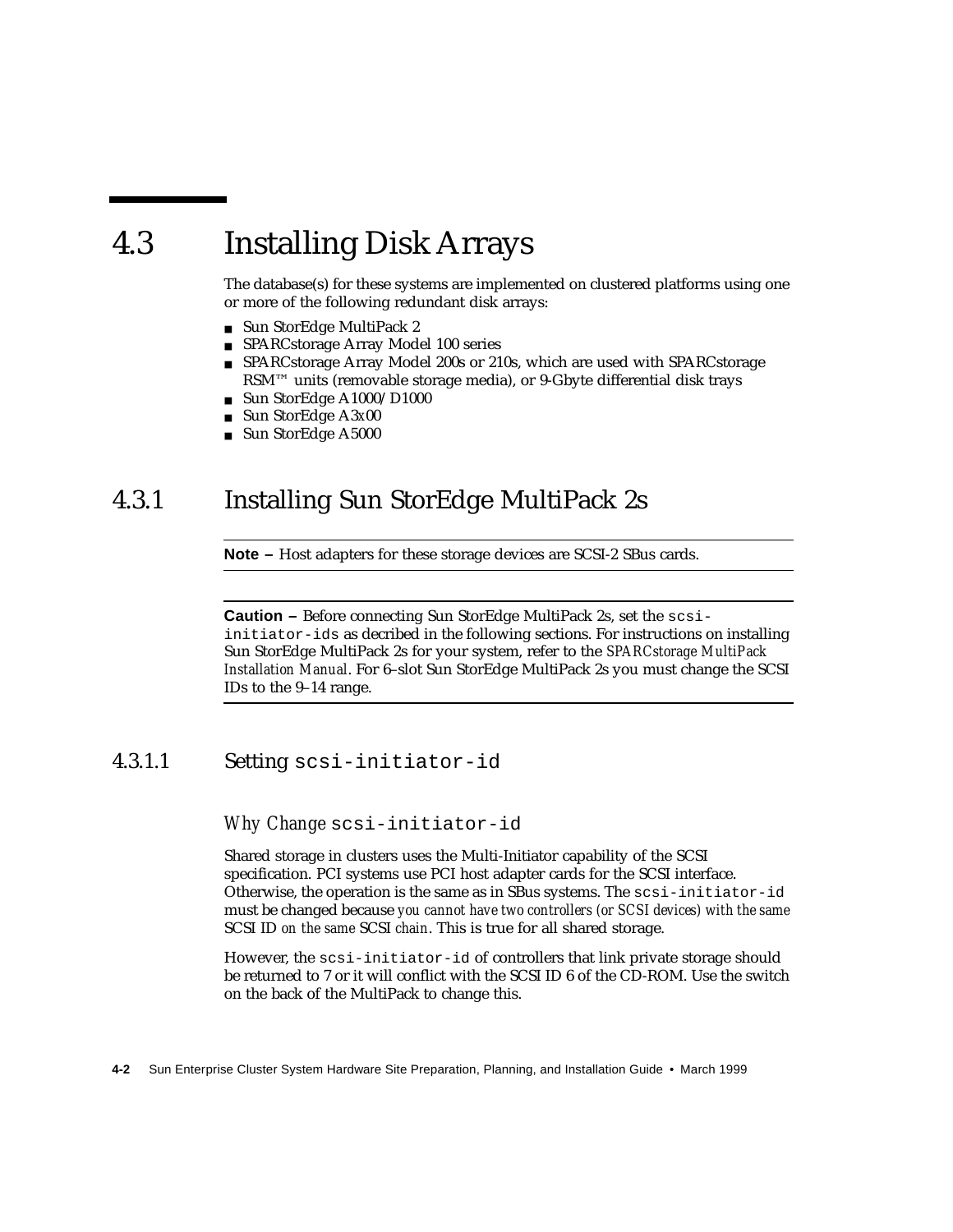The normal documented procedure for setting up dual-hosted MultiPacks is to set the scsi-initiator-id for one node to 6 and then reset specific SCSI adapters (the ones that are not attached to the dual-hosted disks) to 7. The scsi-initiator-id for the other node attached to the disk must be left at the default setting (7). This approach may be somewhat error-prone because you can get SCSI errors if you do not reset *ALL* of the adapters that are *NOT* attached to the dual-hosted disks to 7.

A method that works well is to leave the scsi-initiator-id for both nodes at 7. Then, set the scsi-initiator-id for ONLY the adapters that are connected to the dual-hosted disk to 6 on one of the nodes (usually the second node).

#### 4.3.1.2 Which scsi-initiator-id to Change and What to Set It To

Leave the scsi-initiator-id of one node set to the default (7) and change the scsi-initiator-id to 6 for the other node. *Do NOT change jumper settings on any SCSI device (CD-ROM).*



**Caution –** Do NOT change the scsi-initiator-id to 8. This action will cause a conflict with some other storage devices (D1000).

*When to Change* scsi-initiator-id

You must change the scsi-initiator-id *before* you connect the shared storage. If the storage has already been connected, disconnect it first.

*How to Change* scsi-initiator-id

Only change the scsi-initiator-id on one node in the chain of the dual-hosted SCSI device. At the ok (OpenBoot PROM) prompt, use the probe-scsi-all command to identify the controllers connected to shared storage and those connected to private storage. You may have to reset-all first, in order to make the probe-scsi-all command work. Depending on your configuration, there are two methods of doing this.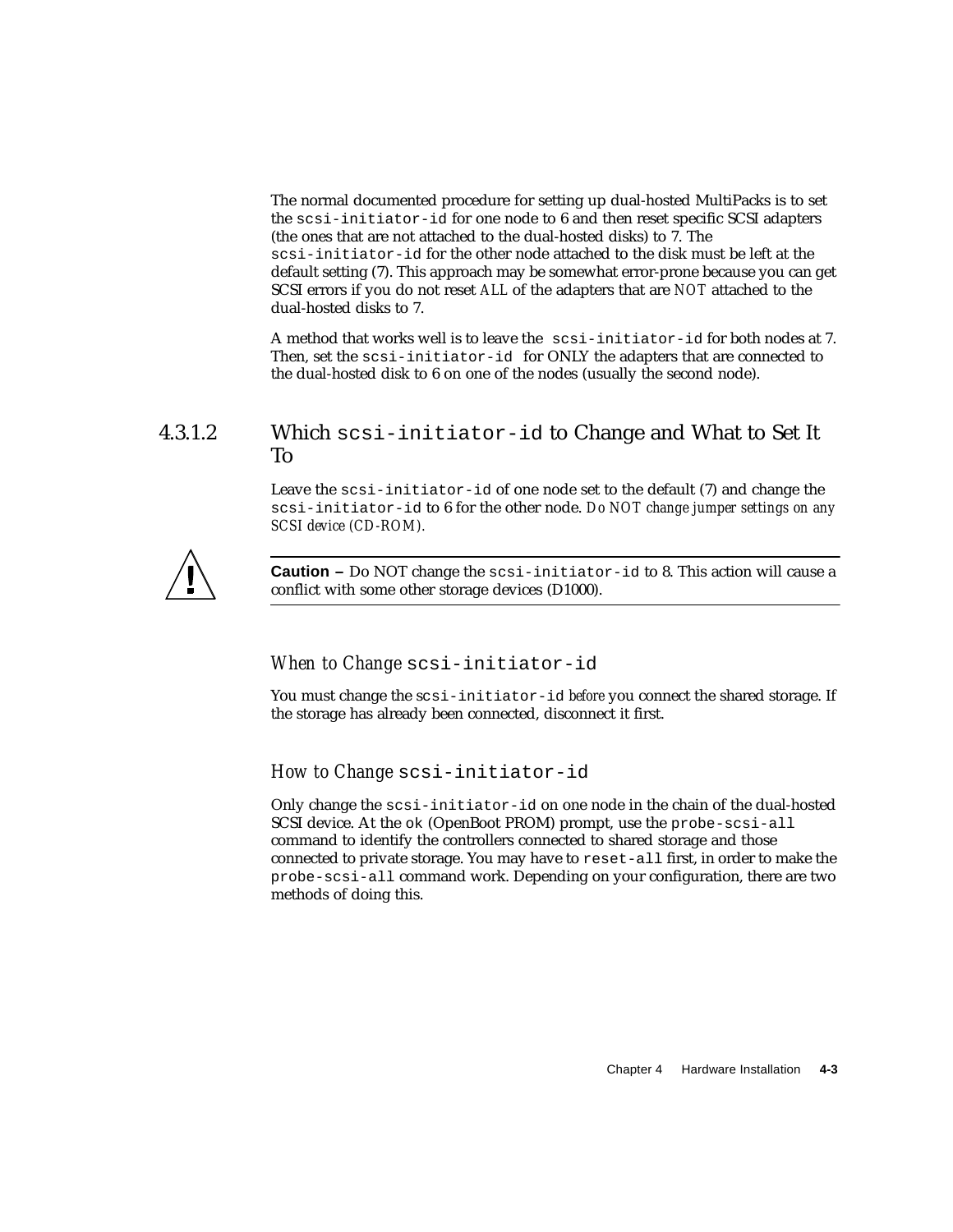First, identify the SCSI adapters by entering the following from the boot PROM:

```
ok probe-scsi-all
/pci@6,4000/scsi@3,
/pci@6,4000/scsi@3
Target 2
   Unit 0 Disk SEAGATE ST32171W SUN2.1G7462
Target 3
   Unit 0 Disk SEAGATE ST32171W SUN2.1G7462
/pci@6,4000/scsi@2,1
Target 2<br>Unit 0 Disk
                    SEAGATE ST32171W SUN2.1G7462
Target 3
   Unit 0 Disk SEAGATE ST32171W SUN2.1G7462
```
#### *Method 1*

If more controllers are connected to private storage than controllers connected to shared storage; more scsi-initiator-id 7s than scsi-initiator-id 6s; or more private storage controllers than shared storage controllers, then:

**Note –** Steps 1 through 5 should be done on one of the nodes attached to the disk. Step 6 needs to be done on both nodes (assuming you are not using Ultra SCSI).

**1. Edit or create the** nvramrc **to set the** scsi-initiator-id **to 6 for these devices. From the OBP enter:**

```
ok nvedit
ok probe-all install-console banner
ok cd /pci@6,4000/scsi@3
ok 6 " scsi-initiator-id" integer-property
ok device-end
ok cd /pci@6,4000/scsi@2,1
ok 6 " scsi-initiator-id" integer-property
ok device-end
```
**2. Press** ctrl-c, **and store the** nvramrc**:**

ok **nvstore**

**4-4** Sun Enterprise Cluster System Hardware Site Preparation, Planning, and Installation Guide • March 1999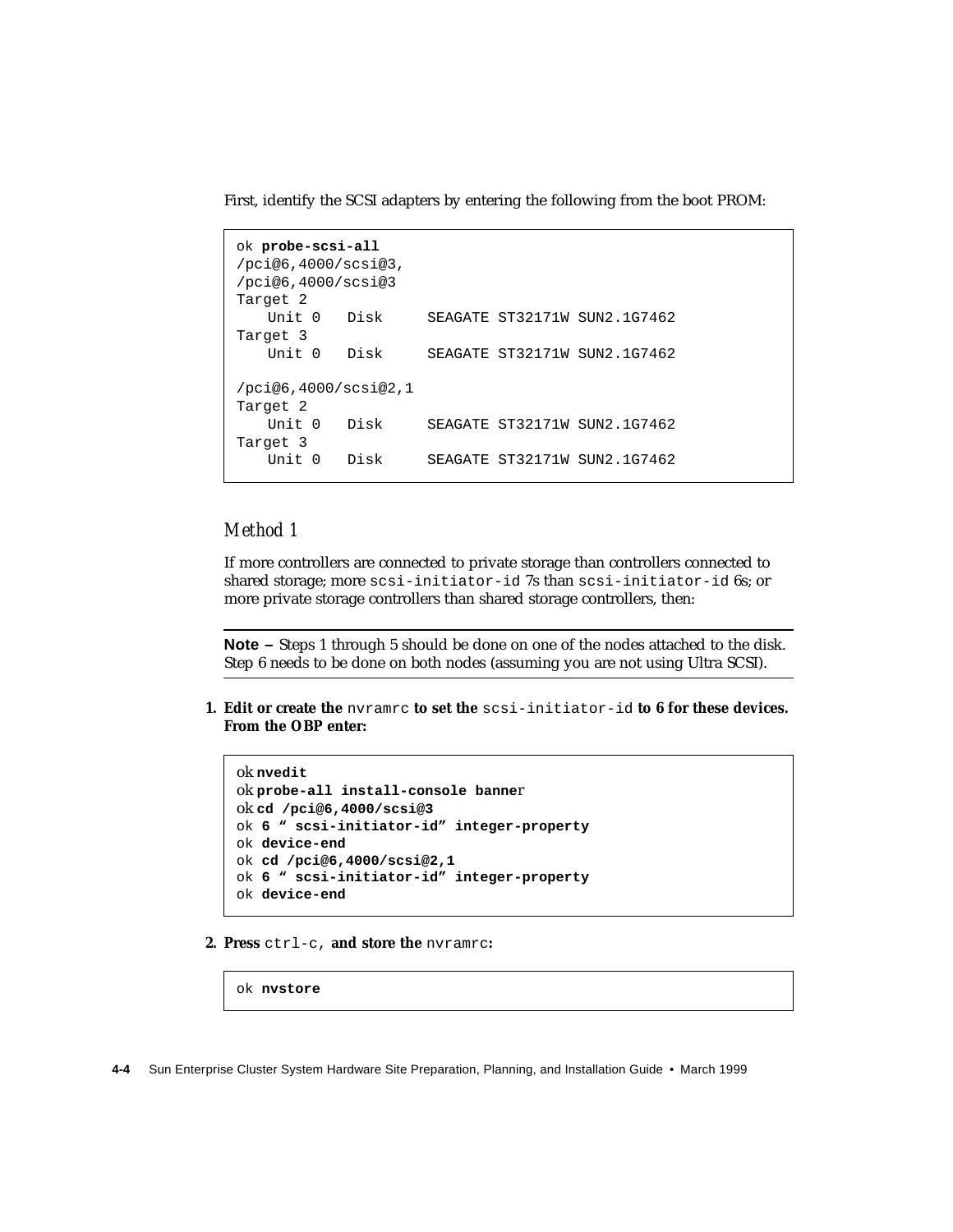**3. Evaluate the** nvramrc**:**

ok **nvramrc evaluate**

**4. Set the system to use the** nvramrc**:**

ok **setenv**

**5. Reset:**

ok **reset-all**

**6. Edit the** /etc/system **file (on both nodes) and add the following line to set fast/wide SCSI (disable Ultra SCSI):**

**set scsi\_options=0x3f8**

**7. Boot both systems and verify that you can see the multi-hosted disks from both nodes.**

#### *Method 2*

If there are more controllers connected to shared storage than controllers connected to private storage; more scsi-initiator-id 6s than scsi-initiator-id 7s; or more shared storage controllers than private storage controllers:

**1. Set the global** scsi-initiator-id **to 6:**

```
ok setenv scsi-initiator-id 6
scsi-intiator-id = 6
```
**2. Edit or create the** nvramrc **script and set the** scsi-initiator-id **of the controllers connected to private storage to 7. The line numbers (**0:**,** 1:**, and so on) are printed by the OBP; for example:**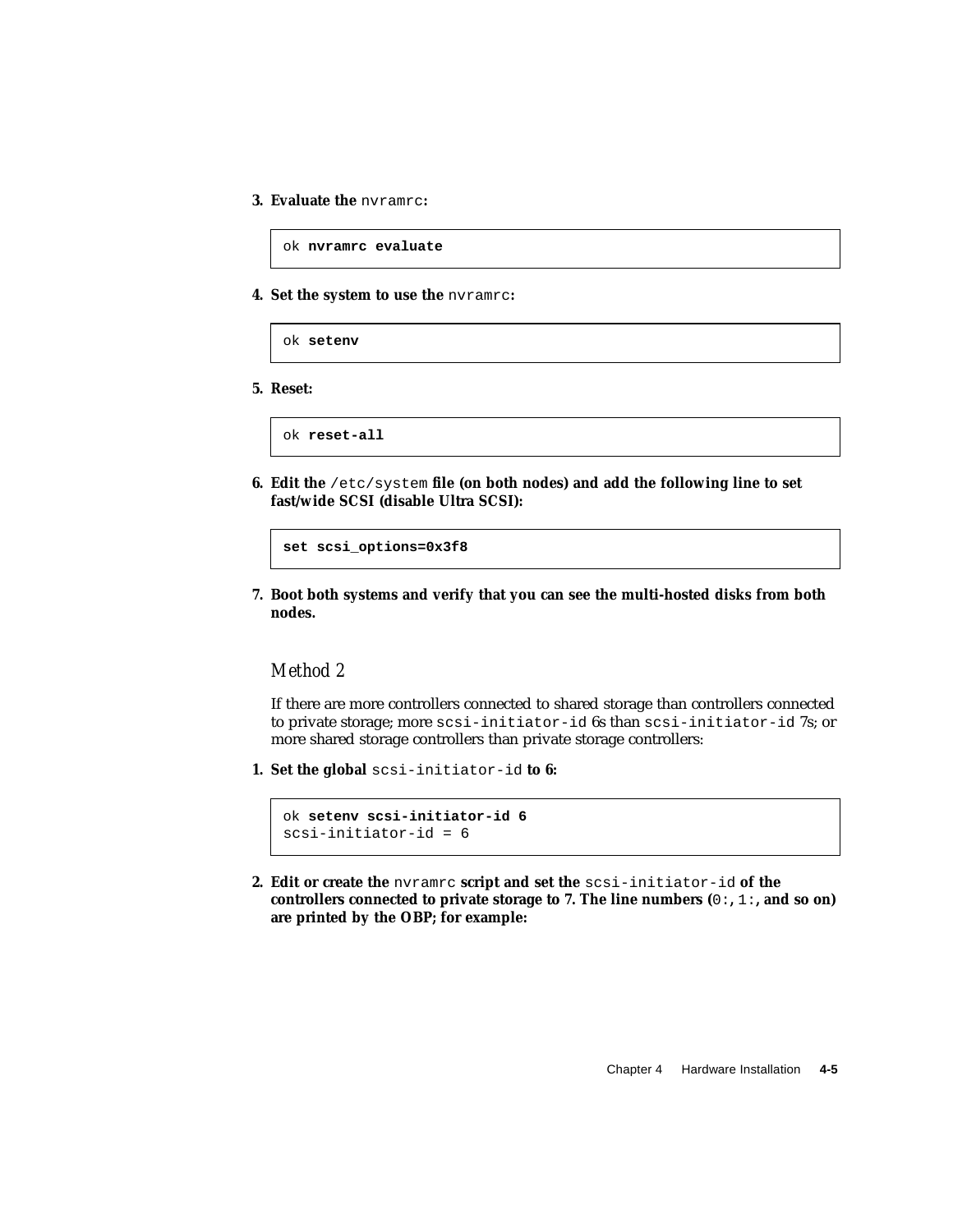

**Caution –** Insert exactly one space after the double quote and before scsiinitiator-id.

```
nvedit
0: probe-all
1: cd /sbus@70,0/SUNW,fas@1,8800000
2: 7 encode-int " scsi-initiator-id" property
3: device-end
4: cd /sbus@70,0/QLGC,isp@0,10000
5: 7 encode-int " scsi-initiator-id" property
6: device-end
7: cd /sbus@50,0/SUNW,fas@1,8800000
8: 7 encode-int " scsi-initiator-id" property
9: device-end
10: install-console
11: banner [Control C]
ok
```
In this example you have set three controller scsi-initiator-ids to 7. Your script may be different because you will be resetting controllers that were listed by the probe-scsi-all command.

The following is an example of the internal/external controllers in a Sun Enterprise 250 and 450:

```
ok probe-scsi-all
/pci@1f,4000/scsi@3 (internal controller)
/pci@1f,4000/pci@4/SUNW,isptwo@4 (external controller)
/pci@1f,4000/scsi@5 (external controller)
```
#### **3. Store or discard the changes.**

The changes you make through the nvedit command are done on a temporary copy of the nvramrc script. You can continue to edit this copy without risk. When you have completed your edits, save the changes. If you are not sure about the changes, discard them.

■ To store the changes:

ok **nvstore** ok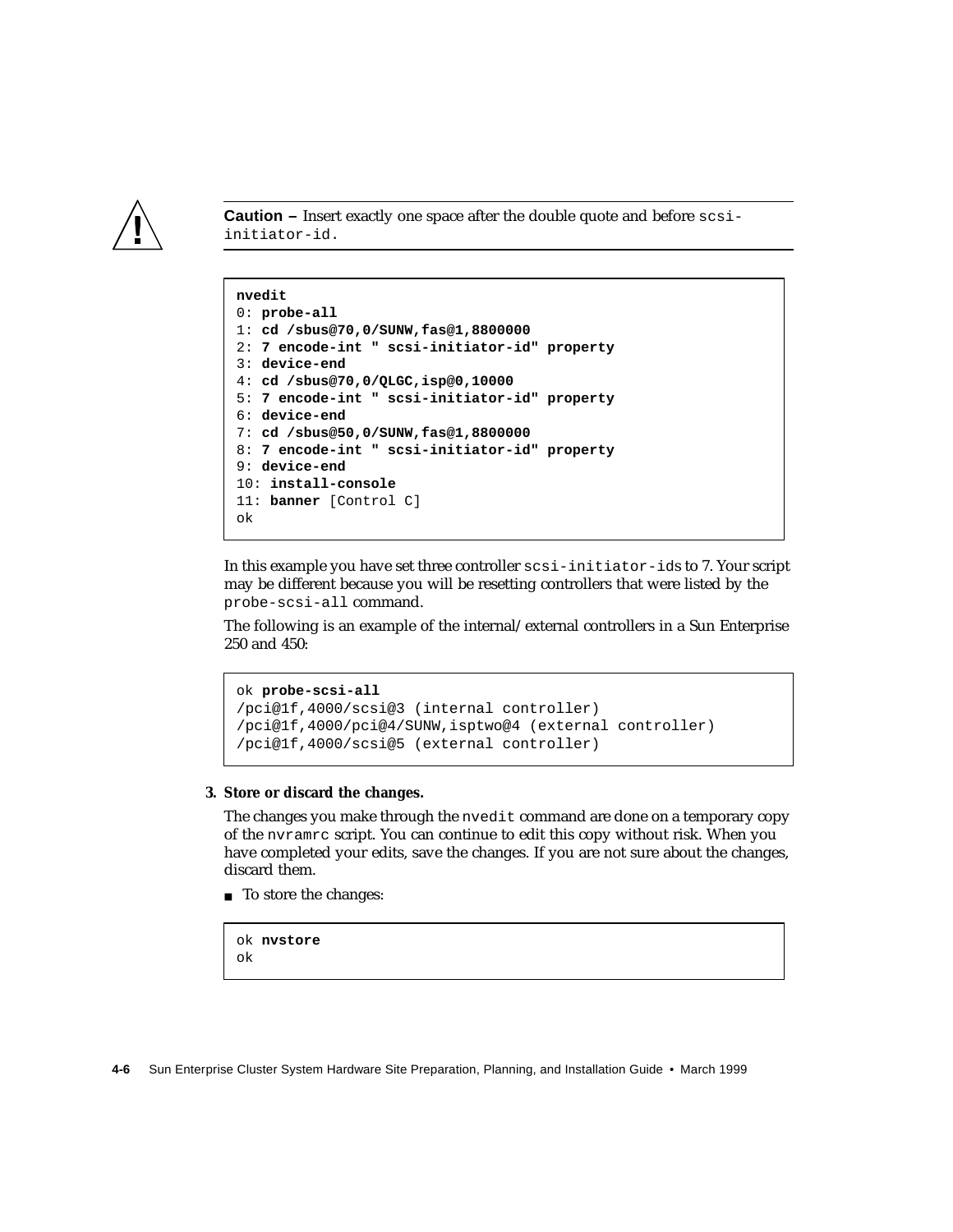■ To discard the changes:

```
ok nvquit
ok
```
**4. Create and store the** nvramrc **script:**

```
ok set use-nvramrc? = true
ok reset-all
```
**5. Connect the shared storage devices and then reboot the system:**

ok **boot -r**

### 4.3.2 Installing SPARCstorage Arrays

Two or more SPARCstorage Arrays can be installed in a cluster. To install SPARCstorage Arrays in a rack, see Appendix A. Otherwise proceed as follows:

- **1. Locate the DIAG switch on the SPARCstorage Array rear panel (**FIGURE 4-1**).**
- **2. Ensure that the DIAG switch is set to DIAG and not to DIAG EXT.**

**Note –** Do not use the DIAG EXT position, as it will invoke extended diagnostics and prevent the SPARCstorage Array from booting. Use DIAG only for normal operation.



**FIGURE 4-1** SPARCstorage Array Voltage Rating on the Serial Number Label

**3. Locate the serial number label (**FIGURE 4-1**) on the rear panel of the chassis.**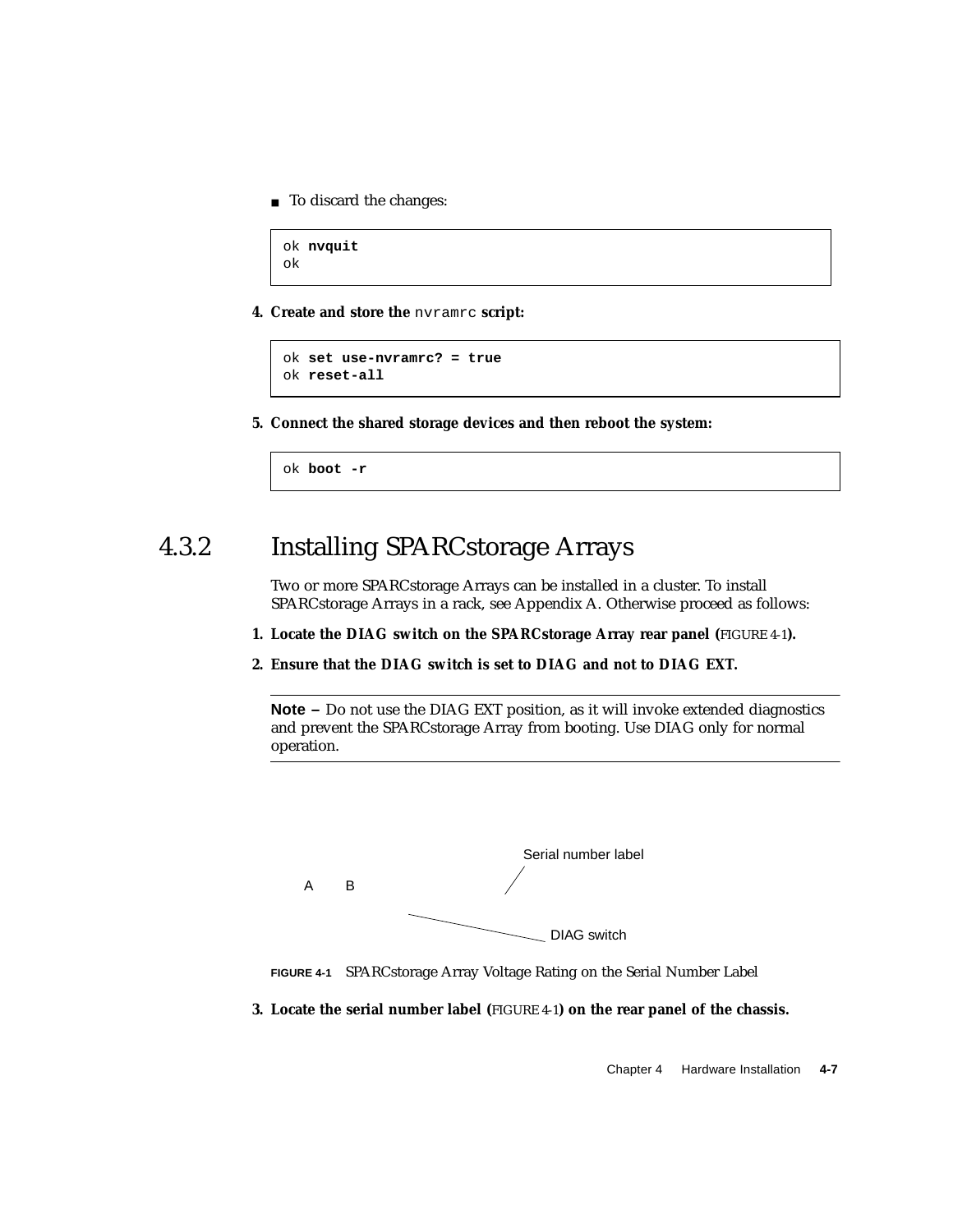#### **4. Check the electrical ratings label on the serial number label. Verify that the stated rating matches your AC input voltage.**

TABLE 4-1 provides maximum system operating voltage and frequency ranges and lists current requirements at nominal line voltage for a cabinet in maximum configuration.

**TABLE 4-1** SPARCstorage Array 100 Series Nominal Power and Maximum Current Parameters

| Configuration  | <b>Nominal AC Input</b><br><b>Voltage Range-Single Phase</b> | Operating<br>Range | Operating<br><b>Frequency Range</b> | <b>Maximum</b><br>Current<br>Requirement | <b>Power Supply</b><br>Output |
|----------------|--------------------------------------------------------------|--------------------|-------------------------------------|------------------------------------------|-------------------------------|
| North American | $100 - 120$ VAC                                              | 90–264 VAC         | 47–63 Hz                            | 6.5A                                     | 460W                          |
| International  | $220 - 240$ VAC                                              | 90–264 VAC         | $47 - 63$ Hz                        | 6.5A                                     | 460W                          |

#### **5. Connect the power cords.**

Connect a power cord at the rear of each chassis (FIGURE 4-2).



**FIGURE 4-2** SPARCstorage Array AC Power Connector and Power Switch

#### **6. Connect the power cords to the power source.**

For Sun Enterprise 3*x*00s through 6*x*00s, use the power sequencer shown in FIGURE 4-3.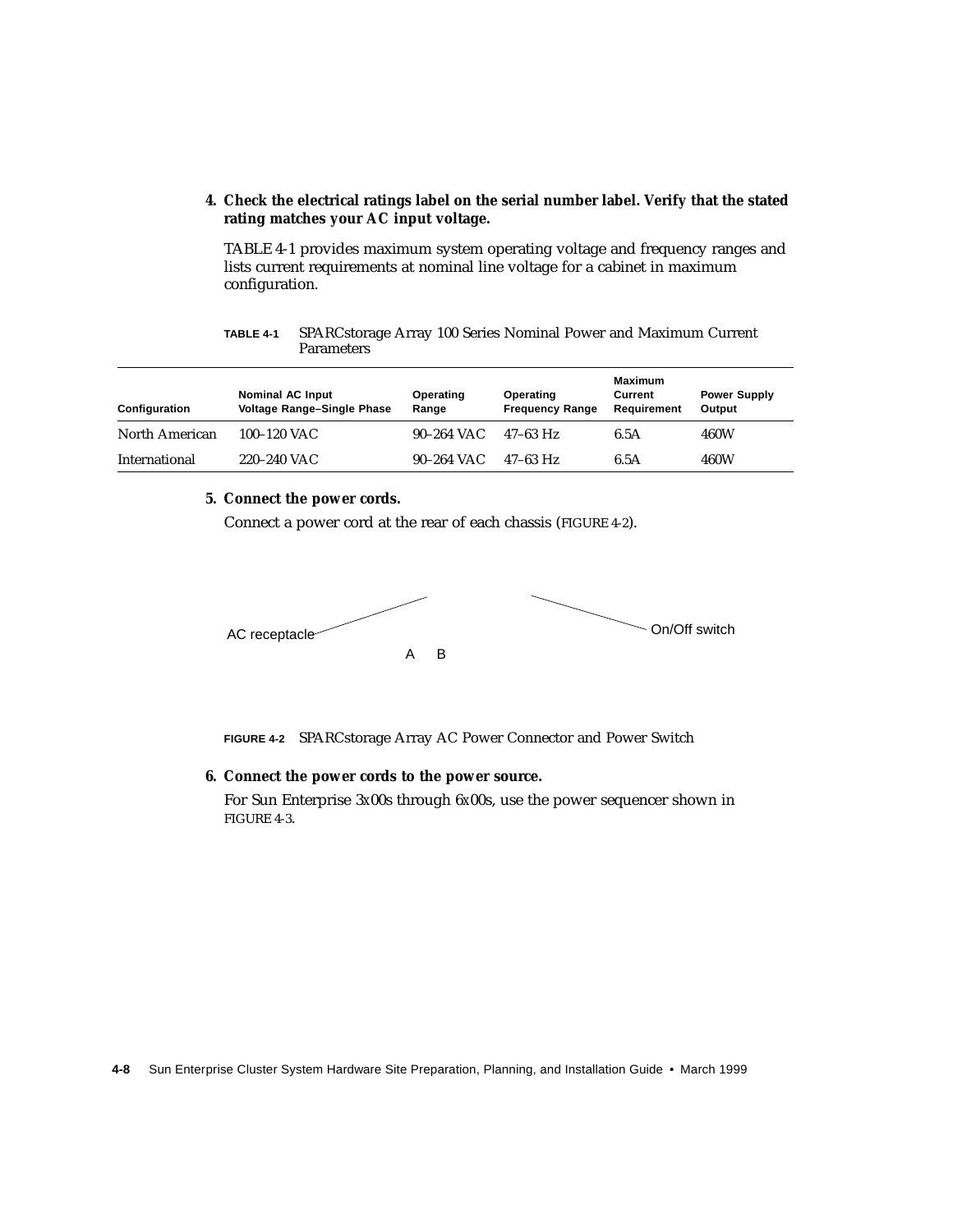

- **a. Route the power cords to the designated power sequencer and dress the power cords as required; roll any excess cord and secure it using cable ties.**
- **b. Connect the power cords from the chassis to the power distribution unit. Use the switched outlets identified in** FIGURE 4-3 **for SPARCstorage Array 0 and 1.**

### 4.3.3 Installing Sun StorEdge A1000 and D1000s

**Note –** Host adapters for these units are UDWIS/S SBus cards.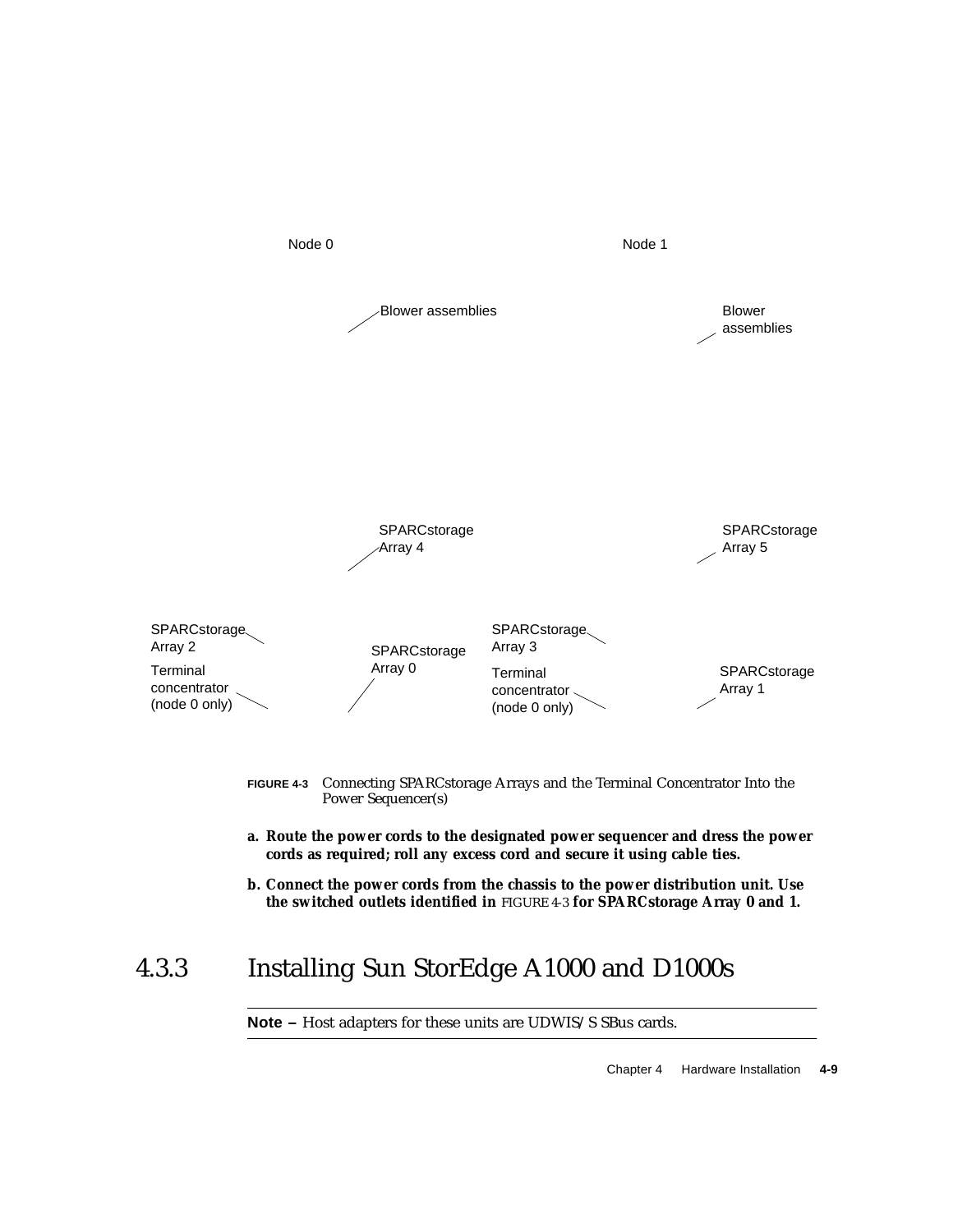For instructions on installing disks, refer to the *Sun StorEdge A1000/D1000 Installation, Operations, and Service Manual.* For instructions on rackmounting these units, refer to the *Sun StorEdge A1000/D1000 Rackmount Installation Guide*.

### 4.3.4 Installing Sun StorEdge A3*x*00s

**Note –** Do not turn cache mirroring OFF on an A3x00; this can sometimes cause data corruption during a hard failover.

**Note –** Any LUN with a duplicate serial ID cannot be used as a quorum device. A new LUN must be created for the quorum device, or a different storage device must be used.

**Note –** Host adapters for this storage cabinet are UDWIS/S SBus cards.

**Caution –** Set the scsi-initiator-ids before connecting Sun StorEdge A3*x*00s. This procedure is the same as that described for setting the scsi-initiator-ids for MultiPack 2s, described in Section 4.3.1.1 "Setting scsi-initiator-id".

For information on rackmounting disk arrays in Sun StorEdge A3*x*00 cabinets, see the *Sun StorEdge A5000 Rackmount Installation Card*. For instructions on installing disk arrays in StorEdge A3*x*00 cabinets, refer to the *Sun StorEdge System Manual*.

### 4.3.5 Installing Sun StorEdge A5000s

**Note –** , mounted on system I/O+ boards or FC-100 cards.

For informatinon on rackmounting disk arrays in Sun StorEdge A5000 cabinets, refer to Appendix A " "Rackmounted Disk Arrays and Hubs ". For instructions on installing disk arrays in Sun StorEdge A5000 cabinets, refer to Chapter 2 of the *Sun Enterprise Network Array Installation and Service Manual*.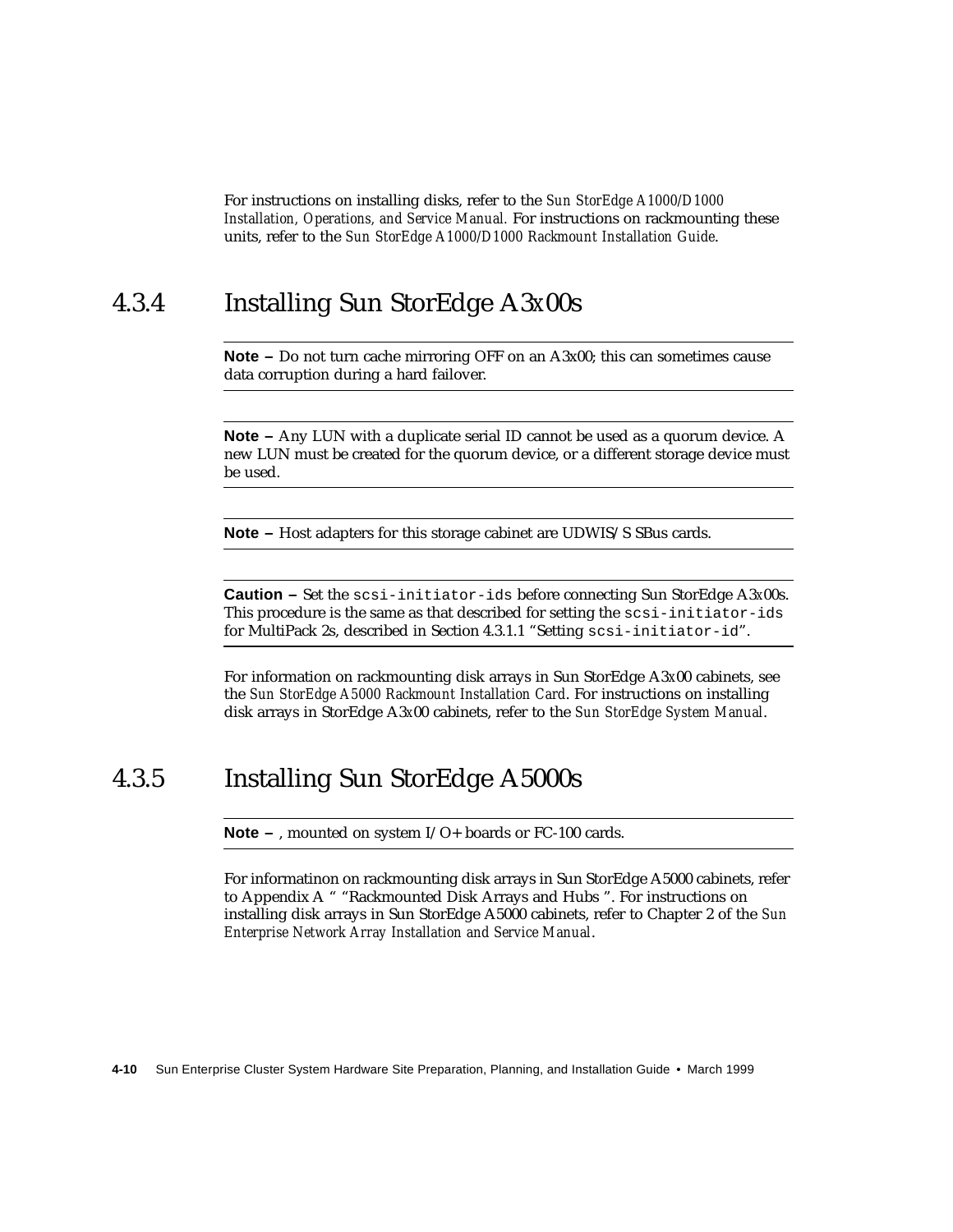## 4.4 Installing Terminal Concentrator

### 4.4.1 Sun Enterprise 1, 2, 250, 450, 3*x*00, and 4*x*00

- **1. The terminal concentrator for the platforms can be stand-alone. You can install the terminal concentrator up to 100 meters (33 ft) from the Sun Enterprise server. However, for convenience, the unit should be placed near the servers.**
- **2. Connect the power cord** FIGURE 4-7**.**
- **3. Connect the terminal concentrator power cord into a utility outlet.**
- **4. Put the terminal concentrator in its designated location.**

### 4.4.2 Sun Enterprise 3*x*00 through 6*x*00

- **1. Install the terminal concentrator bracket hinge in the primary cabinet.**
	- **a. Locate the hinge portion of the terminal concentrator bracket assembly.**
	- **b. Loosely install two locator screws in the right-side rail in the rear of the cabinet. Thread them into holes 8 and 29, as shown in** FIGURE 4-4**.**

**Note –** The locator screws will accept the slotted holes in the hinge piece.

- **c. Place the slotted holes of the hinge over the locator screws and let the hinge drop into place.**
- **d. Install the screws in holes 7 and 28.**

Tighten these screws, as well as those in holes 8 and 29 (FIGURE 4-4).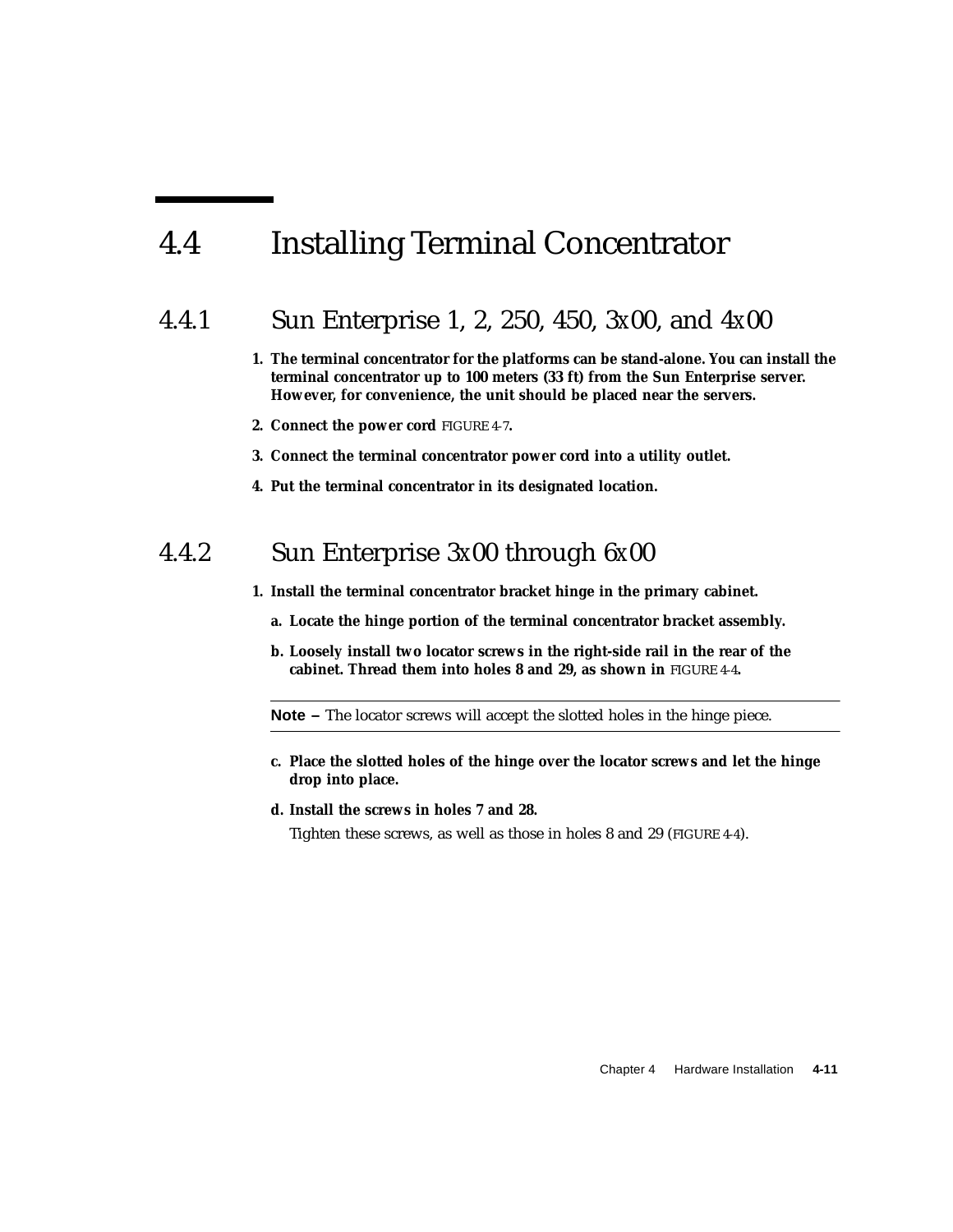

**FIGURE 4-4** Installing the Terminal Concentrator Hinge

- **2. Install the terminal concentrator in the bracket and assemble the bracket.**
	- **a. Place the side pieces of the bracket against the terminal concentrator (**FIGURE 4-5**).**
	- **b. Lower the terminal concentrator (with side pieces) onto the bottom plate. Align the holes in the side pieces with those in the bottom plate.**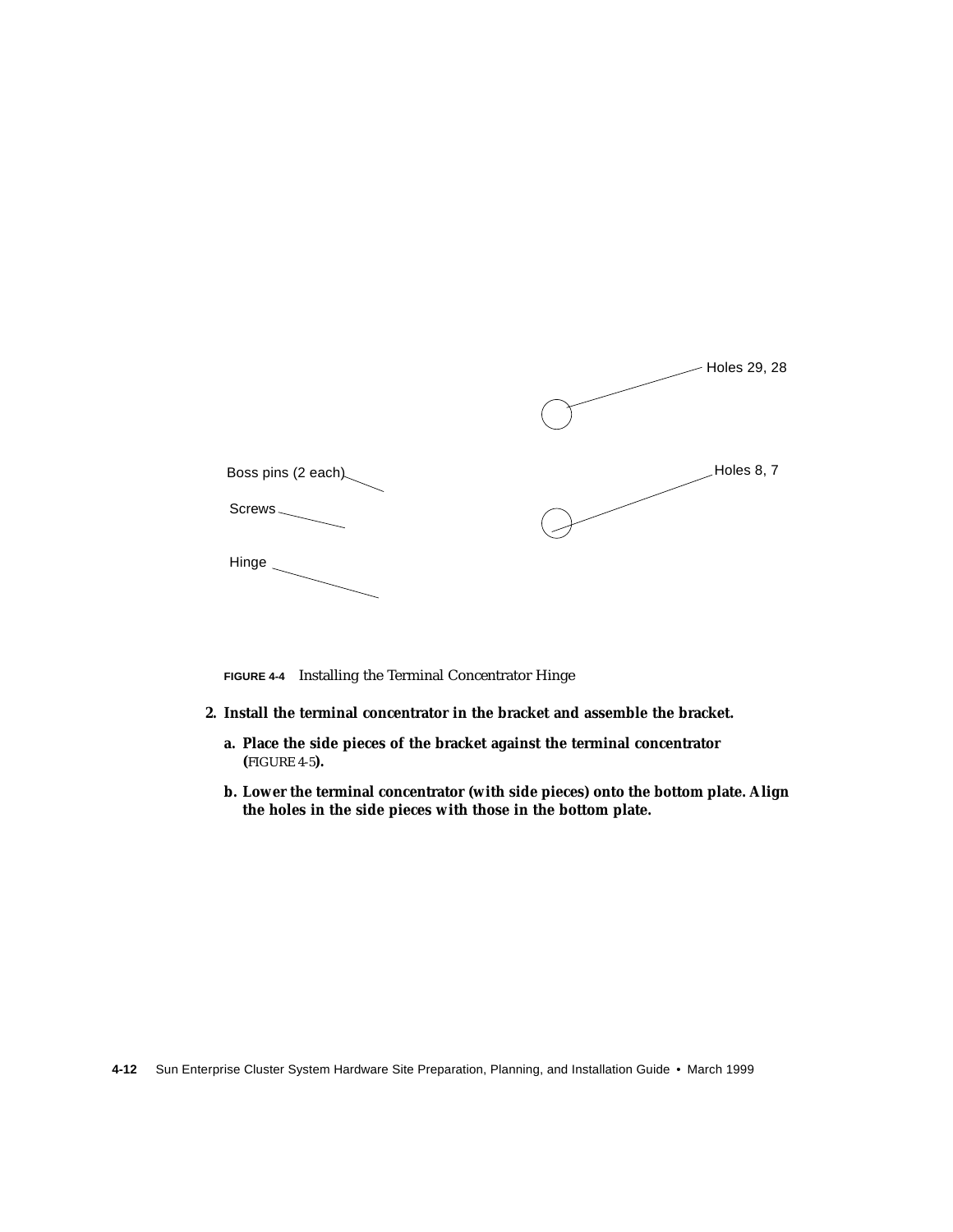Nuts  $(6)$ 

Side piece (2 each)

Terminal concentrator

Bottom plate

**FIGURE 4-5** Assembling the Terminal Concentrator Bracket

**c. Install and tighten three nuts on threaded studs penetrating through each side plate.**

This completes the assembly of the bracket assembly.

- **3. Install the terminal concentrator bracket onto the hinge in the chassis.**
	- **a. Turn the terminal concentrator bracket on its side so the hinge holes and cable connectors face right.**
	- **b. Align the bracket holes with the boss pins in the hinge assembly and drop the bracket onto the hinge (**FIGURE 4-6**).**
- **4. Install the keeper screw in the shorter boss pin to ensure the assembly will not be accidently knocked off the hinge.**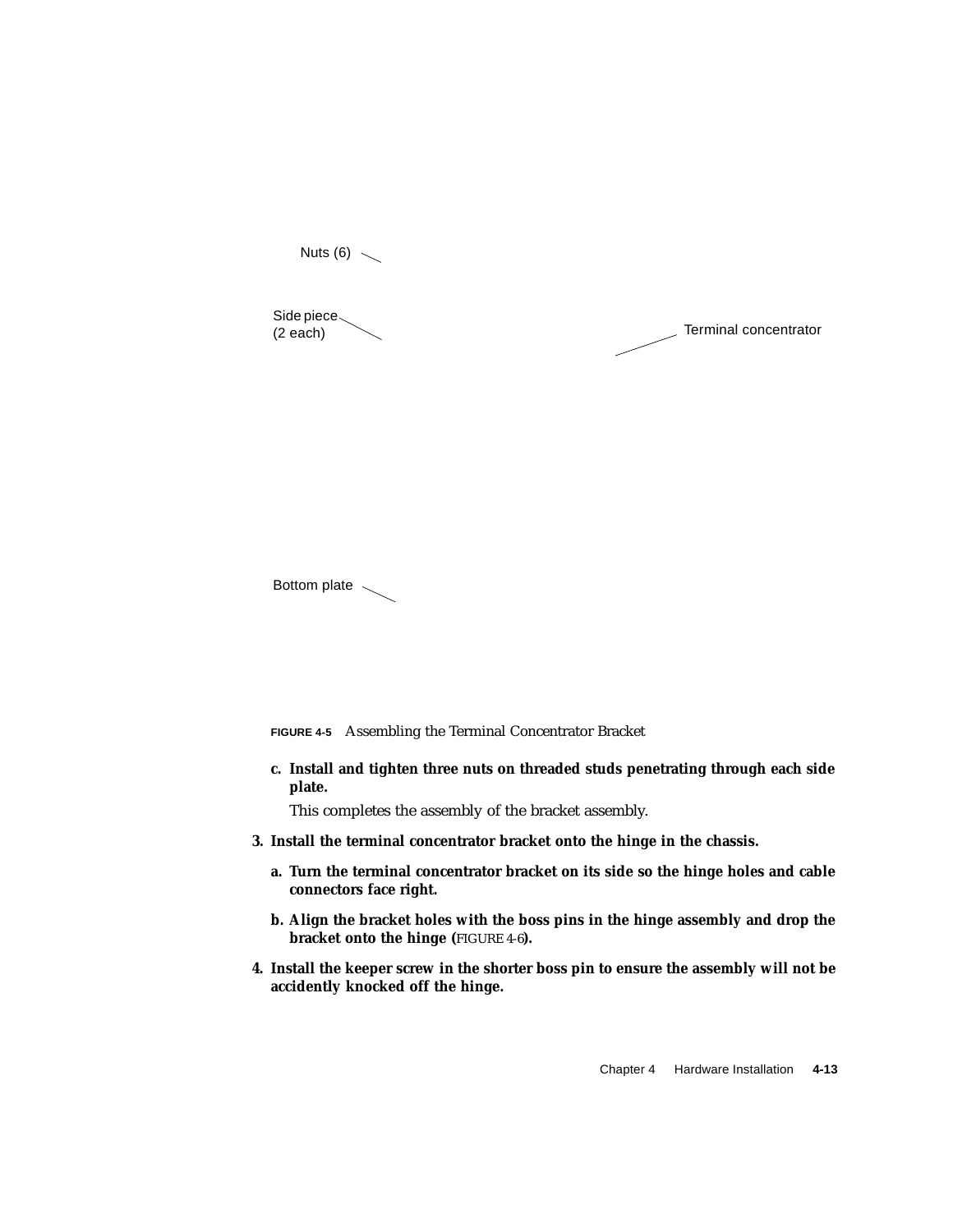**FIGURE 4-6** Terminal Concentrator Installed on the Hinge

**4-14** Sun Enterprise Cluster System Hardware Site Preparation, Planning, and Installation Guide • March 1999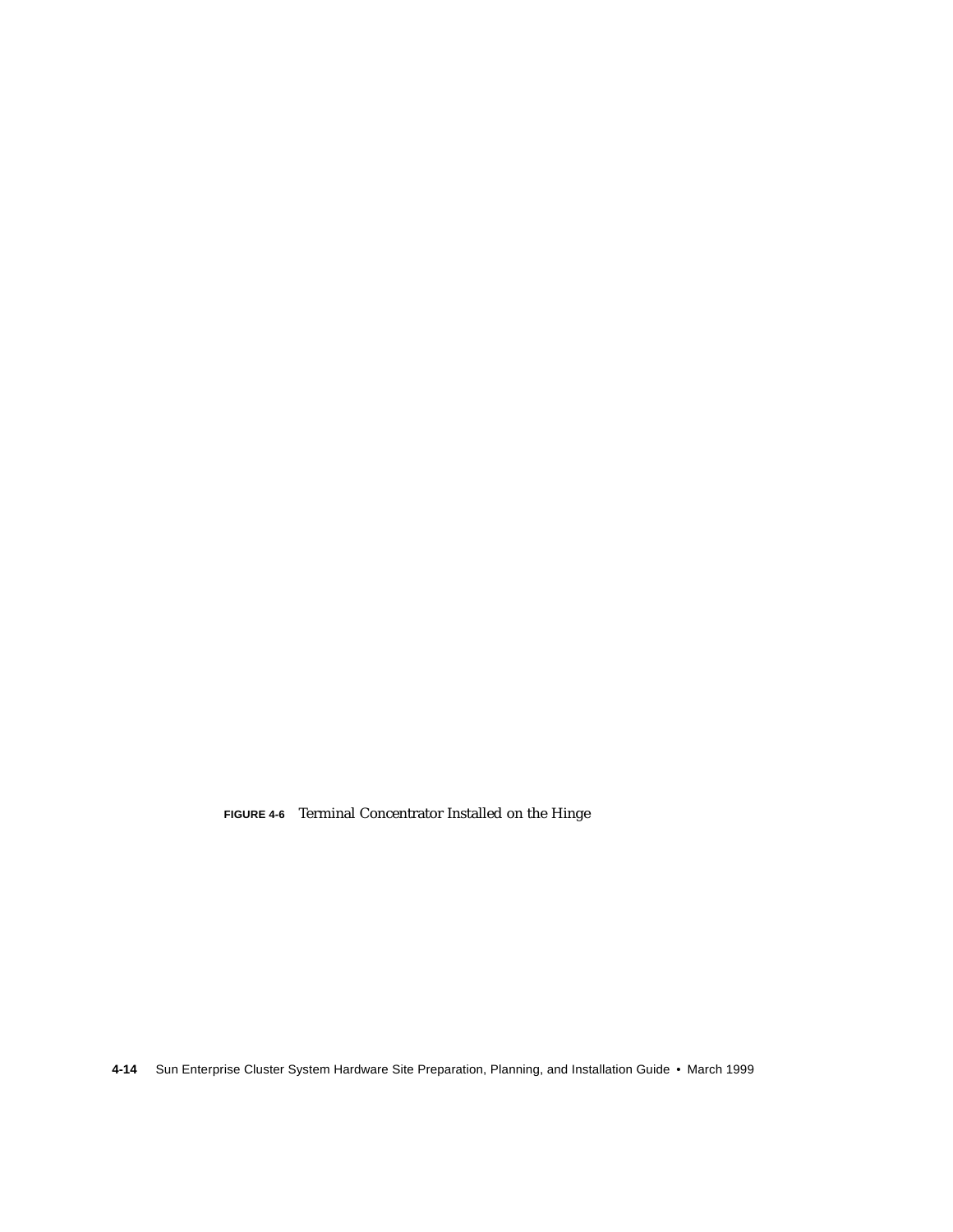**5. Connect the power cord to the terminal concentrator as shown in** FIGURE 4-7**; connect the other end to the power distribution unit.**

Connectors Power cord

**FIGURE 4-7** Terminal Concentrator Cable Locations

**6. Close the terminal concentrator bracket and install screws in holes 8 and 29 on the left–side rail.**

### 4.4.3 Sun Enterprise 10000

For Sun Enterprise Clusters using Sun Enterprise 10000s, the system service processor (SSP) replaces the terminal concentrator.

## 4.5 Installing SCI Switches or FastEthernet **Hubs**

For three or more nodes using SCI as the private net, two SCI switch units must be installed to provide means of communication among all nodes in the cluster. For clusters using FastEthernet, two hubs (customer–supplied) provide communication between all nodes.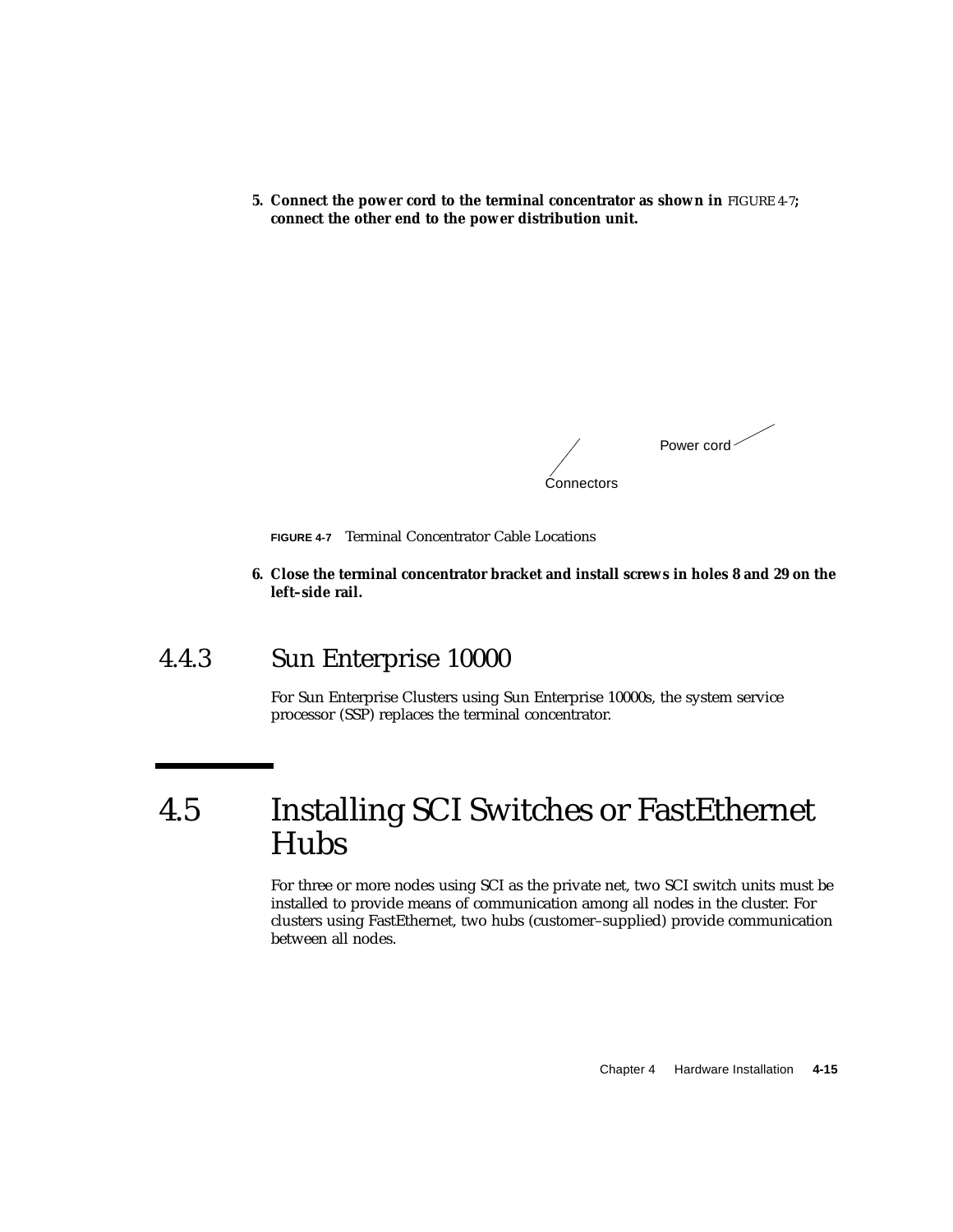## 4.5.1 SCI Switch

**Note –** Two SCI switches can be optionally installed for two nodes.

Connect the AC power cord into an AC power outlet (FIGURE 4-16).



Power cord

**FIGURE 4-8** Connecting SCI Switch Power

## 4.5.2 FastEthernet Hub

Customer supplied.

## 4.6 Power Cooling Modules (Sun Enterprise 3*x*00 through 6*x*00 only)

In Sun Enterprise 3*x*00 through 6*x*00 systems, power cooling modules (PCMs) provide power and cooling to the one or two boards installed adjacent to them. Every board, or pair of board, must be supported by an adjacent PCM. Refer to the documentation that came with your host system for PCM requirements.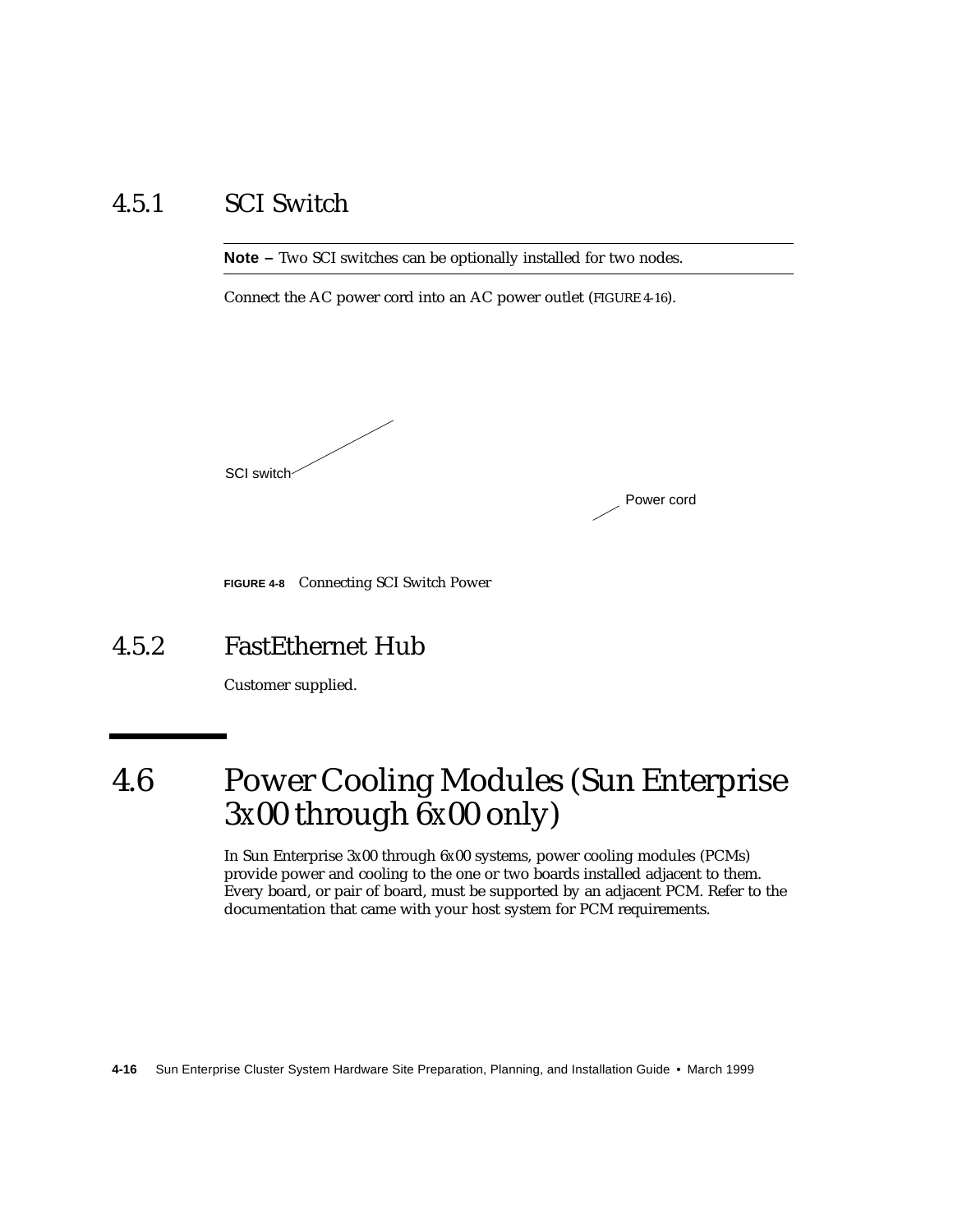## 4.7 Configuring the System, I/O, and **Motherboards**

### 4.7.1 Sun Enterprise 1, 2, 250, and 450

For instructions on configuring the motherboard for SBus (Sun Enterprise 1 and 2 only) or PCI (Sun Enterprise 250 and 450 only) cards, refer to the documentation that came with your system.

## 4.7.2 Sun Enterprise 3*x*00 Through 6*x*00

For instruction*s* on removing and installing Clock, Disk, I/O, or CPU/Memory boards, refer to the documentation that came with your system.

## 4.7.3 Sun Enterprise 10000

For instructions on removing and installing system boards, refer to the documentation supplied with the system boards or the *Sun Enterprise 10000 System Component Replacement Guide*.

## 4.8 Cabling System Components

## 4.8.1 Cluster Cabling

TABLE 4-2 lists cluster cabling specifications. Procedures for connecting each cable follow the table.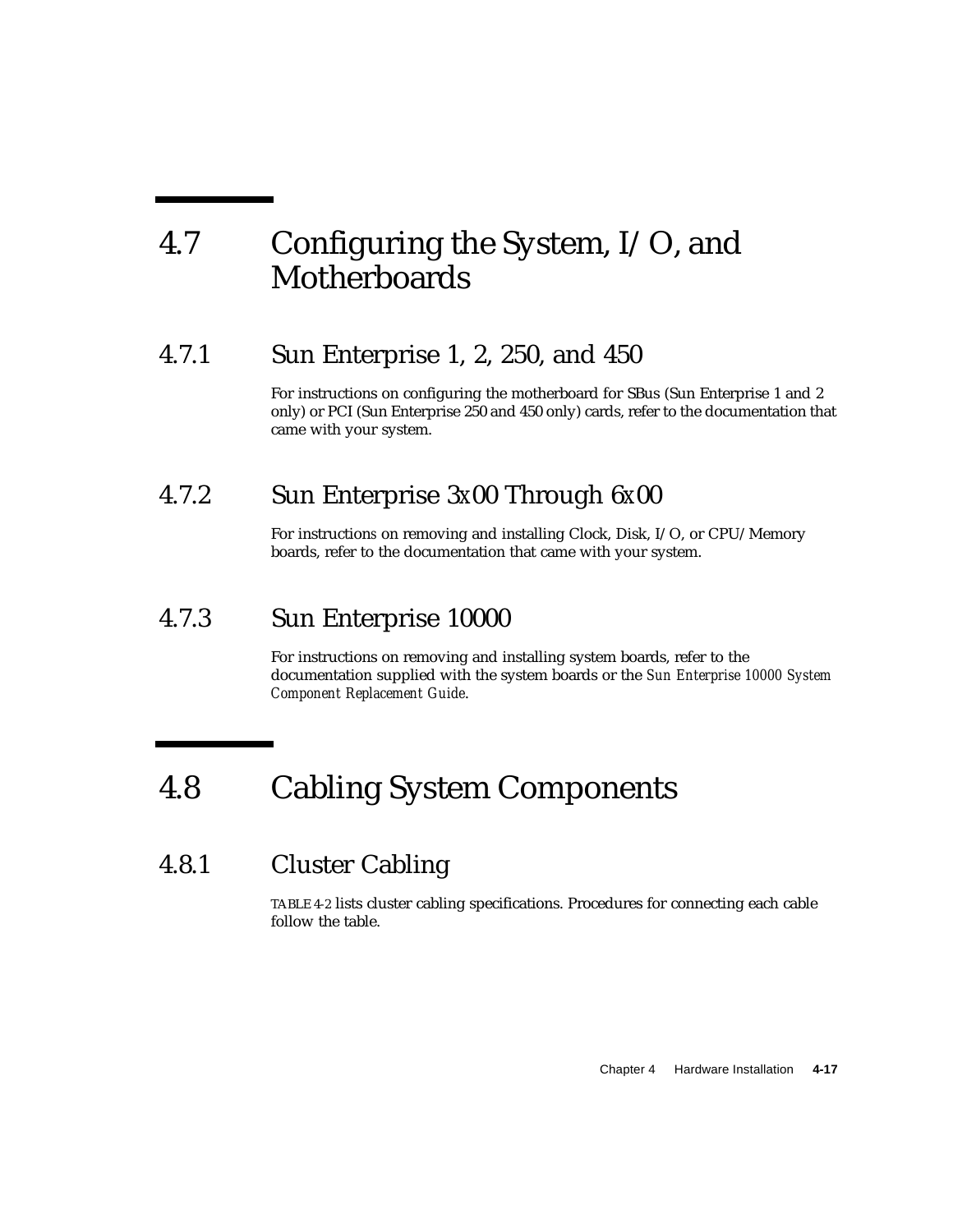**Note –** For fiber optic cable connections, see TABLE 4-5.

| <b>System</b> | From Node 0                                 | From Node 1   | To                           | <b>Interface Type</b> |
|---------------|---------------------------------------------|---------------|------------------------------|-----------------------|
| All           | SCI SBus port                               |               | Node 1 SCI SBus port         | SCI cable             |
|               |                                             | SCI SBus card | Node 0 SCI SBus port         | SCI cable             |
|               | Serial port A                               |               | Terminal concentrator port 2 | Serial                |
|               |                                             | Serial port A | Terminal concentrator port 3 | Serial                |
|               | Administration<br>workstation Serial A      |               | Terminal concentrator port 1 | Serial                |
|               | Administration<br>workstation Ethernet port |               | Client net Ethernet          | AUI or RI-45          |

**TABLE 4-2** Cable Connections (Except Fiber Optic)

## 4.8.2 Administration Workstation Cabling



**Caution –** *Do not* connect a keyboard directly into a host system board (Sun Enterprise 10000) or a clock board (Sun Enterprise 3*x*000 through 6*x*000). If a keyboard is connected into one of these boards, it then becomes the default for console input, thus preventing input from the system administration workstation/ terminal concentrator serial port. Connecting a keyboard directly into a host system/ clock board while power is applied to the host sends a break signal to the Solaris operating environment, just as if you had typed a Stop (L1)-A on the keyboard.

**1. Connect serial cable (PN 530-2152) between the terminal concentrator, Port 1 and the administration workstation RS-232 connector (**FIGURE 4-9**).**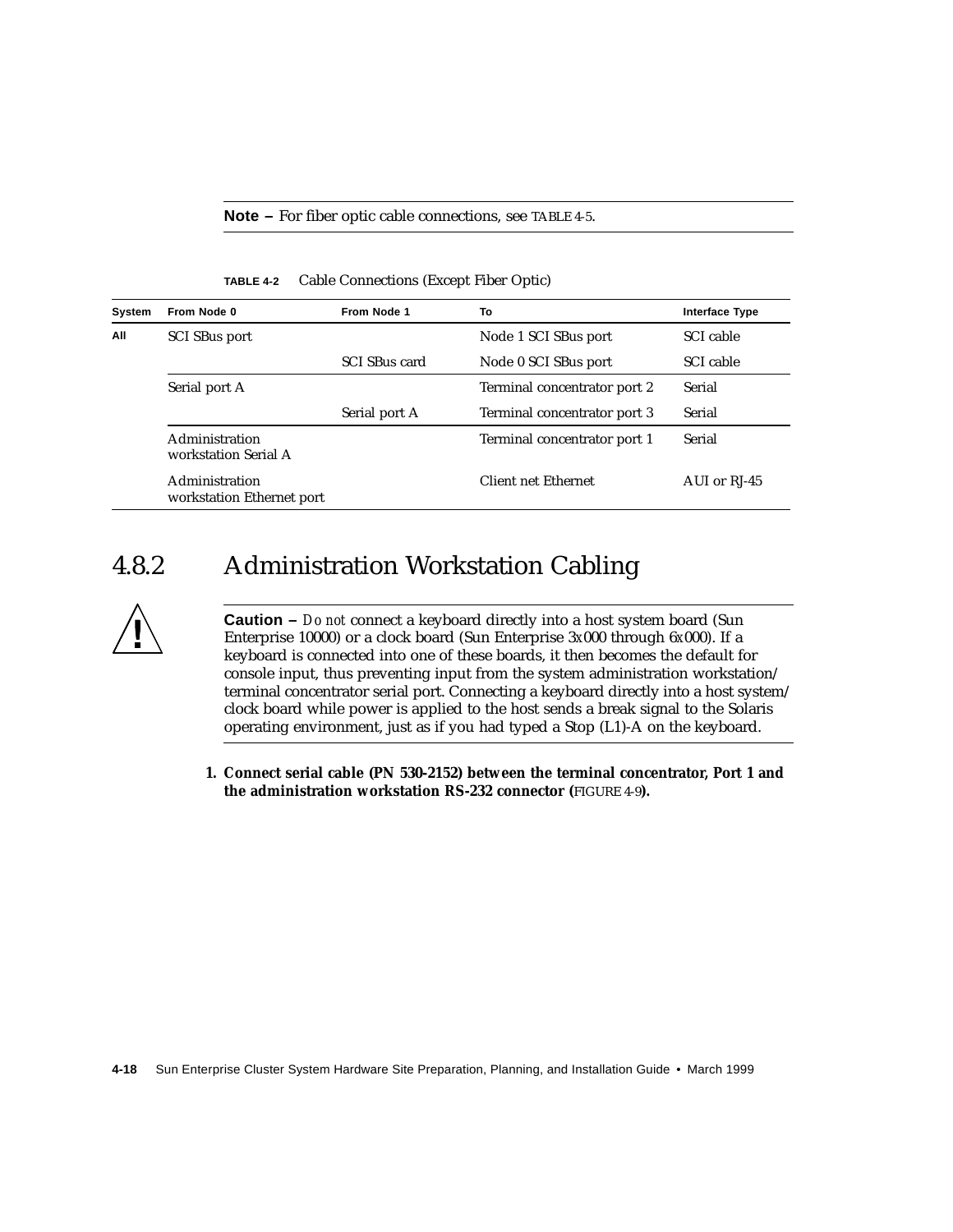

Note: Applicable to Sun Enterprise 3*x*00 and 4*x*00; Sun Enterprise 5*x*00 and 6*x*00 are mounted vertically.

**FIGURE 4-9** Connecting the Administration Workstation

**2. Connect the client network Ethernet cable to the administration workstation Ethernet socket.**

### 4.8.3 Terminal Concentrator Cabling

The following sections detail cabling the terminal concentrator to the various platform types.

**Note –** You can connect two nodes from another cluster to ports 6 and 7 if you want the Administrative workstation to monitor another cluster.

#### 4.8.3.1 Sun Enterprise 1, 2, 250, and 450

**Note –** For this procedure, use four serial cables, each with an RJ-45 connector on one end and a DB-25 connector on the other.

**1. Connect a serial cable between Serial A port on the node 0 and terminal concentrator, port 2 (use** FIGURE 4-10 **for Sun Enterprise 1 and 2s; use** FIGURE 4-11 **for Sun Enterprise 250 and 450s).**

Repeat Step 1 for all remaining nodes using ports 3, 4, and 5, as needed.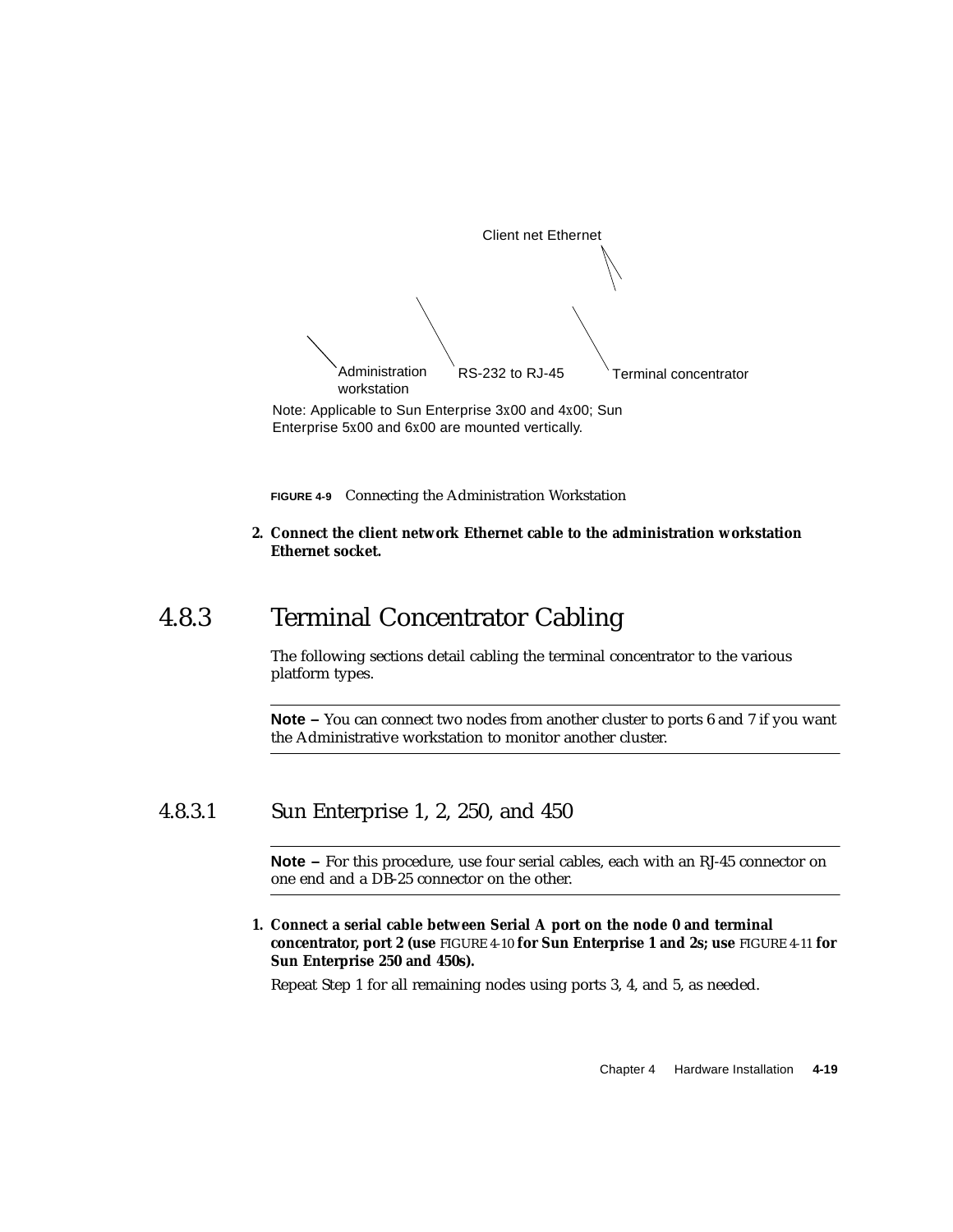**2. Connect the public network Ethernet cable to the RJ-45 connector on the right side of the terminal concentrator.**



**FIGURE 4-10** Connecting the Terminal Concentrator to Sun Enterprise 1 and 2 Nodes

**4-20** Sun Enterprise Cluster System Hardware Site Preparation, Planning, and Installation Guide • March 1999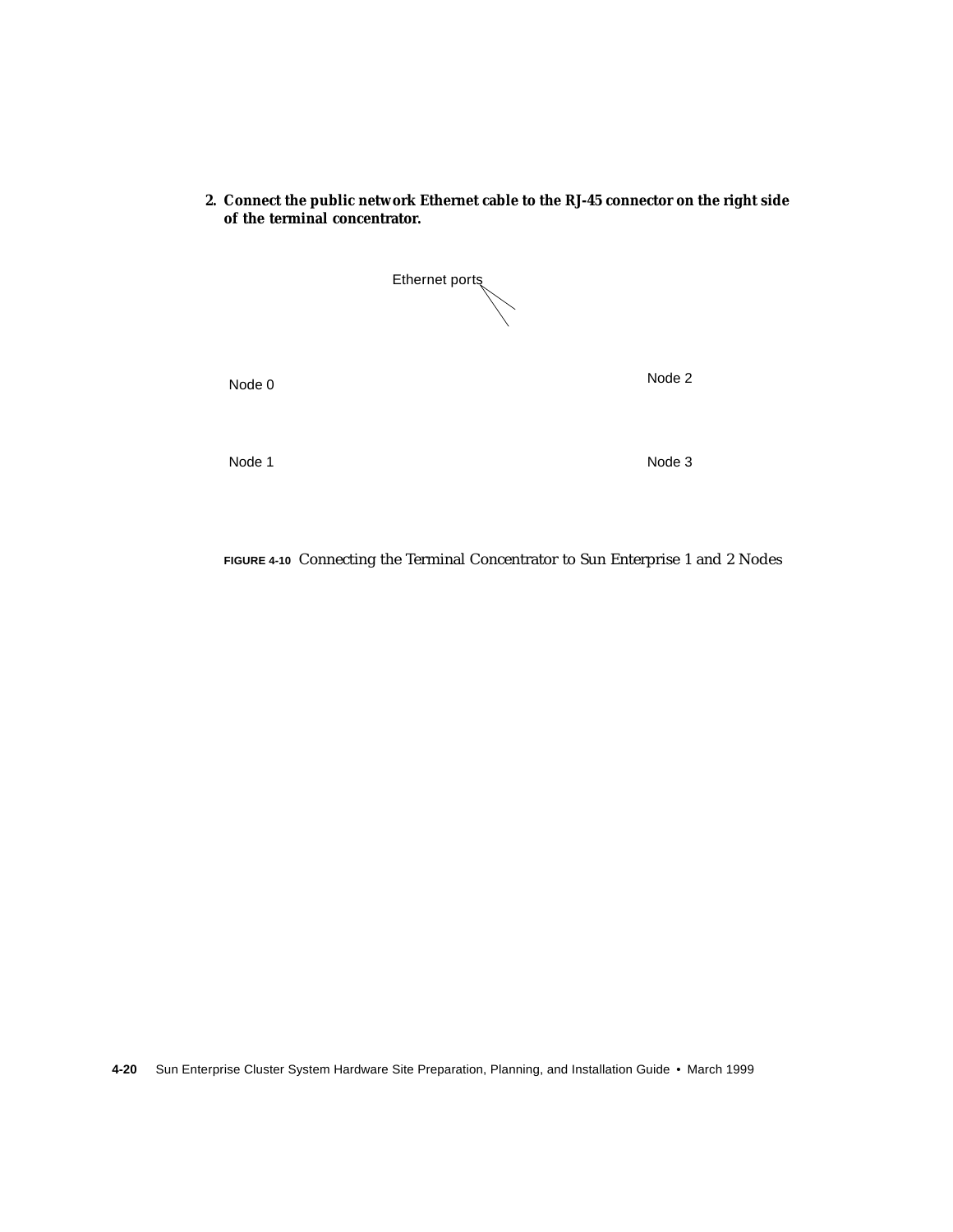





**FIGURE 4-11** Connecting the Terminal Concentrator to Sun Enterprise 250 and 450 Nodes

### 4.8.3.2 Sun Enterprise 3*x*00 Through 6*x*00 Four-Node Cluster

Using the 530-2152 (5-Meter) or 530-2151 (1-Meter) cable:

**1. Connect Node 0 by connecting the DB-25 end of the cable into the Serial A port on the clock board in node 0 (**FIGURE 4-12**) and the RJ-45 end to the terminal concentrator, port 2 (**FIGURE 4-13**).**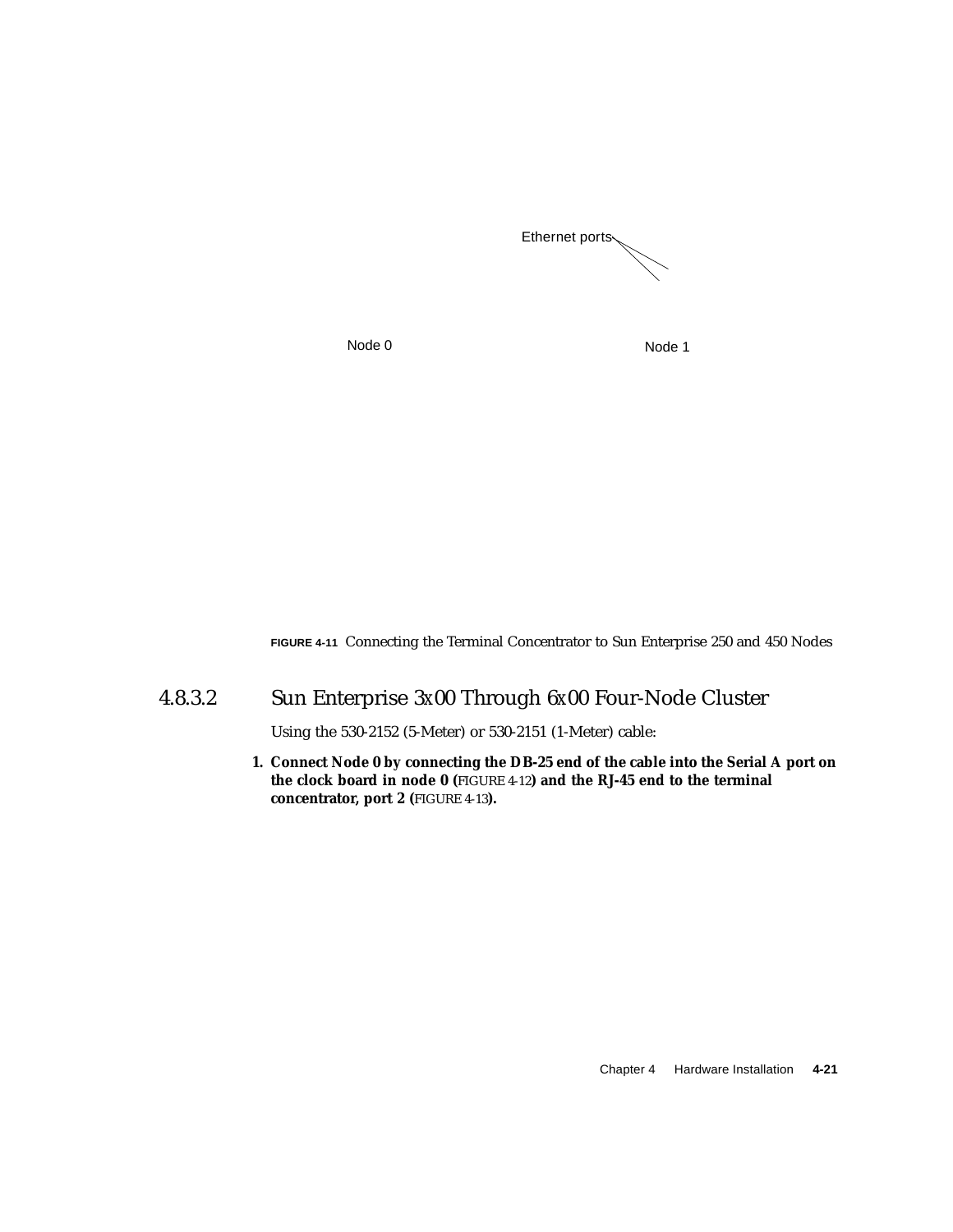Serial port A

**FIGURE 4-12** Serial Port A on the Clock Board (Sun Enterprise 3*x*00 through 6*x*00)

- **2. Connect Node 1 by connecting the DB-25 end of the cable into the Serial A port on the clock board in node 1 and the RJ-45 end to terminal concentrator, port 3 (**FIGURE 4-13**).**
- **3. Repeat Step 2 above to connect nodes 2 and 3 to terminal concentrator ports 4 and 5, respectively.**
- **4. Connect the public net Ethernet cable to the RJ-45 or DB-25 connector as appropriate on the terminal concentrator.**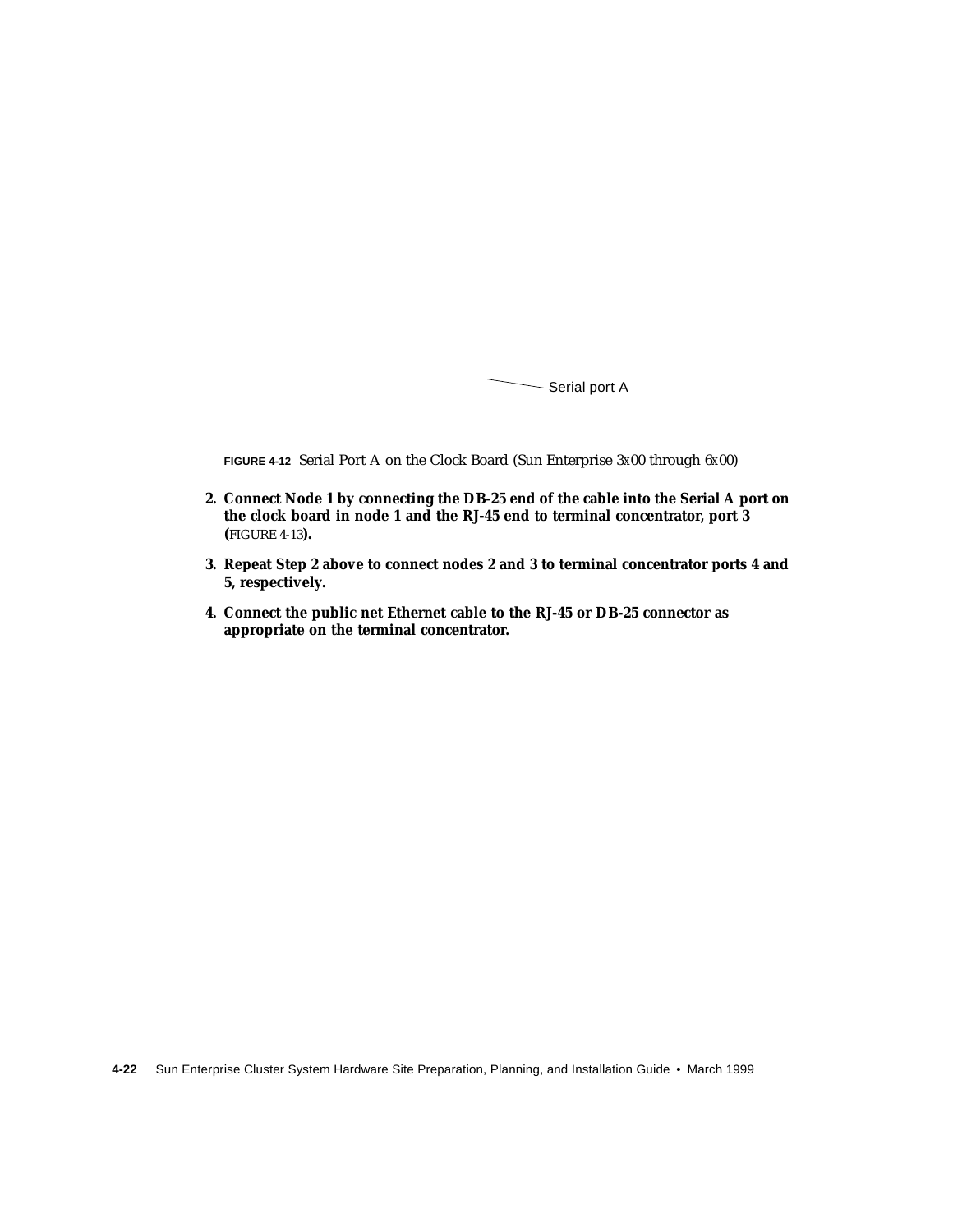Administration workstation





**FIGURE 4-13** Node Interface to the Terminal Concentrator

## 4.8.4 Private Net Cabling

A cluster can have two, three, or four nodes. Clusters comprised of three or more nodes must use switches (SCI–based private nets) or hubs (Ethernet–based private nets). Private nets are connected in a similar manner, regardless of platform type, with one exception: the location of the host adapters may differ by platform. For instance, in Sun Enterprise 1 and 2 platforms the host adapters are mounted on the motherboards; in Sun Enterprise 3*x*00 through 6*x*00s, the host adapters are mounted on system and I/O boards, respectively. For two-node clusters, proceed to the next section; for three or four node clusters, proceed to Section 4.8.4.2.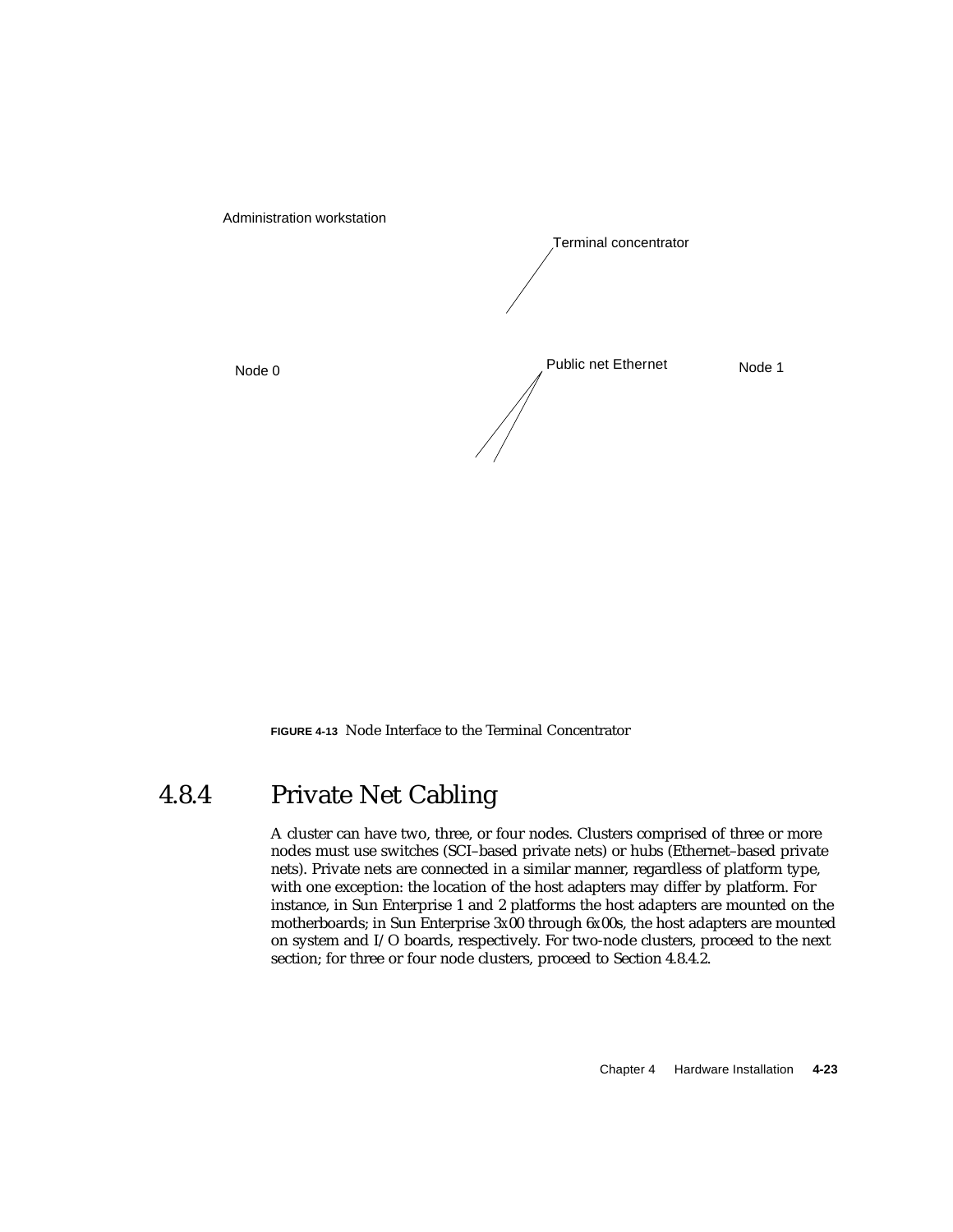### 4.8.4.1 Two-Node Clusters

Refer to FIGURE 4-14 for a typical two–node cluster based on SCI or Ethernet private nets. TABLE 4-3 details connecting an SCI or Ethernet–based private net based on specific platforms.

| Node 0       | Node 1       |
|--------------|--------------|
| Host adapter | Host adapter |
| Host adapter | Host adapter |

Note: Host adapter is either SCI for SCI–based nets or SunFastEthernet/SunSwift for Ethernet–based nets.

**FIGURE 4-14** Typical Two-Node Sun Enterprise Cluster Private Nets

| Option                   | Node 0 Host Adapter               | Cable                 | Node 1 Host Adapter               |  |  |  |  |
|--------------------------|-----------------------------------|-----------------------|-----------------------------------|--|--|--|--|
| Sun Enterprise 1 and 2   |                                   |                       |                                   |  |  |  |  |
| Ethernet <sup>1</sup>    | SBus slot 0                       | Ethernet <sup>2</sup> | SBus slot 0                       |  |  |  |  |
|                          | SBus slot 1                       | Ethernet <sup>2</sup> | SBus slot 1                       |  |  |  |  |
| <b>SCI</b>               | SBus slot 0                       | SCI <sup>3</sup>      | SBus slot 0                       |  |  |  |  |
|                          | SBus slot 1                       | SCI <sup>3</sup>      | SBus slot 1                       |  |  |  |  |
| Sun Enterprise 10000     |                                   |                       |                                   |  |  |  |  |
| Ethernet <sup>1</sup>    | System bd 0, SBus slot 1          | Ethernet <sup>2</sup> | System bd 0, SBus slot 1          |  |  |  |  |
|                          | System bd 1, SBus slot 2          | Ethernet <sup>2</sup> | System bd 1, SBus slot 2          |  |  |  |  |
| <b>SCI</b>               | System bd 0, SBus slot 1          | SCI <sup>3</sup>      | System bd 0, SBus slot 1          |  |  |  |  |
|                          | System bd 1, SBus slot 2          | SCI <sup>3</sup>      | System bd 1, SBus slot 2          |  |  |  |  |
|                          | SE3x00 through 6x00               |                       |                                   |  |  |  |  |
| $E$ thernet <sup>1</sup> | $I/O$ slot 1, on-board<br>$RJ-45$ | Ethernet <sup>2</sup> | $I/O$ slot 1, on-board<br>$RJ-45$ |  |  |  |  |
|                          | $I/O$ slot 3, on-board<br>$RJ-45$ | Ethernet <sup>2</sup> | I/O slot 3, on-board<br>$RJ-45$   |  |  |  |  |
| <b>SCI</b>               | $I/O$ slot 1, SBus slot 0         | SC3 <sup>3</sup>      | $I/O$ slot 1, SBus slot 0         |  |  |  |  |
|                          | $I/O$ slot 3, SBus slot 0         | SCI <sup>3</sup>      | $I/O$ slot 3, SBus slot 0         |  |  |  |  |

**TABLE 4-3** Two-Node Private Network Cabling

**4-24** Sun Enterprise Cluster System Hardware Site Preparation, Planning, and Installation Guide • March 1999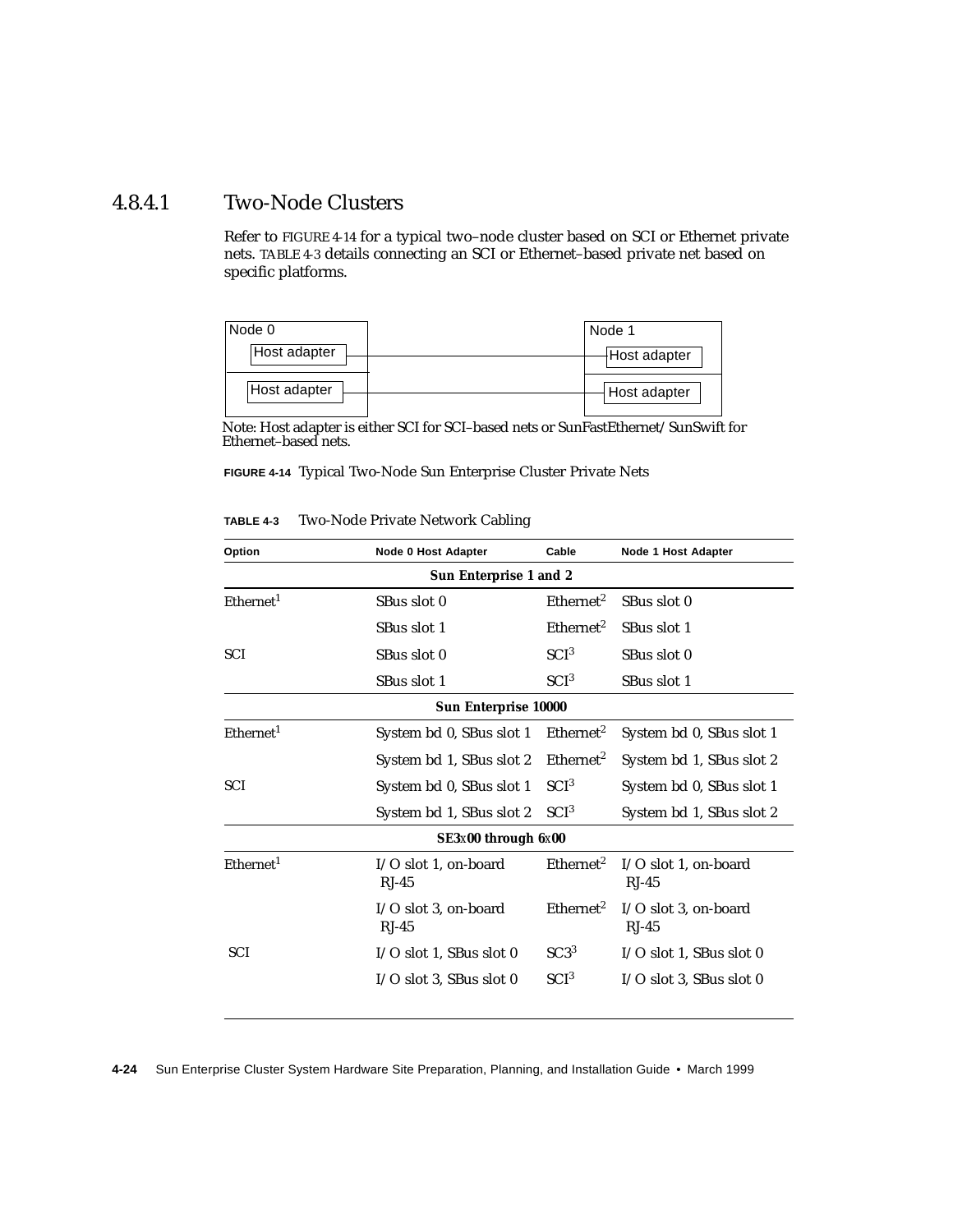**TABLE 4-3** Two-Node Private Network Cabling *(Continued)*

| Option       | Node 0 Host Adapter | Cable | Node 1 Host Adapter |  |
|--------------|---------------------|-------|---------------------|--|
| <b>Notes</b> |                     |       |                     |  |

1. The FastEthernet SBus host adapters can be either SunSwift or SunFastEthernet 10/100 SBus Adapter 2.0; Sun Enterprise 3*x*00 through 6*x*00 systems can use the on-board Ethernet ports on the I/O+ boards

2. P/N 530-2149 9 (1-meter) or 530-2150 (5-meter); Sun cables, not interchangeable with standard Ethernet cables.

3. P/N 530-2360 (2-meter), 530-2361 (5-meter), or 530-2362 (10-meter).

#### 4.8.4.2 Three-or Four-Node Clusters

Refer to FIGURE 4-15 or FIGURE 4-16 for a typical three- or four-node cluster based on SCI or Ethernet private nets, respectively. See TABLE 4-4 which details connecting three- or four-node clusters comprised of specific platforms for SCI- or Ethernetbased private nets using switches (SCI) or hubs (Ethernet). Clusters based on Sun Enterprise 5*x*00 and 6*x*00s using SCI-based private nets must use additional bracket supports that mount cable restraint brackets (which support the SCI cables); refer to Section 4.8.4.3 "Sun Enterprise 5x00 and 6x00 SCI Cable Bracket Installation."



**FIGURE 4-15** Typical Four-Node Sun Enterprise Clusters Using Switched SCI Private Nets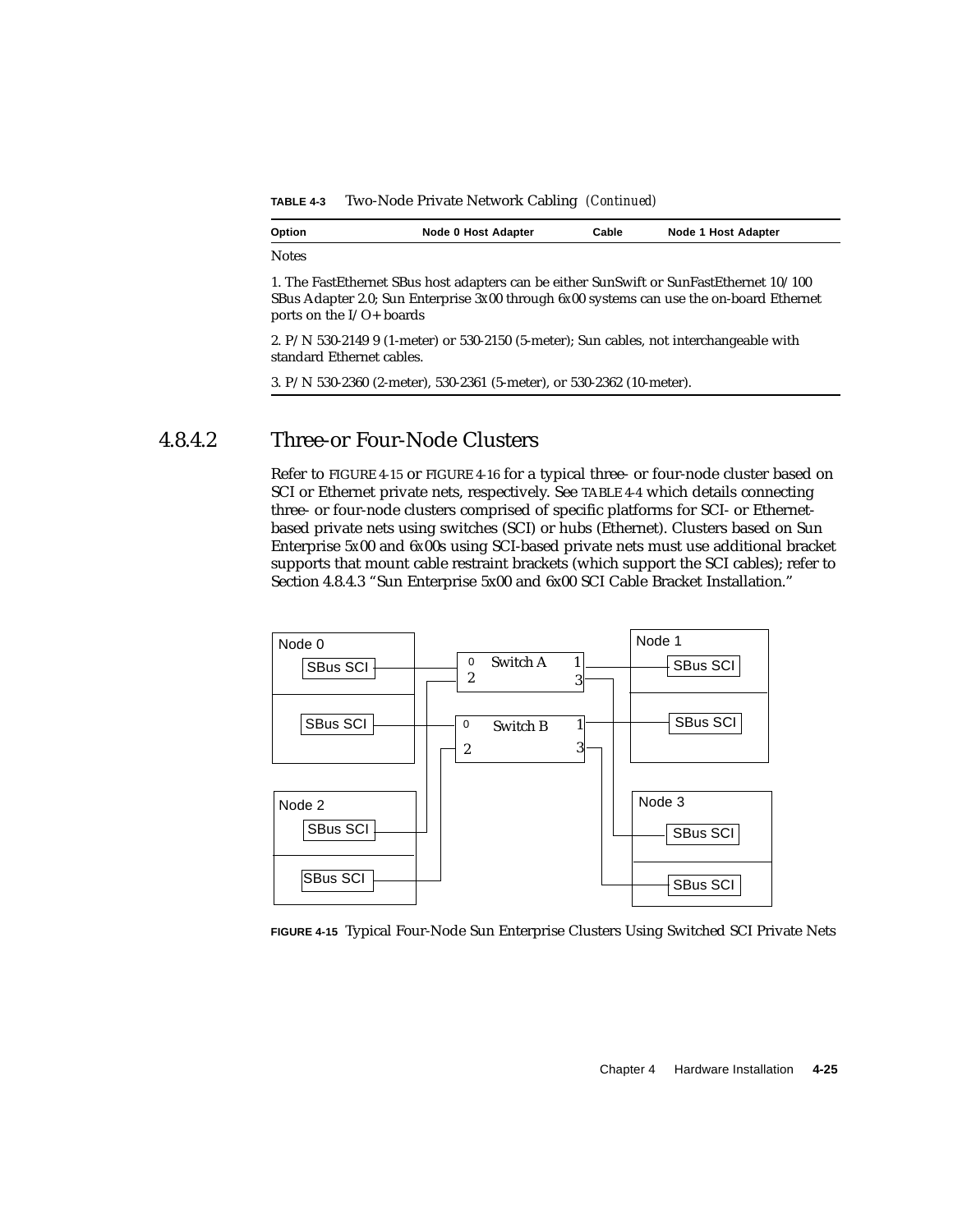

**FIGURE 4-16** Typical Four-Node Sun Enterprise Clusters Using Ethernet Private Net With **Hubs** 

|            |                       | <b>Host Adapters</b>        |                             |  |        |              |              |
|------------|-----------------------|-----------------------------|-----------------------------|--|--------|--------------|--------------|
| Option     | Cable                 | Node 0<br>Node 1<br>Node 2  |                             |  | Node 3 | A            | в            |
|            |                       |                             | Sun Enterprise 1 and 2      |  |        |              |              |
| Ethernet   | Ethernet <sup>1</sup> | SBus slot 0                 | SBus slot 0                 |  |        |              |              |
|            | Ethernet <sup>1</sup> | SBus slot 1                 | SBus slot 1                 |  |        |              |              |
| <b>SCI</b> | SCI <sup>2</sup>      | SBus slot 0                 | SBus slot 0                 |  |        |              |              |
|            | SCI <sup>2</sup>      | SBus slot 1                 | SBus slot 1                 |  |        |              |              |
|            |                       |                             | Sun Enterprise 10000        |  |        |              |              |
| Ethernet   | Ethernet <sup>1</sup> | System bd 0,<br>SBus slot 1 | System bd 0,<br>SBus slot 1 |  |        |              |              |
|            | Ethernet <sup>1</sup> | System bd 1,<br>SBus slot 2 | System bd 1,<br>SBus slot 2 |  |        |              |              |
| <b>SCI</b> | SCI <sup>2</sup>      | System bd 0, SBus<br>slot 0 |                             |  |        | $\mathbf{0}$ |              |
|            | SCI <sup>2</sup>      | System bd 1, SBus<br>slot 0 |                             |  |        |              | $\mathbf{0}$ |

**TABLE 4-4** Three- or Four-Node SCI/Ethernet Private Network Cabling

**4-26** Sun Enterprise Cluster System Hardware Site Preparation, Planning, and Installation Guide • March 1999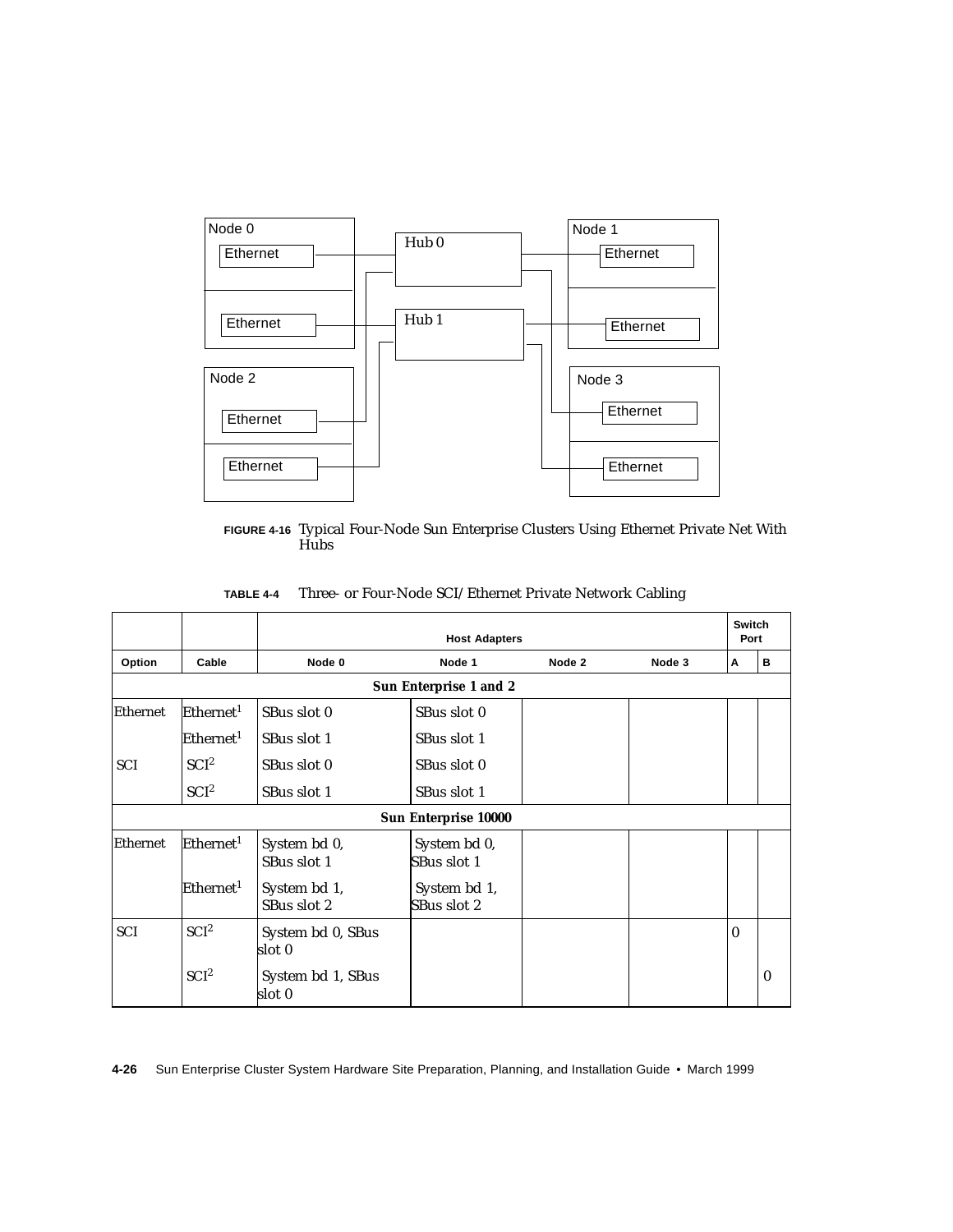|          |                       | <b>Host Adapters</b>            |                                  |                              |                                | Switch<br>Port   |                  |
|----------|-----------------------|---------------------------------|----------------------------------|------------------------------|--------------------------------|------------------|------------------|
| Option   | Cable                 | Node 0                          | Node 1                           | Node 2                       | Node 3                         | A                | B                |
|          | SCI <sup>2</sup>      |                                 | System bd 0,<br>SBus slot 0      |                              |                                | $\mathbf{1}$     |                  |
|          | SCI <sup>2</sup>      |                                 | System bd 1,<br>SBus slot 0      |                              |                                |                  | 1                |
|          | SCI <sup>2</sup>      |                                 |                                  | System bd 0,<br>SBus slot 0  |                                | $\boldsymbol{2}$ |                  |
|          | SCI <sup>2</sup>      |                                 |                                  | System bd 1,<br>SBus slot 0  |                                |                  | $\boldsymbol{2}$ |
|          | SCI <sup>2</sup>      |                                 |                                  |                              | System bd<br>0, SBus slot<br>n | 3                |                  |
|          | SCI <sup>2</sup>      |                                 |                                  |                              | System bd 1,<br>SBus slot 0    |                  | $\sqrt{3}$       |
|          |                       |                                 | Sun Enterprise 3x00 through 6x00 |                              |                                |                  |                  |
| Ethernet | Ethernet <sup>1</sup> | $I/O$ slot 1,<br>on-board RJ-45 | $I/O$ slot 1,<br>on-board RJ-45  |                              |                                |                  |                  |
|          | Ethernet <sup>1</sup> | $I/O$ slot 3,<br>on-bd RJ-45    | $I/O$ slot 3,<br>on-board RJ-45  |                              |                                |                  |                  |
| SCI      | SCI <sup>2</sup>      | $I/O$ slot 1,<br>SBus slot 0    |                                  |                              |                                | $\bf{0}$         |                  |
|          | SCI <sup>2</sup>      | $I/O$ slot 3,<br>SBus slot 0    |                                  |                              |                                |                  | $\bf{0}$         |
|          | SCI <sup>2</sup>      |                                 | $I/O$ slot 1,<br>SBus slot 0     |                              |                                | $\mathbf{1}$     |                  |
|          | SCI <sup>2</sup>      |                                 | $I/O$ slot 3,<br>SBus slot 0     |                              |                                |                  | $\mathbf{1}$     |
|          | SCI <sup>2</sup>      |                                 |                                  | $1/O$ slot 1,<br>SBus slot 0 |                                | $\sqrt{2}$       |                  |
|          | SCI <sup>2</sup>      |                                 |                                  | $I/O$ slot 3,<br>SBus slot 0 |                                |                  | $\boldsymbol{2}$ |
|          | SCI <sup>2</sup>      |                                 |                                  |                              | $I/O$ slot 1,<br>SBus slot 0   | $\mathbf{3}$     |                  |
|          | SCI <sup>2</sup>      |                                 |                                  |                              | $I/O$ slot 3,<br>SBus slot 0   |                  | 3                |

#### **TABLE 4-4** Three- or Four-Node SCI/Ethernet Private Network Cabling *(Continued)*

Chapter 4 Hardware Installation **4-27**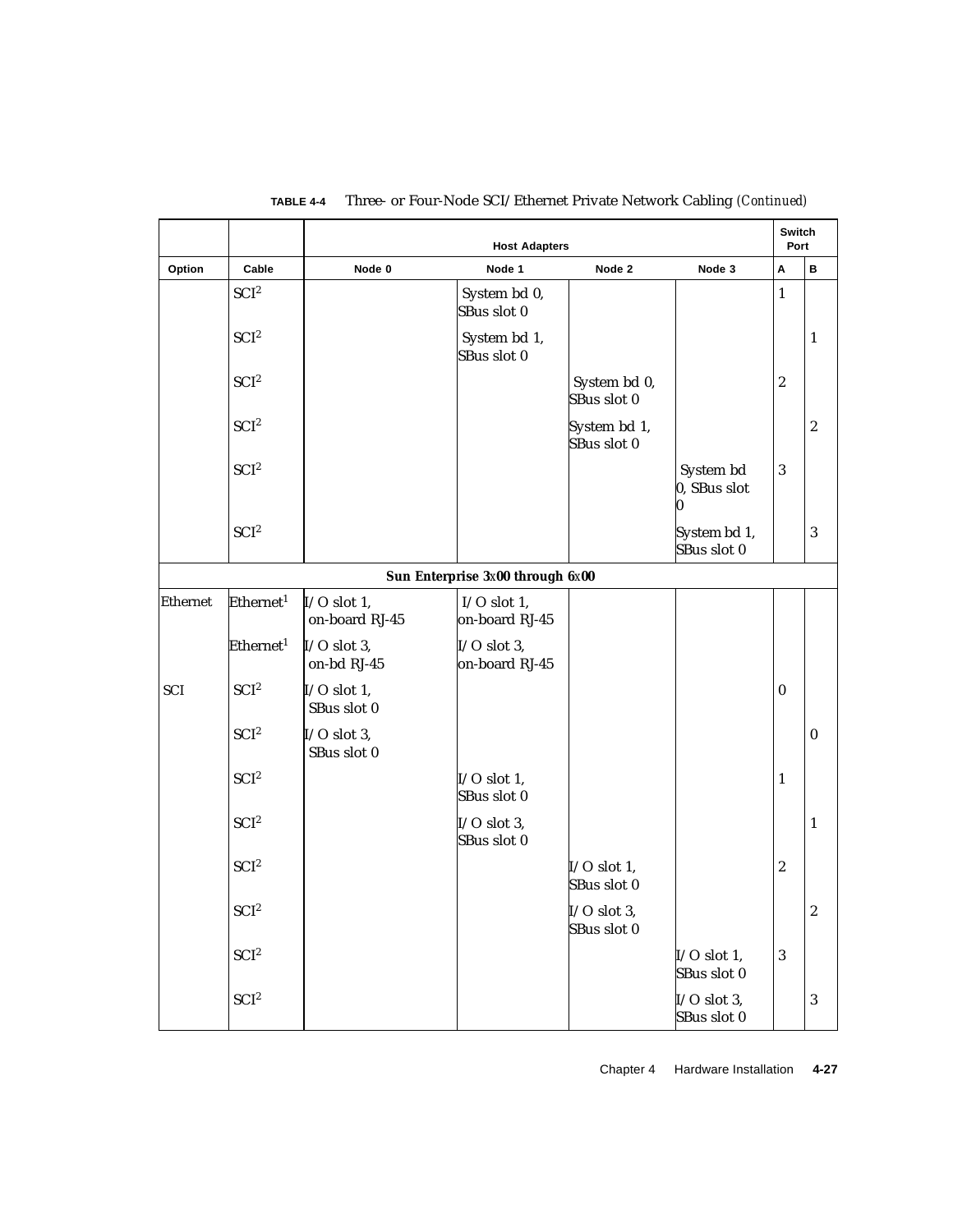|                                                                       |                             | Switch<br><b>Host Adapters</b> |        |        |        |   |   |  |  |
|-----------------------------------------------------------------------|-----------------------------|--------------------------------|--------|--------|--------|---|---|--|--|
| Option                                                                | Cable                       | Node 0                         | Node 1 | Node 2 | Node 3 | А | в |  |  |
| Notes:                                                                |                             |                                |        |        |        |   |   |  |  |
|                                                                       | 1. Use standard TPE cabling |                                |        |        |        |   |   |  |  |
| 2. P/N 530-2360 (2-meter), 530-2361 (5-meter), or 530-2362 (10-meter) |                             |                                |        |        |        |   |   |  |  |

#### **TABLE 4-4** Three- or Four-Node SCI/Ethernet Private Network Cabling *(Continued)*

#### 4.8.4.3 Sun Enterprise 5*x*00 and 6*x*00 SCI Cable Bracket Installation

SCI cable installation is identical to installation in a Sun Enterprise Cluster comprised of Sun Enterprise 4*x*00s or 3*x*00s, except that cable brackets must be installed to support the cables in the rack. Install these brackets as shown in FIGURE 4-17.

**Note –** The cable bracket incorporates a track on the top and the bottom (one for each cable) to support the SCI cables, which are both thick and stiff. These tracks mechanically form and support the SCI cables. This track enables the bracket to hold the cable connector flush against the SCI host connector, and to isolate the connection from cable inflexibility, twist, or pull.

**1. At the rear of the cabinet, loosely install two screws in the rack in holes 58.**

Install one at the left and one at the right. These screws will accept the slotted holes in the cable bracket.

**2. Orient the bracket with the narrow portion of the slotted holes up and the cable track opening to the left (**FIGURE 4-17)**.**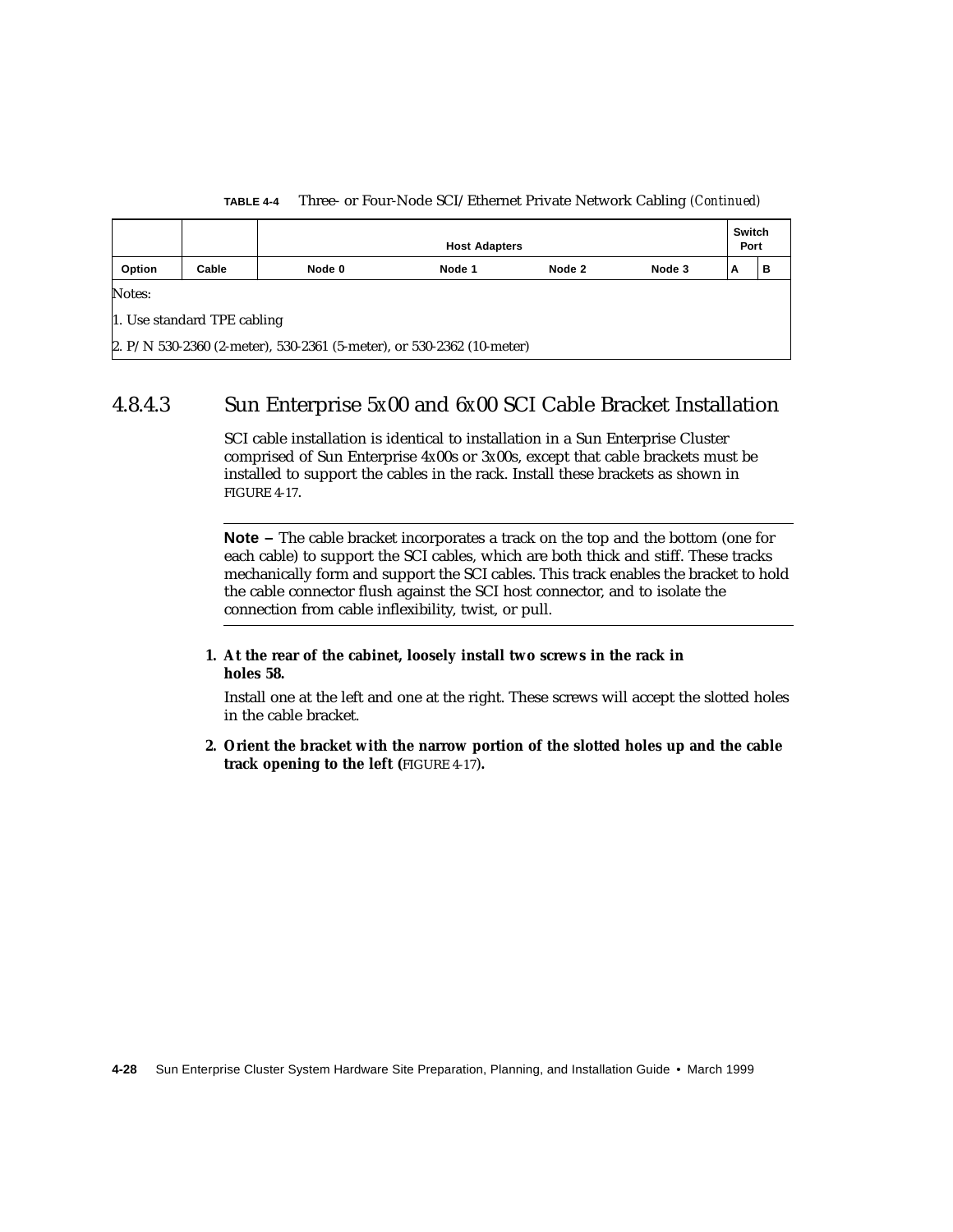Cable bracket SCI cable for I/O board 3 SCI cable for I/O board 1

**FIGURE 4-17** Installing the Two SCI Cables in the Cable Bracket

- **3. Lay the cable for I/O board 1 into the top of the bracket with the connector toward the left and facing away from you; form the cable into the curved track built into the top of the bracket.**
- **4. Install two cable clamps using two plastic rivets to secure the clamps to the brackets.**
- **5. Repeat Steps 2 through 4 for the bottom cable.**

Install the cable in the track on the underside of the bracket and secure.

- **6. Install the bracket with cables on the rack as shown in** FIGURE 4-18**.**
	- **a. Align the cable connectors with the mating connectors on the I/O boards; do not force the connectors onto the host connectors at this time.**
	- **b. Adjust the cables in the tracks as required to enable the bracket surface to mate flush against the rack.**

Adjust the cables so the slotted holes in the bracket fit over the screws installed in Step 1. Allow the bracket to rest on the screws but do not tighten.

**7. Connect the cable connectors into the hosts.**

Examine the cable connector-to-host spacing. Adjust the cables in the tracks as required to enable the top and bottom connectors to mate with the hosts.

**8. Tighten the screws to secure the bracket to the rack.**

**Note –** The SCI bracket automatically aligns the cable connectors to the SCI SBus cards in I/O board slots 1 and 3; SBus position 0.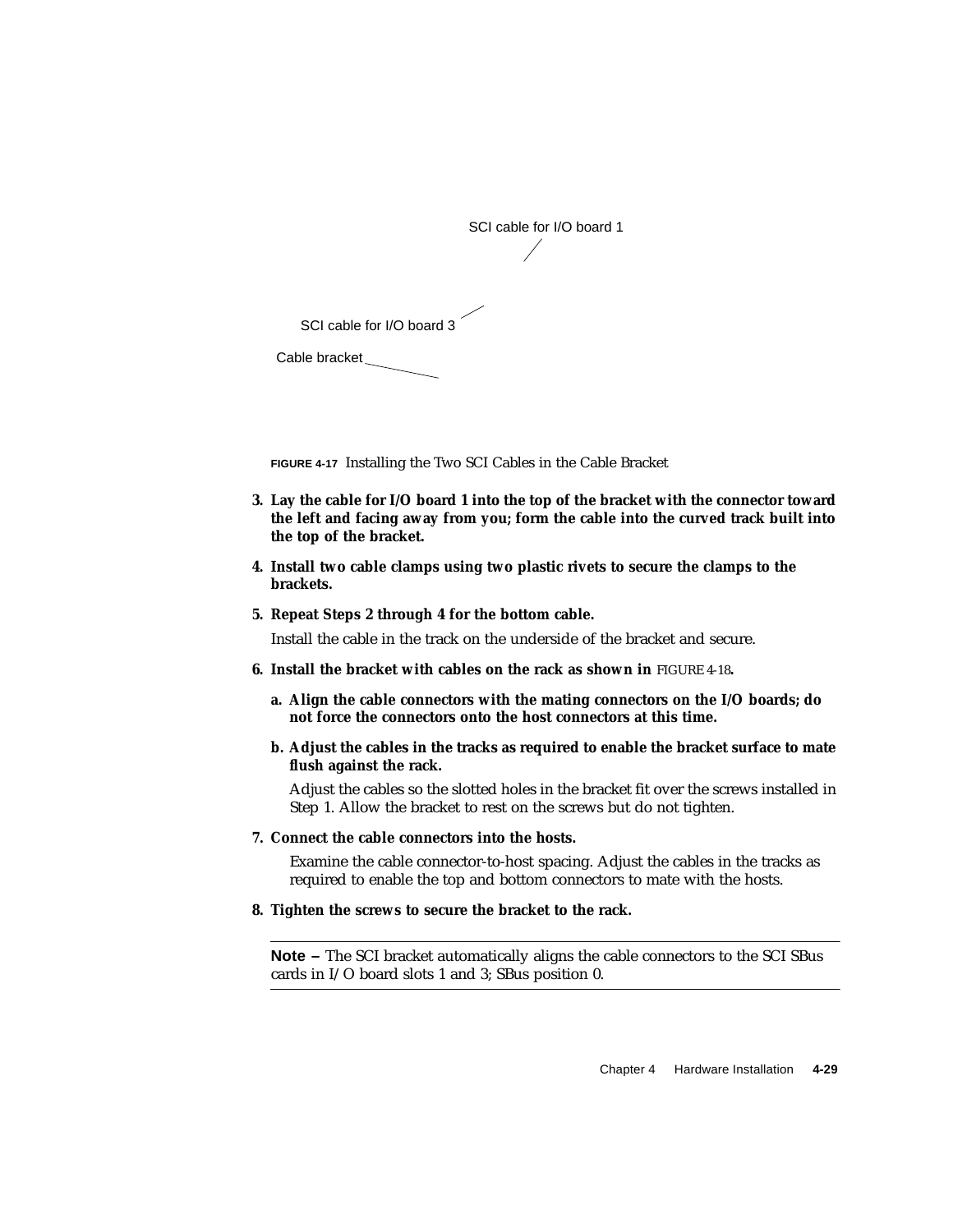

**Caution –** Tighten the screws carefully or connector damage may occur. Readjust the cables in the tracks as required to prevent the cable from binding as the screws are tightened.

- **9. Ensure that the connectors are secure and that no excessive force is placed on the cable, connector, or I/O board.**
- **10. Repeat this procedure for all remaining nodes.**

SCI cable bracket

**FIGURE 4-18** SCI Cable Bracket Installation

**4-30** Sun Enterprise Cluster System Hardware Site Preparation, Planning, and Installation Guide • March 1999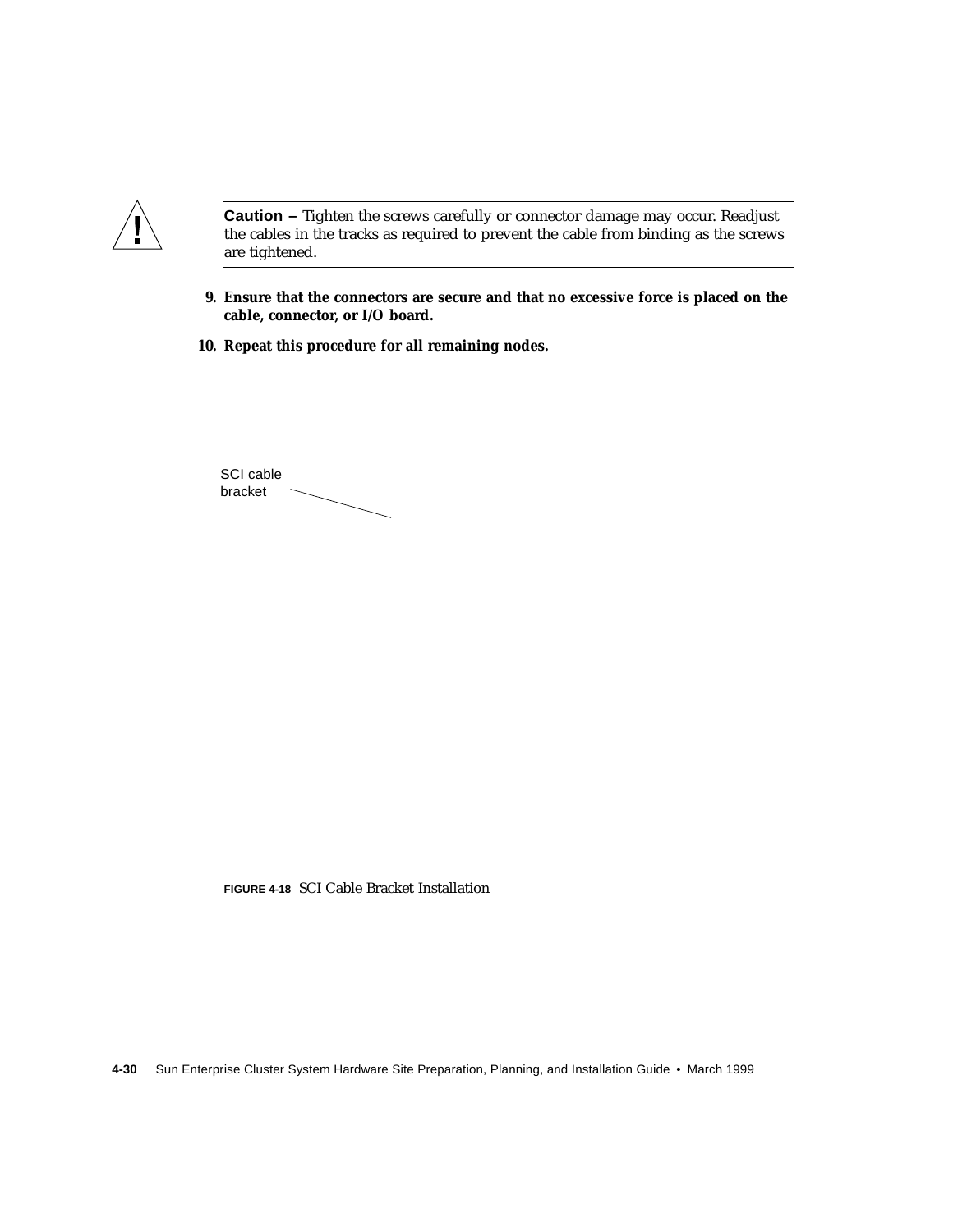## 4.8.5 Internal SCSI Devices Cabling

4.8.5.1 Sun Enterprise 1, 2, 250, and 450

Refer to the documentaion that came with your server platform.

#### 4.8.5.2 Sun Enterprise 3*x*00 Through 6*x*00

● **Install a terminator on the SCSI connector of the I/O board located in slot 1 (**FIGURE 4-19**).**



**FIGURE 4-19** SCSI Terminator Installation on the I/O Board

## 4.8.6 SPARCstorage Array Cabling

#### 4.8.6.1 Installing the Second FC/OM Optical Module in all SPARCstorage Arrays

The SPARCstorage Arrays are delivered with one FC/OM optical module installed. You must install the second module in the SPARCstorage Array using instructions provided with the module.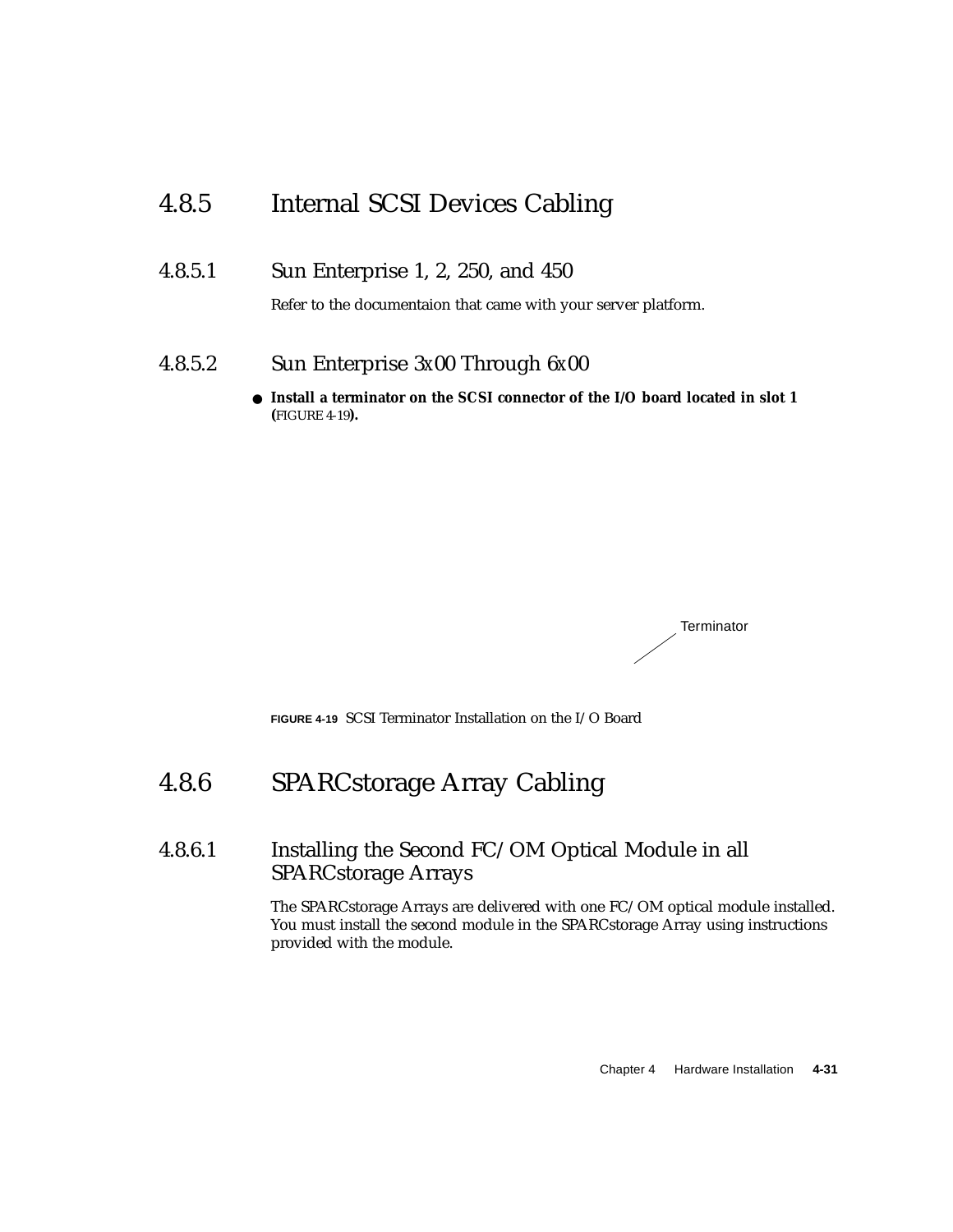#### 4.8.6.2 Fiber-Optic Cable Labeling

#### ● **Label the fiber-optic cables prior to installation.**

Put labels with the node and SPARCstorage Array information imprinted on it on both ends of each cable. Use FIGURE 4-20 as a guide.

Labeling ensures accurate installation and eases system reconfiguration and expansion later.

#### 4.8.6.3 Fiber-Optic Cable Installation

**1. Connect one end of the fiber-optic cable into the FC/OM in the I/O board and the other end into the FC/OM connector on the SPARCstorage Array rear panel.**

Connect node 0 into connector A and node 1 into connector B. Repeat to connect both nodes to both SPARCstorage Arrays. See TABLE 4-5 for a listing of all cable connections.

- **2. Repeat Step 1 for all FC/OM cables.**
- **3. Use cable ties to dress and secure all cables as required.**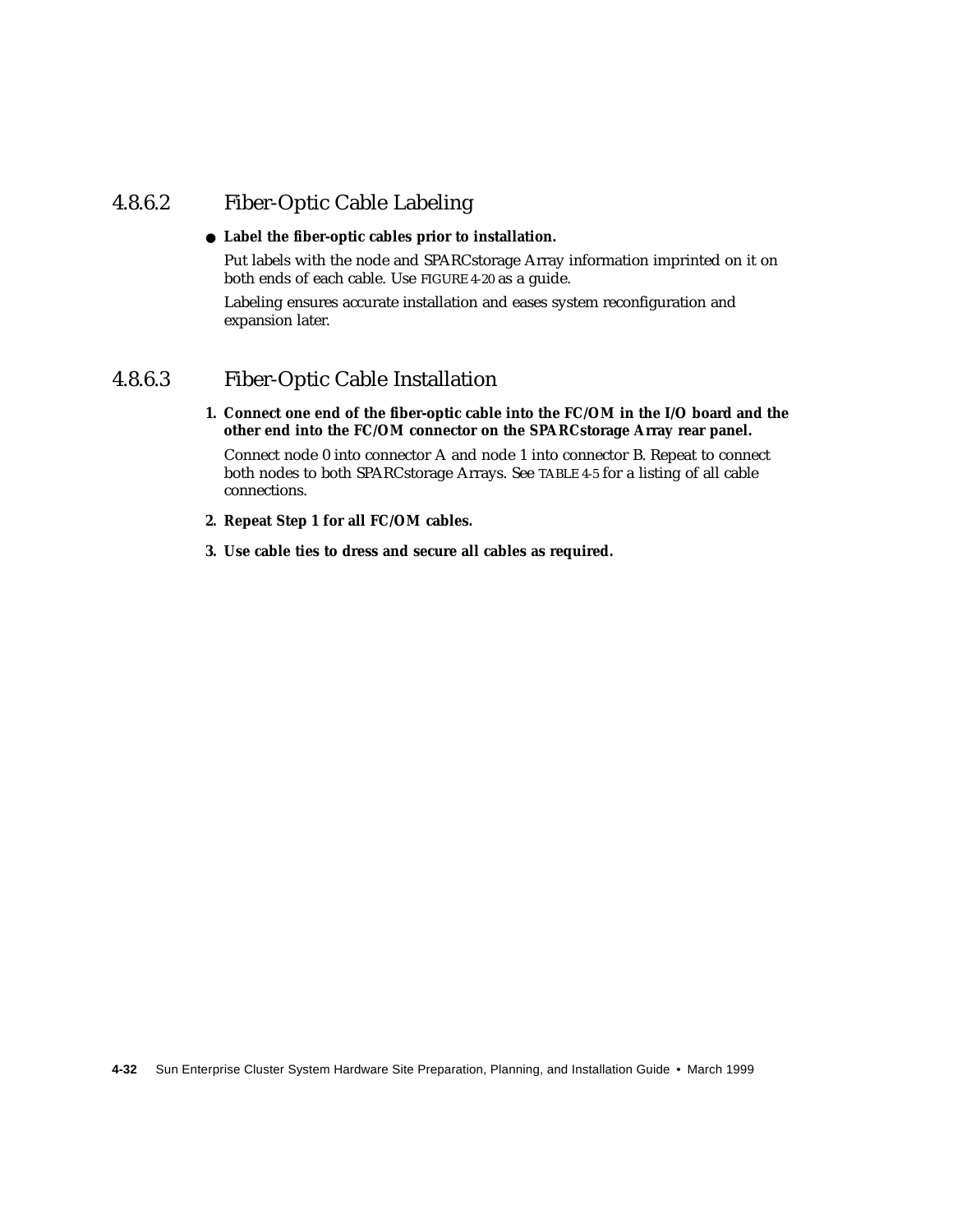NODE 0 NODE 1

Array 0 **Array 1** Array 1

**FIGURE 4-20** SPARCstorage Array 0 and 1 Connection Example

Chapter 4 Hardware Installation **4-33**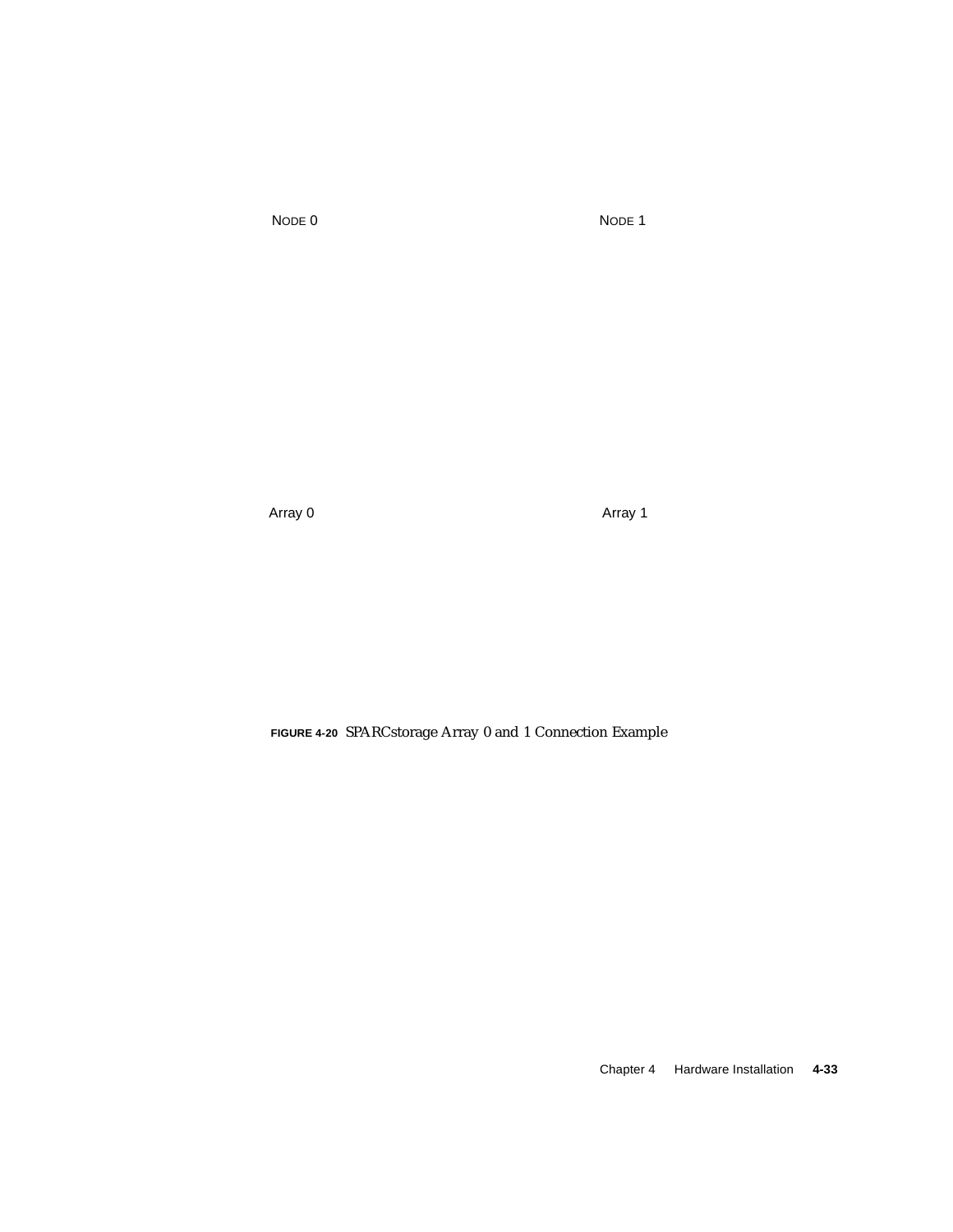

| FIGURE 4-21 SPARCstorage Array Fiber-Optic Cable Connection |  |  |
|-------------------------------------------------------------|--|--|
|                                                             |  |  |

| TABLE 4-5 | Node to SPARCStorage Array Cable Connection Example |                   |                       |  |  |  |  |
|-----------|-----------------------------------------------------|-------------------|-----------------------|--|--|--|--|
| I/O Board | From Node 0 FC/OM                                   | From Node 1 FC/OM | To SPARCstorage Array |  |  |  |  |
| 1         | On-board                                            |                   | 0 port A              |  |  |  |  |
|           |                                                     | On-board          | $0$ port $B$          |  |  |  |  |
| 3         | On-board                                            |                   | 1 port A              |  |  |  |  |
|           |                                                     | On-board          | 1 port B              |  |  |  |  |
| 5         | On-board                                            |                   | 2 port A              |  |  |  |  |
|           |                                                     | On-board          | 2 port B              |  |  |  |  |
| 1         | SBus slot 1                                         |                   | 3 port A              |  |  |  |  |
|           |                                                     | SBus slot 1       | 3 port B              |  |  |  |  |
| 3         | SBus slot 1                                         |                   | 4 port A              |  |  |  |  |
|           |                                                     | SBus slot 1       | 4 port B              |  |  |  |  |
| 5         | SBus slot 1                                         |                   | 5 port A              |  |  |  |  |
|           |                                                     | SBus slot 1       | 5 port B              |  |  |  |  |
| 1         | SBus slot 2                                         |                   | 6 port A              |  |  |  |  |
|           |                                                     | SBus slot 2       | 6 port B              |  |  |  |  |
| 3         | SBus slot 2                                         |                   | 7 port A              |  |  |  |  |
|           |                                                     | SBus slot 2       | 7 port B              |  |  |  |  |

**TABLE 4-5** Node to SPARCstorage Array Cable Connection Example

**4-34** Sun Enterprise Cluster System Hardware Site Preparation, Planning, and Installation Guide • March 1999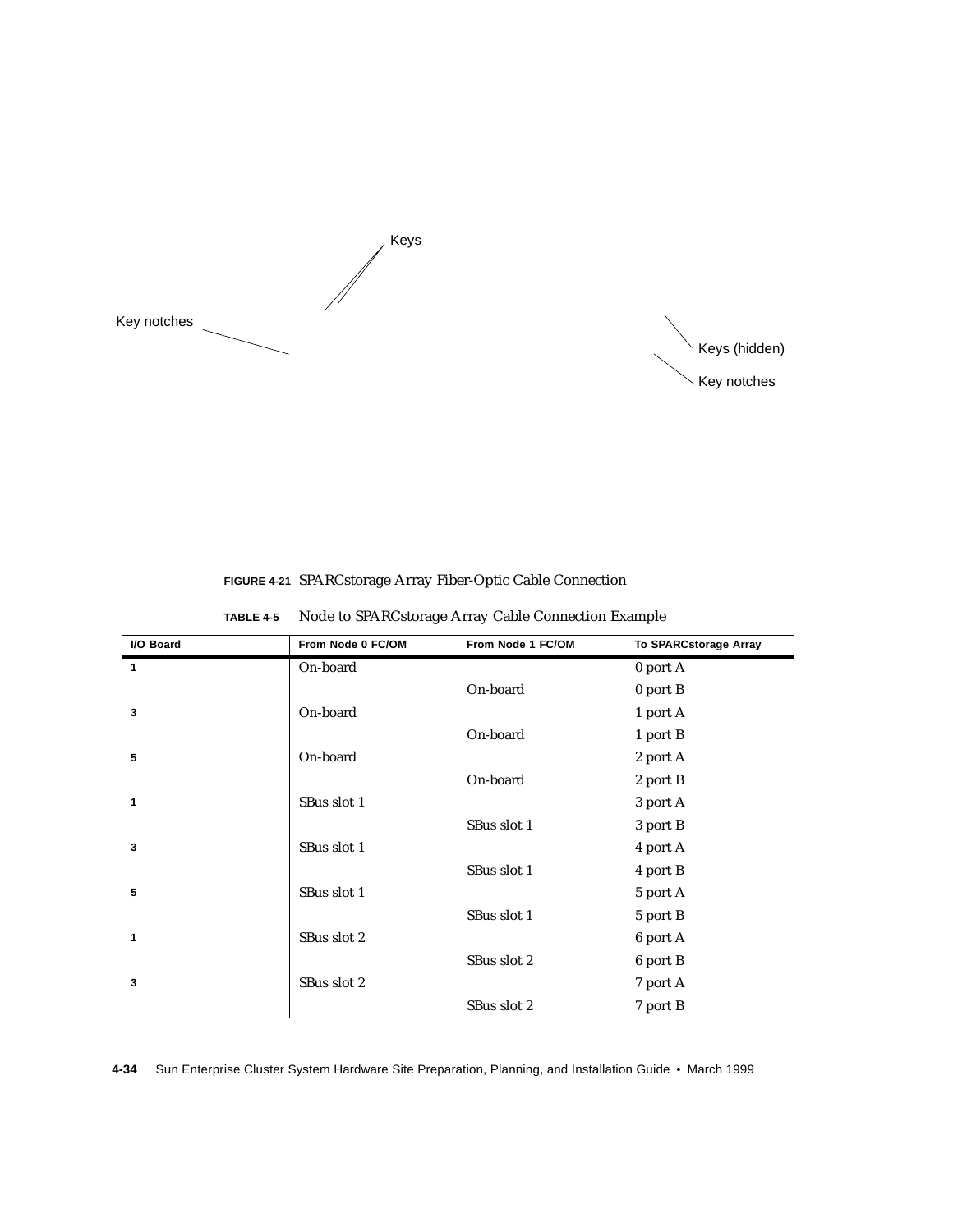## 4.8.7 Sun StorEdge A3*x*00 Cabling

For a typical configuration, refer to Chapter 1 of the Sun StorEdge A3*x*00 System Manual. For cabling instructions, see FIGURE 4-22.



#### **FIGURE 4-22** Connecting the D-SCSI Cables to the Controller Module

For direct connectivity configurations, see Appendix D, "Direct Connectivity."

## 4.8.8 Sun StorEdge A5000 Cabling

Sun StorEdge A5000s use fiber-optic cabling and GBICs, which are mounted on adapter interface boards.

The ends of the fiber-optic cables are keyed with notches, as depicted in FIGURE 4-23, to prevent improper insertion. For detailed connection instructions refer to the *Sun StorEdge A5000 Installation and Service Manual*.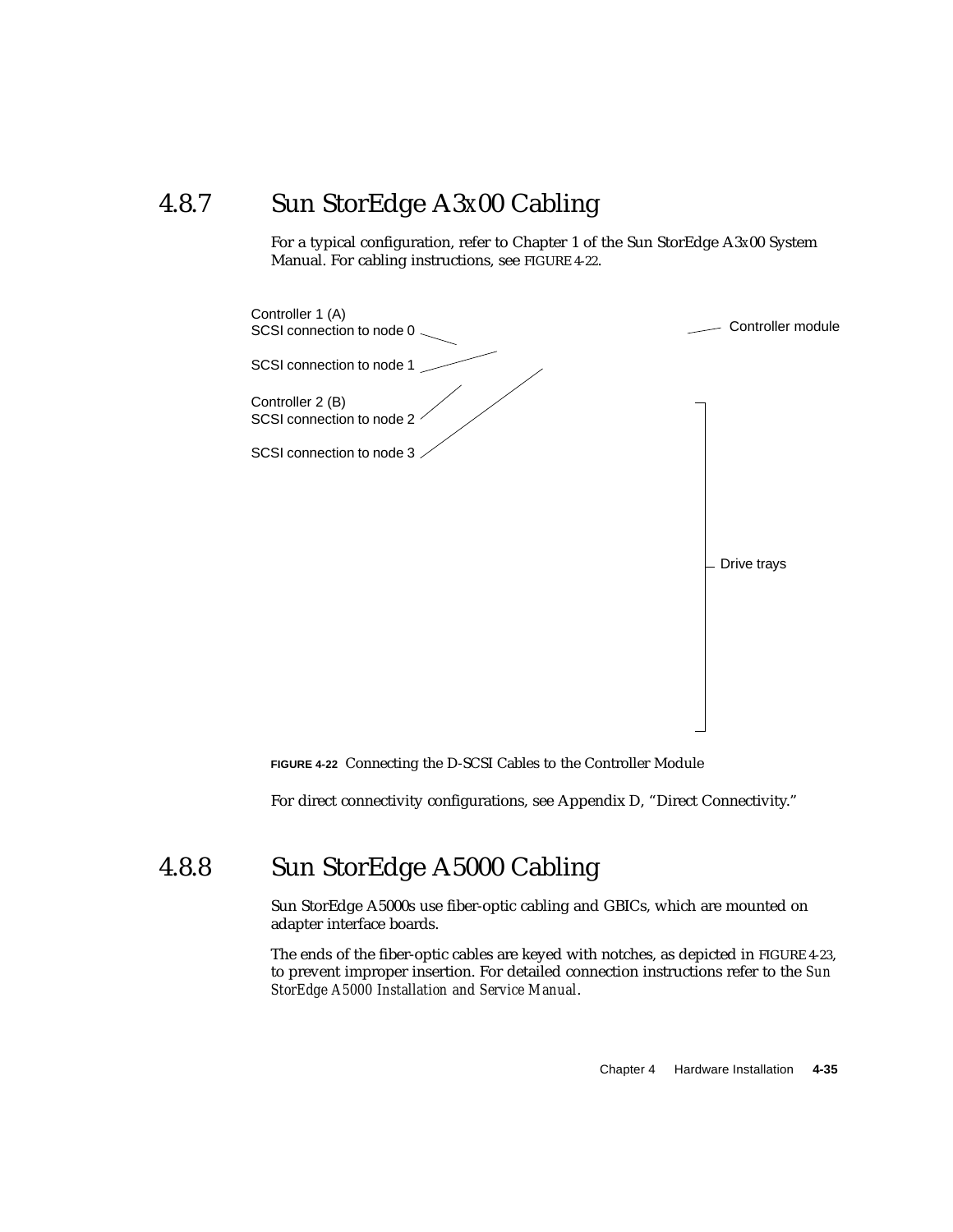Keys (on bottom) Notches

**FIGURE 4-23** Keyed Fiber-Optic Cable

**4-36** Sun Enterprise Cluster System Hardware Site Preparation, Planning, and Installation Guide • March 1999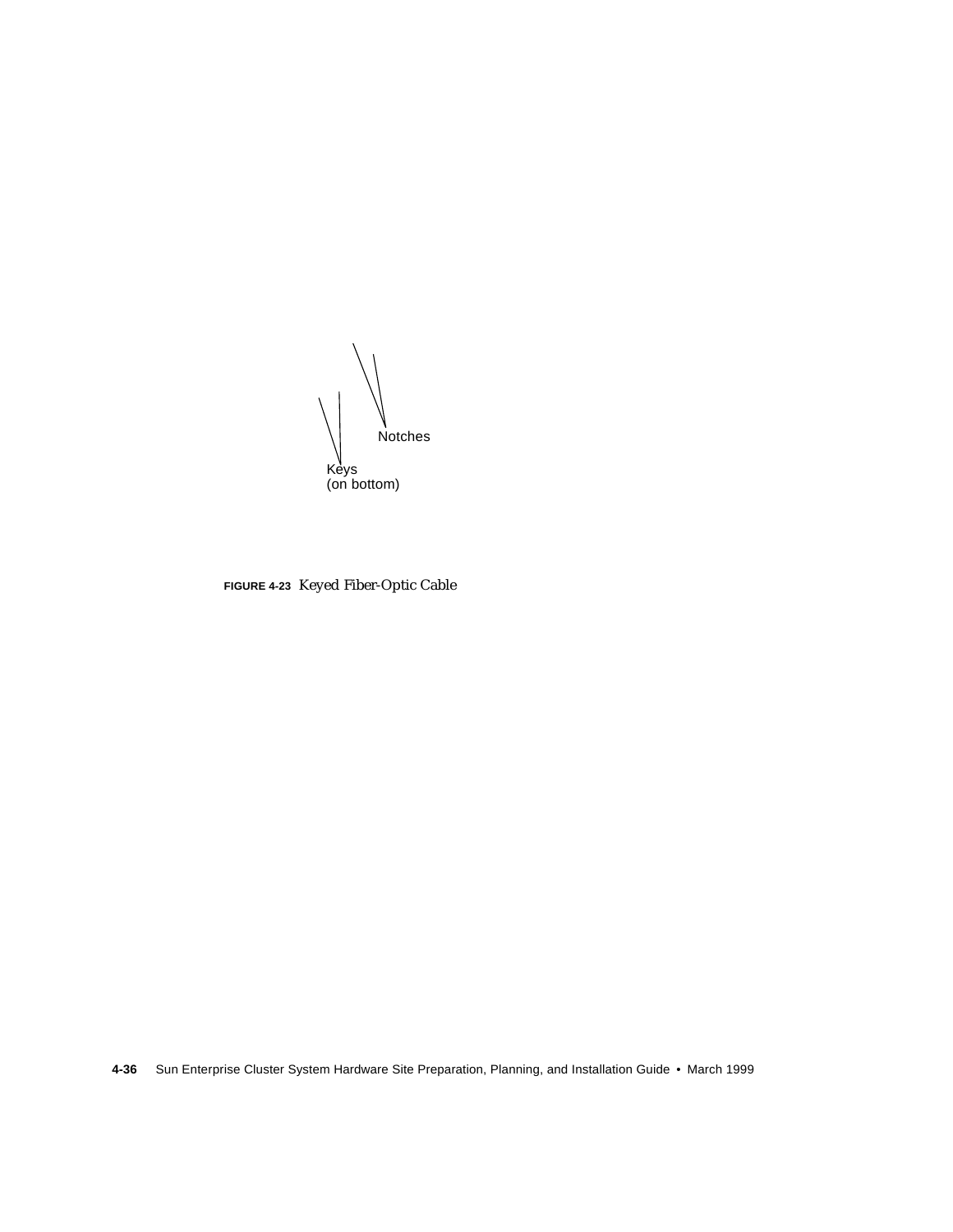#### CHAPTER **5**

## Configuring the Terminal Concentrator and Installing the Software

Configuration and installation procedures are found in the following section:

- Configuring the Terminal Concentrator—page 5-1 ■ Setting Port Parameters—page 5-6
	- Resetting Terminal Concentrator Configuration Parameters-page 5-8
- Installing Solaris 2.6 and Subsequent Compatible Versions of Operating
- Environments—page 5-9
- Acceptance Test—page 5-9
- Software Installation—page 5-16

## 5.1 Configuring the Terminal Concentrator

**1. From the administration workstation or system service processor, edit the** /etc/remote **file and add the following:**

# **tc\:dv=/dev/term/a:br#9600:el=^C^S^Q^U^D:ie=%\$:oe=^D:**

**Note –** Your administration workstation may have a combined serial port labeled SERIAL A/B. In this case, you cannot use the TTYB port without the appropriate splitter cable. For more information, see the documentation supplied with your workstation.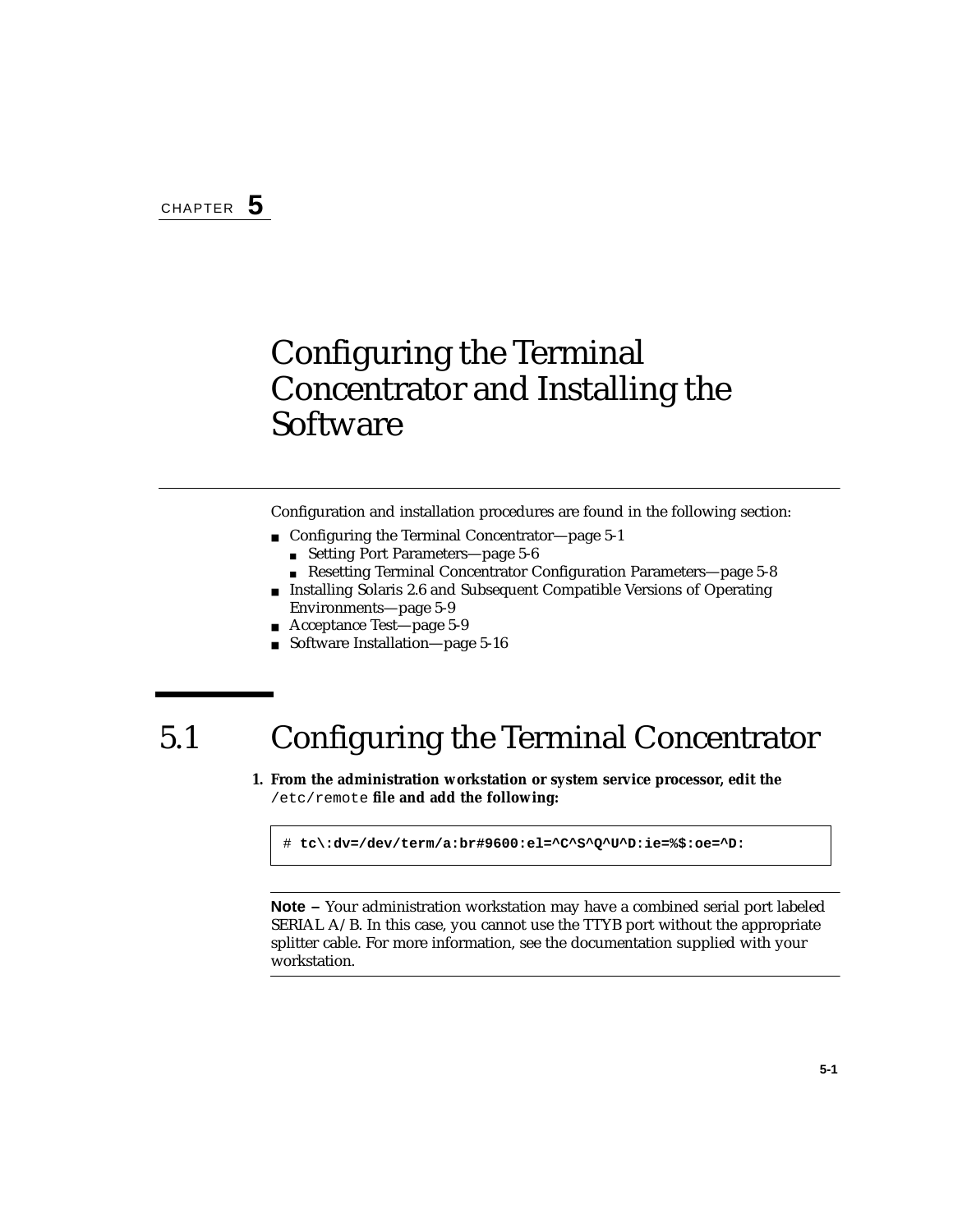**2. Tip to serial port A on the administration or system service processor:**

# **tip tc**

- **3. Verify that the server and the terminal concentrator are powered on and that the cabinet keyswitch (if applicable) is in the ON position.**
- **4. Reset the terminal concentrator.**

Press the Test button on the front panel for three or more seconds until the Power LED blinks rapidly. Release the button (FIGURE 5-1).



**FIGURE 5-1** Terminal Concentrator Test Button

**5. Within 30 seconds, press the Test button again.**

**Note –** Verify that the orange Test LED lights to ensure the unit is in test mode.

The terminal concentrator performs a self-test, which lasts about 30 seconds. Messages display on the terminal screen. If the network connection is not found, press the q key to stop the message. When the terminal concentrator boot completes successfully, the front panel LEDs light as shown in TABLE 5-1.

**TABLE 5-1** Front Panel LEDs Indicating a Successful Boot

| Power (Green) | Unit (Green) | Net (Green) | Attn (Amber) | Load (Green) | Active (Green)        |
|---------------|--------------|-------------|--------------|--------------|-----------------------|
| <b>ON</b>     | OΝ           | ЭN          | OFF          | OFF          | Intermittent blinking |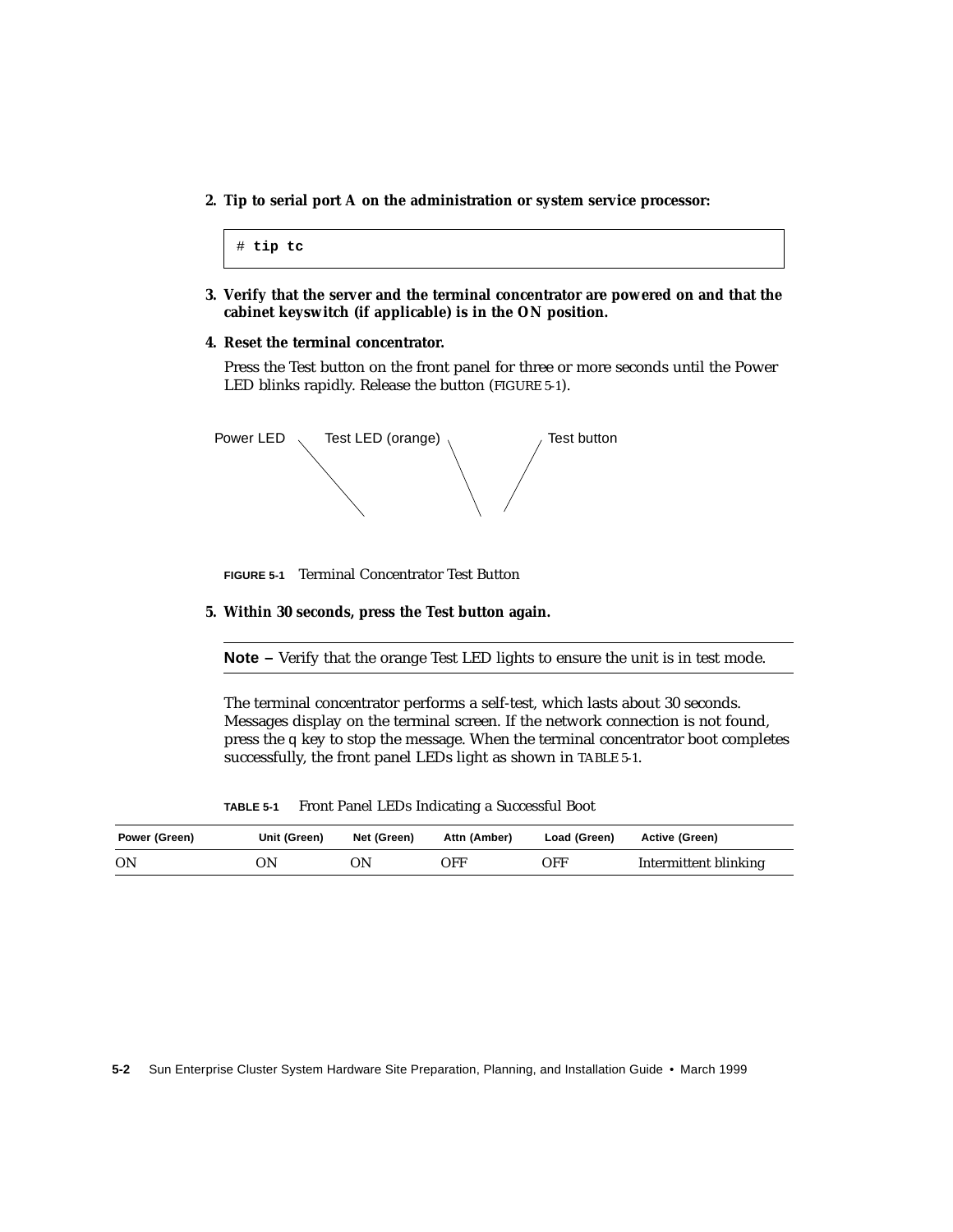If the boot fails, the LEDs on the front panel may light in one of the modes shown in TABLE 5-2.

| Mode                                           | Power<br>(Green)                     | Unit (Green) | Net (Green)     | Attn (Amber) | Load<br>(Green) | Active (Green)                  |
|------------------------------------------------|--------------------------------------|--------------|-----------------|--------------|-----------------|---------------------------------|
| Hardware failure                               | ON                                   | Blinking     | OFF             | Blinking     | OFF             | OFF                             |
| Network test failure                           | ON                                   | ON           | <b>Blinking</b> | OFF          | OFF             | <b>Intermittent</b><br>blinking |
| Network test aborted.<br>or net command failed | ON                                   | OΝ           | <b>OFF</b>      | Blinking     | OFF             | <b>Intermittent</b><br>blinking |
| Booted wrong image                             | ON                                   | ON           | ON              | Blinking     | OFF             | OFF                             |
| Other failure                                  | One or more Status LEDs (1–8) are ON |              |                 |              |                 |                                 |

**TABLE 5-2** Front Panel LEDs Indicating a Failed Boot

If the LEDs indicate failures other than those listed in TABLE 5-2, refer to the *Sun Enterprise Cluster System 2.0 Service Manual*.

**6. Check the connector to the public net to verify that it is connected correctly.**

#### **7. Upon successful power-on, the** monitor:: **prompt is displayed. Use the** addr **command to assign an IP address, subnet mask, and network address to the terminal concentrator.**

In the following example, the broadcast address is the terminal concentrator address with the host portion set to 255 or all ones.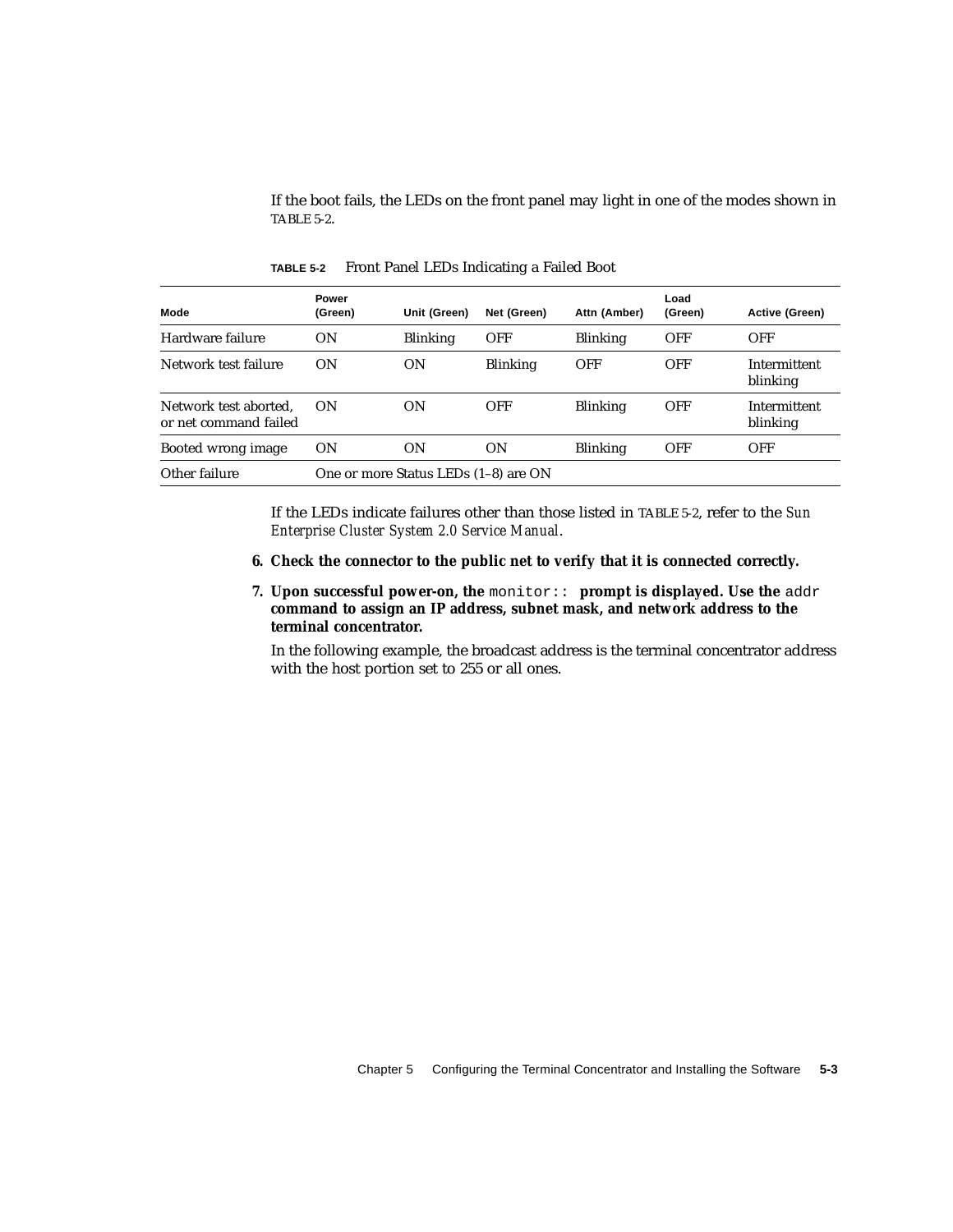```
monitor:: addr
Enter Internet address [<uninitialized>]:: 172.25.80.6
  Internet address: 172.25.80.6
Enter Subnet mask [255.255.0.0]:: 255.255.255.0
  Subnet mask: 255.255.255.0
Enter Preferred load host Internet address [<any host>]::
172.25.80.6
*** Warning: Load host and Internet address are the same ***
  Preferred load host address: 172.25.80.6
Enter Broadcast address [0.0.0.0]:: 172.25.80.255
  Broadcast address: 172.25.80.255
Enter Preferred dump address [0.0.0.0]:: 172.25.80.6
   Preferred dump address: 172.25.80.6
Select type of IP packet encapsulation (ieee802/ethernet)
[<ethernet>]::
   Type of IP packet encapsulation: <ethernet>
Load Broadcast Y/N [Y]:: n
   Load Broadcast: N
```
**8. After the** addr **session, power-cycle the terminal concentrator. Load and Active lights should blink for a bit; then Load light will go off. Now, you should be able to** ping **the terminal concentrator from the administrative workstation or the system service processor (SSP).**

**Note –** All IP addresses are referenced as samples.

**Note –** If the monitor:: prompt does not show after you power cycle the terminal concentrator, press the Test button for 5 seconds until the power LED flashes.

**5-4** Sun Enterprise Cluster System Hardware Site Preparation, Planning, and Installation Guide • March 1999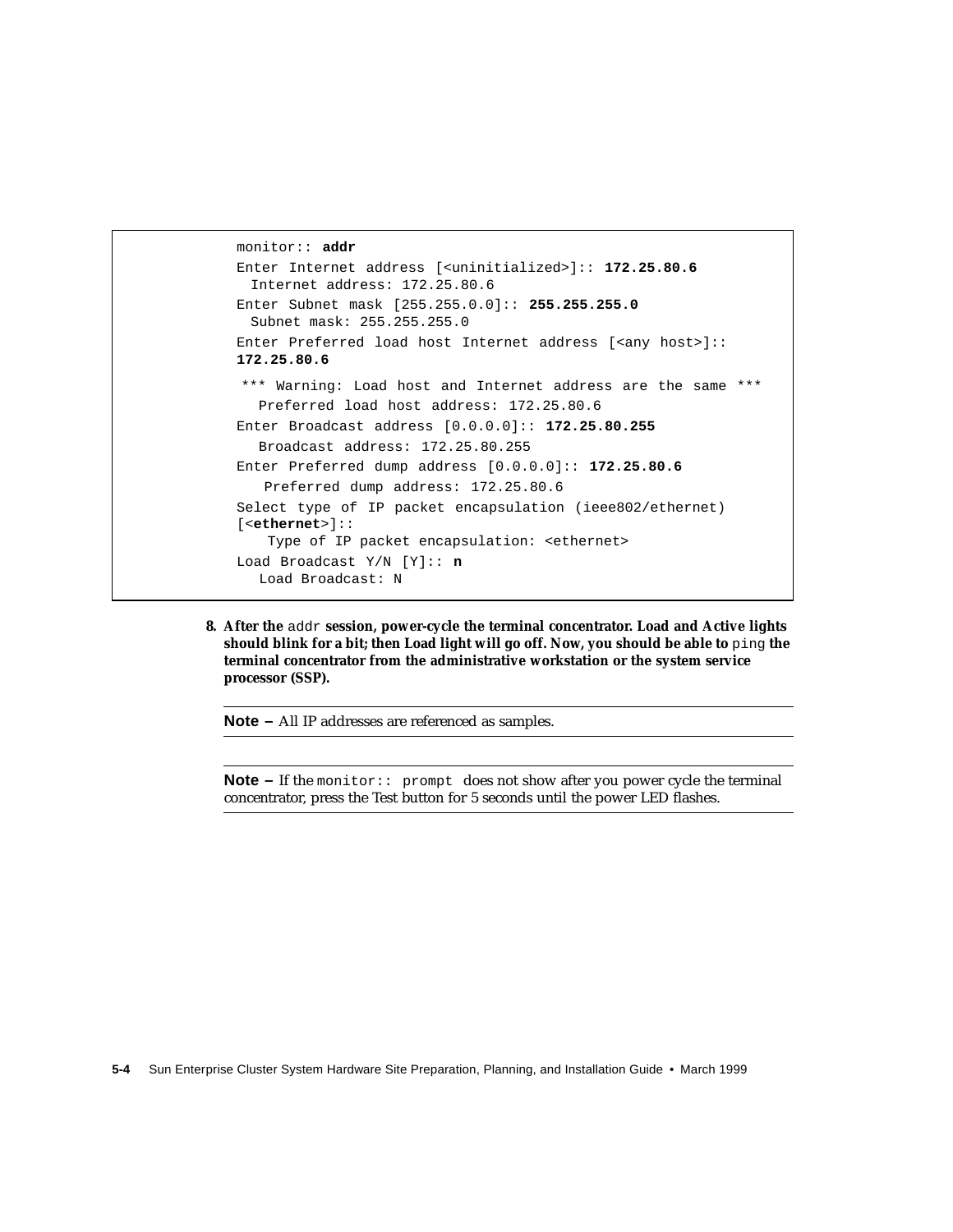#### **9. Configure ports 1–8 of the terminal concentrator from admin mode:**

```
admin-ws# telnet terminal concentrator name
Trying terminal concentrator IP address
Connected to terminal concentrator name
Escape character is '^]'.
Rotaries Defined:
     cli the contract of \simEnter Annex port name or number: cli
Annex Command Line Interpreter * Copyright 1991 Xylogics,
Inc.
annex: su
Password: type the password (default password is the terminal
concentrator IP address)
annex# admin
Annex administration MICRO-XL-UX R7.0.1, 8 ports
admin : set port=1-8 type dial_in imask_7bits Y
  You may need to reset the appropriate port, Annex subsystem
or
         reboot the Annex for changes to take effect.
admin : set port=2-7 mode slave
admin : quit
annex# boot
bootfile: <return>
warning: <return>
```
**Note –** This will cause the terminal concentrator to reboot; thus, the terminal concentrator will be unavailable for about one minute.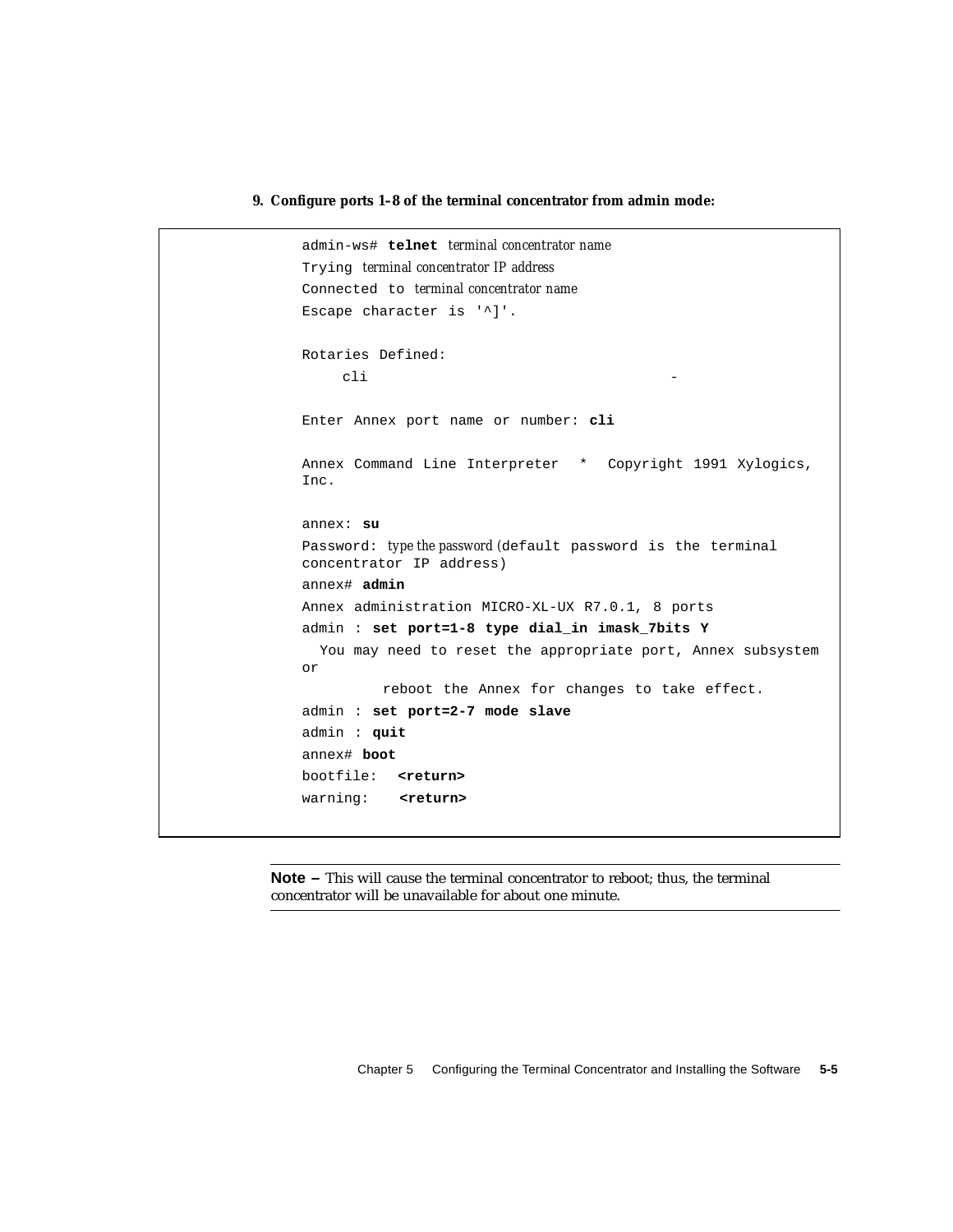### 5.1.1 Connecting Host to Terminal Concentrator

- **1. Connect node 0 cable to port 2.**
- **2. Connect node 1 cable to port 3.**
- **3. Connect node 2 cable to port 4.**
- **4. Connect node 3 cable to port 5.**

At this point you can access the system consoles via the terminal concentrator.

- **1. Login to the system consoles.**
- **2. Add the following directories to your path: /sbin, /usr/sbin, /etc/vx/bin, / opt/SUNWpnm/bin, and /opt/SUNWcluster/bin. Add /opt/SUNWcluster/man to your** MANPATH.

## 5.1.2 Accessing the SSP on Sun Enterprise 10000 Platforms:

- **1. Log in to the SSP.**
- **2. At the prompt type:**

```
netcom
trying to connect...
connected>
```
**3. Enter Shift~@ to unlock the console and get write permission.**

## 5.1.3 Setting Port Parameters

The type variable for each port must be set to dial\_in imask\_7bits (followed by  $Y$ ). If it is set to hardwired, the cluster console may be unable to detect when a port is already in use. The next section explains how to determine if the port type variable must be set.

#### 5.1.3.1 Determining If the Port Type Variable Must Be Set

**1. Find the Sun label on the top panel of the terminal concentrator (**FIGURE 5-2**).**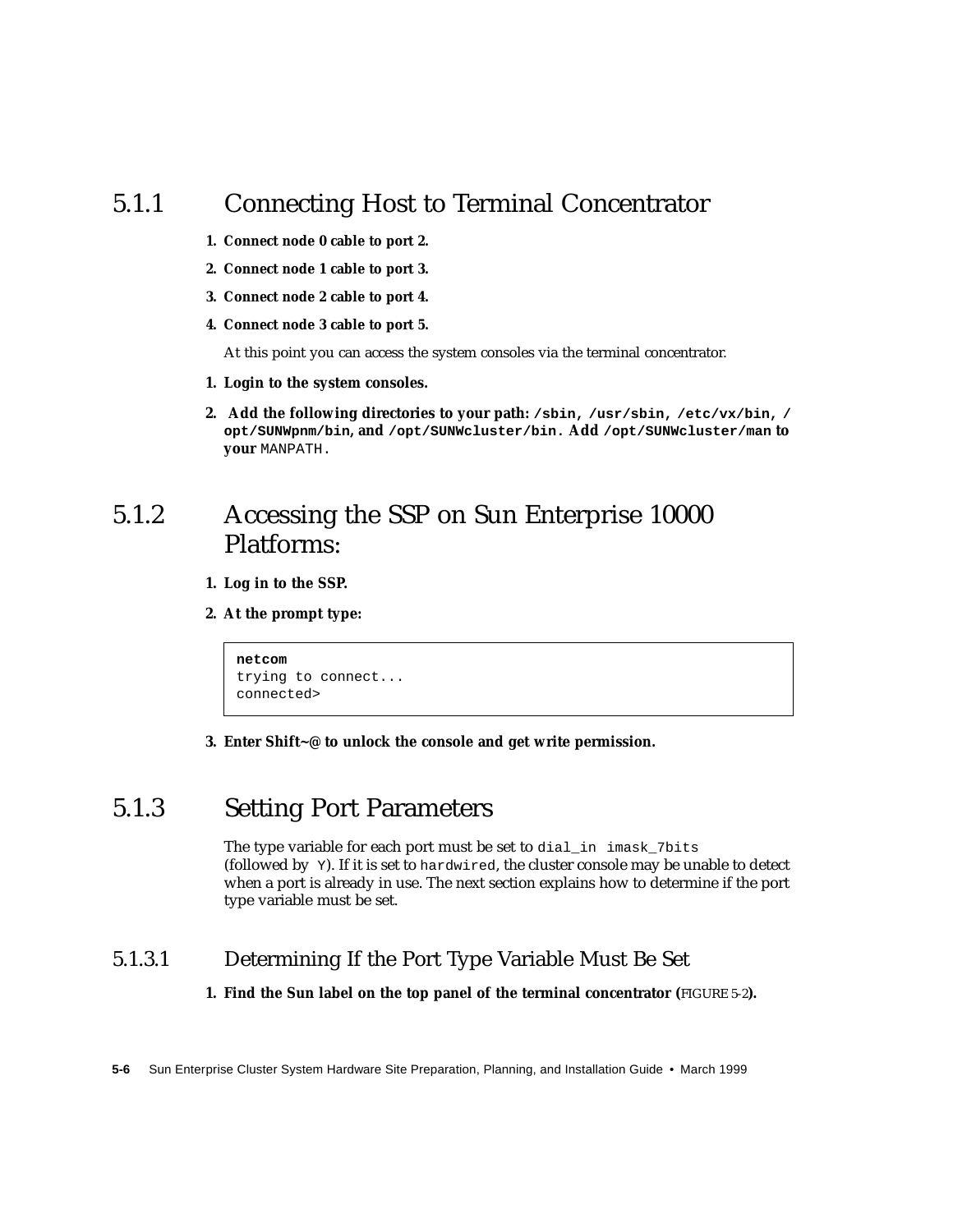- **2. Examine the serial number to see if it is in the lower serial number range. The serial number consists of seven digits, followed by a dash and ten more digits.**
	- If the numbers after the dash start with 9520 or higher, the port type variable is set correctly; no action is required.
	- If the numbers after the dash start with 9519 or lower, the port type variable must be changed.
- **3. If you must change the port type variable, use the procedure in Section 5.1.3.2 "Setting the Port Parameters."**

# Sun label: Sun serial number label • 9520 or higher denotes the type variable is correct • 9519 or lower denotes the variable must be reset

**FIGURE 5-2** Determining the Terminal Concentrator Version

#### 5.1.3.2 Setting the Port Parameters

● **Using an administration workstation, set the port parameters by substituting your host name for** planets-tc **as shown in the following example**:

**Note –** Ensure that the terminal concentrator is powered on and has completed booting.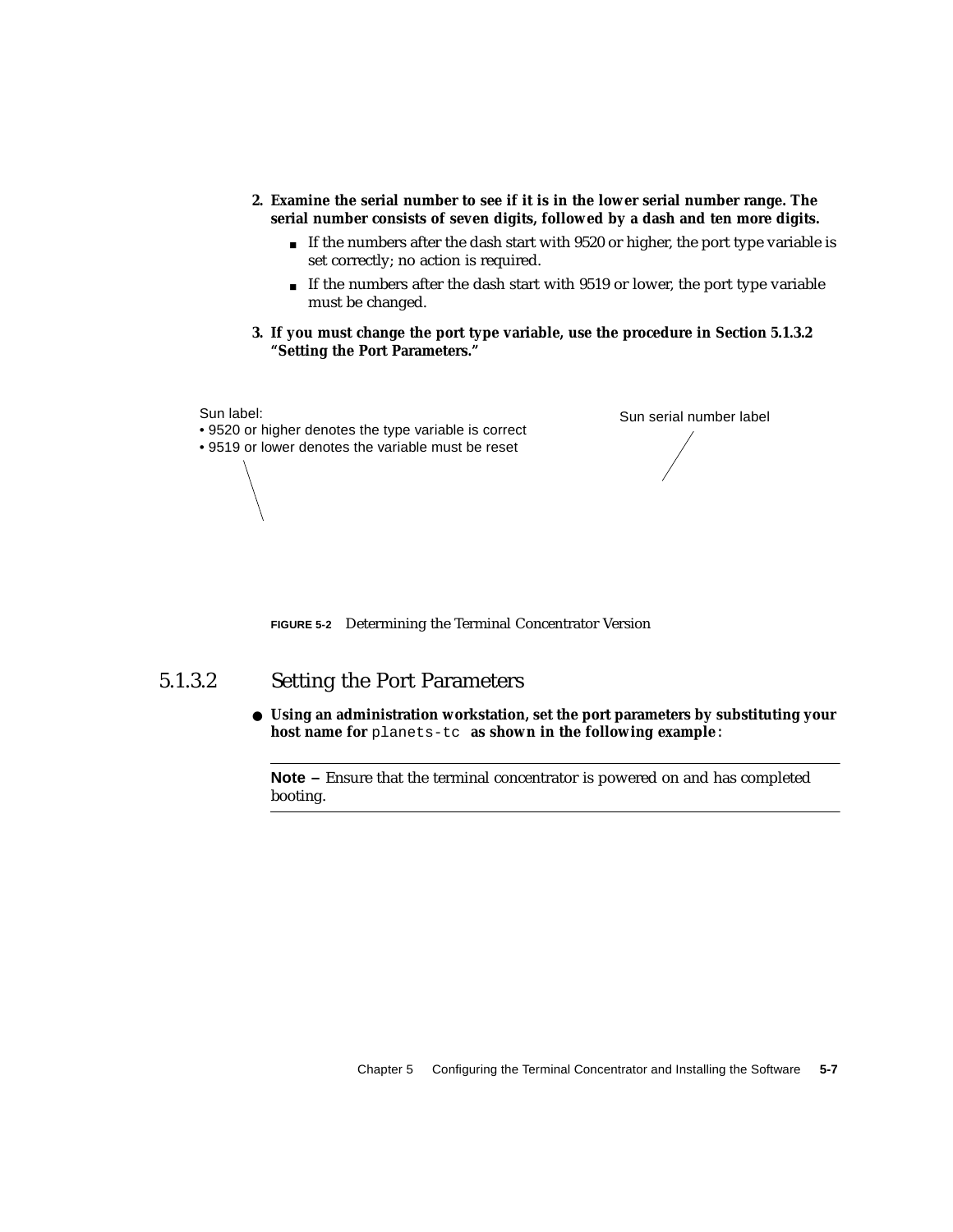```
admin-ws# telnet terminal concentrator name
Trying terminal concentrator IP address
Connected to planets-tc.
Escape character is '^]'.
Rotaries Defined:
 cli -
Enter Annex port name or number: cli
Annex Command Line Interpreter * Copyright 1991 Xylogics, Inc.
annex: su
Password: type the password (default password is the terminal concentrator
IP address)
annex# admin
Annex administration MICRO-XL-UX R7.0.1, 8 ports
admin : set port=1-8 type dial_in imask_7bits Y
  You may need to reset the appropriate port, Annex subsystem or
        reboot the Annex for changes to take effect.
admin : quit
annex# boot
bootfile: <return>
warning: <return>
```
**Note –** This causes the terminal concentrator to reboot. The terminal concentrator will be unavailable for about one minute.

## 5.1.4 Resetting Terminal Concentrator Configuration Parameters

For this procedure, refer to the *Sun Enterprise Cluster System Hardware Service Manual*, Chapter 3.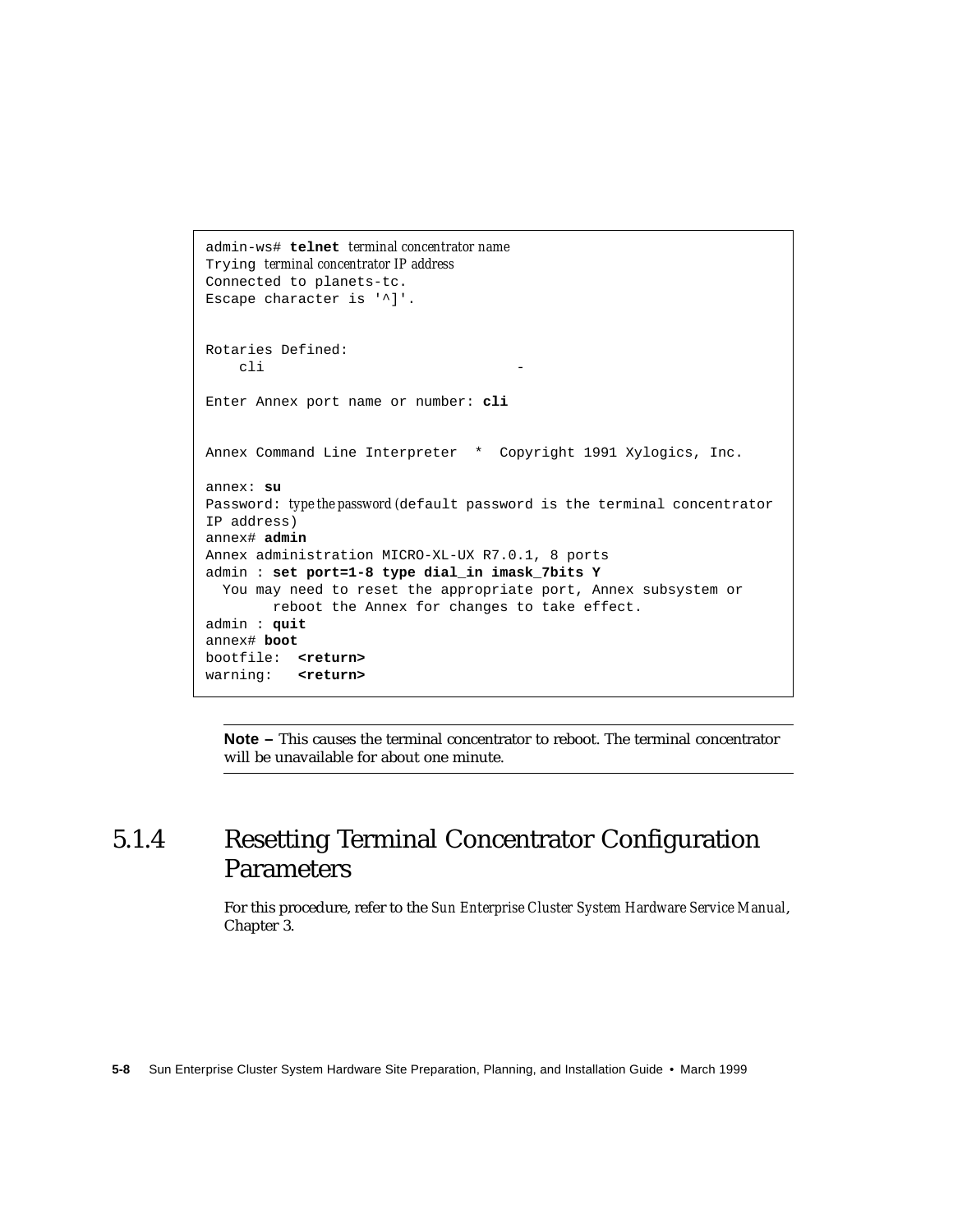## 5.2 Installing Solaris 2.6 and Subsequent Compatible Versions of Operating Environments

For information on installing the Solaris 2.6 and subsequent compatible operating environments on the nodes from the Solaris CD and the SMCC Updated CD, refer to the applicable Hardware Platform Guide*.*

**Note –** The Solaris operating environment installed on both nodes must match the operating environment version level installed on the system administration workstation.

The operating environment is installed during hardware installation to facilitate running the SunVTS™ diagnostic system. SunVTS is used to verify that the hardware was installed correctly.

## 5.3 Acceptance Test

At this point, establish an important installation milestone. Completion and sign-off of this acceptance test by both the installer and the site client is a mutual declaration that operational acceptance of all nodes of the cluster hardware (with associated components, cabling, and installation) has been completed, checked, and approved.

**Note –** This acceptance test is designed to prove that the physical installation was performed correctly and completely. It is *not* the intent of the acceptance test to prove system fault detection capabilities, nor to inject failures (for example) and then to monitor the results.

Perform the acceptance test after:

- All hardware is installed and cabling is complete
- The Solaris operating environment is installed, including:
	- Installation of the system administration workstation
	- Configuration of the terminal concentrator

Perform the acceptance test using the procedures in the following sections.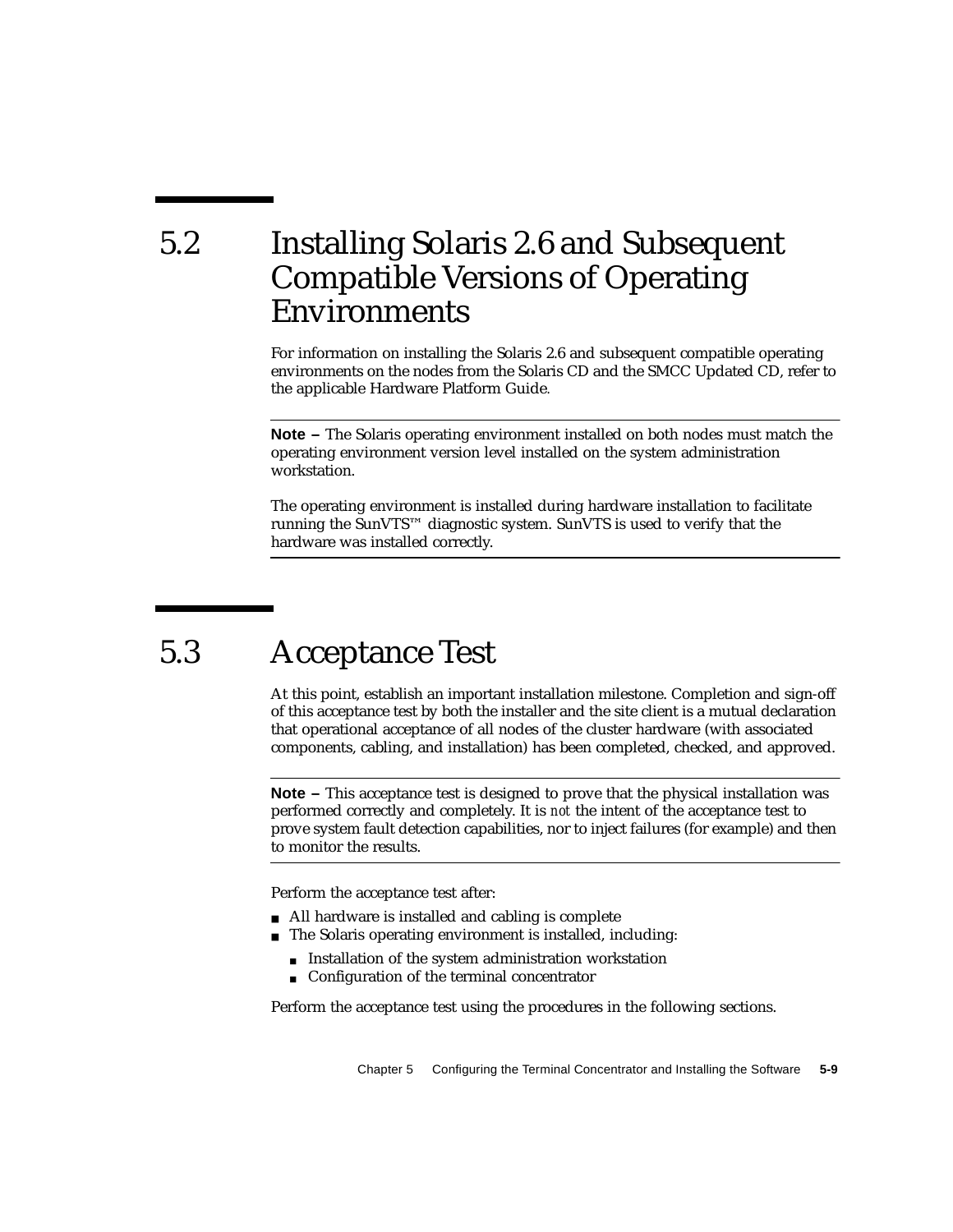## 5.3.1 Using SunVTS

SunVTS is one of the online diagnostics tools for Sun Enterprise Clusters servers.

A SunVTS utility, vtsprobe, is used to verify installation of system hardware, SPARCstorage Arrays, private net devices, and network interfaces. See Section 5.3.1.1 "Verifying Hardware Installation."



**Caution –** Only run SunVTS when no database application software is running. Only use SunVTS at this stage to verify that the hardware configuration is correct. Do not attempt to use SunVTS to validate software configuration. If you run SunVTS while database application software is running, unpredictable results may occur.

**Note –** SunVTS must be run separately on each node. There is no provision for running SunVTS on both nodes at the same time. When you are done running SunVTS on one node, repeat the process on the other node.

#### 5.3.1.1 Verifying Hardware Installation

There are four prerequisites for the procedure that follows:

- Both nodes have the Solaris 2.6 operating environment installed.
- Both nodes have the applicable disk array package installed.
- Both nodes have a routing table established for the private interconnect.
- Both nodes have the SunVTS package installed.
- **1. Become superuser and change directories:**

# **cd /opt/SUNWvts/bin**

- **2. Set the following environment variables:**
	- For a Bourne shell:

# **BYPASS\_FS\_PROBE=1;export BYPASS\_FS\_PROBE**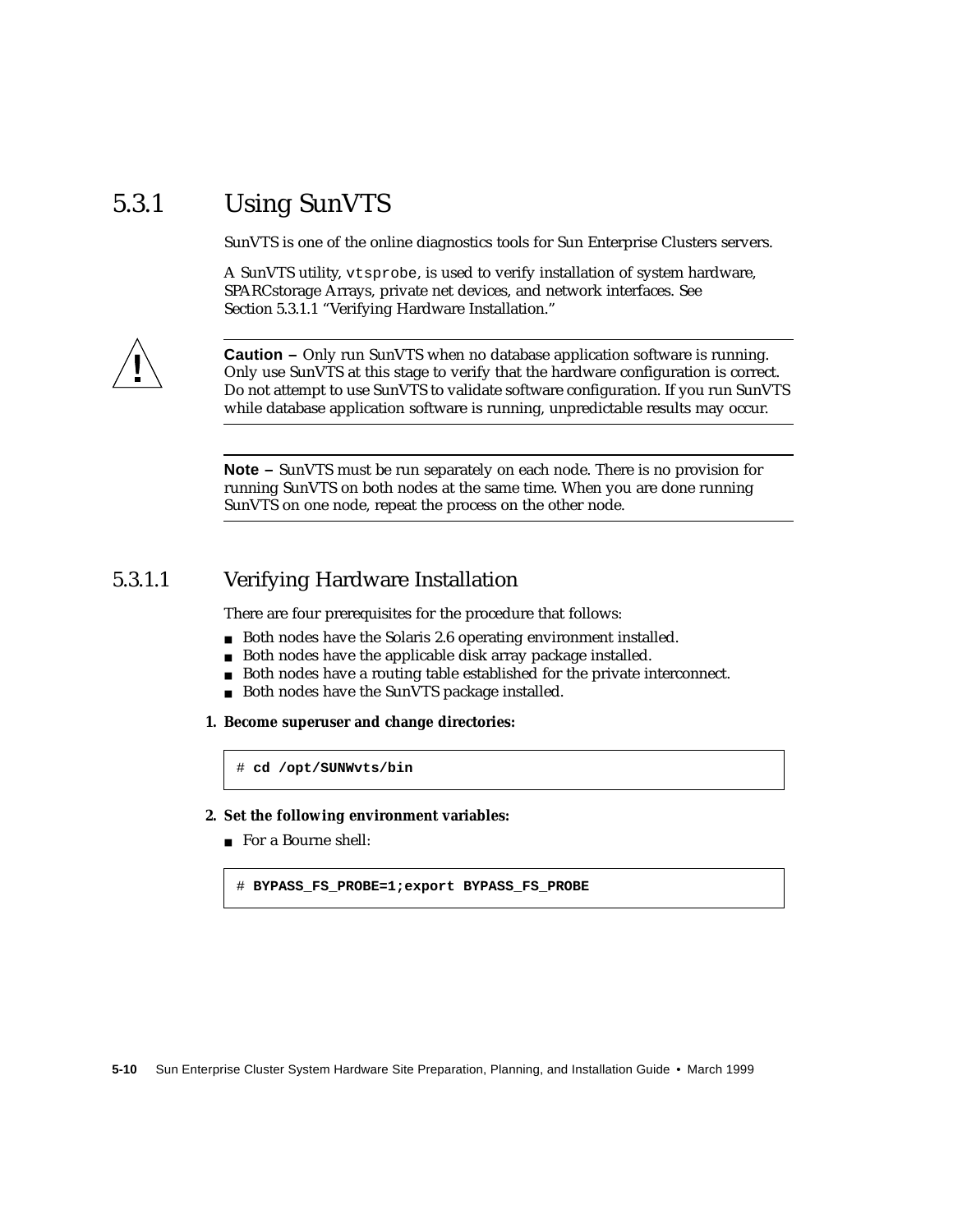■ For a C shell:

```
% setenv BYPASS_FS_PROBE 1
```
Become superuser and type:

# **./vtsk**

Executing the ./vtsk command starts the SunVTS kernel. The SunVTS kernel probes system devices and awaits commands from an interface.

**Note –** The following error message may be displayed if you are executing the ./vtsk command for the second time, such as when directed to in the final step of this procedure.

vtsk: SunVTS kernel is already running

If this error message occurs, type the following:

```
# ps -ef|grep vtsk (find process id of vtsk)
# kill -INT vtsk pid
# ./vtsk
```
**3. Wait a few minutes to enable** vtsk **to finish probing the system, and then initiate a** probe\_map **file using the** vtsprobe **command.**

# **./vtsprobe > /tmp/probe\_map**

As shown in the preceding example, the output of the vtsprobe command, which can be lengthy, is redirected to a file  $(\text{/tmp/probe\_map})$  for later viewing. The vtsprobe command without modifiers will produce a console screen output.

**4. Verify that the response to th<sup>e</sup>** vtsprobe **command is similar to the following response for the private net devices.**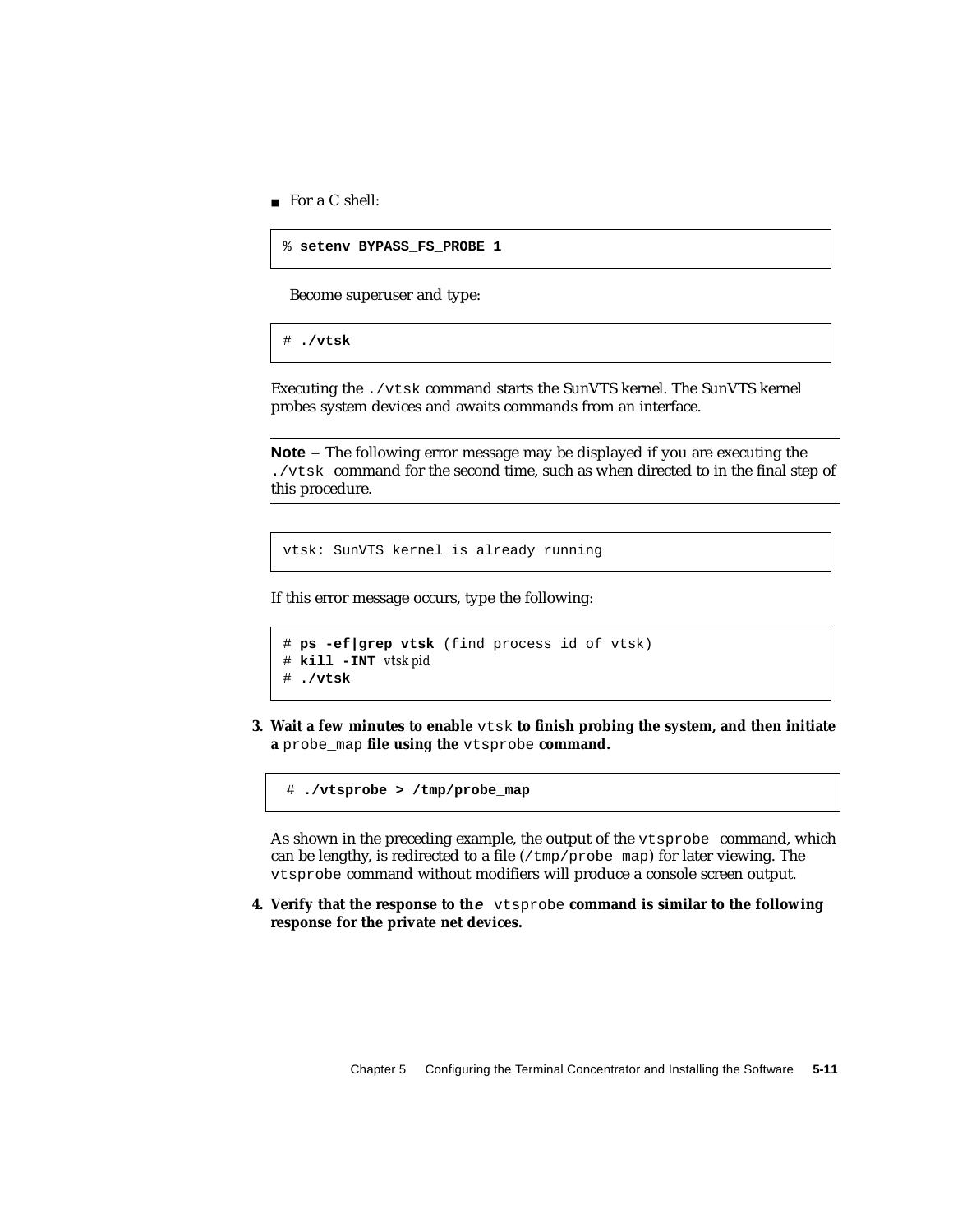**Note –** The data listed in the following example is displayed before the private net is configured.

```
 Network
      hme1(nettest)
      Port Address: Unknown
      Host ID: 80500419
     Domain Name : nn.nn.nn.com
      hme2(nettest)
       Port Address: Unknown
       Host ID: 80500419
      Domain Name : nn.nn.nn.com
```
If the data listed for the private net devices does not match the build configuration, check and correct any cabling errors, and repeat Steps 1 through 4.

**5. Verify that there is a response (under the Network heading) to the** vtsprobe **command for any network interface devices installed.**

Consult documentation supplied with your network interface card to determine the correct entry for your device.

**6. Verify that the response to the** vtsprobe **command is similar to the following for the disk array that you installed. The following example is applicable if SPARCstorage Arrays were installed:**

```
 ssa4(plntest)
     Vendor Id : SUN
     Product Id : SSA210
     Product Rev : 1.0
     Firmware Rev : 3.6
      Serial Number : 00000078BB2B
      Disks Attached : c3t2d6 c3t2d5 c3t2d4 c3t2d3 c3t2d2
      c3t2d1 c3t2d0 c3t1d0
```
If the data listed for the SPARCstorage Arrays does not match the build configuration, check and correct any cabling errors, and repeat Step 1 through Step 6.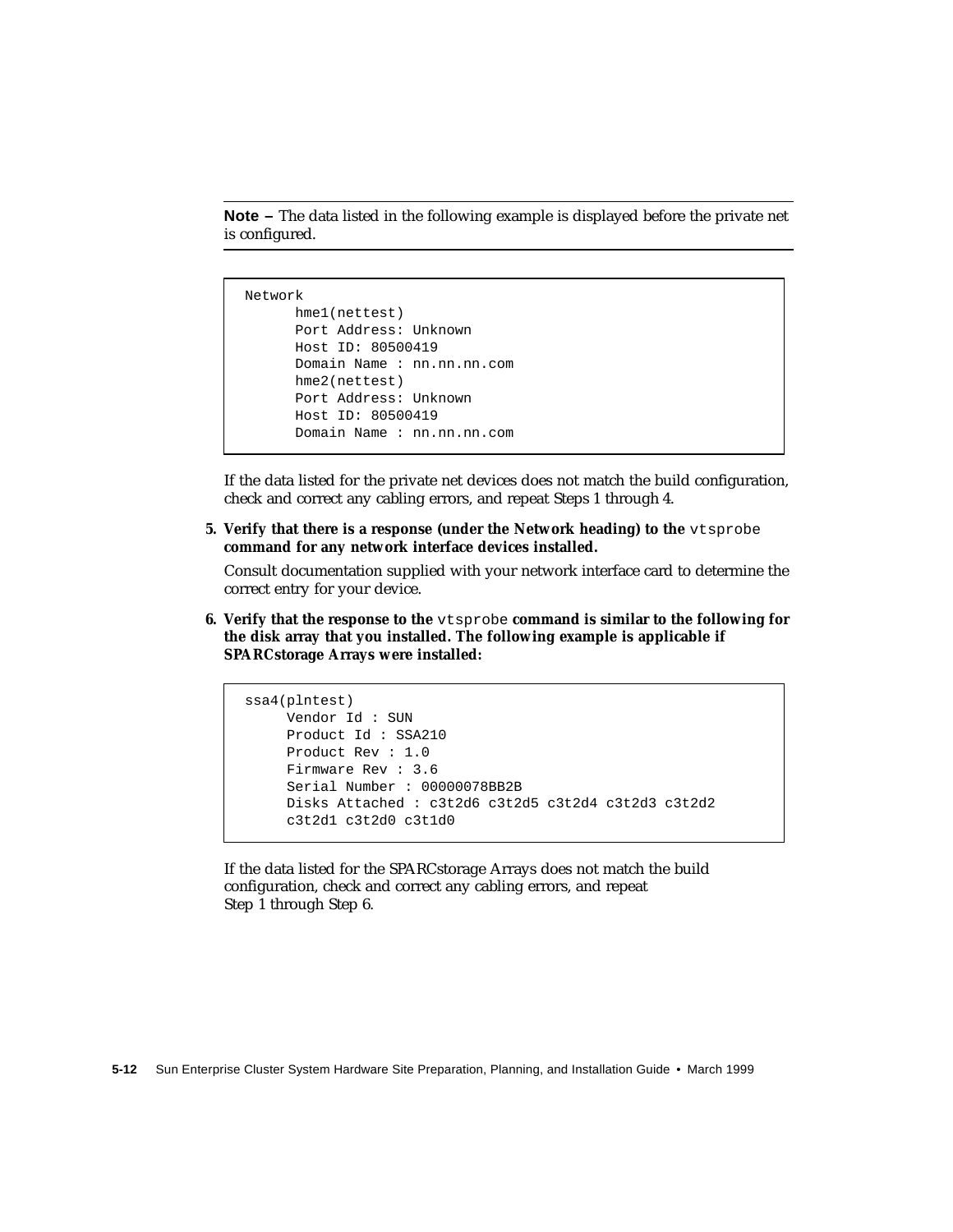**7. Verify that the response to the** vtsprobe **command is similar to the following for each disk listed under a SPARCstorage Array:**

```
SparcStorageArray(pln0)
   c1t0d0(rawtest)<--- logical name(test name)
        Logical Name: c1t0d0
        Capacity: 1002.09MB
        Controller: pln0
   c1t0d1(rawtest)<--- logical name(test name)
        Logical Name: c1t0d1
        Capacity: 1002.09MB
        Controller: pln0
   c1t1d0(rawtest)<--- logical name(test name)
        Logical Name: c1t1d0
        Capacity: 1002.09MB
        Controller: pln0
```
If the data listed for the disks does not match that shown under the corresponding SPARCstorage Array, the disk may be bad. In this case, you may have to type boot  $-r$  to rebuild the device tree. Then, repeat Steps 1 through 7.

- **8. Compare the** probe\_maps **generated by each node.**
- **9. Check and verify WWN of each SPARCstorage Array.**
- **10. Check and compare disk logical name and capacity for all disks under the corresponding SPARCstorage Array.**

If there is not an identical match, replace the SPARCstorage Array controller and/or disks if necessary.

**Note –** Logical disk names may differ on the two nodes.

**11. To run a final system functional check, run SunVTS using the procedure in Section 5.3.1.2 "Running SunVTS—Sun Enterprise 3x00 through 6x00."**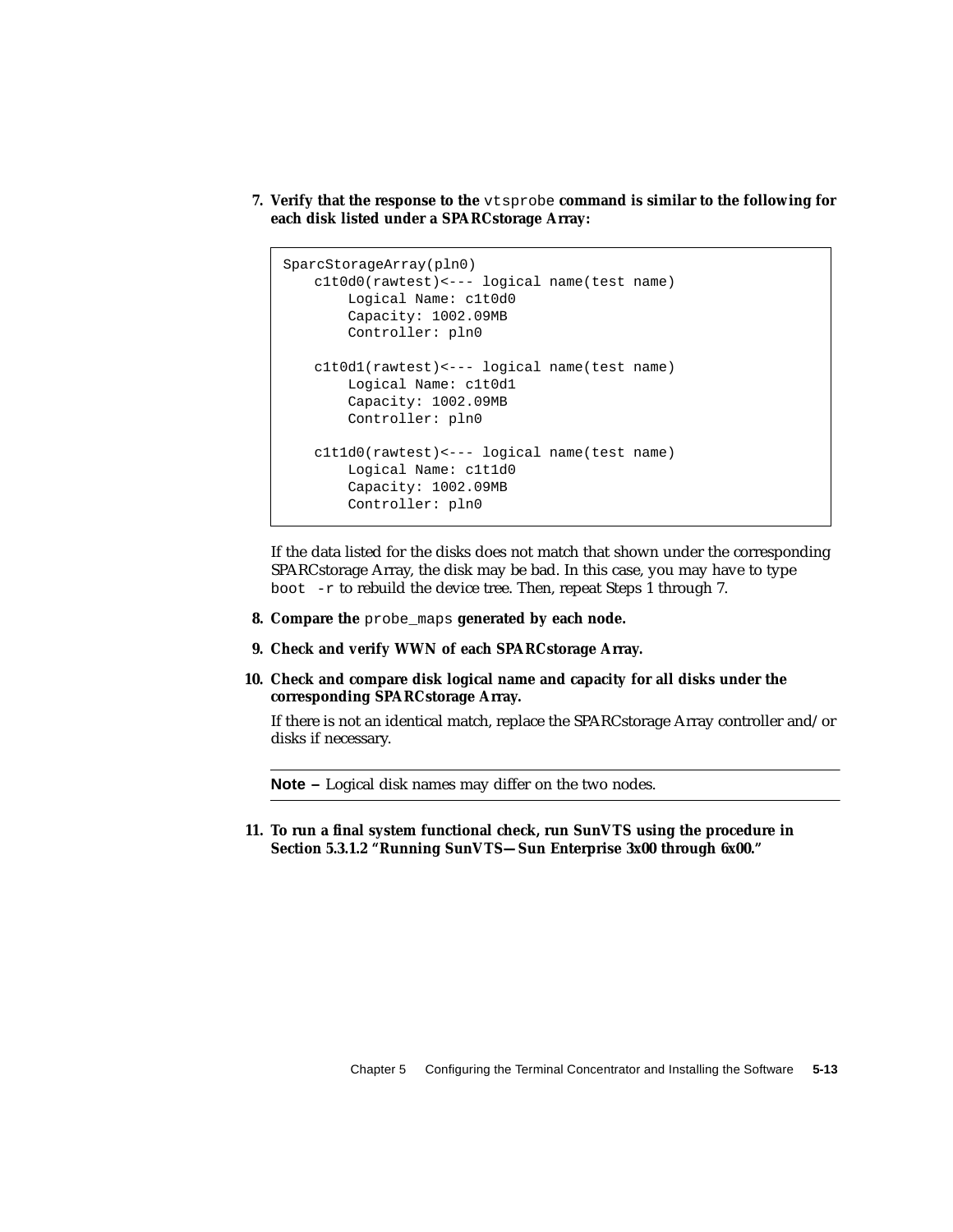### 5.3.1.2 Running SunVTS—Sun Enterprise 3*x*00 through 6*x*00

Run a final functional test of the system using SunVTS. For Sun Enterprise 10000, proceed to Section 5.3.1.3 "Running SunVTS—Sun Enterprise 10000."

#### **1. Become superuser and change directories:**

```
# cd /opt/SUNWvts/bin
```
#### **2. Invoke SunVTS in one of the following ways:**

■ If you logged in on the server console port (the serial console port connected through the terminal concentrator), type:

# **./sunvts**

■ To use a window-based interface to remotely execute SunVTS (SunVTS 2.0 supports the OPEN LOOK and Common Desktop Environment [CDE] windowing environments), from the administration workstation window system, type:

# **./sunvts -h ha\_host\_name**

This enables you to monitor the server *ha\_host\_name* in the CDE environment.

■ In the OpenWindows environment, type:

# **./sunvts -l -h ha\_host\_name**

■ To run in the TTY interface mode, type:

```
# ./sunvts -t -h ha_host_name
```
If the system does not have a frame buffer, a TTY–based SunVTS control panel will be displayed. After the TTY interface is displayed, direct the cursor to the start button and press Return to start SunVTS system testing. Allow for one system pass of the SunVTS run. For details of how to run SunVTS, refer to the *SunVTS 2.1 User's Guide Solaris 2.6.*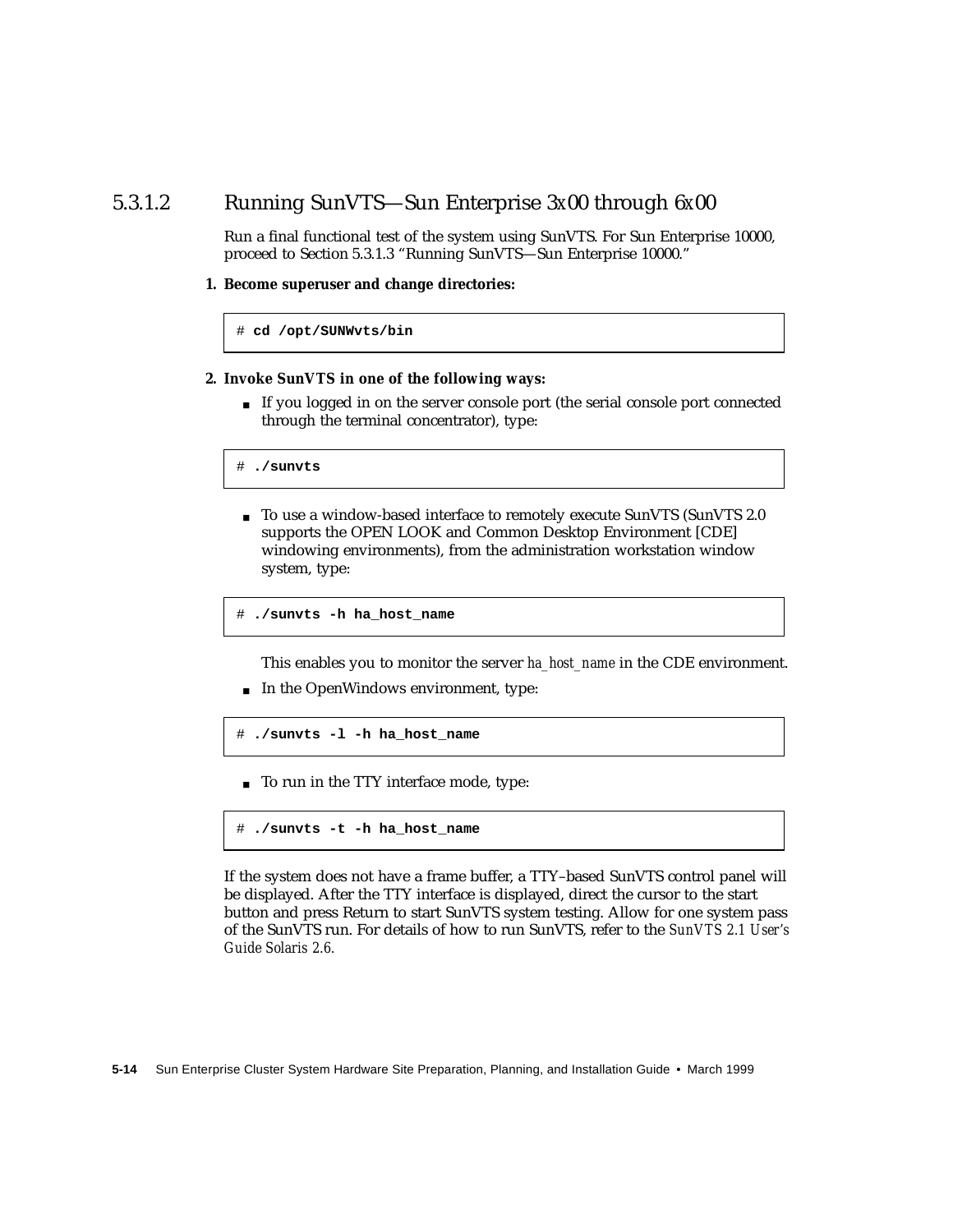### 5.3.1.3 Running SunVTS—Sun Enterprise 10000

Run a final functional test of the system using SunVTS.

To run SunVTS and configure the local and network variables, the server must first boot as described in Section 2 of the *Ultra Enterprise 10000 Host Hardware and Software Installation Guide*.

SunVTS can test the overall functionality of all system parts (processor and I/O). An overnight SunVTS run is considered ideal, but 4 to 24 hours is appropriate as a system test.

**1. Start SunVTS by logging in to the host as** root**:**

```
# csh
# setenv DISPLAY ssp_hostname:0.0
# /opt/SUNWdiag/bin/sunvts &
```
If SunVTS fails to initialize, you may need to install SunVTS as described in Section 2 of the *Ultra Enterprise 10000 Host Hardware and Software Installation Guide*.

- **2. After the SunVTS screen is displayed, select** Options File**.**
- **3. When prompted for an option file name, type:** Default**.**
- **4. Select** load **to load the Default options file.**

**Note –** After the option file is loaded, verify that all disk tests are properly configured; that fstests is being run on actual mounted partitions; and that you are not testing the same dual-ported disk drives from multiple controllers.

The option files are located in the /var/adm/sunvtslog/options directory. For more information, refer to the SunVTS AnswerBook documentation.

**5. Display the SunVTS window and check the devices shown in the Control Panel against the devices you know to be physically present in the system.**

Refer to the Control Panel section of the SunVTS documentation if there is a discrepancy.

Starting SunVTS often serves as a quick check for most hardware devices. If you have just installed a device and reconfigured your machine accordingly, the SunVTS test for that device can confirm proper installation.

Also, if SunVTS fails to display a device that you know is physically present in your system, there is a problem and you should recheck your installation carefully.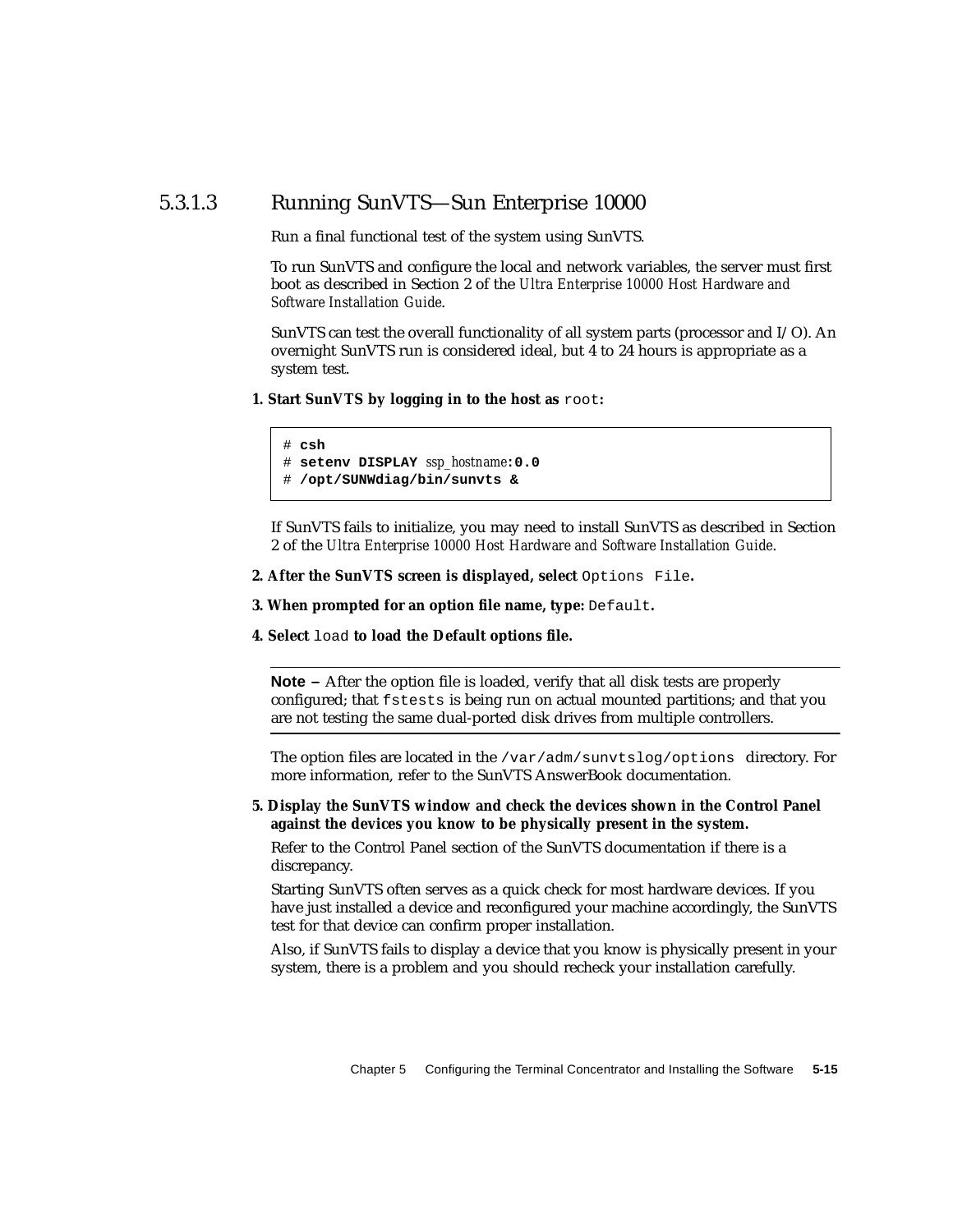#### **6. Click the Start Button.**

Or, if you have enabled the Auto Start option from the Set SunVTS Options menu and saved an options file, you can start SunVTS by typing:

# **sunvts -o** *options\_filename*

**7. Monitor the status of SunVTS. Verify that the system is running and that no test failures are occurring.**

## 5.3.2 Acceptance Test Criteria

The acceptance test has completed successfully if the data listed for all hardware components matches the corresponding build configurations.

If this is not true, the system has failed the acceptance test. Verify that the hardware and software are installed properly.

## 5.4 Software Installation

For these procedures, refer to the Sun Cluster 2.2 Software Planning and Installation Guide*.*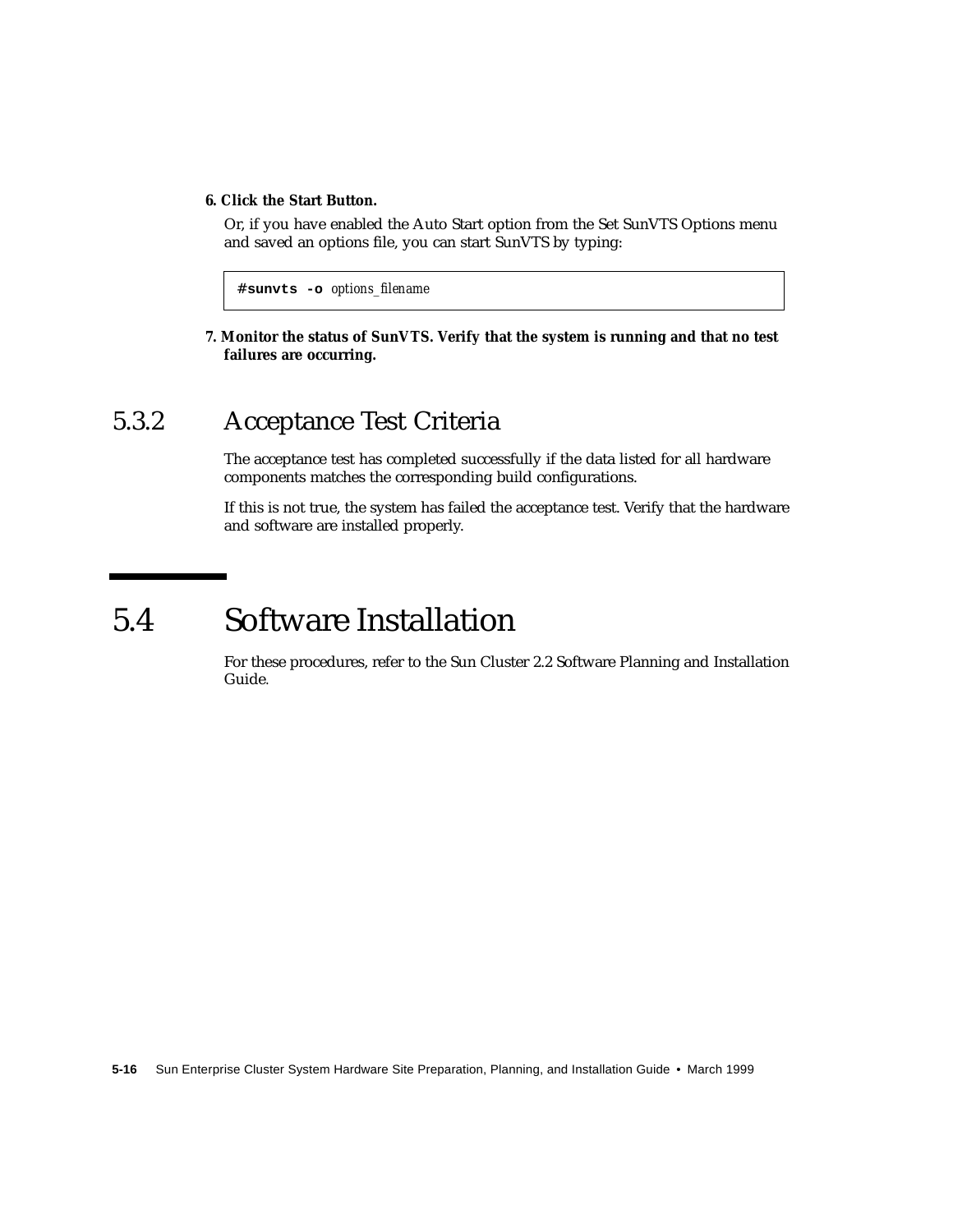### APPENDIX **A**

# Rackmounted Disk Arrays and Hubs

For procedures specific to your platform type on rackmounting your particular disk array or hub into your system or expansion cabinet, refer to the documentation that came with your disk array or hub. Also, refer to the *Rackmount Placement Matrix* manual for screw hole and chassis placement instructions specific to the different disk arrays and hubs versus the type of platform used.

**Note –** Cabinet cooling is an important factor. Use only the hole numbers specified in the *Rackmount Placement Matrix*. These hole numbers determine array spacing for proper ventilation.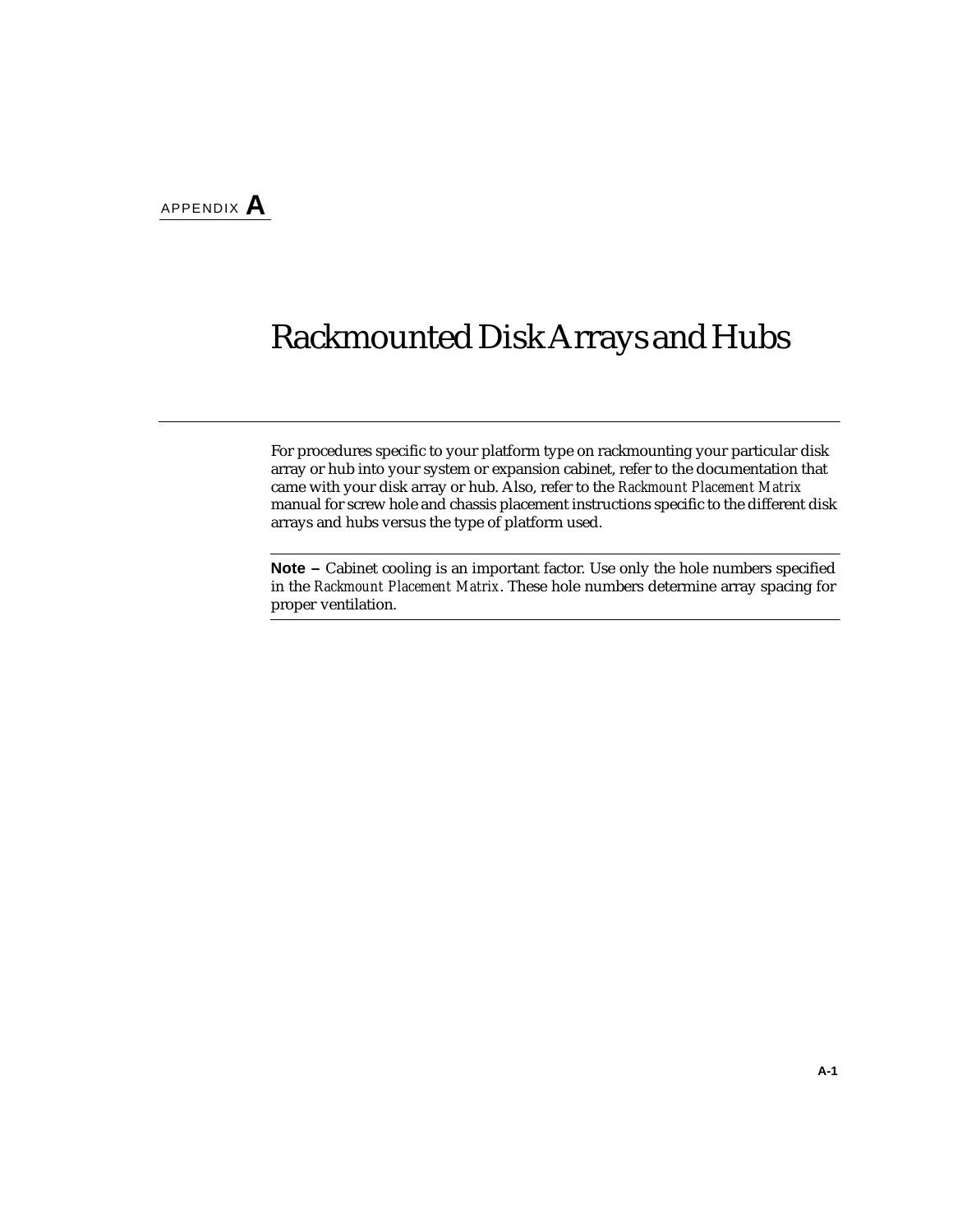**A-2** Sun Enterprise Cluster System Hardware Site Preparation, Planning, and Installation Guide *•* March 1999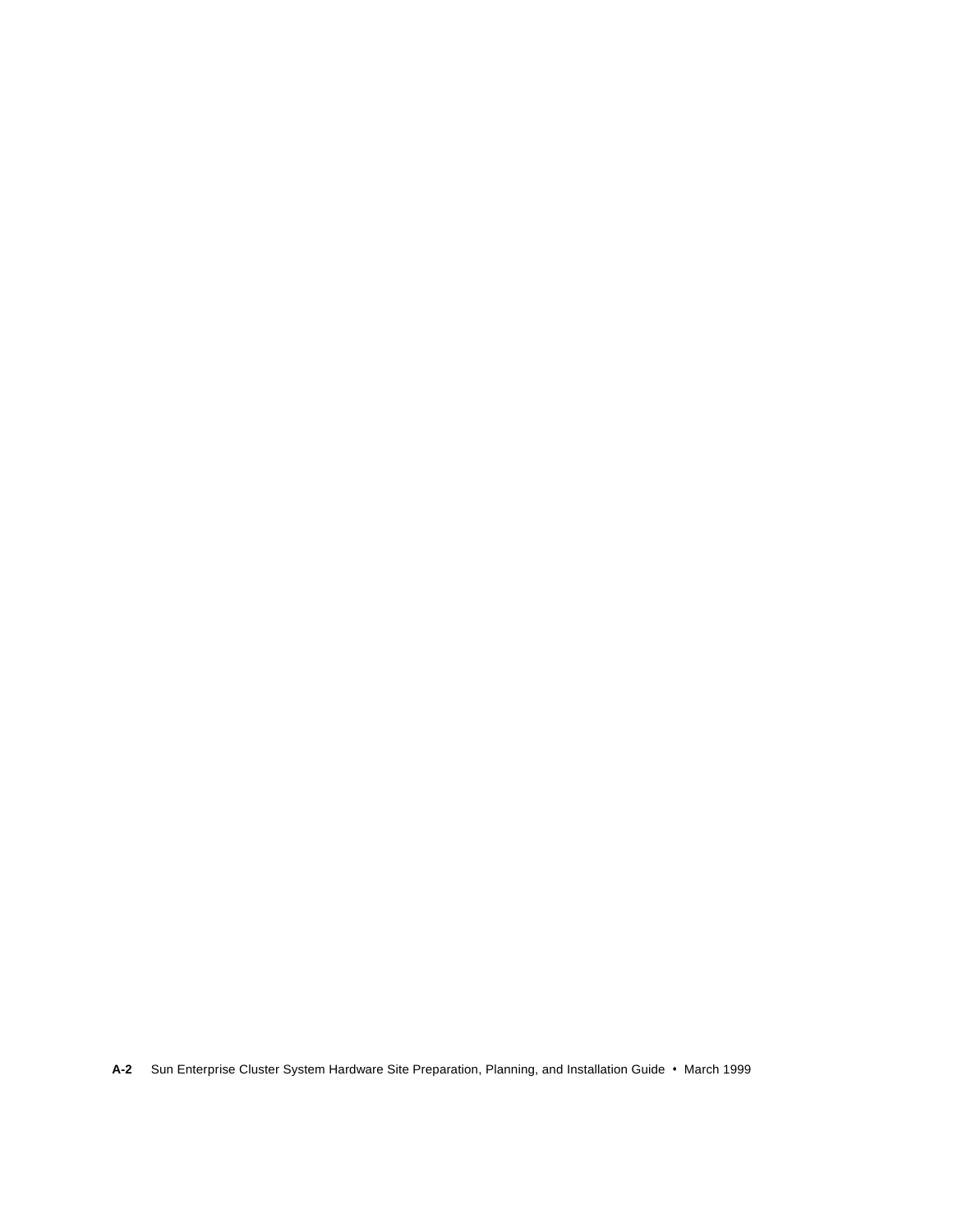### APPENDIX **B**

# Configuring the SCI SBus Adapter Cards and Switches

The SCI host device uses the concept of *rings* in which two or more *nodes* (SCI SBus cards) are mutually connected. In a given ring, one host device is designated as *scrubber*. Assignment as scrubber is accomplished by setting the on-board *scrubber jumper*. The scrubber performs certain ring maintenance functions. The scrubber host always resides in the primary cabinet, node 0.

This appendix provides procedures for assigning scrubber settings and installing the SCI SBus cards into systems that are switched or unswitched.

- Scrubber Assignment—page B-1
- SCI Nodeid Values—page B-5
- SCI Driver Installation and Configuration—page B-6
- SCI Card Troubleshooting—page B-7

## B.1 Scrubber Assignment

The following procedures are for all supported platforms with the exception of the Sun Enterprise 250 and 450, which are PCI-based platforms.

**Note –** The B version of the SCI SBus card is required to operate with this system. The version card is identified as follows:

- The letter "B" appears on the faceplate in the area near the connector.
- The serial number is 4000 or higher.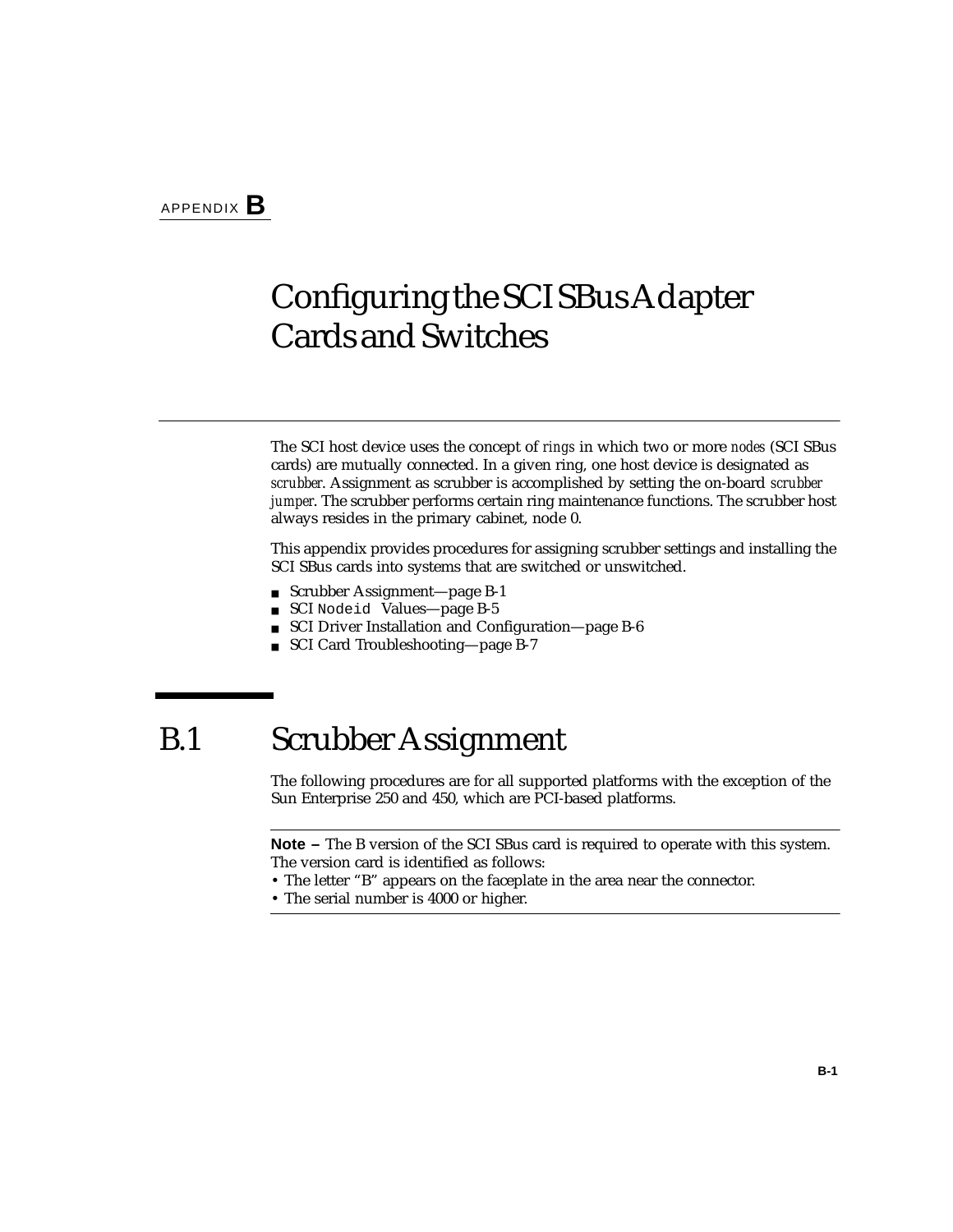## B.1.1 Two-Node SCI-Unswitched Clusters

- **1. Assign two SCI cards as scrubbers by installing the jumpers in the On position, as indicated in** FIGURE B-1**.**
- **2. Install the two scrubber-assigned SCI cards onto the Node 0 board locations as indicted in** TABLE B-1**. To install the SCI card, refer to the documentation that came with your server.**

**TABLE B-1** Node 0 Scrubber Card Assignment

| <b>Platform</b>                       | <b>Board Location</b>                                    |
|---------------------------------------|----------------------------------------------------------|
| Sun Enterprise 3x00<br>through $6x00$ | $I/O$ board 1, SBus slot 0; $I/O$ board 3, SBus slot 0   |
| Sun Enterprise<br>10000               | System board 0, SBus slot 0; system board 1, SBus slot 0 |
| Sun Enterprise 1 and<br>2             | Motherboard (use SBus slots 2 and 3 in each node)        |



Component side view

**FIGURE B-1** Scrubber Jumper Positions

**3. Examine the two cards that are** *not* **assigned as scrubbers. Ensure the jumpers are in the Off position as shown in** FIGURE B-2**.**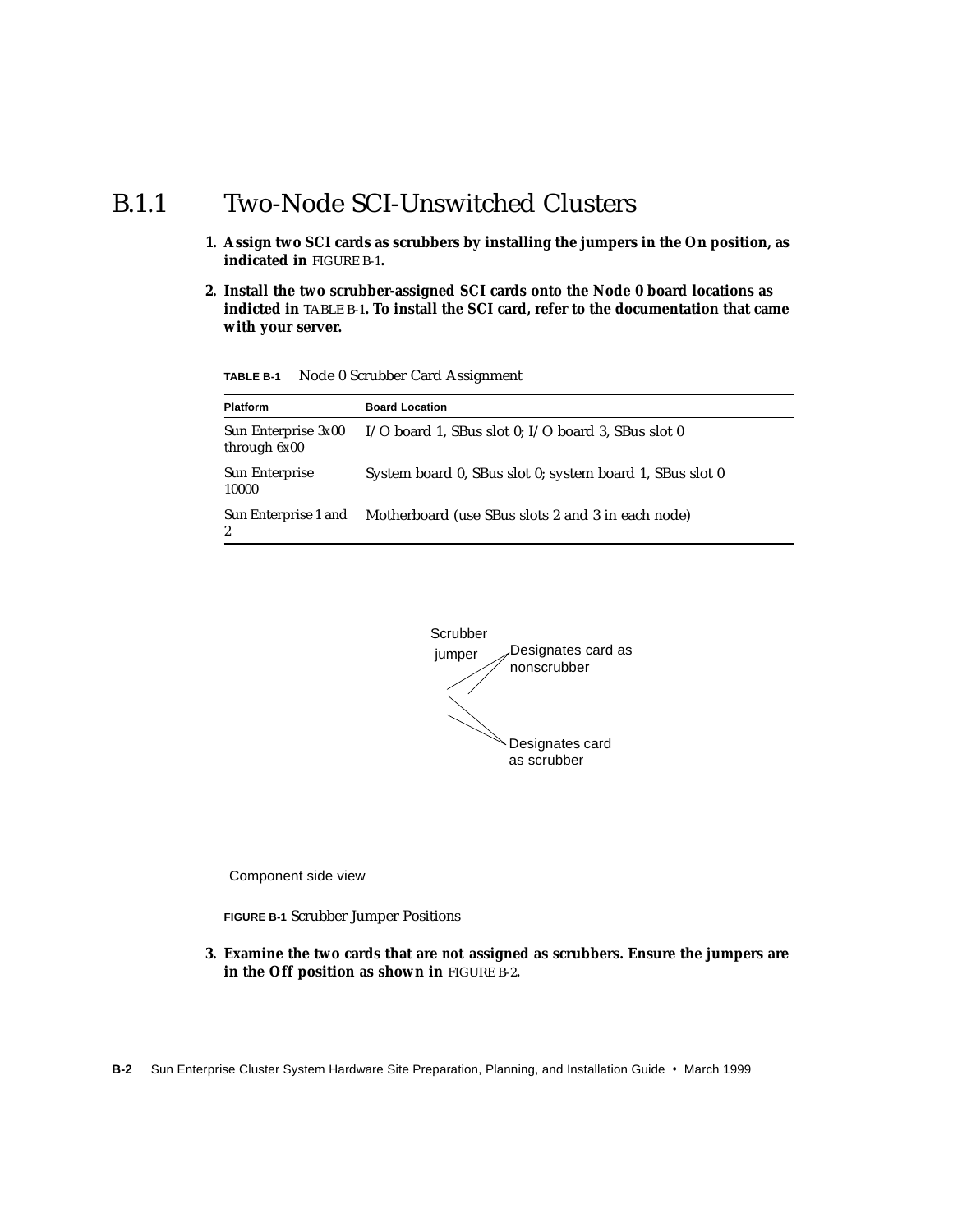**4. Install the nonscrubber SCI cards onto the Node 1 board locations as indicated in** TABLE B-2**. Refer to the documentation that came with your platform to install the SCI card.**

**TABLE B-2** Node 1 Nonscrubber Card Asignment

| <b>Platform</b>                       | <b>Board Location</b>                                    |
|---------------------------------------|----------------------------------------------------------|
| Sun Enterprise 3x00<br>through $6x00$ | $I/O$ board 1, Sbus slot 0; $I/O$ board 3, SBus slot 0   |
| Sun Enterprise<br>10000               | System board 0, SBus slot 0; system board 1, SBus slot 0 |
| Sun Enterprise 1 and<br>2             | Motherboard (use SBus slots 2 and 3 in each node)        |

The resulting installation is represented in FIGURE B-2.

**Note –** SCI cables are available in lengths of two, five, or ten meters; part numbers 530-2576, 530-2577, and 530-2578, respectively.

Scrubber on

Scrubber off

On

Scrubber on

Scrubber off

Off

Node 0 Node 1

**FIGURE B-2** Two-Node Unswitched Cluster—SCI SBus Card Configuration in Node 0 and Node 1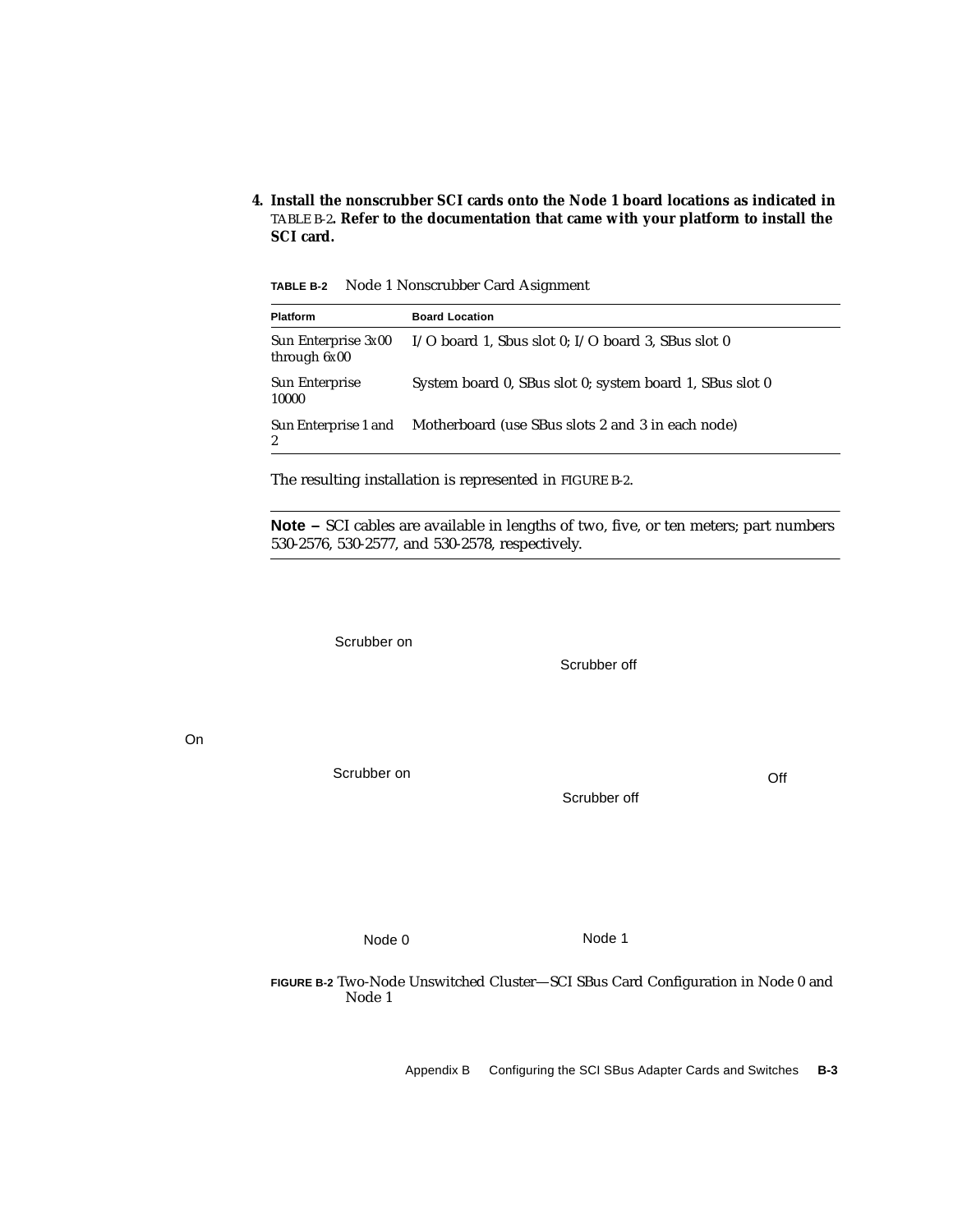### B.1.1.1 Two-Node SCI-Switched Clusters

- **1. In all four cards, install the jumper to dedicate them as scrubbers.** Install the jumpers in the On position as shown in FIGURE B-1.
- **2. Nodes 0 and 1: install the SCI SBus cards in the board locations as indicated in** TABLE B-3**.**

**TABLE B-3** Node 0/1 Scrubber Card Assignment

| <b>Platform</b>                       | <b>Board Location</b>                                    |
|---------------------------------------|----------------------------------------------------------|
| Sun Enterprise 3x00<br>through $6x00$ | $I/O$ board 1, SBus slot 0; $I/O$ board 3, SBus slot 0   |
| Sun Enterprise<br>10000               | System board 0, SBus slot 0; system board 1, SBus slot 0 |
| Sun Enterprise 1 and<br>2             | Motherboard (use SBus slots 2 and 3 in each node)        |

 $\overline{\phantom{a}}$ 

The resulting installation is represented in FIGURE B-3.

**Note –** SCI cables are available in lengths of two, five, or ten meters.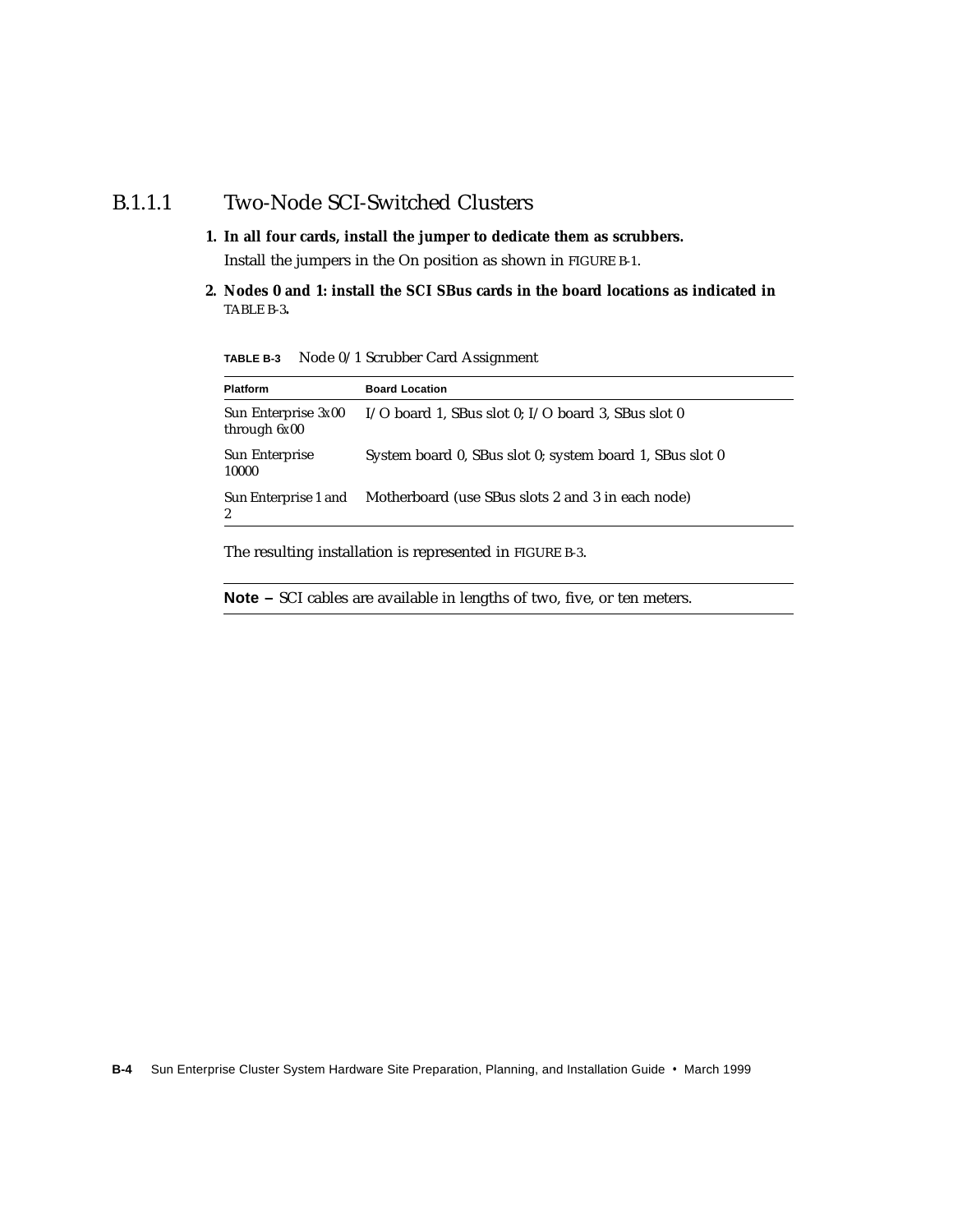

**FIGURE B-3** Two-Node Switched Cluster—SCI SBus Card Configuration in Node 0 and Node 1

# B.2 SCI Nodeid Values

SCI cards use nodeids as hardware addresses. Unique nodeid values must be assigned to each card during software configuration (FIGURE B-4).

**Note –** Nodeids are the equivalent of Ethernet addresses for SCI.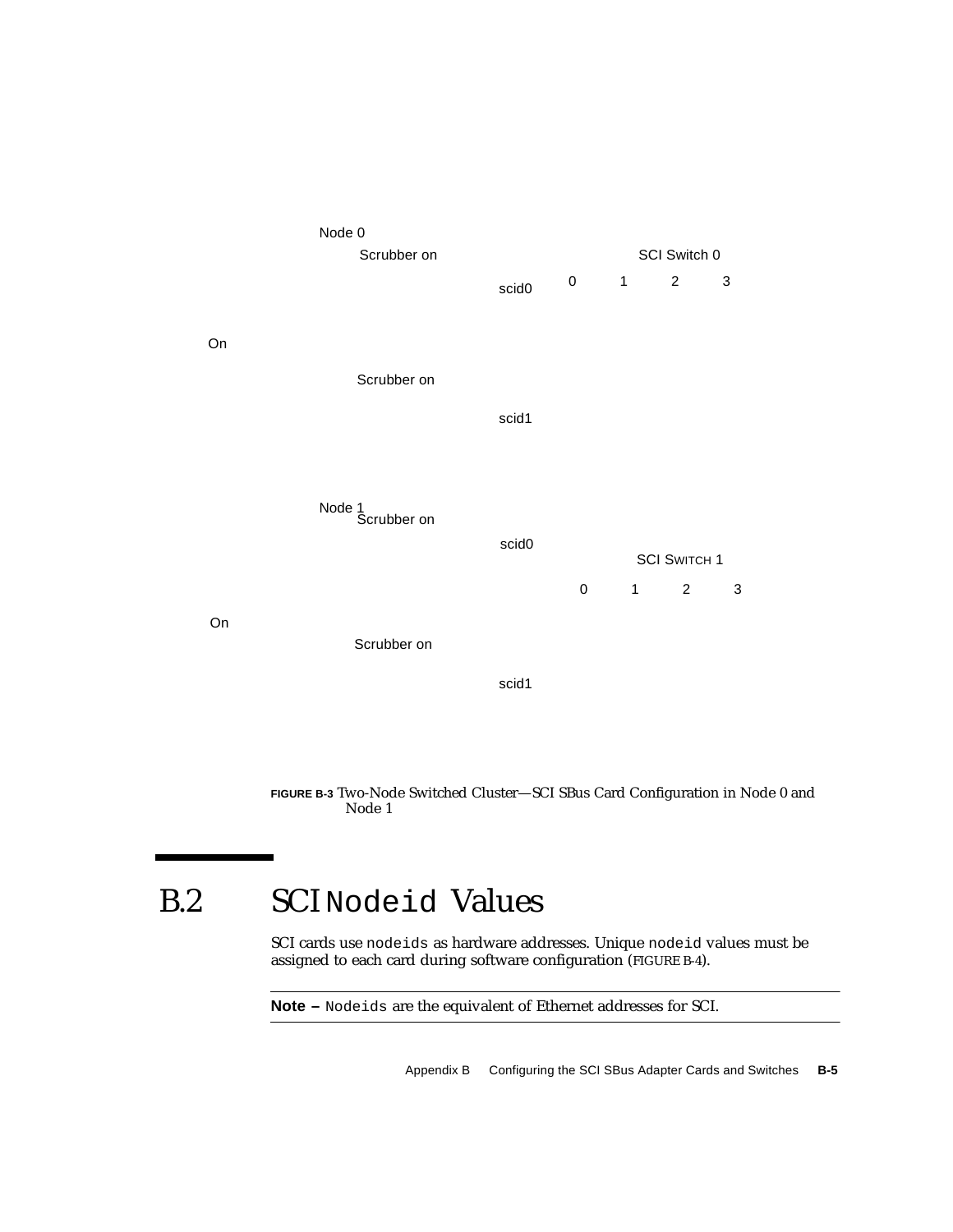nodeid 8, adapter 0 NODE 1 204.152.65.1

scid0

nodeide 7272 dantspielr o 2020451286522

nodeid 12, adapter 1 204.152.65.17

scid1

node id 76, adapter 1 204.152.65.18

Node 0

**FIGURE B-4** nodeid, Adapter Number, and IP Assignment for Each SCI SBus Card

# B.3 SCI Driver Installation and Configuration

- **1. Install the software using** sciinstall**. Specify SCI as the network interface.** sciinstall is loaded from the cluster software CD.
- **2. Configure the** nodeid**, adapter number, and firmware for all SCI SBus cards.**
- **3. Reboot both systems (nodes):**

**reboot**

**4. Start the cluster:**

**ecsadmin startnode**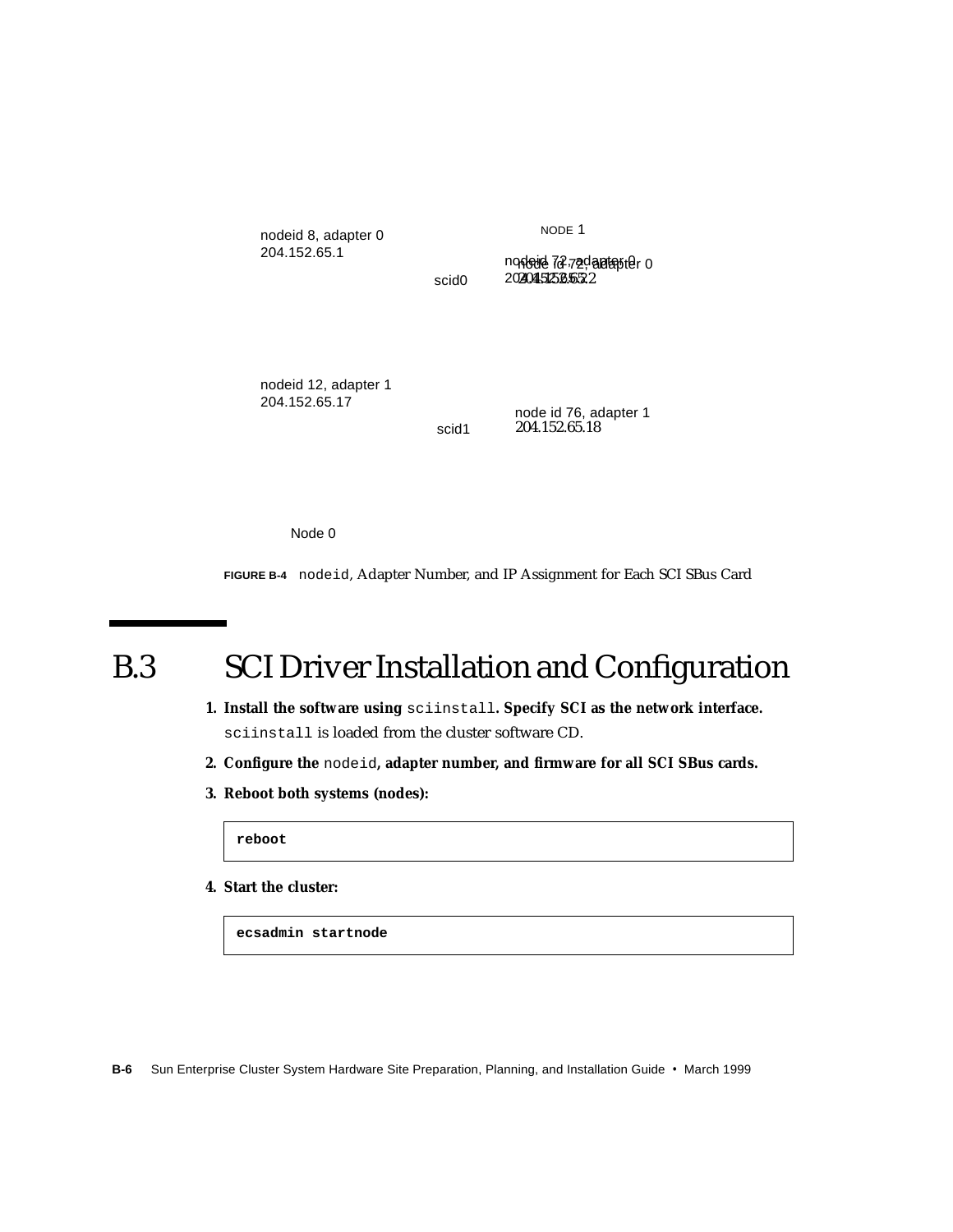## B.4 SCI Card Troubleshooting

If the system is booted with one or more faulty SCI cards, the problem can be diagnosed as follows:

**1. With the system powered off, remove the board on which the adapter card is mounted and note the serial numbers of the adapter cards that are physically installed. Reinsert the board and power on the system.**

For more information, refer to the Sun Enterprise Cluster System Hardware Service Manual*.*

**2. Run** /opt/SUNWsci/bin/sciadm **and enter the** identify **command.**

This command displays the firmware version, FCode version, and serial number of each adapter board found.

**3. Compare the number of cards found by** sciadm **against the number of adapters physically installed.**

Two cards should be displayed in the output. If they are not displayed, there is at least one bad card in the system.

**4. Compare the adapter board serial numbers from the output of the** identify **command, to the serial number on each adapter card physically installed.**

Note which serial number(s) is displayed. Cards that do not have their serial numbers displayed are bad and need replacement.

During power-on/reboot/reset, a banner (containing the word FCode) will be printed from each SCI card *twice*, if the SCI cards are working properly.

The following are three sample console messages (which are not saved in the message file):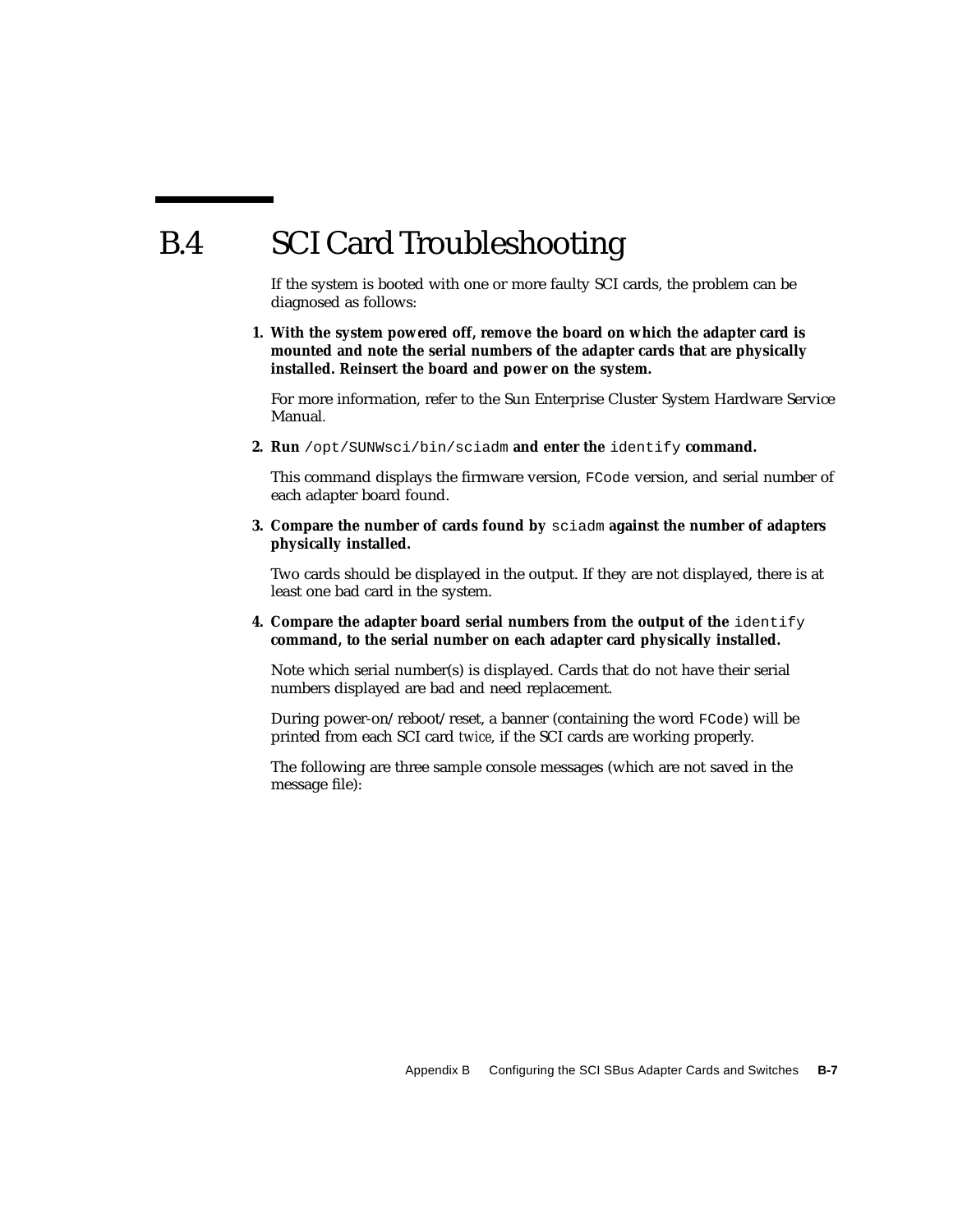1. Both SCI cards are working in the system (this particular system has both SBus2 and SBus2b cards):

```
rebooting...
Resetting ...
SBus-to-SCI (SBus2) Adapter - 9029
FCode 9029 $Revision: 1.22 $ - d9029_09 $Date: 1996/07/15 11:51:19 $
Executing SCI adapter selftest. Adapter OK.
DOLPHIN SBus-to-SCI (SBus2b) Adapter - 9029, Serial #5017
FCode 9029 $Revision: 2.3 $ - d9029_52 $Date: 1996/10/30 07:47:53 $
Executing SCI adapter selftest. Adapter OK.
screen not found.
Can't open input device.
Keyboard not present. Using ttya for input and output.
SBus-to-SCI (SBus2) Adapter - 9029
FCode 9029 $Revision: 1.22 $ - d9029_09 $Date: 1996/07/15 11:51:19 $
Executing SCI adapter selftest. Adapter OK.
DOLPHIN SBus-to-SCI (SBus2b) Adapter - 9029, Serial #5017
FCode 9029 $Revision: 2.3 $ - d9029_52 $Date: 1996/10/30 07:47:53 $
Executing SCI adapter selftest. Adapter OK.
Sun Ultra 1 SBus (UltraSPARC 167MHz), No Keyboard
```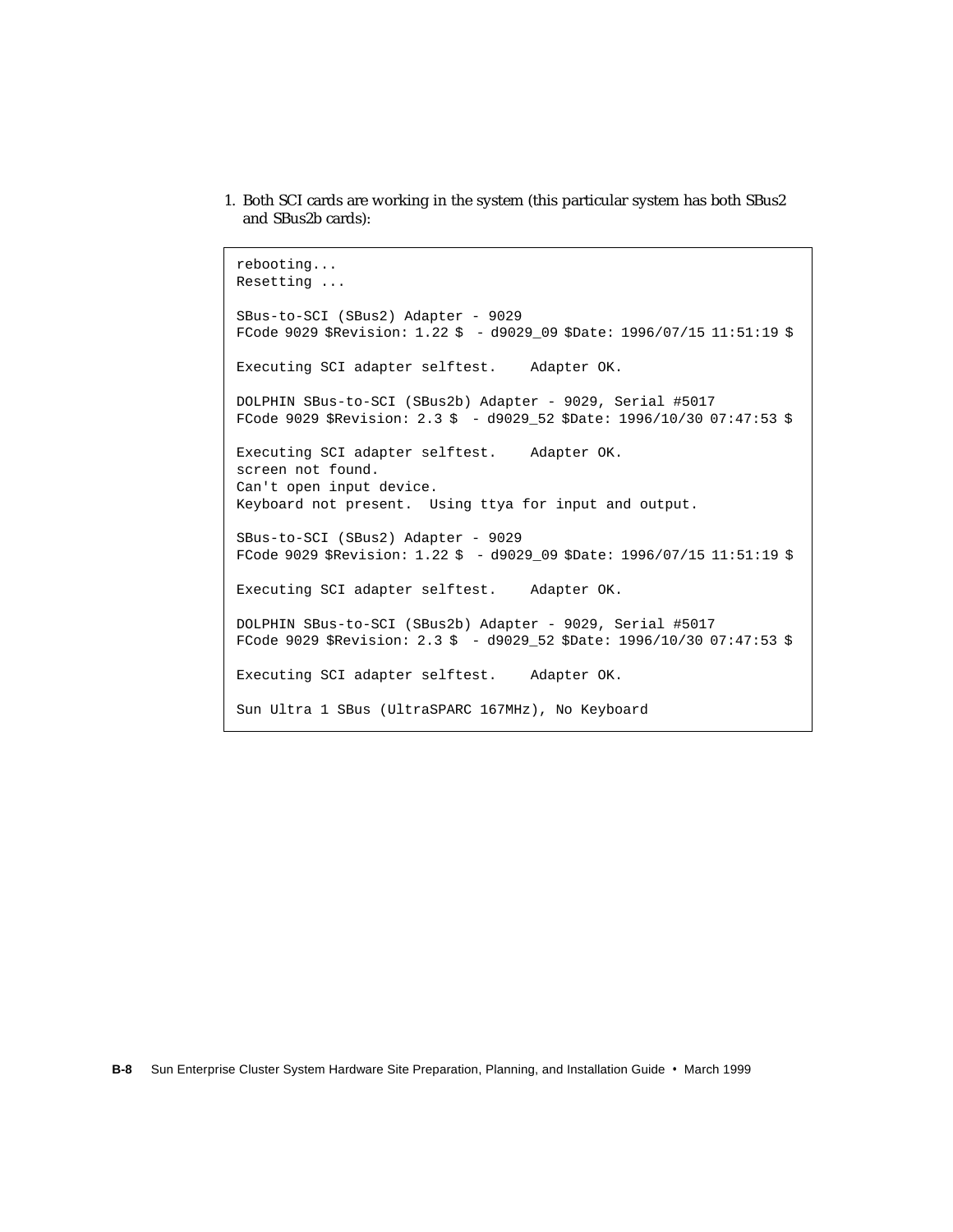2. Only one SCI card is working in the system:

```
rebooting...
Resetting ...
DOLPHIN SBus-to-SCI (SBus2b) Adapter - 9029, Serial #5017
FCode 9029 $Revision: 2.3 $ - d9029_52 $Date: 1996/10/30 07:47:53
\mathsf{S}Executing SCI adapter selftest. Adapter OK.
screen not found.
Can't open input device.
Keyboard not present. Using ttya for input and output.
DOLPHIN SBus-to-SCI (SBus2b) Adapter - 9029, Serial #5017
FCode 9029 $Revision: 2.3 $ - d9029_52 $Date: 1996/10/30 07:47:53
\mathsf{S}Executing SCI adapter selftest. Adapter OK.
Sun Ultra 1 SBus (UltraSPARC 167MHz), No Keyboard
```
3. No SCI cardsare working in the system:

```
rebooting...
Resetting ...
screen not found.
Can't open input device.
Keyboard not present. Using ttya for input and output.
Sun Ultra 1 SBus (UltraSPARC 167MHz), No Keyboard
```
**Note –** If one or both SCI cards do not show up during boot time, check the physical installation of the cards; this may solve the problem. Otherwise, the SCI cards may be damaged and should be returned. For assistance, contact your local SunService representative or your local SunService Authorized Service Provider.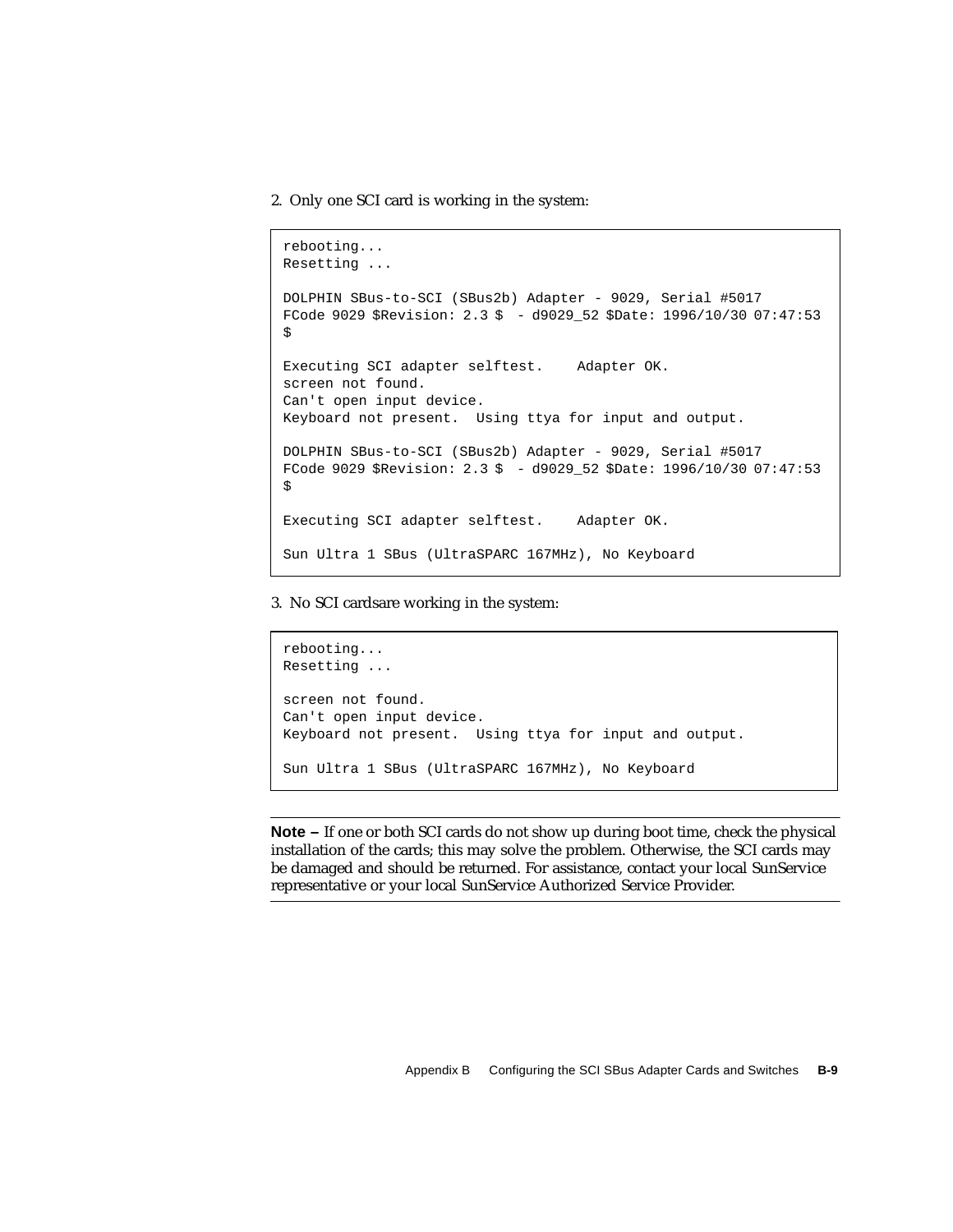**B-10** Sun Enterprise Cluster System Hardware Site Preparation, Planning, and Installation Guide *•* March 1999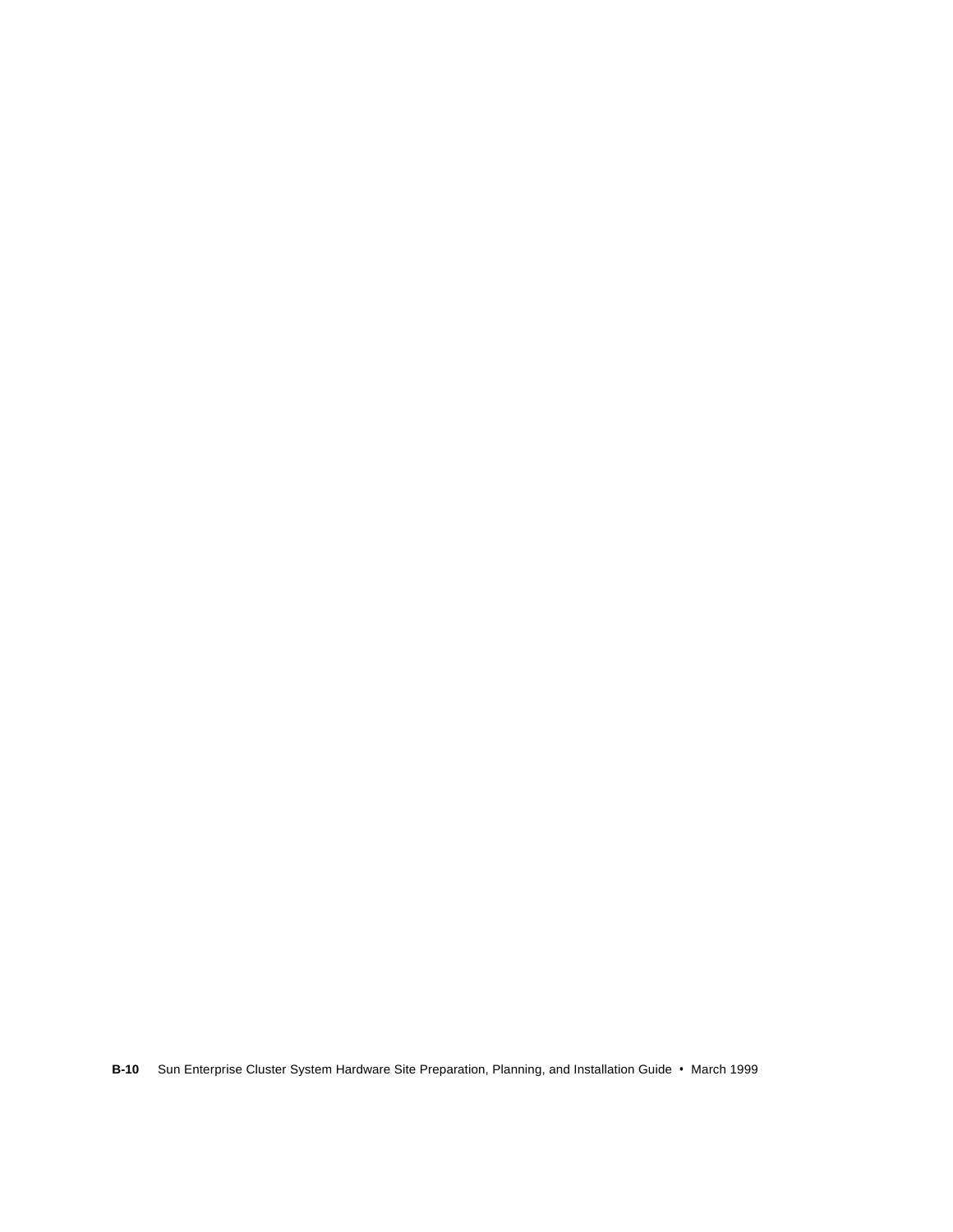## APPENDIX **C**

## Mixed Compute Platforms

Sun Enterprise Cluster systems can be assembled from hosts of different platform types that can have different type processors. When creating a non-homogeneous cluster, however, a possible consequence can be lower than expected compute power. This can be a result of reduced compatibility and equivalency among hosts. Thus, nodes should be of equivalent processor, memory, and I/O capacity, as large disparities in configurations between nodes can offset performance.

This appendix provides examples of platforms and processors that may be joined to create a cluster. This appendix is not comprehensive. It is possible to create a cluster that includes platform(s) not found or documented here.

- Platform and Processor Equivalency—page C-1
- Node-to-Node Cabling Instructions—page C-2
- Sample Clusters—page C-3

## C.1 Platform and Processor Equivalency

The I/O connections must be identical for the two nodes; however, the processor and memory configurations need not be identical. The larger the disparity, the greater the probability that the two nodes will not boot at the same rate, which can affect startup from a cold start. For example, after a total system power failure, the larger node can take longer to boot. This can result in the smaller node starting without detecting the larger node, and then becoming the master of the logical hosts.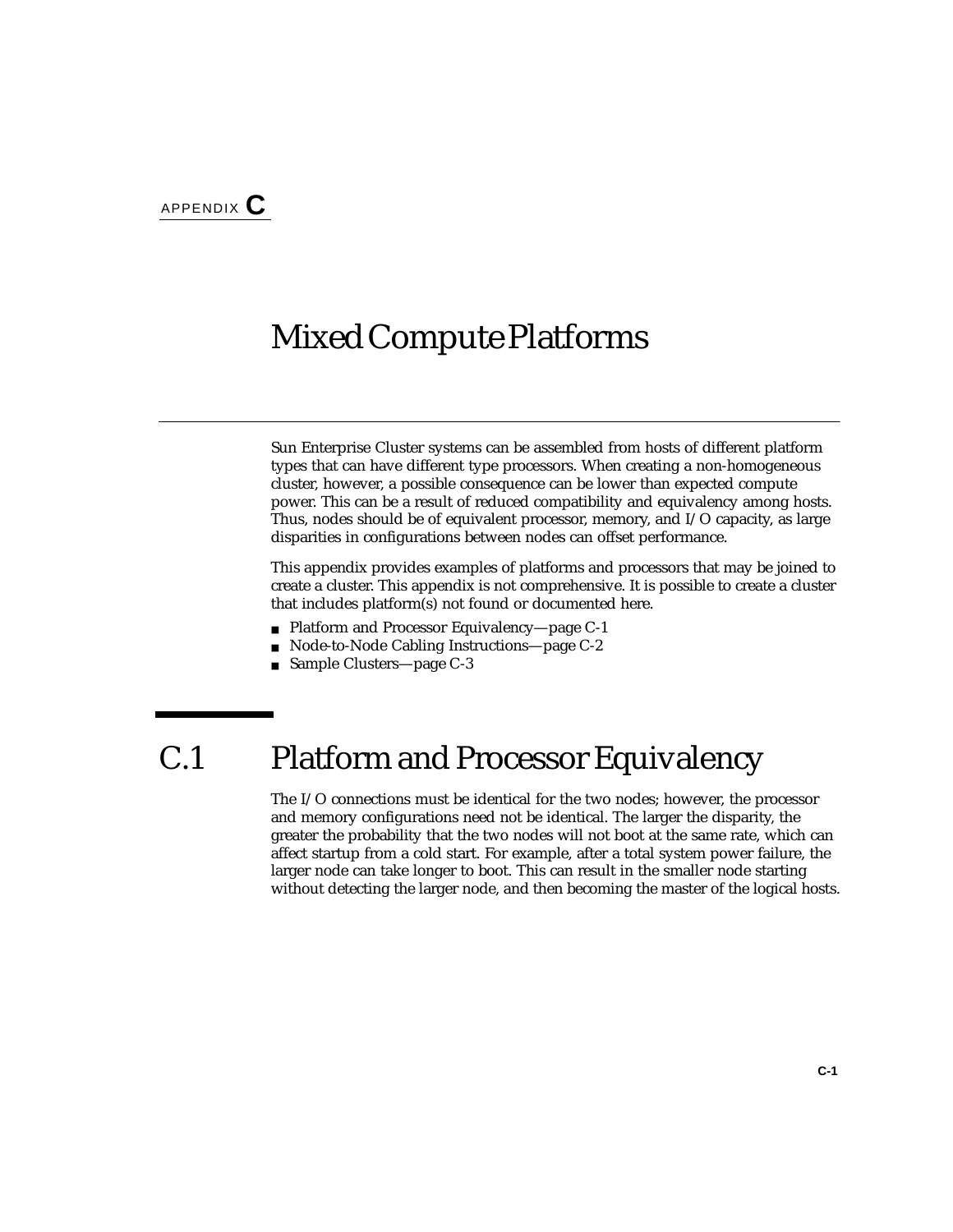# C.2 Node-to-Node Cabling Instructions

The following table is a guide to illustrations showing node-to-node cabling between mixed servers.

| <b>Host Platform</b>     | to Host Platform           | See Figure        |
|--------------------------|----------------------------|-------------------|
| Sun Enterprise 3x00      | Sun Enterprise $5x00/4x00$ | FIGURE C-1        |
| Sun Enterprise 3000      | Sun Enterprise 6x00        | <b>FIGURE C-2</b> |
| Sun Enterprise 5000/4000 | Sun Enterprise 6x00        | <b>FIGURE C-3</b> |

**TABLE C-1** Sun Enterprise Platform Combinations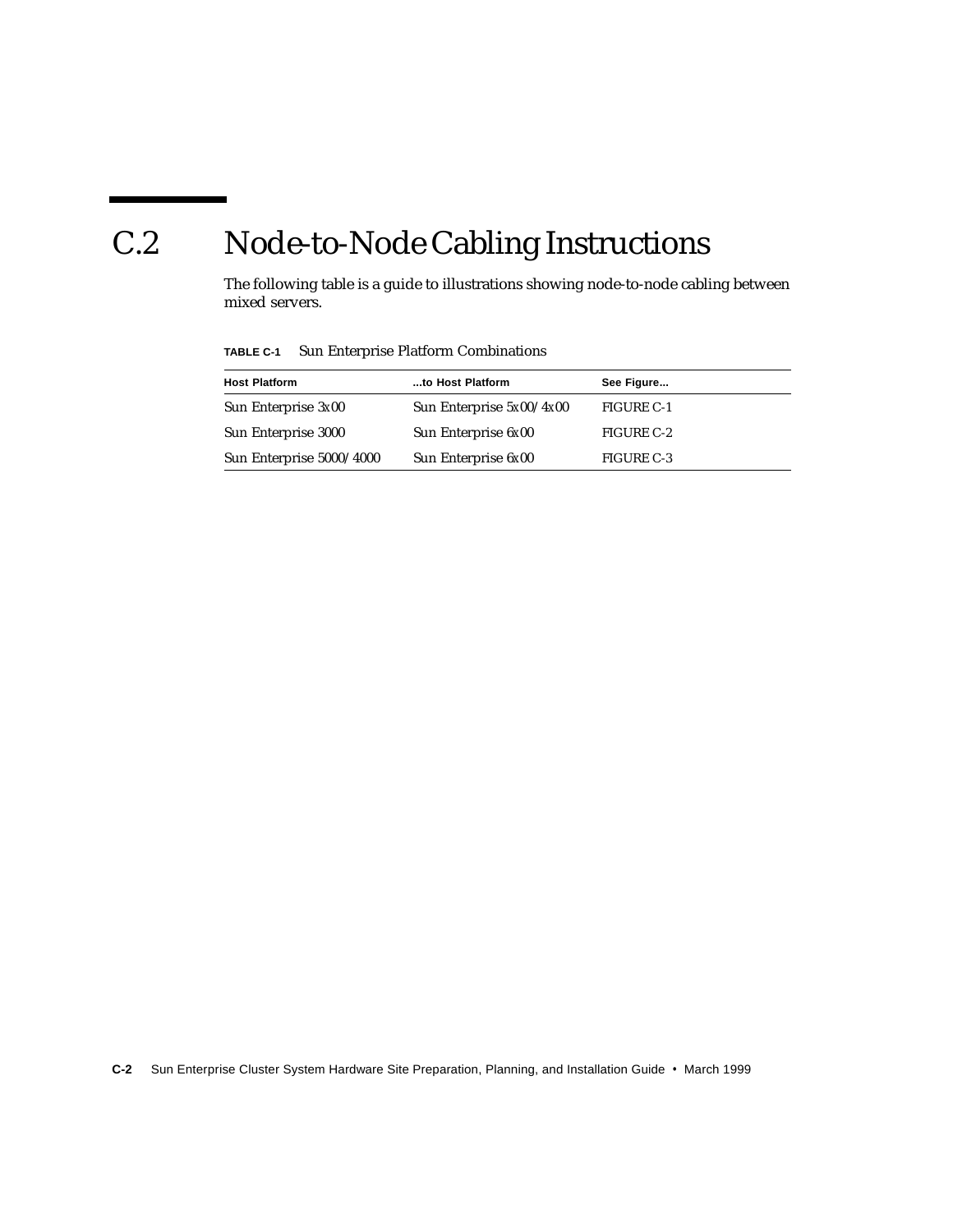C.3 Sample Clusters

**FIGURE C-1** Sun Enterprise 3*x*00 to Sun Enterprise 5*x*00/4*x*00 Node-to-Node Connection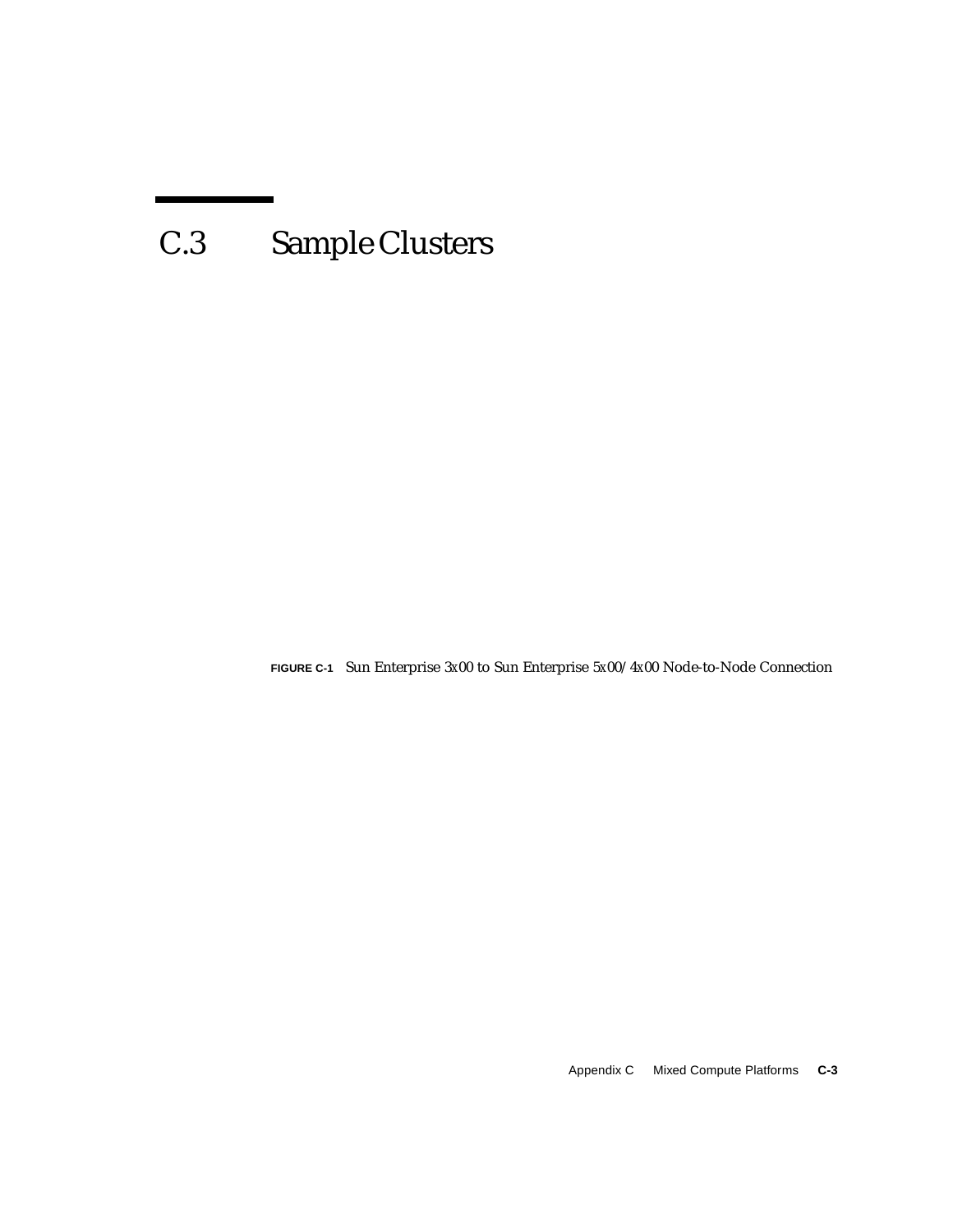**FIGURE C-2** Sun Enterprise 3*x*00 to Sun Enterprise 6*x*00 Node-to-Node Connection

**FIGURE C-3** Sun Enterprise 5*x*00/4*x*00 to Sun Enterprise 6*x*00 Node-to-Node Connection

**C-4** Sun Enterprise Cluster System Hardware Site Preparation, Planning, and Installation Guide *•* March 1999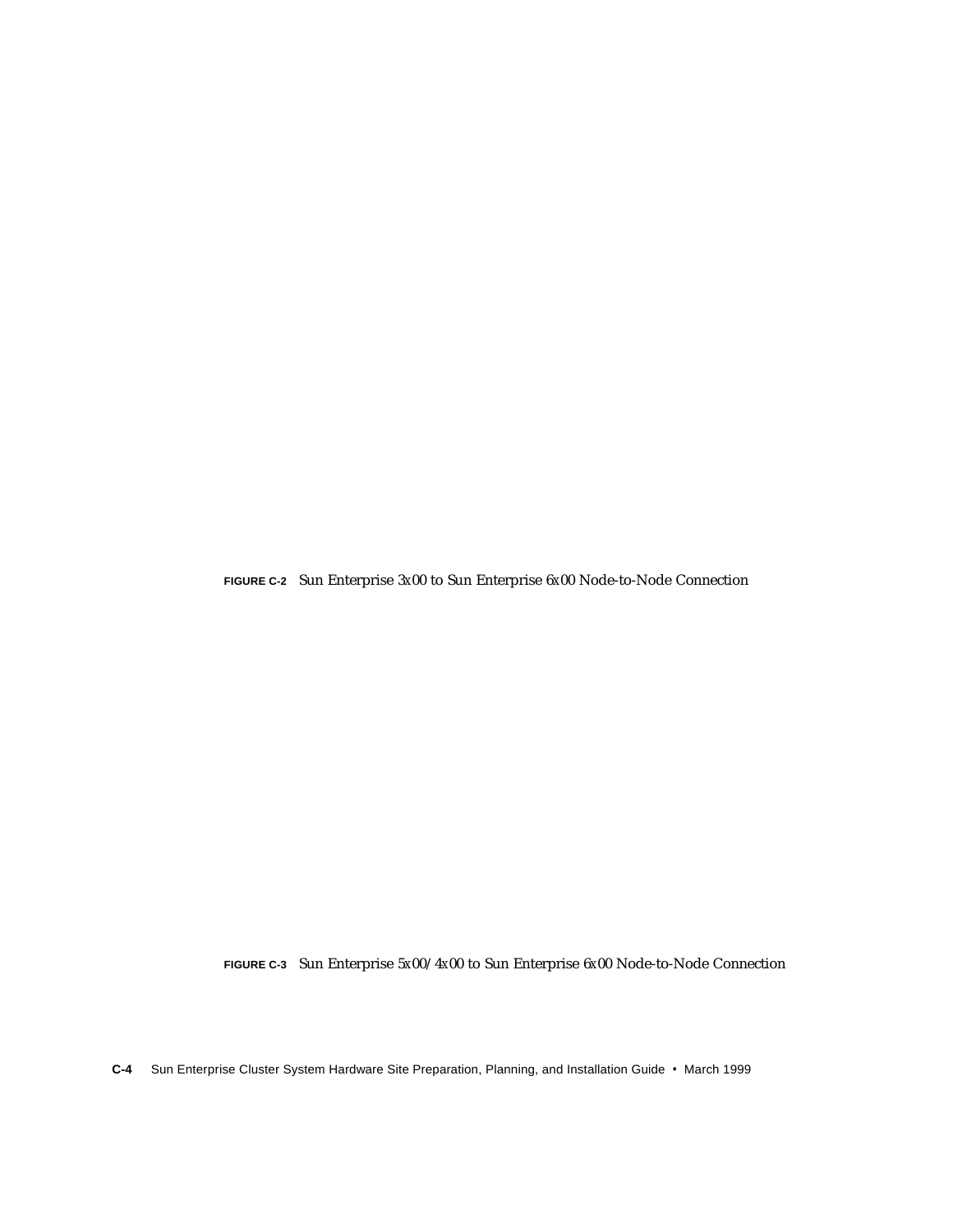## APPENDIX **D**

# Direct Connectivity

Sun Enterprise Cluster systems can support direct connectivity to Sun StorEdge A3*x*00s and Sun StorEdge A5000s.

## D.1 Supported Configurations

## D.1.1 Nodes

The Sun Enterprise Cluster system supports two, three, or four nodes.

## D.1.2 Storage Chain

The maximum length of a storage chain is two Sun StorEdge A3*x*00s or two Sun StorEdge A5000s.

## D.1.3 Configurations

### D.1.3.1 Two-Node System with Non-Linked Storage Units

In this configuration (FIGURE D-1):

■ More than one storage device can be used.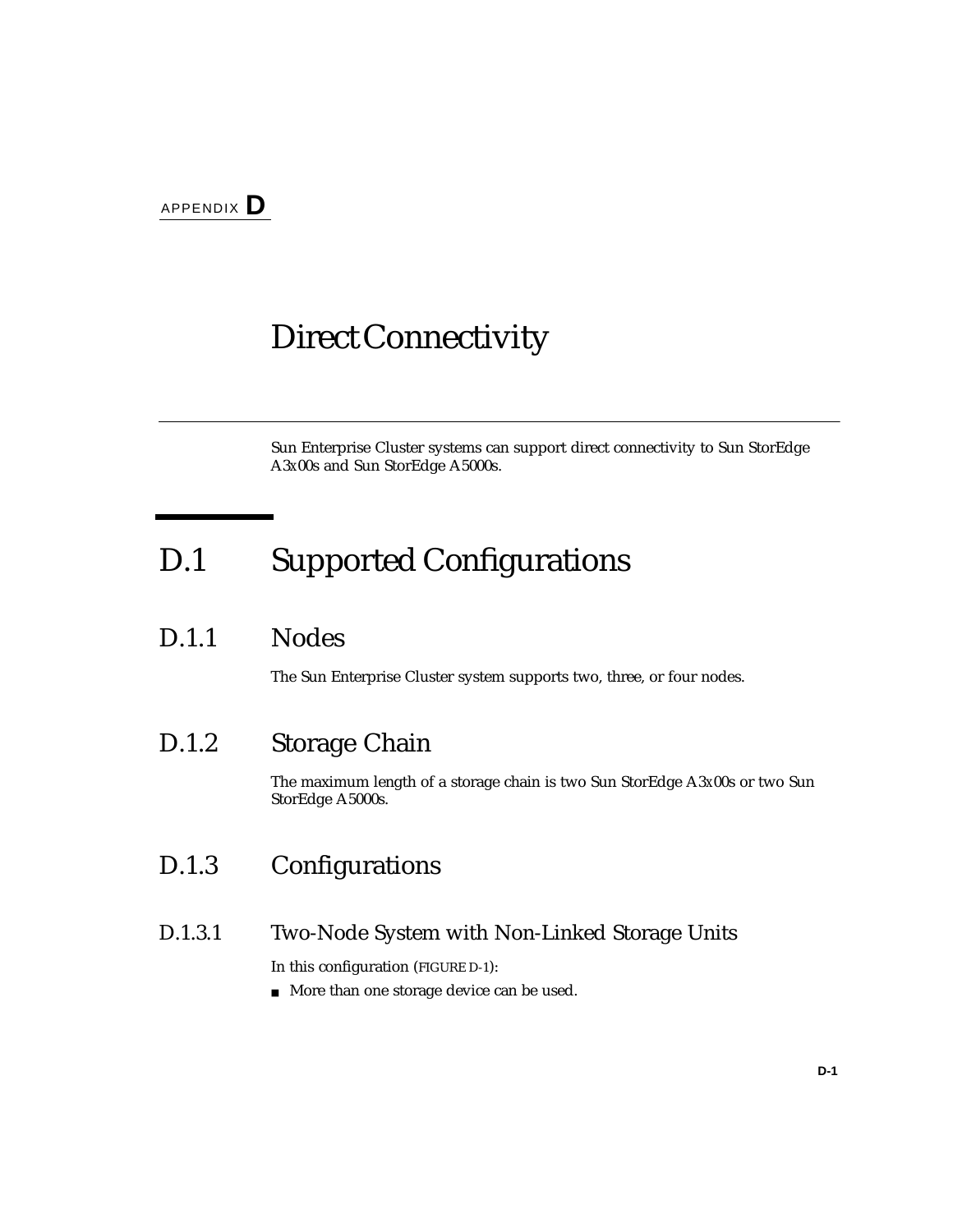Two controllers are used for the storage device. This is done to increase the failover capacity—enabling one Sun StorEdge A3*x*00 System to be logically equivalent to two storage devices with regard to availability.

■ The nodes can be connected without an SCI switch.

| SCI switch 0 | SCI switch 1 |
|--------------|--------------|
|              |              |
|              |              |

Node 0 Node 1

25m max bus length (all buses): 24m max cable length

Sun StorEdge A3*x*00 system

**FIGURE D-1** Two-Node System With Non-Linked Storage Units

**D-2** Sun Enterprise Cluster System Hardware Site Preparation, Planning, and Installation Guide *•* March 1999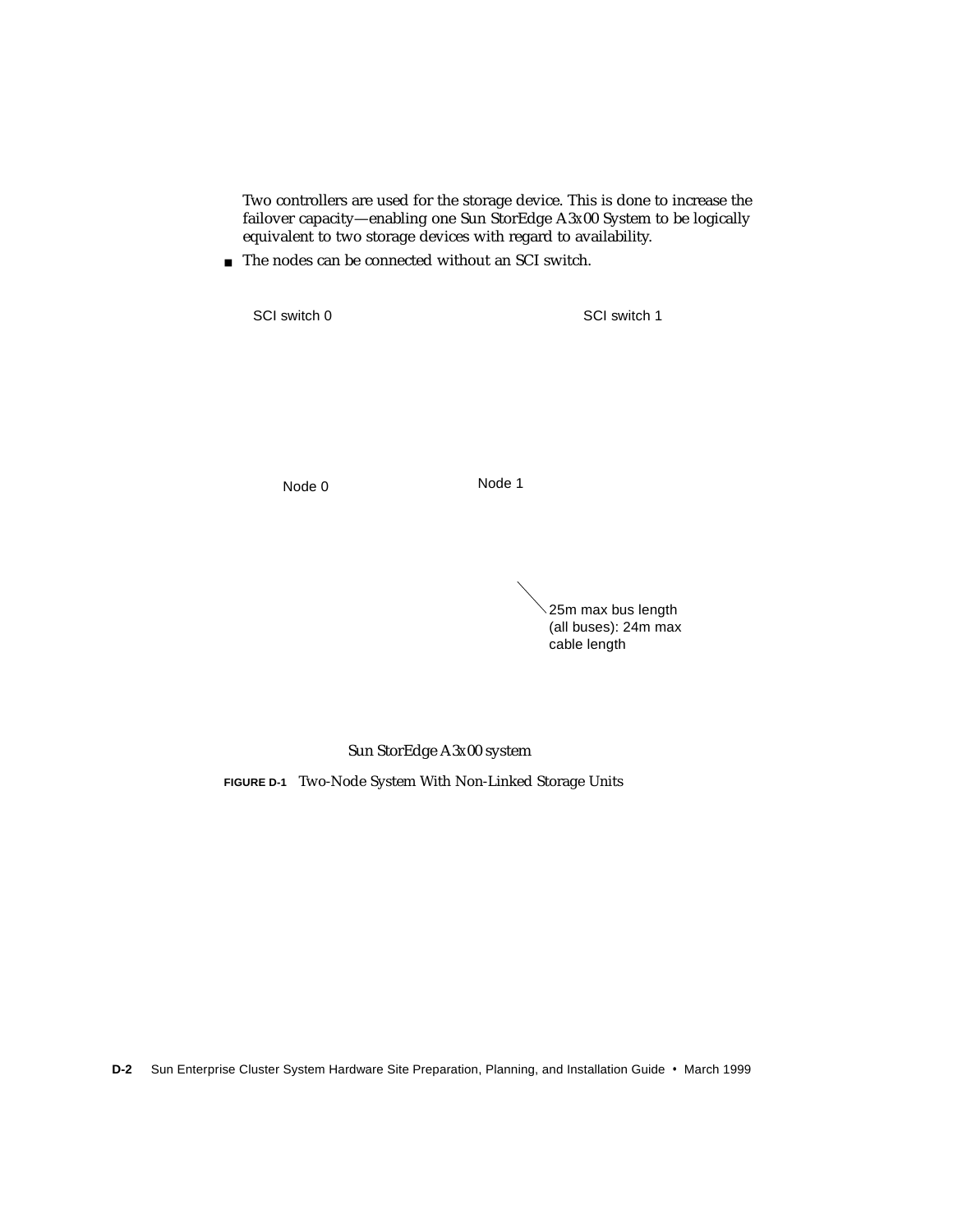### D.1.3.2 Two-Node System With Linked Storage Units

This configuration is like the non-linked configuration; except that two storage units are connected together. Connections between the storage units are shown in FIGURE D-2.

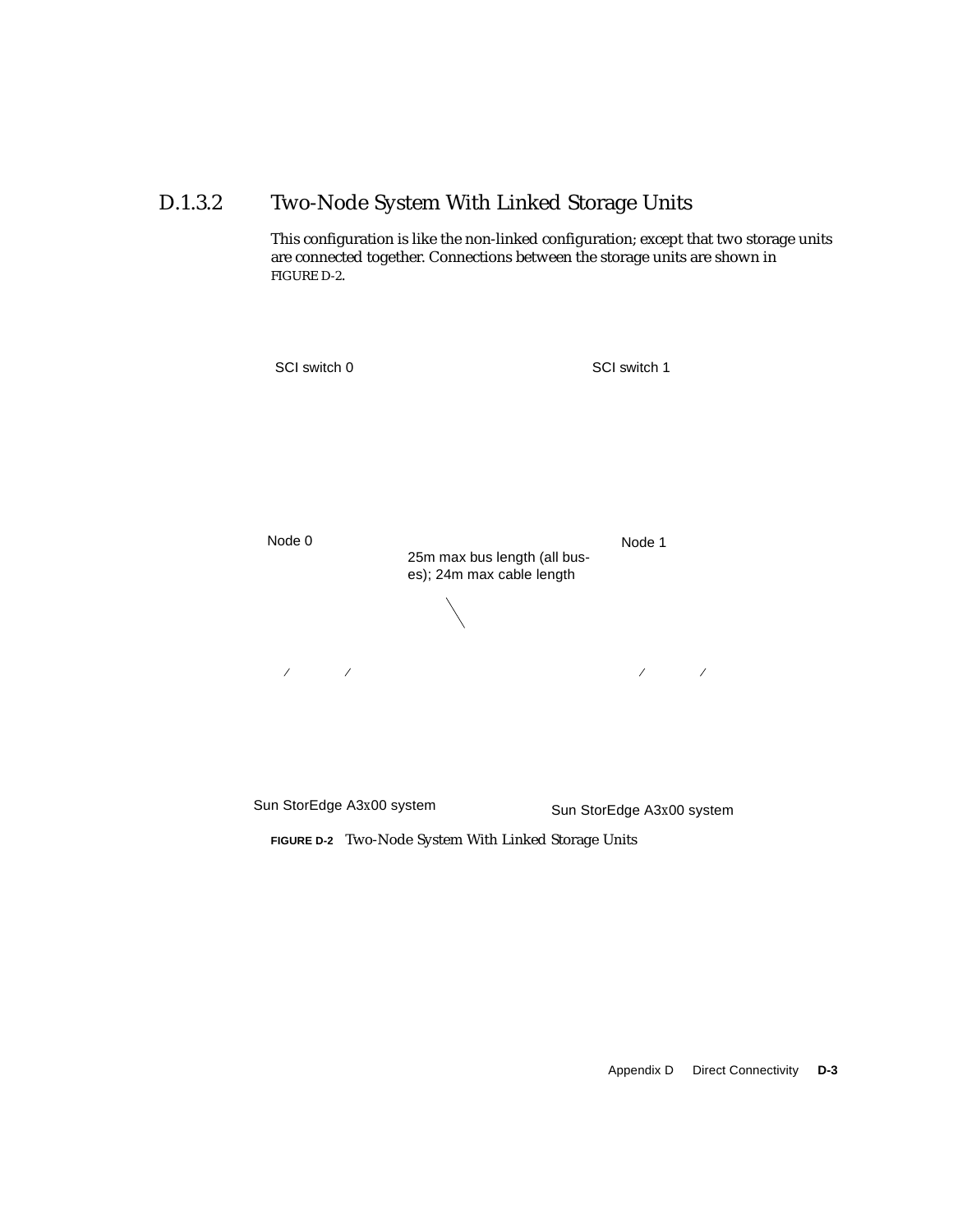**D-4** Sun Enterprise Cluster System Hardware Site Preparation, Planning, and Installation Guide *•* March 1999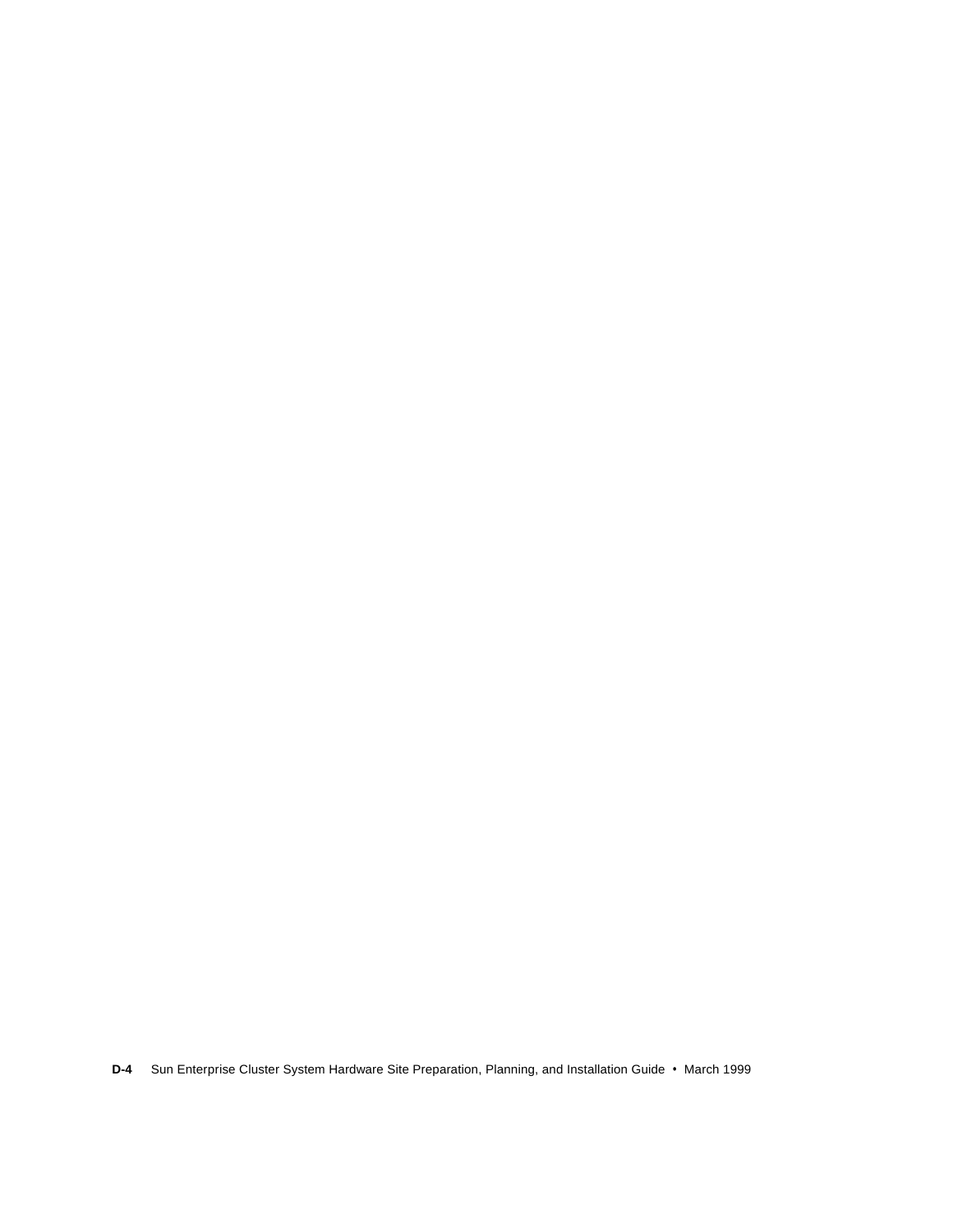## Index

### **B**

boot messages, 3-1

### **C**

cable length, 2-40 cables private network, 4-20 terminal concentrator, 4-19 cabling administration workstation, 4-18 internal SCSI devices, 4-31 network, 4-17 node-to-node, C-2 private net, 4-23 SPARCstorage arrays, 4-31 Sun StorEdge A3x00, 4-35 Sun StorEdge A5000, 4-35 system components, 4-17 terminal concentrator, 4-19 campus clustering, 2-37 checklist, 2-1 cluster, campus, 2-37 commands addr, 5-3 compute platforms, mixed, C-1 configurations all platforms, 1-3 configuring card cages, system, I/O and motherboards, 4-17 SCI SBus card, B-1 terminal concentrator, 5-1 connections

public network, 4-20 terminal concentrator, 4-11

### **D**

description, server, 1-1 direct connectivity, D-1

## **E**

Ethernet network planning, 2-37

### **F**

floorplan Sun Enterprise 1, 2, 250, and 450, 2-27 Sun Enterprise 3x00, 2-28 Sun Enterprise 4x00, 2-29 Sun Enterprise 6x00, 2-30 Sun Enterprise Cluster 10000, 2-31 Sun Enterprise Cluster 5x00, 2-30

### **H**

hole numbers terminal concentrator, 4-11

## **I**

installation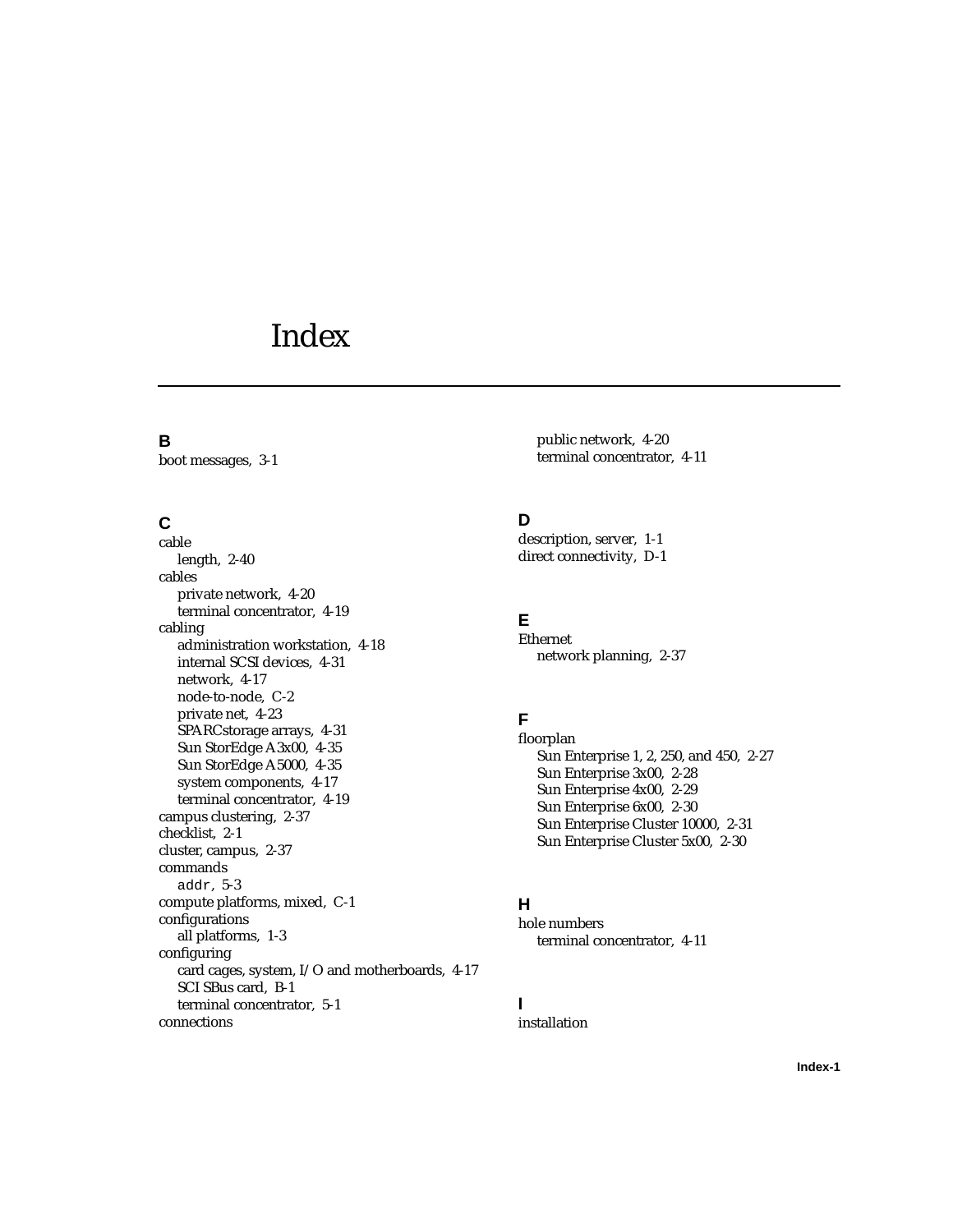power cooling modules, 4-16 SCI switches, 4-15 SCI switches or FastEthernet hubs, 4-15 SPARCstorage arrays, 4-7 Sun StorEdge A1000 and D1000, 4-9 Sun StorEdge A3x00, 4-10 Sun StorEdge A5000, 4-10 Sun StorEdge MultiPack 2, 4-2 terminal concentrator, 4-11 IP address, setting, 5-3

#### **L**

label, fiber-optic cables, 4-32 LEDs terminal concentrator, 5-2 location terminal concentrator, 4-11

#### **M**

messages boot, 3-1 POST, 3-1 mixed compute platforms, C-1

### **P**

platforms mixed, C-1 POST messages, 3-1 power requirements, 2-32 preparation public network Ethernet, 2-37 private network cables, 4-20 public network connections, 4-20

#### **R**

rackmounting disk arrays and hubs, A-1 requirements, power, 2-32

#### **S**

scalability, 1-31 Scalable Coherent Interface. *See* SCI cards SCI SBus card configuring, B-1 SCI cards scrubber assignment, B-1 troubleshooting, B-9 server description, 1-1 set, terminal concentrator IP address, 5-3 network address, 5-3 subnet mask, 5-3 system clearance Sun Enterprise 1, 2, 250, and 450, 2-27 Sun Enterprise 5x00 and 6x00, 2-30 Sun Enterprise Cluster 3x00, 2-28 Sun Enterprise Cluster 4x00, 2-29

#### **T**

terminal concentrator configuration, 5-1 connections, 4-11 front panel and LEDs, 5-2 location, 4-11 set IP address, 5-3 network address, 5-3 subnet mask, 5-3 test button, 5-2 test button, terminal concentrator, 5-2 topology, 1-2 troubleshooting SCI cards, B-9

#### **U**

UDWIS/S, 1-3

**-2** Sun Enterprise Cluster System Hardware Site Preparation, Planning, and Installation Guide • March 1999